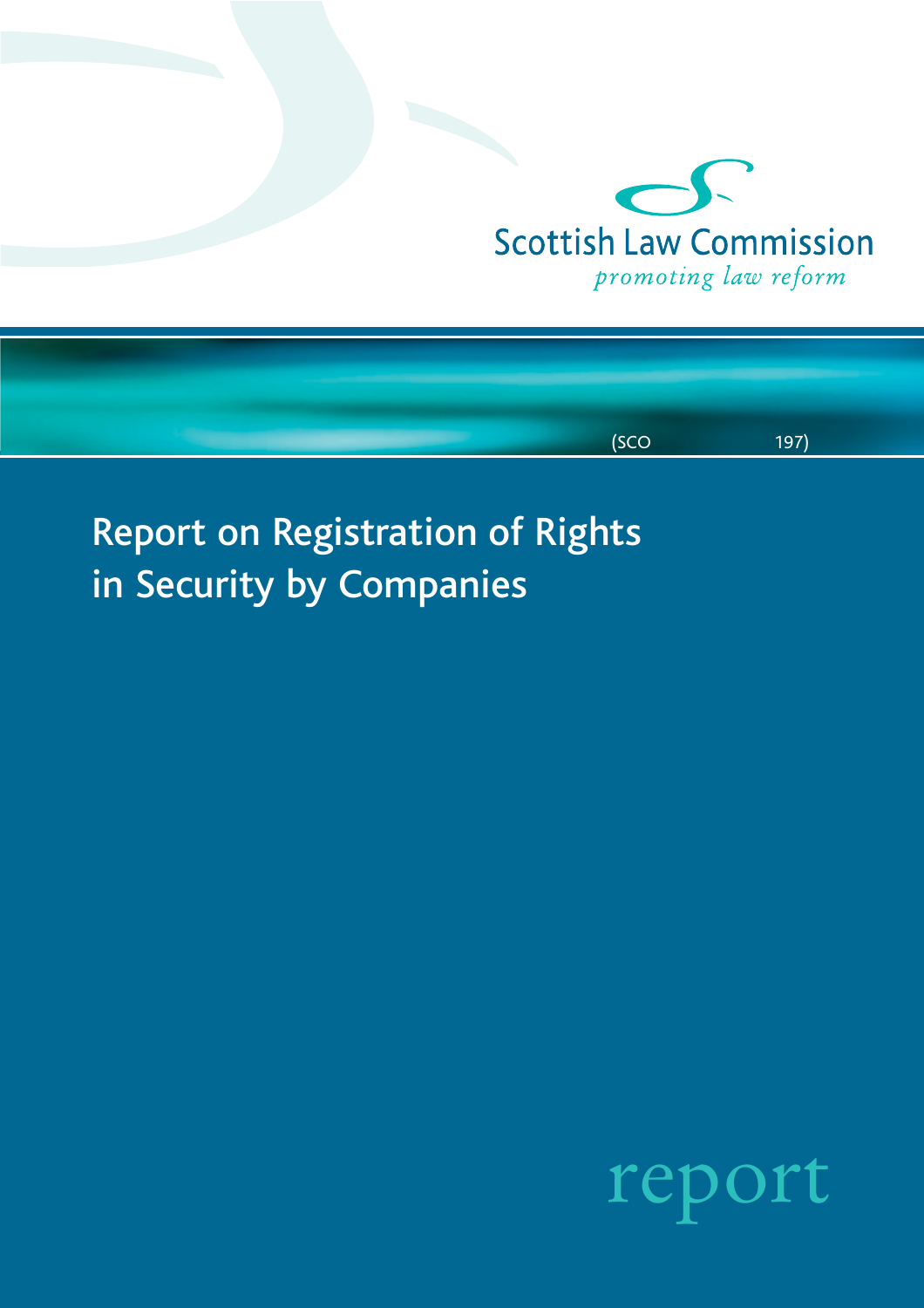

# **Report on Registration of Rights in Security by Companies**

Report on a reference under section 3(1)(e) of the Law Commissions Act 1965

Presented to the Parliament of the United Kingdom by the Secretary of State for Constitutional Affairs and Lord Chancellor

Ordered by the House of Commons to be printed **7 September 2004** 

Laid before the Scottish Parliament by the Scottish Ministers **September 2004** 

HC 1003

SCOT LAW COM No 197 SE/2004/141 EDINBURGH: The Stationery Office

**£14.50**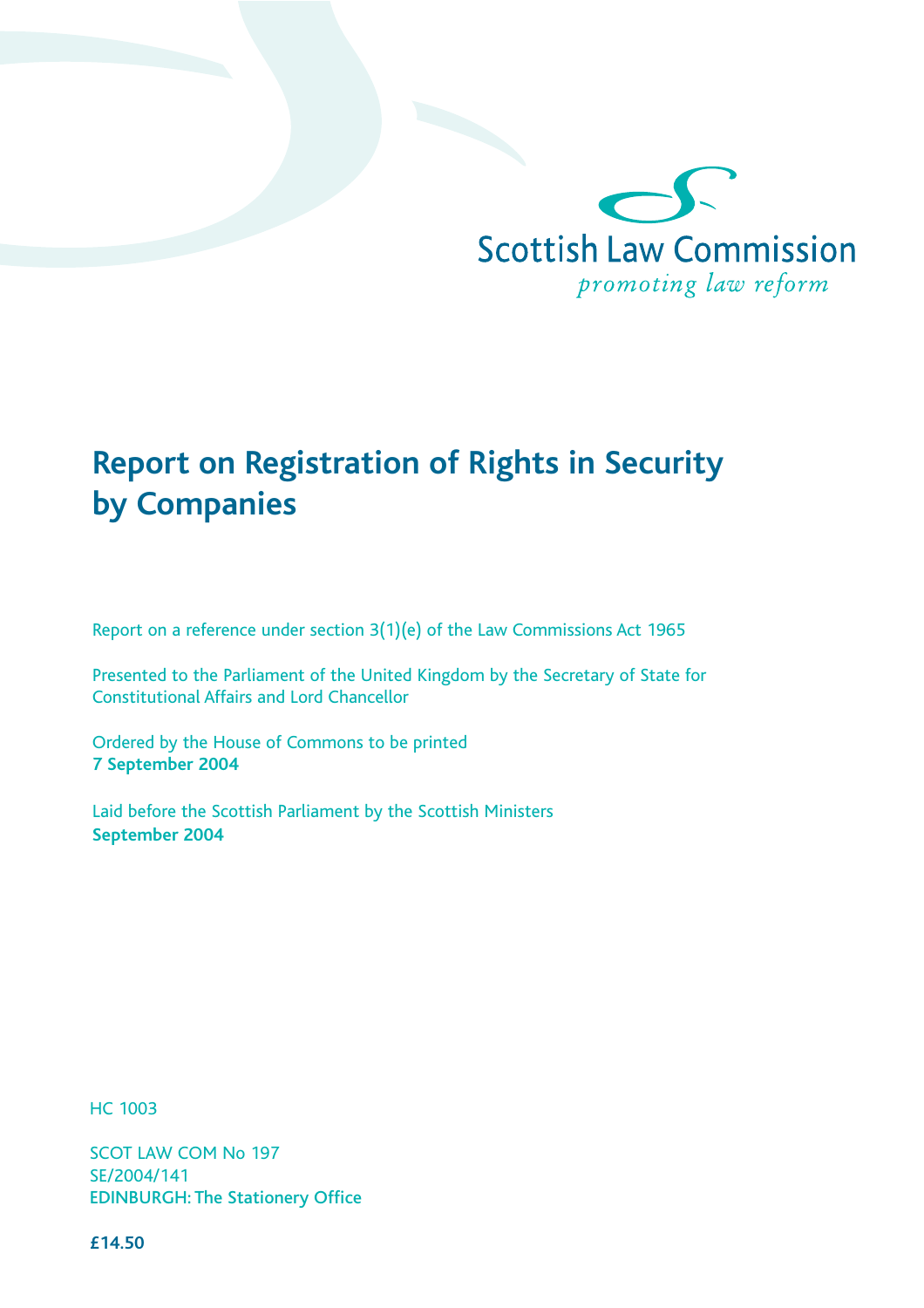0 10 292629 8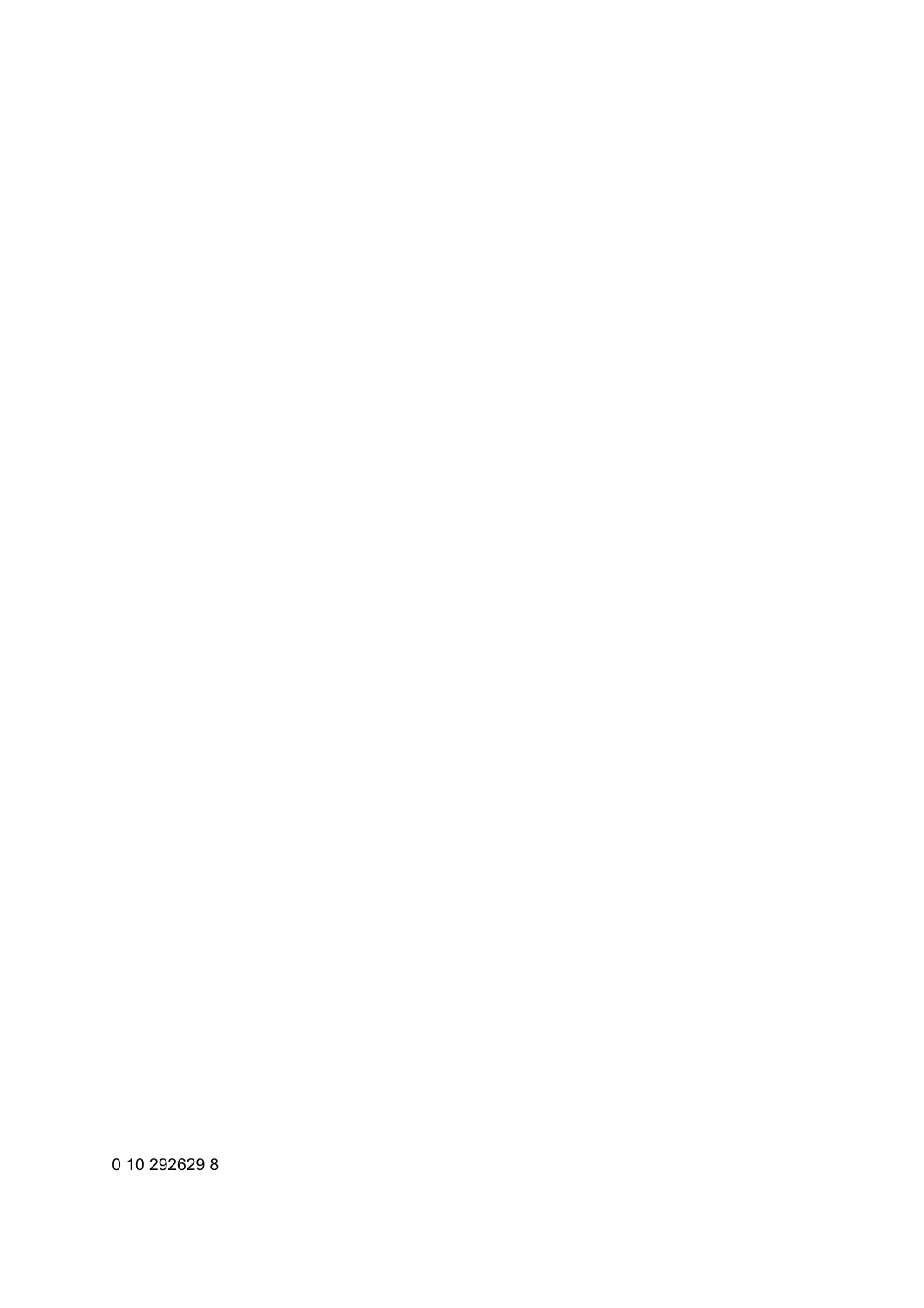The Scottish Law Commission was set up by section 2 of the Law Commissions Act 1965<sup>1</sup> for the purpose of promoting the reform of the law of Scotland. The Commissioners are:

> The Honourable Lord Eassie, *Chairman*  Professor Gerard Maher, QC Professor Kenneth G C Reid Professor Joseph M Thomson Mr Colin J Tyre, QC.

The Chief Executive of the Commission is Miss Jane L McLeod. Its offices are at 140 Causewayside, Edinburgh EH9 1PR.

> Tel: 0131 668 2131 Fax: 0131 662 4900 E-mail: info@scotlawcom.gov.uk

Or via our website at www.scotlawcom.gov.uk - select "Contact"

#### NOTES

1. For those wishing further copies of this paper it may be downloaded from our website or purchased from TSO Scotland Bookshop.

2. If you have any difficulty in reading this document, please contact us and we will do our best to assist. You may wish to note that an accessible electronic version of this document is available on our website.

<sup>&</sup>lt;sup>1</sup> Amended by the Scotland Act 1998 (Consequential Modifications) (No 2) Order 1999 (S.I. 1999/1820).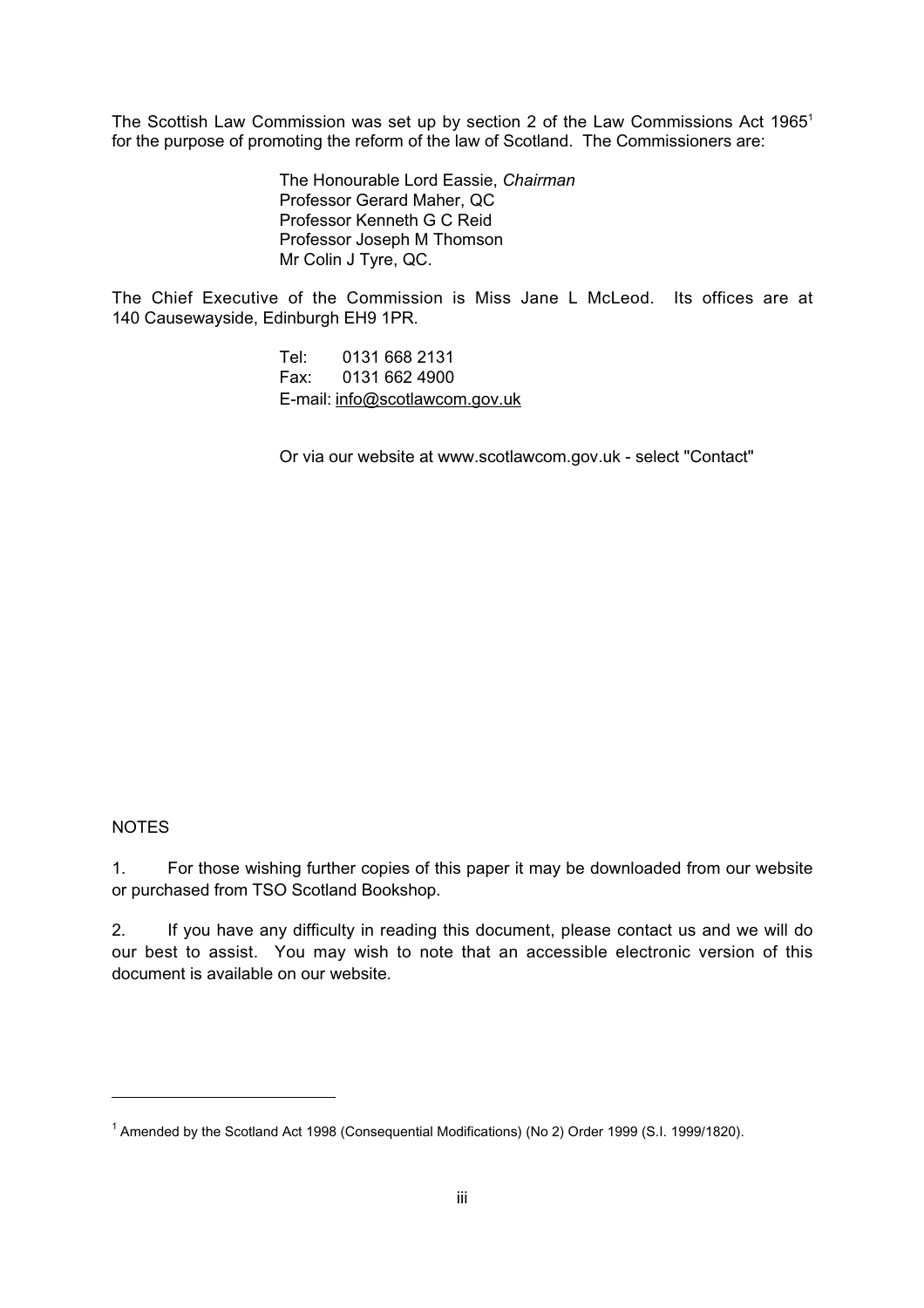### Scottish Law Commission

*Report on a reference under section 3(1)(e) of the Law Commissions Act 1965* 

### **Report on Registration of Rights in Security by Companies**

*To:*  The Right Honourable the Lord Falconer of Thoroton, Secretary of State for Constitutional Affairs and Lord Chancellor

We have the honour to submit our Report on Registration of Rights in Security by Companies.

(Signed) RONALD D MACKAY, *Chairman*  GERARD MAHER KENNETH G C REID JOSEPH M THOMSON COLIN TYRE

Miss Jane L McLeod, *Chief Executive 21 June 2004*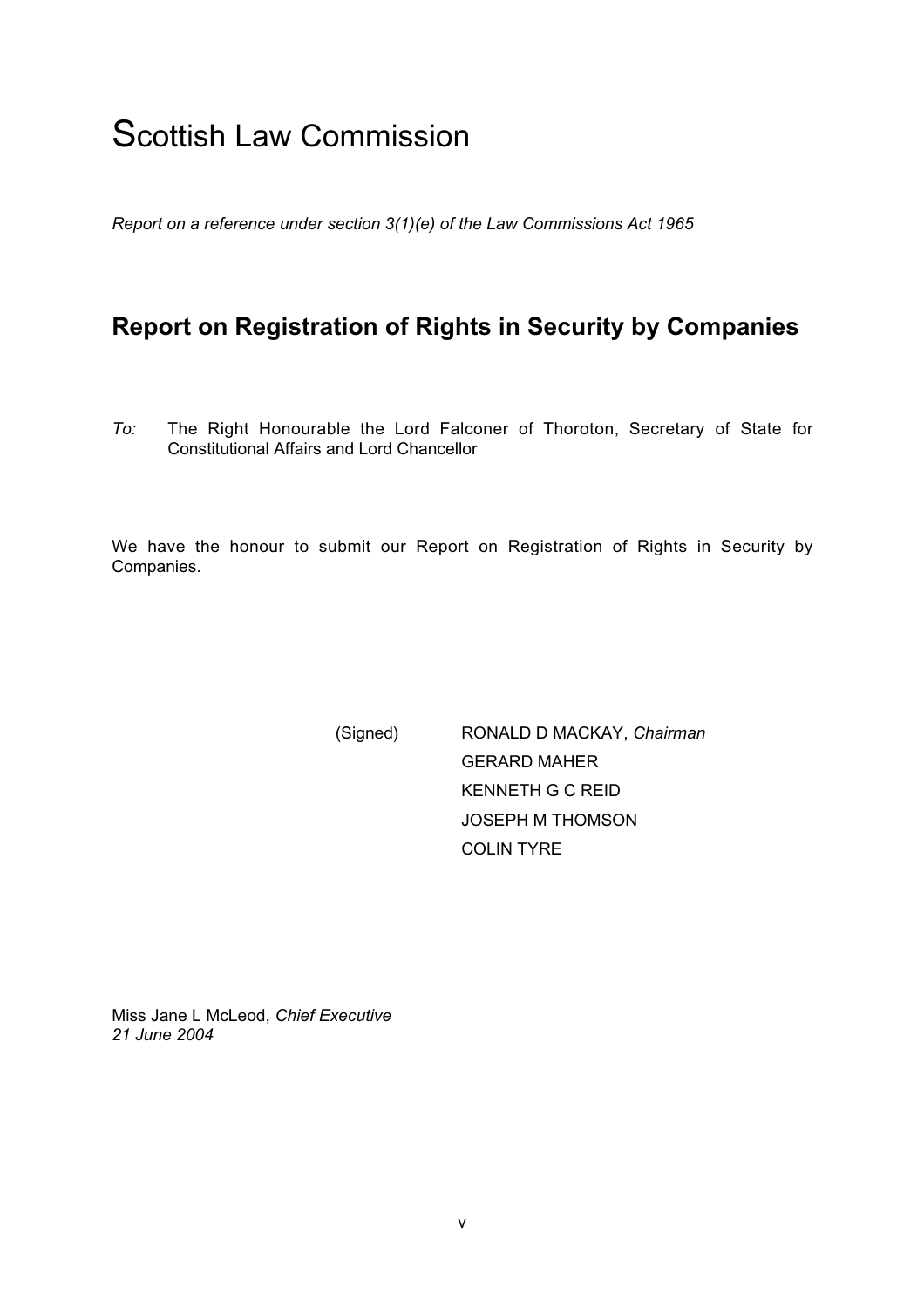### **Contents**

|                                                             | Paragraph | Page           |
|-------------------------------------------------------------|-----------|----------------|
| <b>Introduction</b><br>Part 1                               |           |                |
| Terms of reference                                          | 1.1       | 1              |
| The current law in summary                                  | 1.7       | 2              |
| Criticisms of the present law                               | 1.14      | 4              |
| Summary of our principal recommendations                    | 1.19      | 6              |
| Legislative competence                                      | 1.21      | $\overline{7}$ |
| <b>Draft Legislative Provisions</b>                         | 1.22      | $\overline{7}$ |
| Acknowledgements                                            | 1.25      | 8              |
| Structure of the report                                     | 1.26      | 8              |
| Part 2<br><b>Floating Charges</b>                           |           |                |
| Introductory                                                | 2.1       | 9              |
| Creation on registration                                    | 2.2       | 9              |
| A register of floating charges                              | 2.6       | 10             |
| Oversea companies                                           | 2.6       | 10             |
| A devolved register                                         | 2.8       | 12             |
| Registration of the deed                                    | 2.10      | 12             |
| Advance notices                                             | 2.12      | 13             |
| Ranking                                                     | 2.16      | 14             |
| Assignation, variation and discharge of floating charge     | 2.20      | 16             |
| Assignation                                                 | 2.20      | 16             |
| Variation                                                   | 2.21      | 16             |
| Discharge                                                   | 2.25      | 17             |
| Limited liability partnerships; European economic interest  |           |                |
| groupings; and industrial and provident societies           | 2.27      | 18             |
| Existing floating charges: transitional arrangements        | 2.28      | 19             |
| Miscellaneous                                               | 2.30      | 19             |
| Floating charges granted over property held in trust by the |           |                |
| company                                                     | 2.30      | 19             |
| Amendment of Patents Act etc                                | 2.33      | 20             |
| Part 3<br><b>Securities other than Floating Charges</b>     |           |                |
| Introduction                                                | 3.1       | 22             |
| Securities over land                                        |           | 23             |

24

25

28

28

Securities registered in another specialist register 3.12

Assignations in security 3.16

Limited liability partnerships: EEIGs 3.26

Transitional arrangements 3.27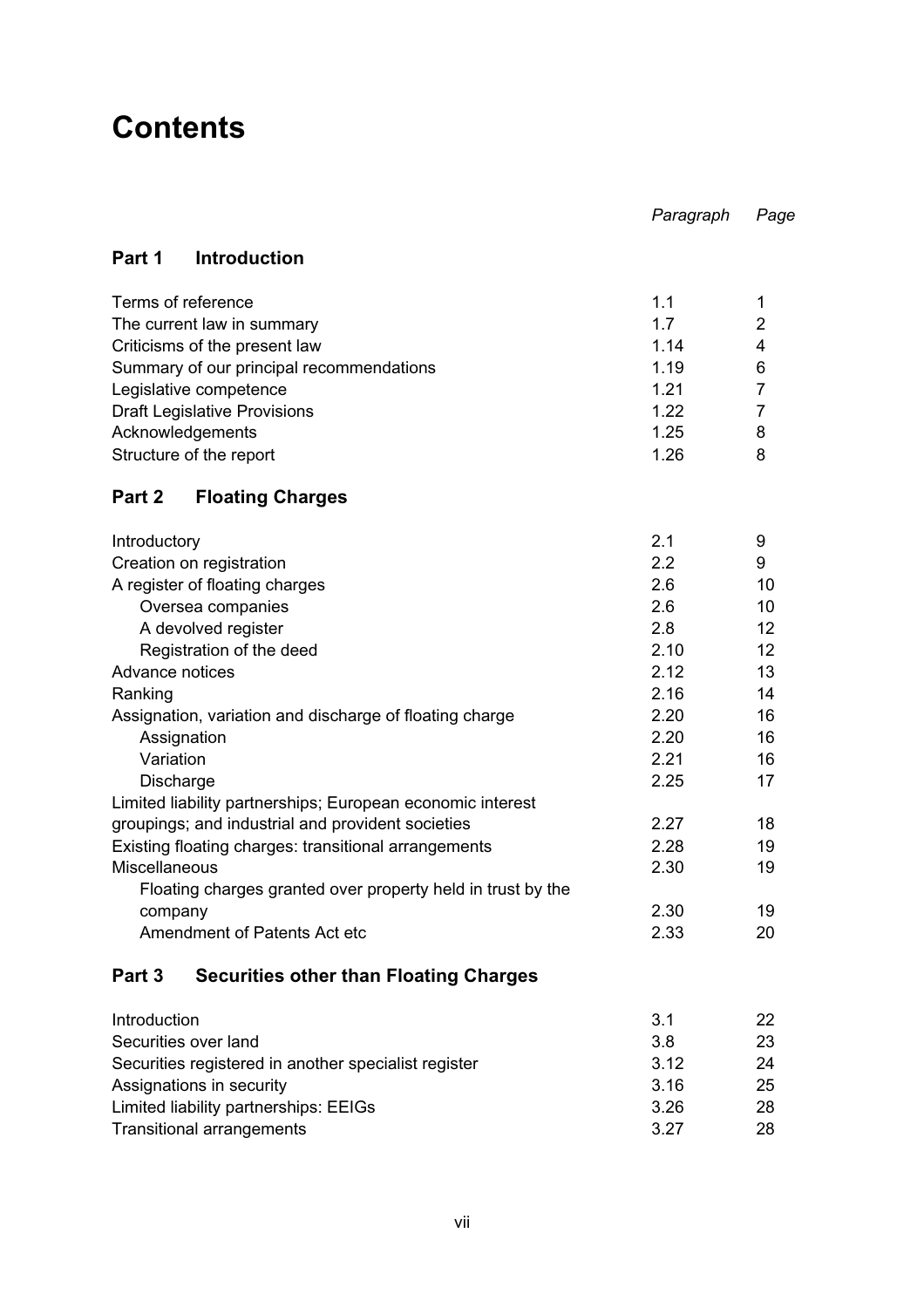## **Contents (cont'd)**

|                        |                                                                                                                                                 | Paragraph                  | Page                 |
|------------------------|-------------------------------------------------------------------------------------------------------------------------------------------------|----------------------------|----------------------|
| Part 4                 | <b>Company's own Register: Accounts and Annual</b><br><b>Returns</b>                                                                            |                            |                      |
| Introductory<br>Part 5 | An annual reporting requirement<br>Internal register or duty to supply details<br>Inspection of copies<br><b>International Private Law</b>      | 4.1<br>4.7<br>4.11<br>4.12 | 29<br>30<br>32<br>33 |
|                        |                                                                                                                                                 |                            |                      |
| Introductory           | Scottish companies: Floating charges over assets outwith Scotland<br>Oversea companies: Assets in Scotland<br><b>Intra Great Britain issues</b> | 5.1<br>5.6<br>5.7<br>5.8   | 35<br>36<br>36<br>37 |
| Part 6                 | <b>Legislative Competence</b>                                                                                                                   |                            | 43                   |
| Part 7                 | <b>List of Recommendations</b>                                                                                                                  |                            | 46                   |
| <b>Appendix A</b>      | <b>Draft Legislative Provisions</b>                                                                                                             |                            | 49                   |
| <b>Appendix B</b>      | Companies Act 1985 - Part XII, Chapter II and<br>Part XVIII, Chapter I                                                                          |                            | 62                   |
| <b>Appendix C</b>      | Scotland Act 1998 - Sections 29 and 30 and<br>Schedule 5, Heads C1 and C2                                                                       |                            | 75                   |
| <b>Appendix D</b>      |                                                                                                                                                 |                            |                      |
|                        | List of those who submitted written comments on<br><b>Discussion Paper No121</b>                                                                |                            | 79                   |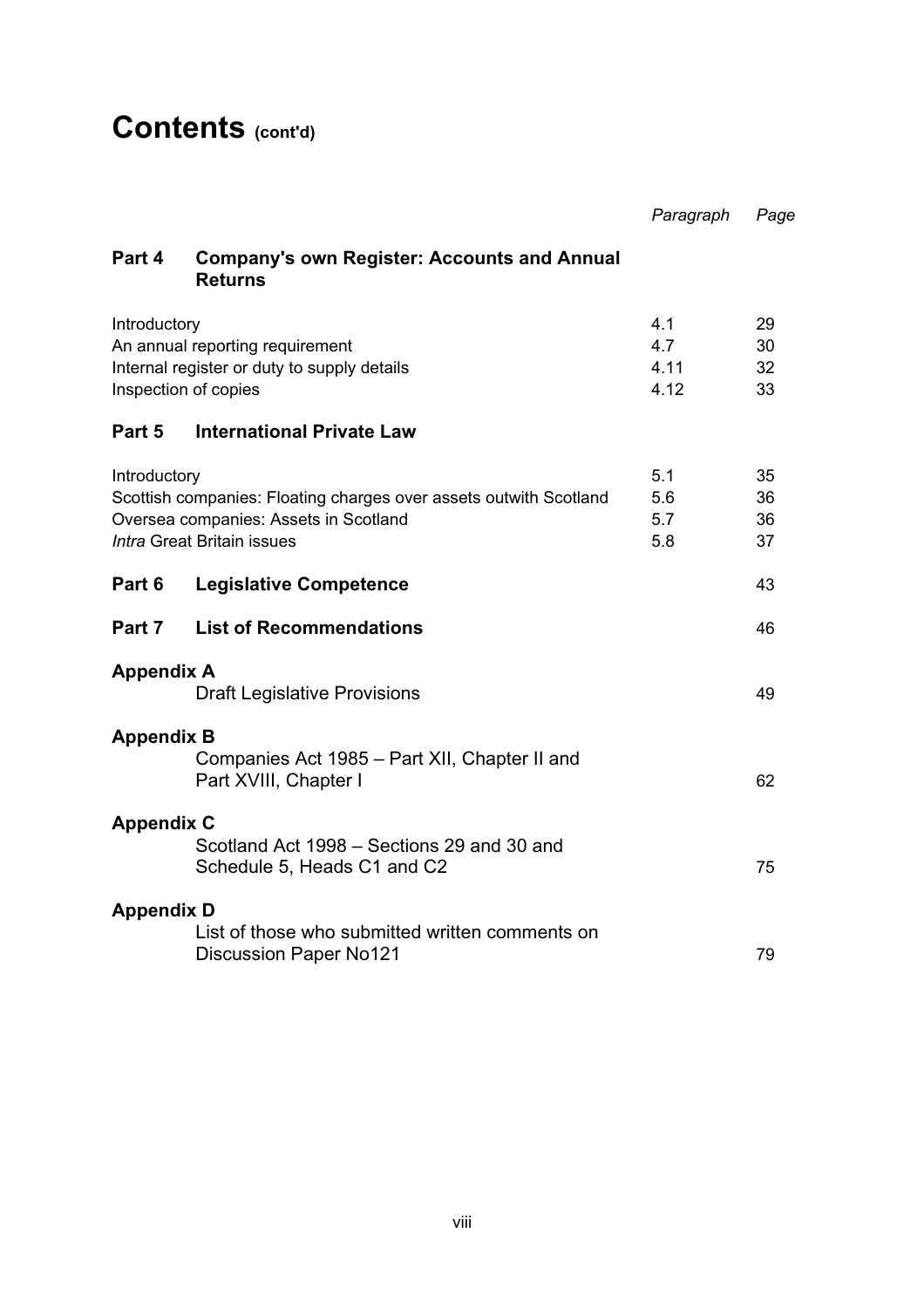### **Part 1 Introduction**

#### **Terms of reference**

1.1 On 3 May 2002 we received a reference from the Department of Trade and Industry:

"To examine the present scheme on the registration and priority of rights in security granted by companies and to make recommendations for its reform as it applies to

- (a) companies having their registered office in Scotland wherever the assets are located;
- (b) security granted under Scots law by oversea companies and companies having their registered office in England and Wales.".

1.2 Following receipt of the reference and the establishment of an Advisory Group of practitioners and experts we published in October 2002 our Discussion Paper on *Registration of Rights in Security by Companies*. 1 The discussion paper was widely distributed and we received responses from legal practitioners, commercial interests and academic lawyers. We are very grateful to all who submitted comments,<sup>2</sup> which we have found very useful.

1.3 Our remit to examine the current registration scheme for rights in security granted by companies is part of the wider review of company law in the United Kingdom undertaken by the Department of Trade and Industry. The Final Report of the Company Law Review Steering Group,<sup>3</sup> published as part of that review process, contained a recommendation that the Law Commission in England and Wales and the Scottish Law Commission be requested to examine the system for registering company charges and security and "quasi-security" over property other than land.

1.4 Flowing from that suggestion a reference was also made to the Law Commission which has conducted its own review of the registration scheme for securities granted by companies in England and Wales pursuant to that reference, the terms of which were wider than the terms of reference to the Scottish Law Commission. Among other things the Law Commission was asked to examine the law on the registration, perfection and priority of company charges; to consider the case for a new scheme of registration and priority of company charges; and to consider whether such a scheme should apply to both security in the strict sense and to what are termed "quasi-security interests" such as conditional sales, retention of title clauses, hire purchase agreements and financial leases.

<sup>1</sup> Scottish Law Commission Discussion Paper No 121 on *Registration of Rights in Security by Companies* (2002) ("the discussion paper").<br><sup>2</sup> A list of these who subp

A list of those who submitted written comments on the discussion paper is contained in Appendix D.

<sup>&</sup>lt;sup>3</sup> Company Law Review Steering Group, Modern Company Law for a Competitive Economy: Final Report (2001, URN 01/942), available at http://www.dti.gov.uk/cld/final\_report/ch\_12/pdf.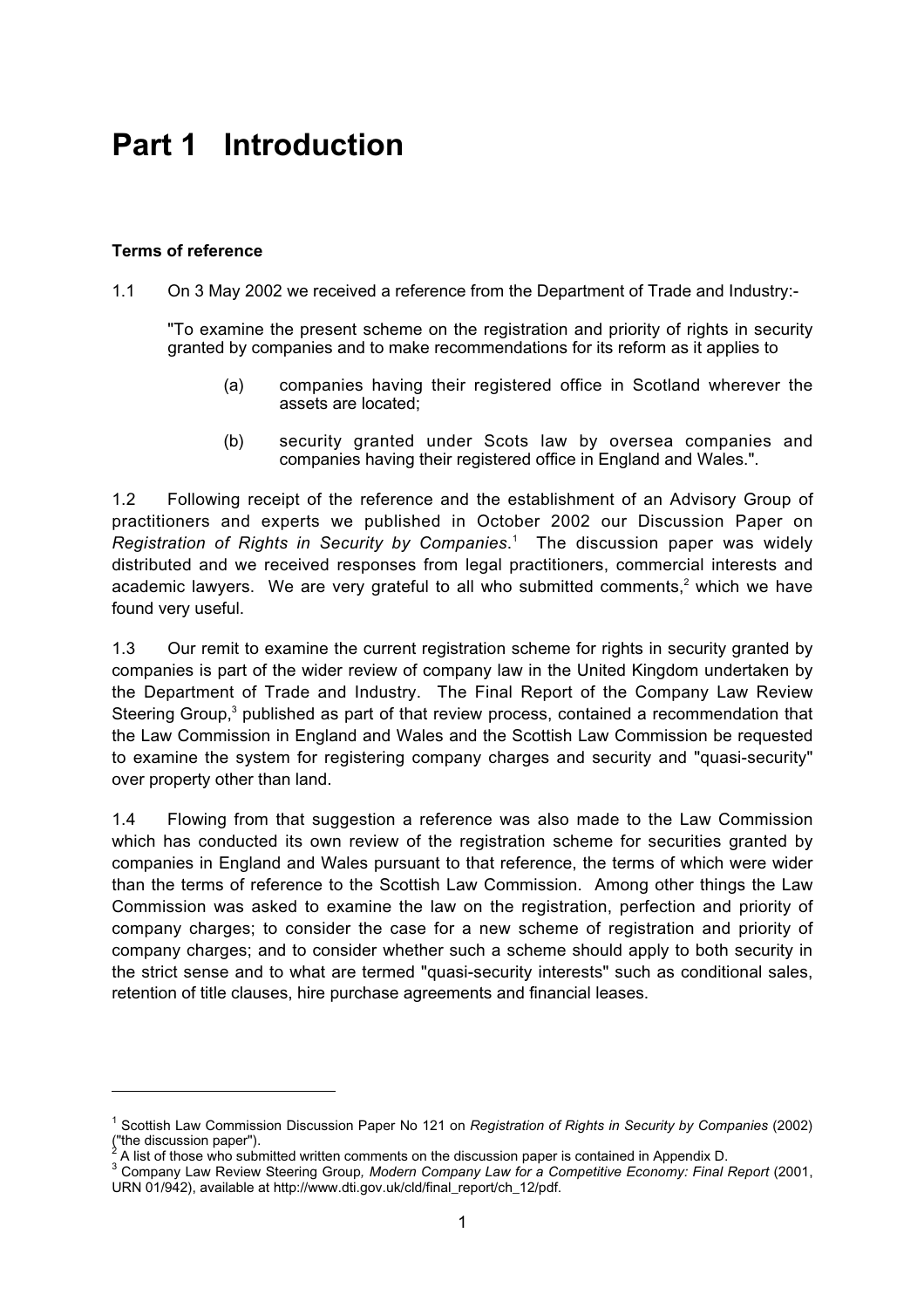1.5 In its Consultation Paper "Registration of Security Interests: Company Charges and Property other than Land"<sup>4</sup> the Law Commission made proposals for the introduction of new arrangements affecting the rules on perfection and priority of security rights granted by companies in England and Wales, namely a system of notice-filing. It may be helpful, at this stage, to say a little about notice-filing. The first system of notice-filing was set up in 1952 under Article 9 of the Uniform Commercial Code of the United States of America. Similar, though not identical, systems have since been enacted in the provinces of Canada and in New Zealand, but not elsewhere.<sup>5</sup> Characteristically notice-filing systems differ significantly from a scheme of registration of securities by companies such as is currently in force. They are not transaction-based. Though important as respects the regulation of priority among security interests, filing of a "financing statement" simply gives notice that the parties have entered, or may in future enter, into one or more secured transactions in relation to specified property or a specified category of property. Details require to be sought from the parties. Notice may be given in advance of a transaction, and a proposed transaction may never take place. Existing systems of notice-filing apply also to "quasi-security interests". We understand that the Law Commission is likely to recommend that, if adopted in England and Wales, notice-filing should extend to such transactions. Existing systems apply only to moveable property but are not confined to corporate borrowing. We understand however that it is likely that, at least initially, any proposed system of notice-filing in England and Wales would be confined to companies.

1.6 The terms of the reference to us are not intended to include consideration of the introduction of notice-filing in Scotland. There are radical differences between the law of rights in security, and the underlying law of property in Scotland and England and Wales respectively. It is difficult to separate rules on registration of, or publicity for, rights in security from the substantive law. For the reasons noted in our discussion paper<sup>6</sup> we consider that a system of notice-filing suited to English property law could not readily be adapted or adjusted to accommodate the very different concepts and structures of Scots property law. Whether it would be possible to devise a satisfactory scheme for Scots law would require a major study involving a substantial review of the law of security rights. The scope of this report is accordingly confined to the narrower issues raised in the terms of reference of considering the present scheme of registration and making recommendations for its reform.

#### **The current law in summary**

1.7 The law relating to the registration of securities granted by companies registered in Scotland is presently contained within Chapter II of Part XII of the Companies Act 1985 ("the 1985 Act") (the text of which, along with Part XVIII relating to floating charges, is reproduced in Appendix B to this report).

1.8 By section 410 of the 1985 Act particulars of certain "charges"7 granted by companies registered in Scotland require to be registered with the Registrar of Companies in

 $^{4}$  Law Commission CP No 164.

 $<sup>5</sup>$  Some elements of a notice-filing system may be found in the Model Law on Secured Transactions prepared by</sup> The European Bank for Reconstruction and Development which has served as a basis for recent legislation in certain countries of eastern and central Europe. 6

Discussion paper, paras 1.28, 1.29.

<sup>7</sup> The word "charge", in the sense of a security, is not a term of art in Scotland – cf *Scottish & Newcastle Breweries Ltd v Liquidator of Rathburne Hotel Co Ltd* 1970 SC 215, 219-20 per Lord Fraser.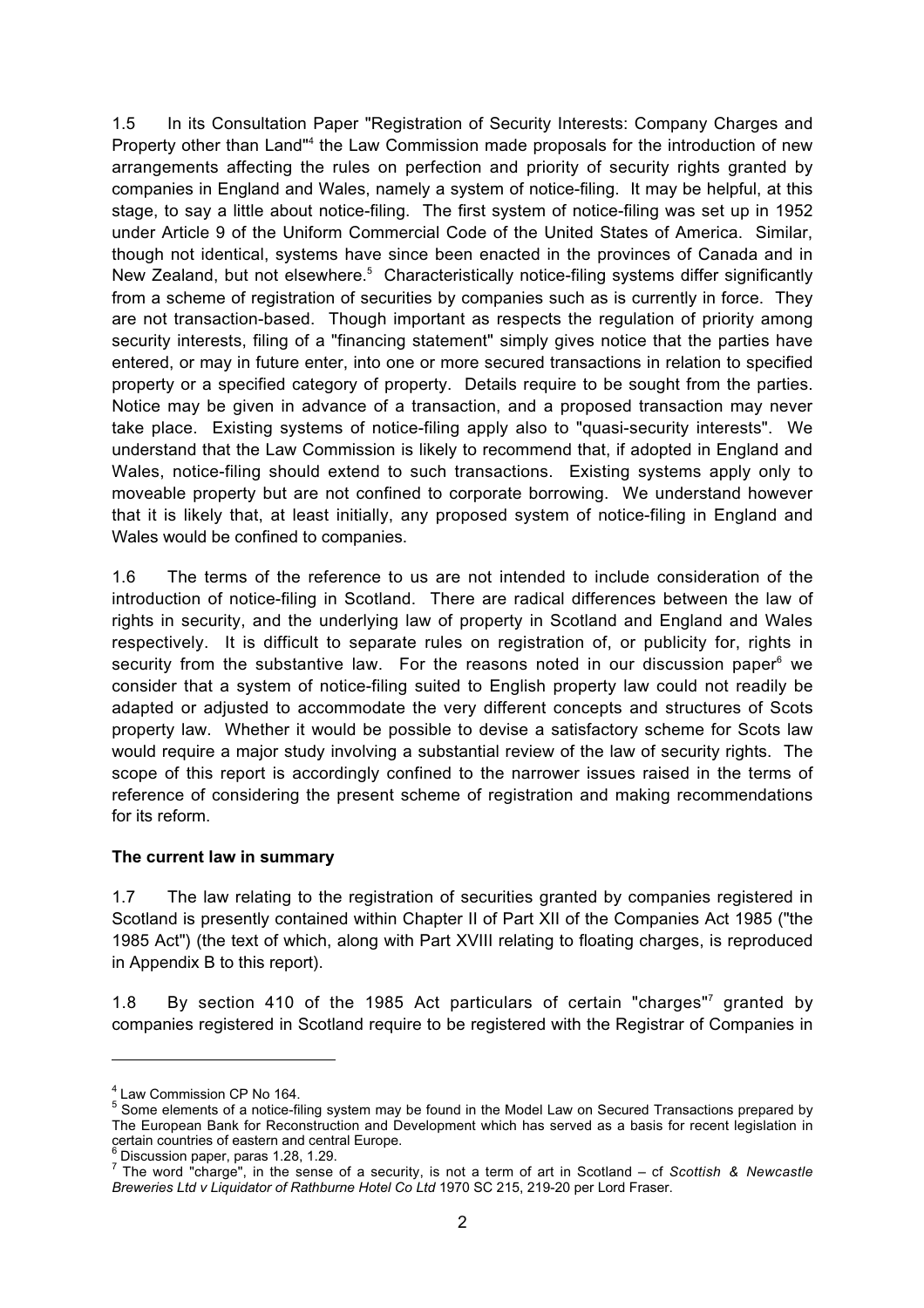Edinburgh. The rules also apply to oversea companies having a place of business in Scotland; to limited liability partnerships;<sup>8</sup> and to European economic interest groupings.<sup>9</sup> There are four main categories of "charge" which require to be registered: (i) securities over land (ii) securities over certain types of incorporeal moveable property, most notably book debts (iii) securities over ships and aircraft and (iv) floating charges.<sup>10</sup> Only the last is expressed in terms of a particular type of security as opposed to a security over a particular type of asset, but the other categories may be described, with little loss of accuracy, as, respectively, standard securities, assignations in security, and ship and aircraft mortgages. The only consensual security not represented on the list is pledge  $-$  a security over corporeal moveables constituted by delivery. Not surprisingly, securities created by law – liens, for example, or the landlord's hypothec – are also omitted. A security over land is registrable even where the land is outside Scotland and the security governed by a foreign system, but whether the same rule applies in respect of other types of asset is unclear.<sup>11</sup>

1.9 Registration with the Registrar of Companies is not constitutive of the real right. On the contrary, section 410 presupposes that the security has already been created by other means, for the rule is that registration must occur within 21 days of such creation.<sup>12</sup> Late registration requires the permission of the court, which in practice will usually be granted, subject to any rights acquired by others during the period from creation of the security until its eventual registration. $13$ 

1.10 Since registration is not needed to create the right, other means of encouraging registration are provided in the form of three sanctions for non-registration. First, a security of which particulars have not been registered is void against the liquidator, administrator, and creditors;<sup>14</sup> secondly, the money debt in respect of which the security was granted becomes immediately due;<sup>15</sup> and thirdly, the company and its officers are liable to a fine for every day of default.<sup>16</sup>

1.11 If a company acquires property which is already subject to a security, the security must likewise be registered within 21 days of settlement. The only sanction, however, is a fine.<sup>17</sup> Provision is also made for registration of memoranda of satisfaction<sup>18</sup> where the debt has been wholly or partially paid or property has been released from the charge and, in the case of floating charges only, of variations ("instruments of alteration").<sup>19</sup>

1.12 In a departure from normal practice in Scotland the text of the deed itself is not registered. Instead the person applying for registration gives certain particulars in a prescribed form, which then fall to be checked by staff at Companies House against a

 $^8$  Limited Liability Partnerships Regulations [SI 2001/1090] Reg 4 and Sch 2.

<sup>9</sup> The European Economic Interest Grouping Regulations 1989 [SI 1989/638] Reg 18 and Sch 4. Pursuant to the Industrial and Provident Societies Act 1967, s 4, as amended an industrial and provident society is required to register a floating charge with the Financial Services Authority but is not otherwise required to register securities. 10 1985 Act, s 410(4).

<sup>&</sup>lt;sup>11</sup> The words "wherever situated" are used in s 410(4) only in relation to land.

 $12$  1985 Act, s 410(2). Section 411 modifies the time limit where the property being secured is outside the United Kingdom.

<sup>&</sup>lt;sup>13</sup> 1985 Act, s 420. For a discussion, see G L Gretton, "Registration of Company Charges" (2002) 6 EdinLR 146 pp 168-71.

 $^{14}_{12}$  1985 Act, s 410(2).

 $^{15}_{12}$  1985 Act, s 410(3).

 $^{16}$  1985 Act, s 415(3).

 $^{17}_{12}$  1985 Act, s 416.

 $\frac{18}{18}$  1985 Act, s 419, discussed further at paras 2.20–2.26 of the discussion paper.

 $19$  1985 Act, s 466, discussed further at paras 2.14–2.19 of the discussion paper.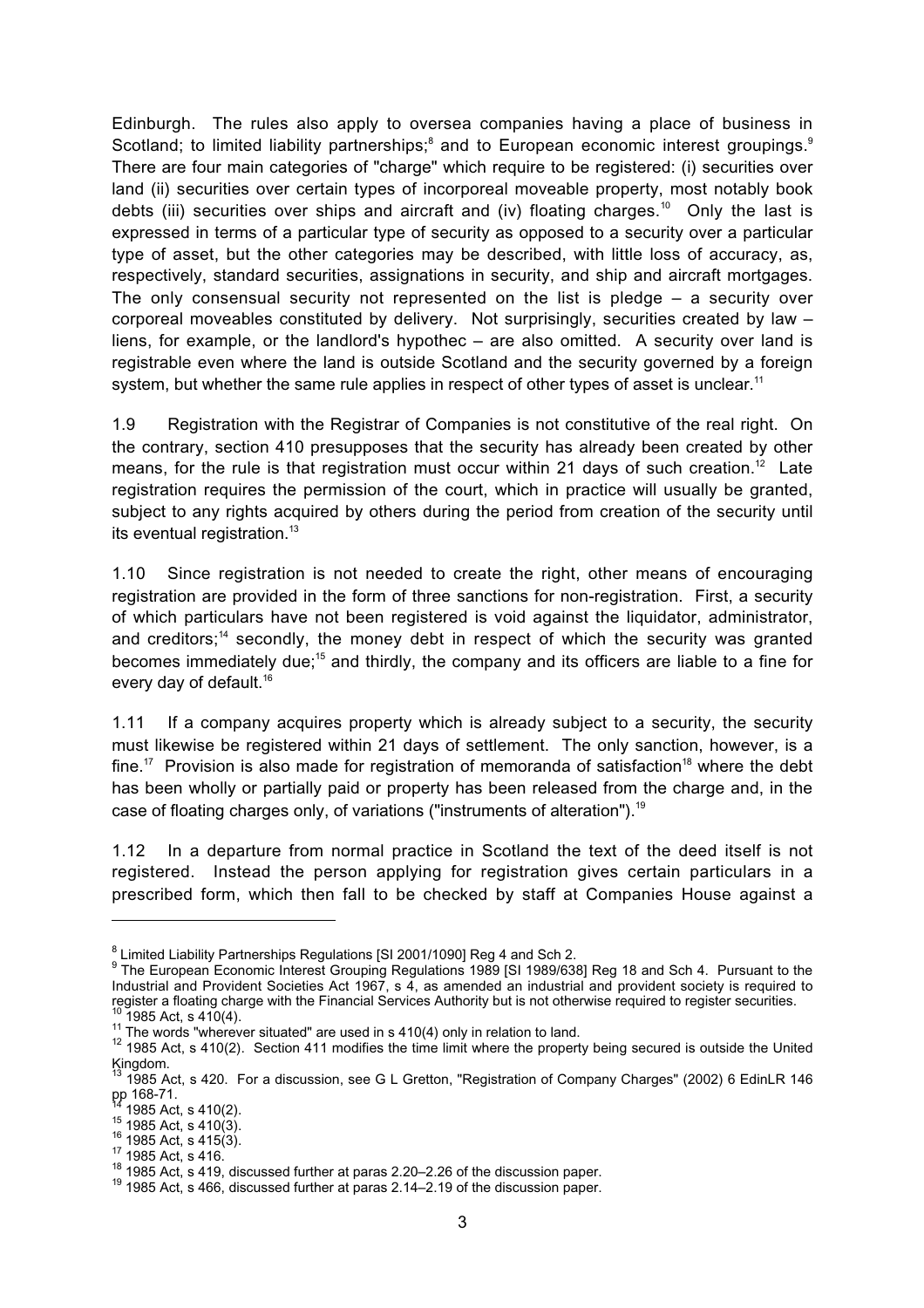certified copy of the deed. The registration process is completed by the issue of a certificate of registration which is conclusive evidence that the statutory requirements have been complied with.20 Forms received by the Registrar are retained and constitute a searchable record of particulars of registered securities. In addition the Registrar is directed to maintain, for each company, a separate register of charges containing particulars derived from the forms<sup>21</sup> which consists essentially of a briefer summary of the particulars supplied, with a cross-reference to the form containing those particulars. Copies of the actual deeds are not retained at Companies House, but must be kept at the company's registered office and made available during business hours to creditors (but not to merely potential creditors) and to members of the company. $22$ 

1.13 In addition to requiring that particulars of certain charges be registered at Companies House, the 1985 Act requires<sup>23</sup> that a company maintain its own, internal register of charges, in which it must list certain particulars of every charge specifically affecting its property and all floating charges. It may thus include charges not registrable at Companies House. The internal register is open to inspection by anyone. $^{24}$  However, there appears to be no right, to anyone, to inspect a copy of the deed of a charge registered in the internal register, but not registrable at Companies House.<sup>25</sup> The legislation does not specify any time within which particulars must be entered in the internal register.

#### **Criticisms of the present law**

1.14 The present arrangements for the registration of security rights granted by companies are widely regarded as unsatisfactory. As we detailed in our discussion paper<sup>26</sup> over the years there have been repeated calls or proposals in both England and Scotland for reform. There are a number of respects in which the present arrangements, particularly when seen against the ordinary law of rights in security in Scotland, are open to criticism. We described these in our discussion paper.<sup>27</sup> The results of our consultation do not suggest that any of those criticisms was misplaced. The principal criticisms may be summarised as follows.

1.15 First, it is difficult to discern any coherent policy in the list or catalogue of securities of which particulars must be registered with the Registrar of Companies. The list does not aim at presenting a complete picture, since neither all of the assets over which security may be granted nor all forms of security are included. On the other hand it cannot be said that it selects securities which in Scotland would otherwise not be publicised. Registration of particulars of "charges" was introduced in Scotland by the Companies (Floating Charges) (Scotland) Act 1961. While the need to provide for publicity for the new floating charge being introduced to Scotland by that Act is understandable, the report<sup>28</sup> which preceded the legislation and which recommended adoption of the English registration provisions, with

<sup>&</sup>lt;sup>20</sup> 1985 Act, s 418.<br><sup>21</sup> 1985 Act, s 417.

 $^{22}$  1985 Act, s 423(1).

<sup>23 1985</sup> Act, s 422.

 $^{24}$  1985 Act, s 423(2). A fee of 5p per inspection may be charged.

 $25$  The 1985 Act, s 421 requires retention at the registered office of copies of every charge requiring "registration under this Chapter", but s 423 refers to inspection of copies of charges requiring registration "with the registrar of companies").

 $^6$  Discussion paper, para 1.17.

 $\frac{27}{2}$  Discussion paper, paras 1.11 to 1.16.

 $^{28}$  Eighth Report of the Law Reform Committee for Scotland (1960 Cmnd 1017).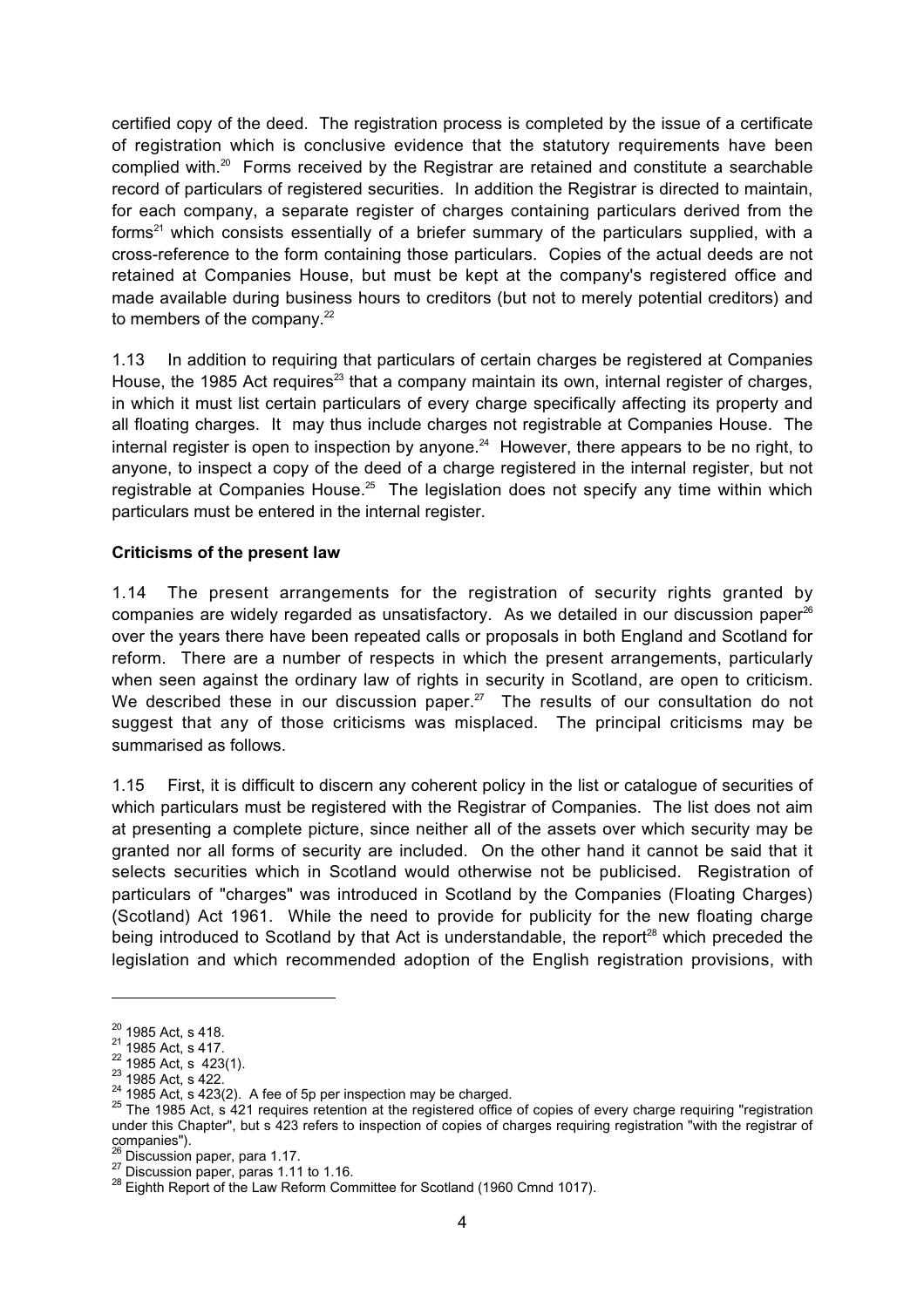some modifications to reflect Scots law and terminology, does not explain why, as a matter of policy, it was thought appropriate to extend the requirement of registration of particulars with the Registrar of Companies to other existing forms of security, which have their own form of publicity.

1.16 Secondly, the particulars to be found in the Register at Companies House cannot be treated as wholly reliable. Since the deed or document granting the security is not registered, a discrepancy may exist between it and the registered particulars. Inaccuracy in the particulars does not affect the scope of the security, which is governed by the deed; nor does inaccuracy invalidate the registration since the certificate of registration issued by the Registrar is conclusive evidence of compliance with the registration requirements.<sup>29</sup> A further source of unreliability is that the particulars may be out of date. Except in the case of a floating charge, a variation in the terms of the security need not be registered. A change in the identity of the creditor will not appear. There is no requirement to register a discharge of the security, and being thus voluntary, this is often omitted. In practice the Register of Charges is not relied upon other perhaps than as a starting point for further inquiry in other registers.

1.17 A further difficulty in relying on the Register of Charges is presented by the fact that registration of the particulars must take place "within 21 days after the date of creation of the charge". This means that for a period of up to 21 days after a charge has been created, the Register of Charges may contain no particulars relating to it. This "invisibility period" is of especial importance in the case of floating charges, since, unlike other forms of security in Scotland, a floating charge is created simply by the private act of executing the instrument of floating charge and is not attended by any other form of publicity. Accordingly, a search in the Register of Charges cannot be relied upon as indicating the absence of any potential prior ranking floating charge and there is no other register or independent source to which a creditor or intending creditor may turn.

1.18 The sanctions for non-registration may also be criticised on their merits. $30$  Section 415 of the 1985 Act places the duty of registering particulars of the security on the company granting the security. Of the sanctions for non-registration only two are directed to penalising the grantor of the security, namely acceleration of re-payment of the loan and the liability of the company and its officers to a fine. The daily default fine has been criticised on the ground that it represents a continuing criminal liability for failure to perform an act but late registration may only be done if authorised by a civil court. $31$  We understand that in practice criminal sanctions are not exacted. It is also our understanding that in practice it is the creditor – the grantee of the security – who normally attends to registration of the particulars. This is not surprising given that the third sanction relates to the validity of the security and thus penalises the creditor. The language employed in the statute is that the charge is "void against the liquidator or administrator and any creditor of the company". So expressed, the rule sits uneasily in the Scottish system of property law and in that context provides difficulties of application, discussed more fully in Appendix B to the discussion paper. That said however, if the effect of not registering particulars of a security is that it will normally be ineffective, the adoption of a rule that registration is the act by which a right in security is constituted would not constitute a radical change in legal policy.

 $^{29}$  1985 Act, s 418 (2)(c).

 $\frac{30}{2}$  The sanctions are described in para 1.10.

 $31$  G L Gretton, "Registration of Company Charges" (2002) 6 EdinLR 146, 164.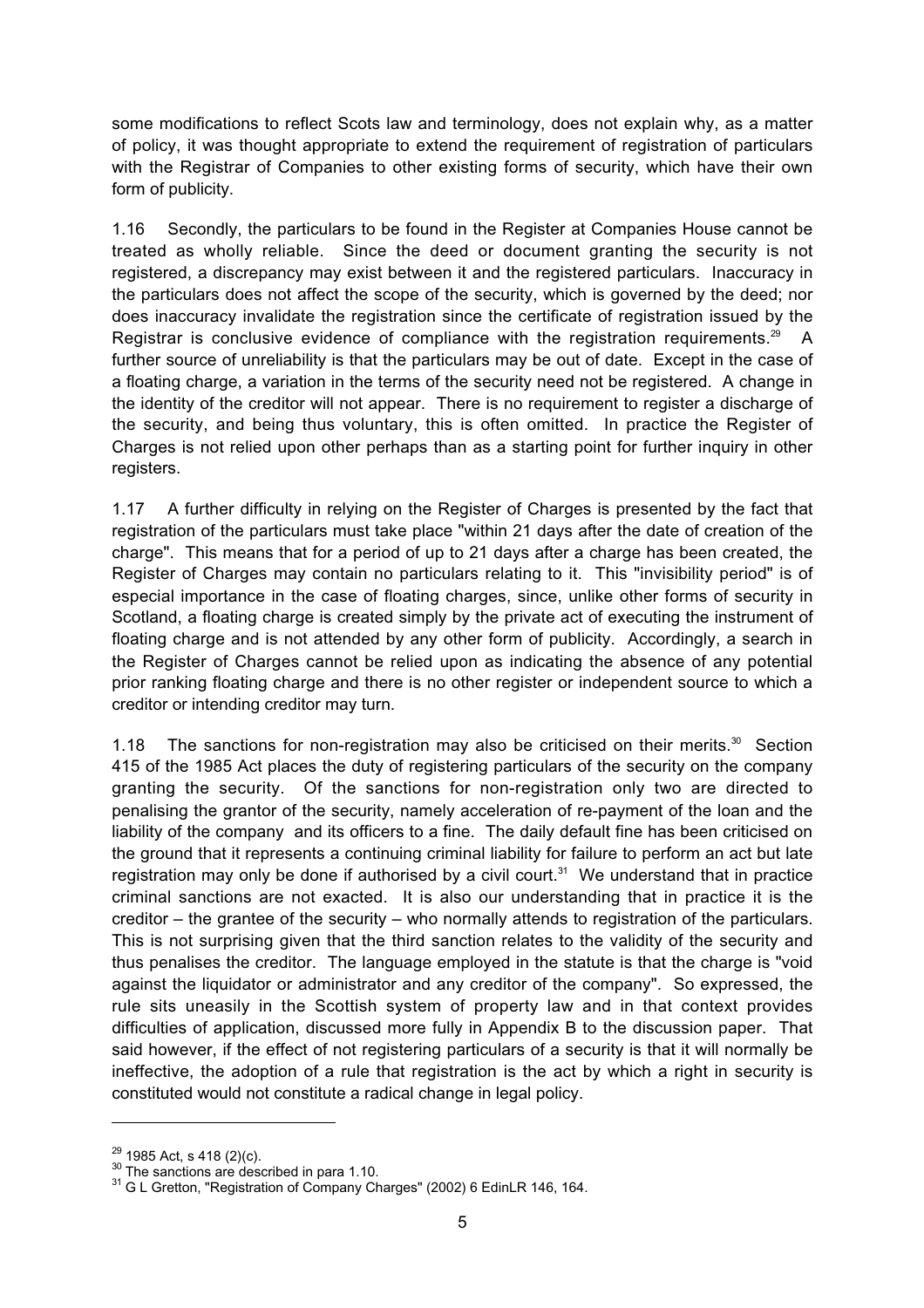#### **Summary of our principal recommendations**

1.19 In approaching reform of the law in this area we have borne in mind the guiding principles which we set out in the discussion paper. $32$  In particular, we have had regard to the fundamental principle in Scots law that the creation and transfer of a real right, including a right in security, should be attended with publicity and that, as respects creation, the publicity in question should be constitutive of the right. Where the right is constituted by registration, the register should be both sufficient in the information which it contains and be accurate and up-to-date. Since the rules governing transactions which may be entered into by both companies and other, non-corporate persons should in general be the same for both of those categories of person, in the case of securities which may also be granted by noncorporate debtors the application of any additional or different rule respecting the validity or effectiveness of a grant by a company would require clear and careful justification. Further, having regard to the need for efficiency, unnecessary registration should be avoided and where registration is required the process should be as simple and expeditious as is consistent with the accuracy and sufficiency of the register.

1.20 In broad outline, our principal suggestions for reform are as follows:

#### (a) **Floating charges**

- (i) Registration in a register of floating charges should be essential in order to constitute a floating charge. Thus, without registration no inchoate security capable of later crystallisation is created. Floating charges should, in principle, rank *inter se* and with other forms of security by date of registration or constitution of the real right as the case may be.
- (ii) Any variation, assignation or discharge of a floating charge requires to be registered before it may affect any third party.
- (iii) To facilitate the mechanics of a secured transaction it should be possible to register an advance notice, the floating charge, if registered within 21 days, being deemed to have been registered on the date of registration of the advance notice.

#### (b) **Other rights in security**

All forms of security other than floating charges may be granted by non-corporate debtors and in Scotland the constitution of an effective right in security is dependent on some form of publicity. We consider that there is no sufficient reason for submitting the validity of such security rights to any additional registration requirement because the grantor is a company. Accordingly we recommend that the present requirement to register particulars of certain of these security rights with the Registrar of Companies should cease.

<sup>32</sup> Paras 1.18–1.24.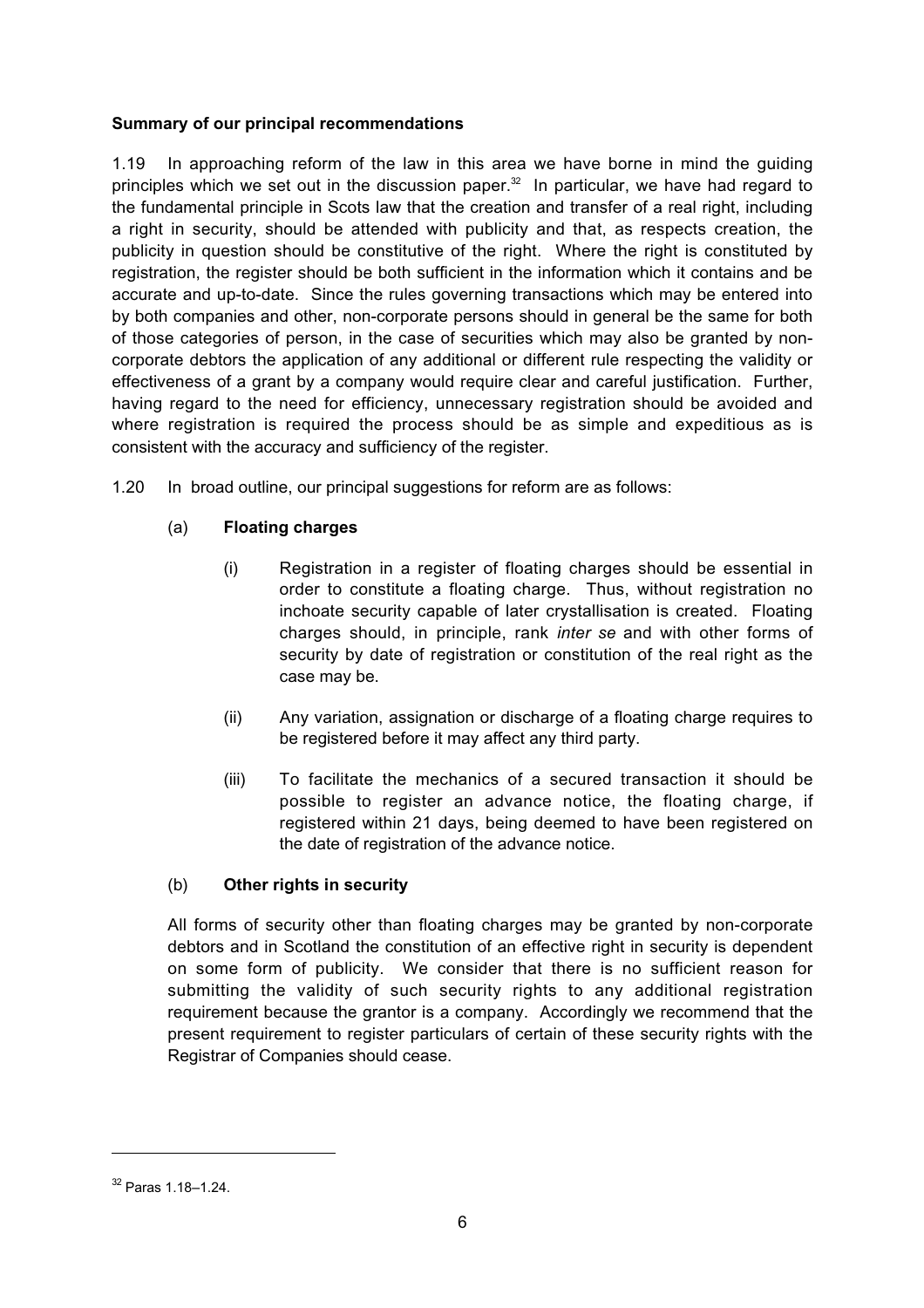#### (c) **The company's own register: annual returns**

We recommend that the current statutory requirement to maintain, at the company's registered office, an internal register of all securities specifically affecting property of the company and all floating charges should be removed. Instead

- (i) the annual return submitted by the company to the Registrar of Companies should include certain short details of all rights in security granted by the company but not discharged at the return date; and
- (ii) a company should be under a statutory duty to supply to anyone making the request, and paying such fee as may be charged within prescribed limits, the same details respecting any right in security granted after the last return date; and
- (iii) inspection of copies of the security documents at the company's registered office should be allowed, again on payment of such fee as may be charged within prescribed limits.

#### **Legislative competence**

1.21 It appears to us that our proposals encompass both reserved and devolved matters in an area in which there may be doubt or debate as to the precise location of the dividing line. We include in Part 6 of this report a fuller discussion of this topic.

#### **Draft Legislative Provisions**

1.22 Appendix A contains draft Legislative Provisions, giving our recommendations legislative form. The draft Legislative Provisions assume the repeal, with accompanying transitional arrangements, of Chapter II of Part XII of the Companies Act 1985 (the current provisions on registration of charges) and Part XVIII of the Act (the current provisions on floating charges) as part of a wider repeal embracing also other provisions of the 1985 Act with which we are not concerned. The draft Provisions are in two parts. Part I relates to floating charges and Part II relates to our proposals on annual returns, the supply of information on security rights and inspection of copy documents.

1.23 The provisions in Part I of the draft (on floating charges) are intended to substitute for the existing provisions contained in Part XVIII of the 1985 Act. They constitute a restatement of the statutory provisions on floating charges in Scotland incorporating the structural and other changes which we recommend, but with the exception of the statutory provisions on the appointment of a receiver and the attachment of a floating charge on such an appointment, which are to be found in Chapter II of Part III of the Insolvency Act 1986. In providing  $-$  subject to that exception  $-$  a comprehensive draft legislative text on floating charges we have taken the opportunity, with the valuable assistance and guidance of Parliamentary Counsel, of making some textual changes to some existing provisions which are not directly affected by our proposals with the aim of improving the structure of the provisions and making their comprehension easier but without altering the substance. We believe that presenting one comprehensive draft legislative measure is the best way to assist assessment of our recommendation. However, we would emphasise strongly that presenting this "single package" has been done for the reader's convenience and should not be seen as prejudging any decision which may have to be taken respecting the appropriate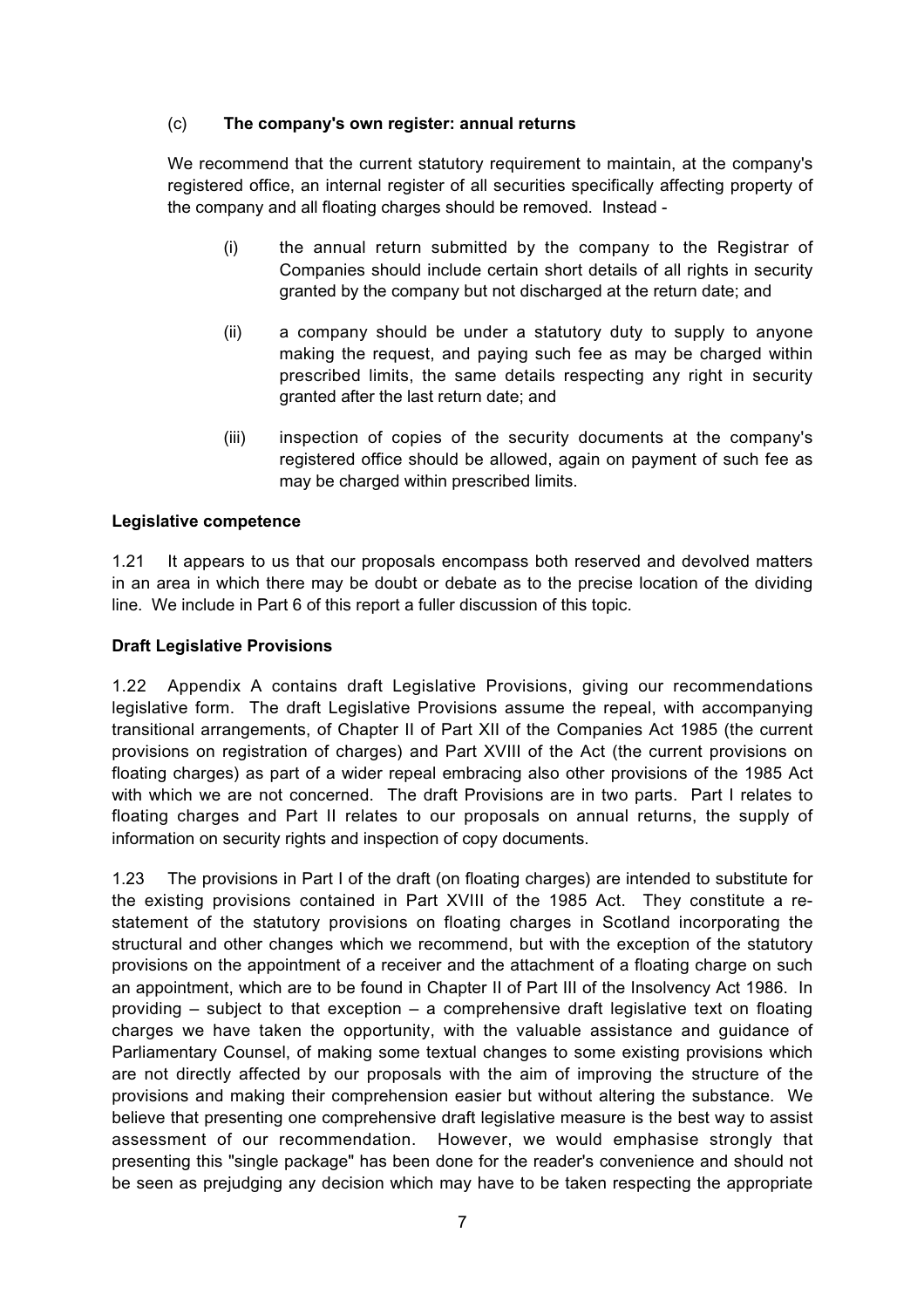way of implementing such aspects of our proposals as are within the legislative competence of the Scottish Parliament.

1.24 We do not consider that any of our proposals raise a human rights issue and it is our opinion that our recommendations are compliant with the European Convention on Human Rights.

#### **Acknowledgements**

1.25 Mr David Guild, $33$  our consultant for this project, contributed a research paper as well as a great deal of other help and assistance. We are indebted to him for placing his expertise at our disposal. We were also greatly assisted by an Advisory Group of practitioners and experts, who met with us on three occasions and reviewed a draft of this report. The group comprised Mr Robin Clarkson (Paull & Williamsons), Mr R E M Davidson (Dundas & Wilson CS), Professor George L Gretton (University of Edinburgh), Mr Bruce Patrick (consultant, Maclay Murray & Spens) and Mr Charles Smith (Brodies WS). We were assisted by the Keeper of the Registers of Scotland and his staff who advised us on various matters relating to the Land and Sasine Registers and the possible establishment of a register of floating charges. Finally, we record our gratitude to Mr Jim Henderson, the Registrar of Companies, who answered our queries patiently and provided us with statistical and other useful information.

#### **Structure of the report**

1.26 Part 2 contains our discussion of and recommendations regarding floating charges. In Part 3 we consider the reasons for abolishing the requirement to register with the Registrar of Companies all forms of security other than floating charges, notably securities already registered in a specialist register and assignations in security. Part 4 concerns financial transparency and contains our recommendation for replacement of an internal register of securities kept at the company's registered office with our proposals for the introduction of a requirement on the company to lodge with the Registrar of Companies an annual return of outstanding securities granted by the company and to supply updating information. Part 5 is devoted to certain international private law issues particularly those arising in relation to English and Welsh companies as well as oversea companies granting security over assets located in Scotland. Part 6 contains a discussion of the extent to which our proposals involve matters devolved to the Scottish Parliament. The Appendices contain: (A) draft Legislative Provisions, (B) the provisions of Chapter II of Part XII and of Chapter I of Part XVIII of the Companies Act 1985, (C) selected provisions from the Scotland Act 1998, including those contained in sections C1 and C2 of Schedule 5 to the Act and (D) a list of those who submitted written comments on Discussion Paper No 121.

 $33$  Mr Guild was formerly a partner in Brodies WS and thereafter a member of the Faculty of Advocates.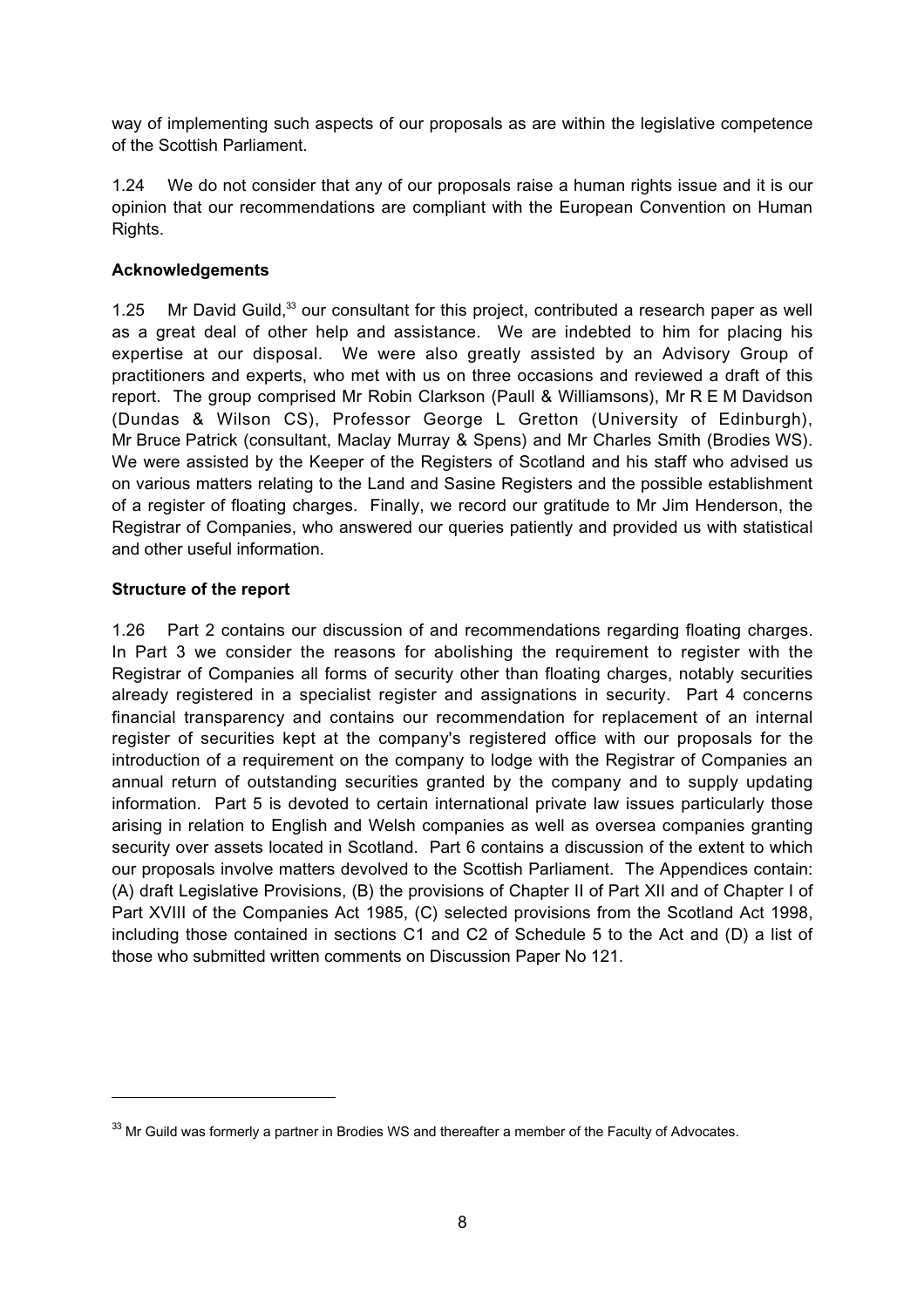### **Part 2 Floating Charges**

#### **Introductory**

2.1 On the basis of a survey carried out on our behalf by the Registrar of Companies<sup>1</sup> it appears that the floating charge follows after the standard security over land as the form of security most frequently granted by Scottish companies.<sup>2</sup> Floating charges and standard securities together comprised approximately 95% of applications for registration in the Register of Charges. Since it is not possible under Scots law to create a non-possessory fixed security over corporeal moveable property and the creation of an effective security over incorporeal property such as receivables requires intimation to the account debtor of the assignation to the security holder, the relative frequency with which floating charges are used is perhaps understandable, despite the fact that realisation of the security after its crystallisation on receivership or liquidation is subject to the claims of preferred creditors.<sup>3</sup>

#### **Creation on registration**

2.2 The current legislation on floating charges does not contain any general provision about the way in which a floating charge is "created"4 but it is clear from section 410(5) of the 1985 Act that, at least for the purposes of registration, a floating charge is treated as being created at the moment of execution of the deed. The provisions of Part XVIII of the 1985 Act are generally couched on the view that a floating charge is created on execution of the instrument. In this important respect floating charges differ from other rights in security which would be seen as being "created" on their constitution as a real right by registration in the land or other specialist register or by intimation in the case of assignations in security.

2.3 It is in our view essential that, in accordance with the publicity principle, a floating charge should not be a secret security but should be publicised. As we have already mentioned, registration of charges at Companies House was introduced to Scotland along with, and for the purpose of giving publicity to, the floating charge. However, the arrangements suffer from the structural deficiency that the giving of publicity to a floating charge is separated from its creation (as an inchoate security right, which becomes a real right attaching to the property subject to the charge on crystallisation). The fact that an interval of up to 21 days may elapse between the creation of a floating charge and publication of its existence by the registration of particulars at Companies House has been described as the most severely criticised aspect of the current system.<sup>5</sup> A lender taking a floating charge must run the risk of the 21 day period and trust that no other earlier floating charge, with a negative pledge, $6$  has been granted. A purchaser from the company who has

Diamond Report, para 26.1.

 $\frac{1}{2}$  During the period 26 February to 26 March 2002.

 $2<sup>2</sup>$  The survey disclosed the registration of 418 standard securities and 332 floating charges.

 $3$  Including the "pool" for ordinary creditors in terms of the Enterprise Act 2002.

 $4$  Subs (2) of s 462 of the 1985 Act, which dealt with the mode of execution of the instrument of floating charge by a Scottish company and which indicated that the charge was created on execution, was repealed by the Law Reform (Miscellaneous Provisions) (Scotland) Act 1990, s 74(1) and Sch 8, para 33(6).<br><sup>5</sup> Diemond Benert, para 26,1.

 $6$  Ie an undertaking by the grantor not to grant any security ranking equally with or prior to that earlier floating charge – cf para 2.16 *intra*.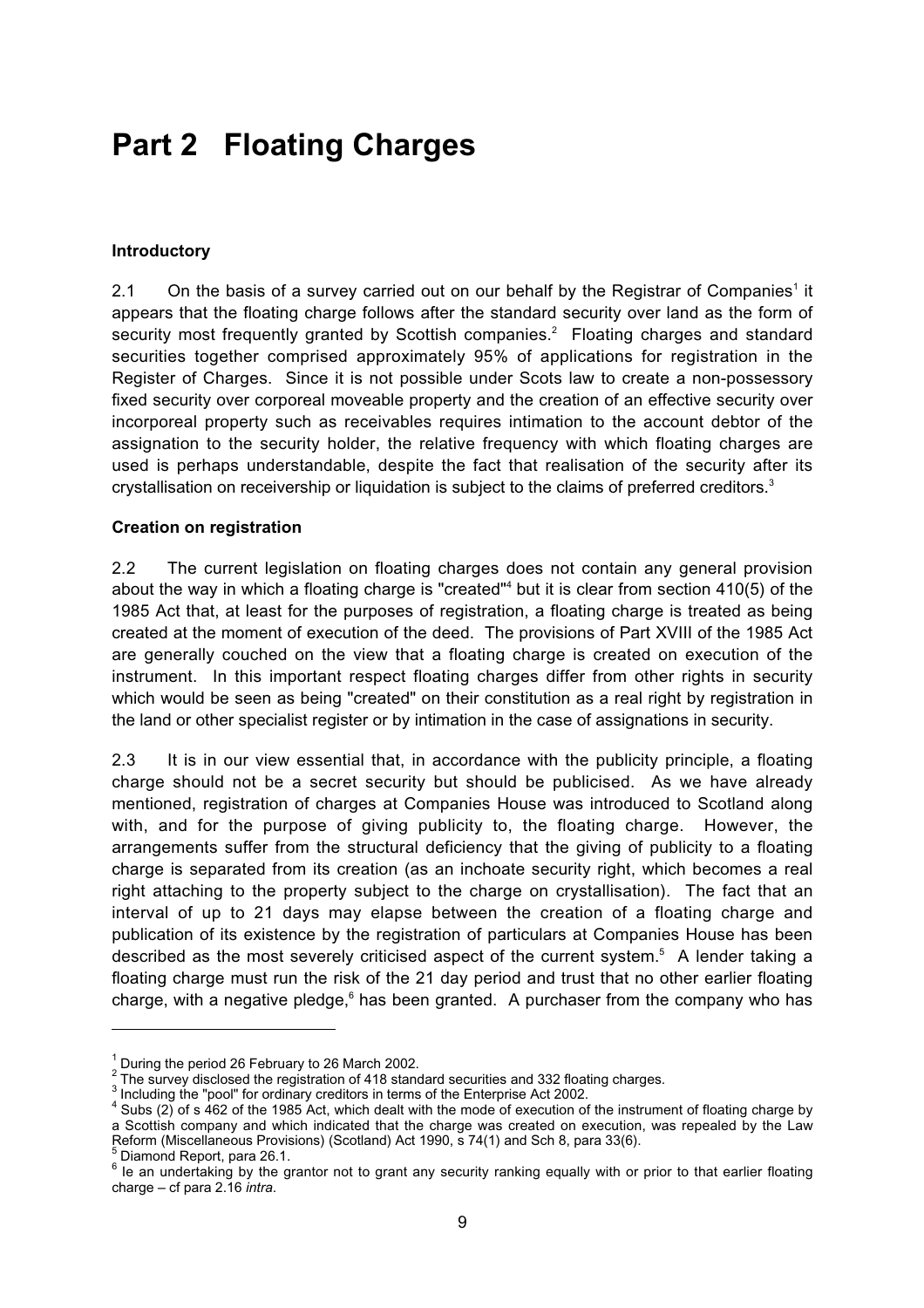searched the Register of Charges must yet take the risk that a floating charge may have been granted and crystallised in that period.

2.4 With a view both to solving these, and other, practical difficulties and to bringing the creation of floating charges more into line with the creation of other rights in security in Scotland, the discussion paper put forward, as a fundamental proposal, that registration should be constitutive of the floating charge. As is mentioned in the discussion paper, this approach, which had been canvassed by the DTI in 1994, has significant advantages and no real disadvantages. It overcomes the structural problems inherent in the current arrangements. It removes any need for time limits or sanctions for non-registration since, as with a standard security, the fact that no form of right of security is obtained without registration, and registration gives priority, is a sufficient compulsitor on the grantee to attend promptly to registration. As we have already observed,<sup>7</sup> making registration constitutive of the floating charge does not involve a radical change of legal policy from the current situation where failure to register will result in invalidity in most situations.

2.5 Virtually all of the consultees who responded to the discussion paper agreed with our proposal that registration should effect the creation of a floating charge and the proposal was unanimously supported by the members of our Advisory Group. Implementation of this proposal requires some re-working of the existing legislation in Part XVIII of the 1985 Act in order to adapt its terminology and structure to the different conceptual basis and our suggested draft legislative text seeks to do this. The proposal does not require changes to be made to the provisions on appointment of a receiver which are contained in the Insolvency Act 1986. We would add that, while registration would be constitutive of the floating charge as a form of security, on constitution the security right would of course remain essentially inchoate in the sense that only on crystallisation, through liquidation or receivership, would the property within the scope of the floating charge become encumbered with a fixed security. We accordingly put forward as a leading recommendation that:

#### **1. Constitution of a floating charge, as an inchoate security right, should take place on registration.**

(Draft Legislative Provisions, clause 1(2))

#### **A register of floating charges**

#### *Oversea companies*

2.6 In 1960 the Law Reform Committee for Scotland concluded for certain technical reasons that neither the Sasine Register nor the Register of Inhibitions and Adjudications was suitable for the registration of floating charges and that best procedure would be to apply to Scottish companies the provisions which applied in England. The Committee did so in the context of recommending that it should be competent for a company registered in Scotland to grant a floating charge. The registration requirement, under Chapter II of Part XII of the 1985 Act, applies of course to incorporated companies which are registered in Scotland<sup>8</sup> and also to oversea companies with a place of business in Scotland.<sup>9</sup> The latter

 $\frac{7}{1}$  Para 1.18.

<sup>&</sup>lt;sup>8</sup> 1985 Act, s 410(5).<br><sup>9</sup> 1985 Act, s 424.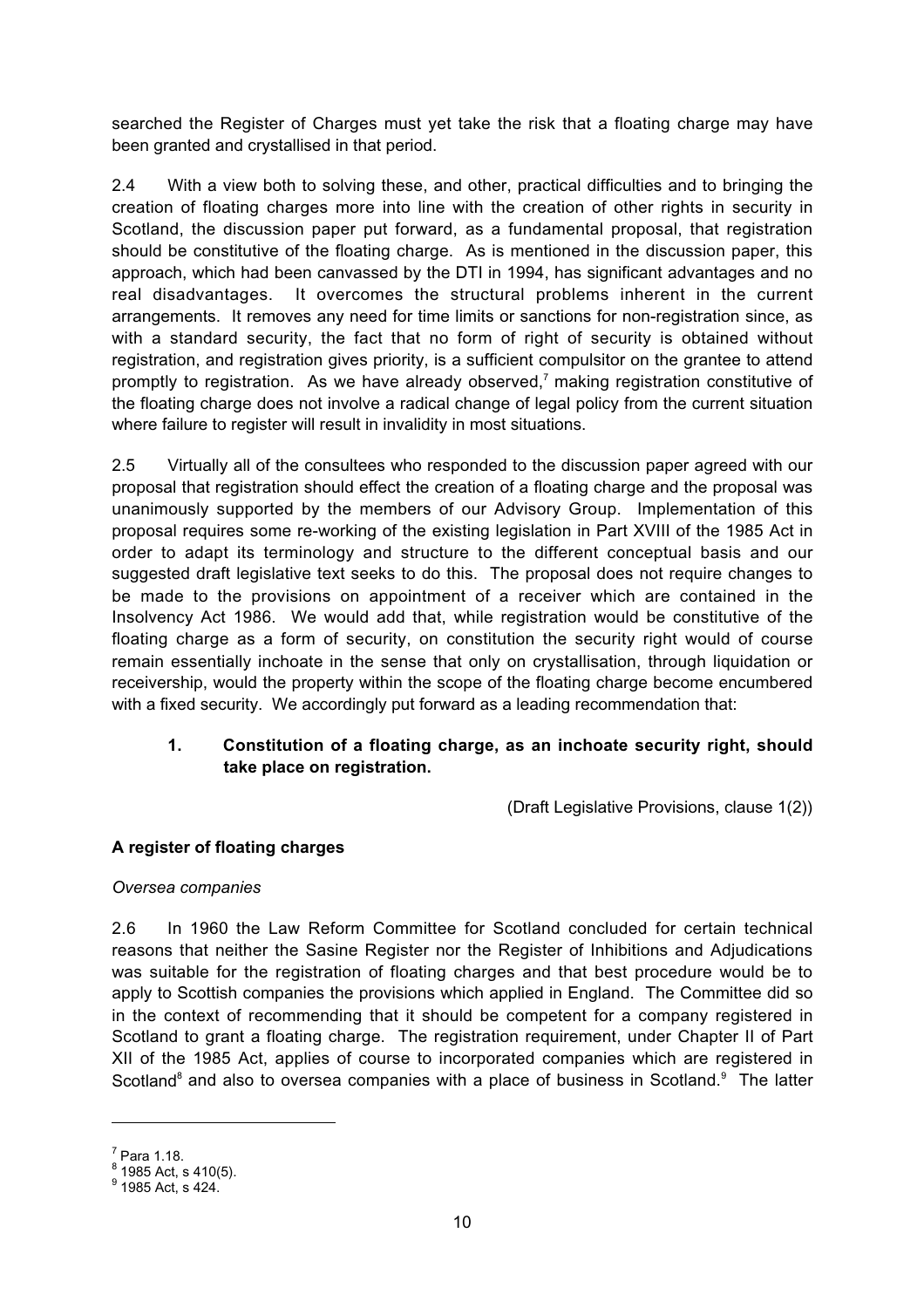are obliged to register that place with the Registrar of Companies in Edinburgh.<sup>10</sup> The arrangements for registration of securities by companies accordingly assume that the company granting the security is already registered with the Registrar of Companies. Thus in days before the electronic recording of company information the provisions assumed an existing physical company file to which particulars of securities might readily be added, although in *N V Slavenburg's Bank v Intercontinental Natural Resources<sup>11</sup> it was held that* the absence of a file, through the failure of the oversea company to obtemper the requirement to register its place of business, did not avoid the need to give particulars of the charge to the Registrar.

2.7 However, a floating charge may be granted by any incorporated company, whether a company within the meaning of the 1985 Act or not<sup>12</sup> and accordingly a Scottish floating charge may also be granted by an oversea company which has no branch or place of business in Scotland. Currently such a floating charge would not require to be registered. The creation of a right in security without any publicity is already unsatisfactory but under our leading proposal registration becomes essential. We understand, particularly from our discussions with the Keeper of the Registers that in creating and maintaining a register of floating charges – the "register" being in modern times effectively a database – there is no technical requirement that the grantor be previously registered at Companies House. The decision in *Slavenburg's Bank* means that currently the Registrar has a register – the "Slavenburg Register" – of securities granted by oversea companies which have not registered any place of business with him. We consider it therefore appropriate and necessary that the arrangements for the registration of floating charges should accommodate the registration of all floating charges which may competently be granted under Scots law and that the arrangements should therefore not proceed on the basis of the grantor necessarily being already registered in the Register of Companies. We would add that in the discussion paper we observed that if, as we then proposed and now recommend,<sup>13</sup> there should no longer be a requirement to register at Companies House particulars of securities other than floating charges, the Register of Charges would contain only floating charges and could appropriately be re-named as a Register of Floating Charges. We would further add that setting up a register of floating charges not linked to a pre-existing company registration may make easier an extension of the power to grant a floating charge to non-corporate traders, should that be thought desirable at some time in the future. In these circumstances, as an essential corollary to our leading recommendation on floating charges we recommend that:

**2. There should be a register of floating charges in which all floating charges must be registered, irrespective whether the grantor is a company registered in Scotland or has registered a branch or place of business with the Registrar of Companies.** 

(Draft Legislative Provisions, clauses 1(2) and 9)

<sup>&</sup>lt;sup>10</sup> 1985 Act, s 691, s 696.<br><sup>11</sup> [1980] 1 WLR 1076.<br><sup>12</sup> 1985 Act, s 462(1).<br><sup>13</sup> See Recommendation No 13.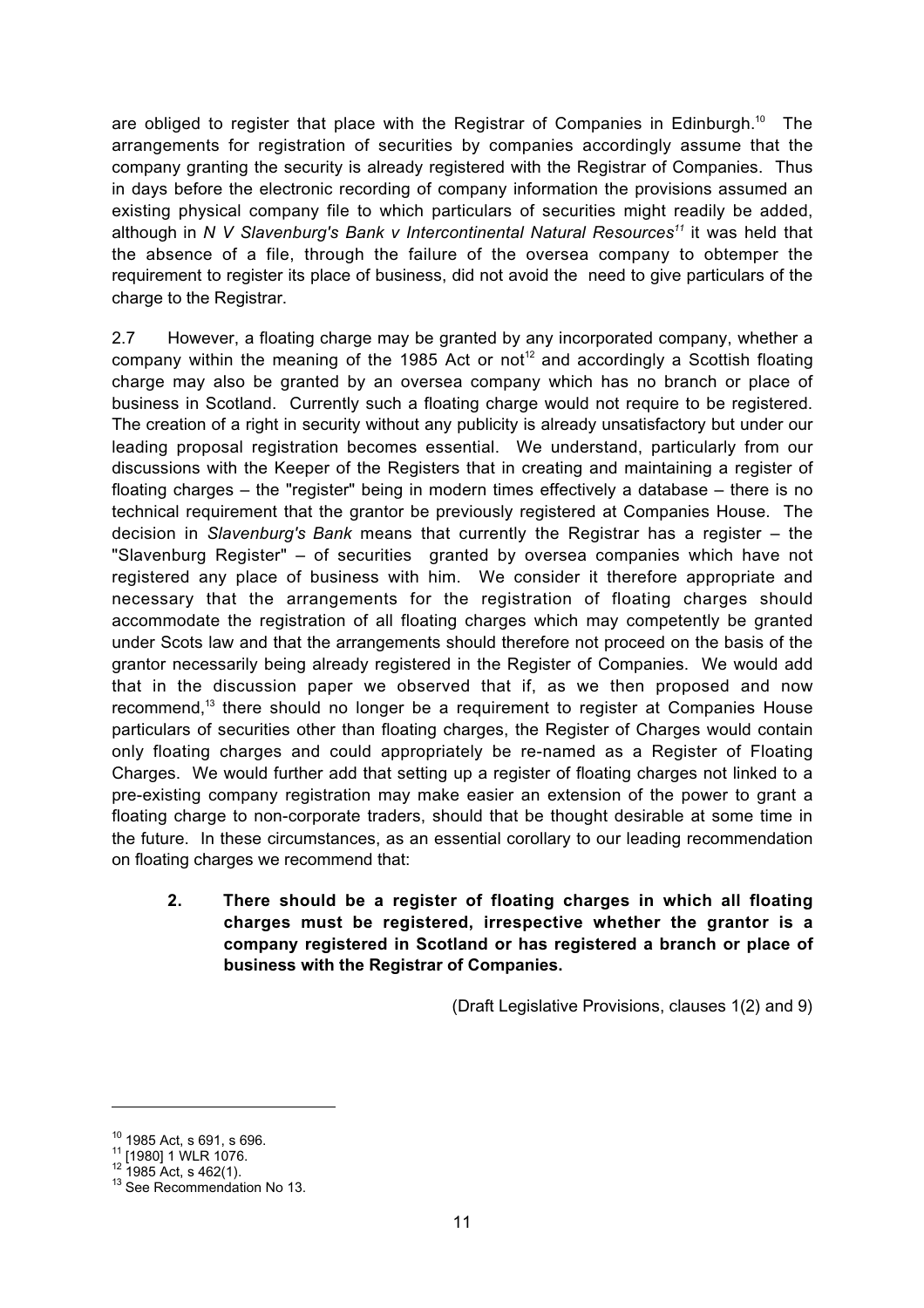#### *A devolved register*

2.8 In our discussion paper,<sup>14</sup> having observed that the Register of Charges could possibly be re-named the "Register of Floating Charges", we indicated that we also envisaged that it was likely that despite the change in nomenclature the new register would continue to be administered by the Registrar of Companies.

2.9 However, since publication of the discussion paper we have given closer thought to the devolution of competences to the Scottish Parliament and the Scottish Executive. As is discussed more fully in Part 6, except in relation to preferential debts, regulation of insolvency practitioners and co-operation of insolvency courts, floating charges are a devolved matter.<sup>15</sup> It has been pointed out to us that the Registrar of Companies in Scotland is an officer within the Department of Trade and Industry. The view has been expressed to us that it would be inappropriate for a "reserved" official to maintain a register devoted to floating charges and that, as a devolved matter, a register of floating charges would more appropriately come within the responsibility of the Keeper of the Registers of Scotland and thus within the responsibility of the Scottish Executive. With that view we agree. The suggestion that a register of floating charges of the kind recommended in this report should be maintained by the Keeper of the Registers of Scotland has been discussed with him and his officials and is, we understand, viewed approvingly. The Registrar of Companies in Scotland has not expressed any objection or reservation to us. We thus recommend that:

#### **3. The Register of Floating Charges should be maintained by the Keeper of the Registers of Scotland.**

(Draft Legislative Provisions, clause 9(1))

#### *Registration of the deed*

2.10 In the discussion paper, we asked consultees whether particulars of a security (as at present) or the security deed itself should be registered.<sup>16</sup> Fourteen consultees responded to this question. Of them, eight were in favour of registration of the deed itself; five expressed their preference for the registration of particulars while one of the fourteen advocated a combination of both. It must of course be borne in mind that this question was posed in the context of registering a variety of types of securities. In light of the recommendations which we make later in this report that securities over land, securities registered in a specialist register and assignations in security should cease also to be registrable with the Registrar of Companies, the question is now confined to whether the deed or only particulars of a *floating charge* should be registered.

2.11 Requiring registration of the deed itself would remove the risk of inaccuracies and would facilitate the task of the staff at Registers of Scotland. The presenter would no longer have to summarise the deed on a form equivalent to the current Form 410. The staff at Registers of Scotland would not have to check the particulars against the deed (as is currently required at Companies House). As for the format of the deed itself, we believe that if parties desired it could be reduced to a standard form equivalent to a "Form B security" in

<sup>&</sup>lt;sup>14</sup> Discussion paper, para 2.52.<br><sup>15</sup> Scotland Act 1998, Sch 5, head C2.<br><sup>16</sup> Discussion paper, Proposal 18.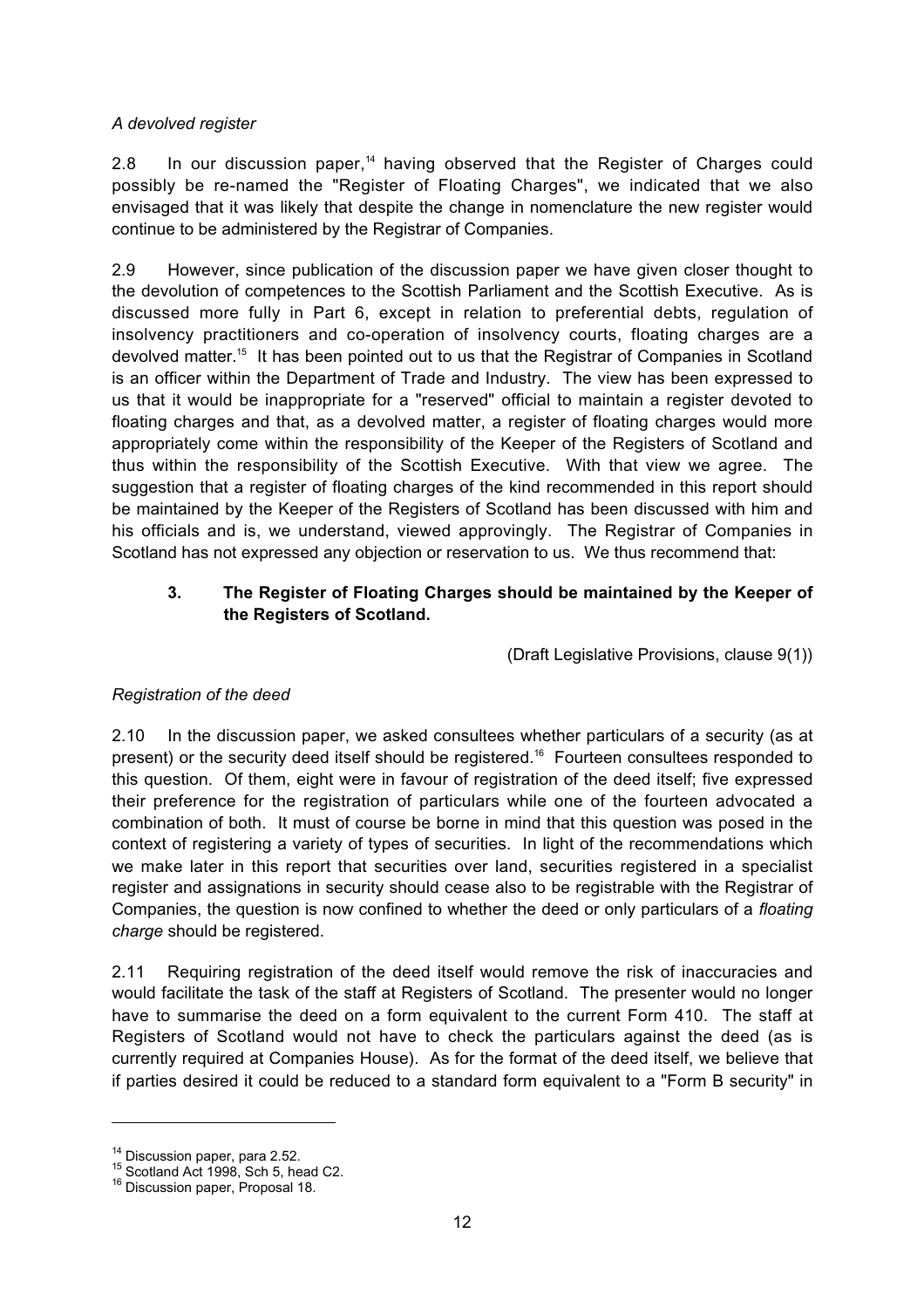the terminology of the standard security.<sup>17</sup> Only the text of the floating charge proper, as opposed to details of the contract, would require to be registered. This would have the benefit of simplifying matters and would address the concerns about confidentiality expressed by some consultees. On balance, we believe that the advantages of requiring registration of the deed itself outweigh the disadvantages. We would add that although we speak here of registration of the deed, the Register will of course be maintained in electronic form and will be searchable on-line. It is perhaps more appropriate to think of the Register as a database. We believe that a database which can provide the searcher with the full text of the document in which he is interested is inherently more useful than one which simply provides selected particulars. Registers of Scotland are currently piloting a system of automated registration of title to land, including such registration of standard securities and we understand that in principle the registration of floating charges could be similarly automated. With that further explanation we therefore recommend that:

#### **4. The text of the deed of floating charge itself should be registered in the Register of Floating Charges.**

(Draft Legislative Provisions, clauses 1(2) and 9(4))

#### **Advance notices**

2.12 In the discussion paper,<sup>18</sup> we asked whether a system of priority notices should be introduced for floating charges, what period should be allowed between registration of the notice and registration of the floating charge, and whether a notice should be renewable (and if so, whether there should be limitations on renewal). Of the consultees who responded to these questions the majority were opposed to the introduction of a system of priority notices for floating charges. However it should be mentioned that among the minority in favour of a system of priority notices were the Law Society of Scotland, the Committee of Scottish Clearing Bankers and most of the solicitors from firms specialising in commercial law who responded. The members of our Advisory Group unanimously supported the introduction of priority notices for floating charges. It was strongly represented to us that the ability to file an advance priority notice would be of assistance in the practical settlement of secured transactions, particularly in the case of re-financing transactions.

2.13 The arguments for and against the introduction of priority notices for floating charges are set out at paragraphs 2.33-2.41 of the discussion paper. Among the advantages to a prospective lender is that of securing priority while still negotiating with the prospective borrower company. In releasing funds to the borrower the lender may be sure of his ranking. However, a system of priority notices may also have drawbacks. There is a risk that the Register of Floating Charges may become cluttered with advance notices filed during negotiations which did not result in agreement. Furthermore, if priority notices were universally used, the possible benefit of obtaining earlier priority over other creditors would be diminished. Confidentiality might also be an issue in the case of a company involved in negotiations with two or more different banks or other prospective lenders.

2.14 We have ultimately been persuaded that a system can be devised which reduces the potential drawbacks and which will yet be of practical advantage to the practitioner in settling

<sup>&</sup>lt;sup>17</sup> Conveyancing and Feudal Reform (Scotland) Act 1970: Sch 2, Form B.  $18$  Discussion paper, Proposal 6.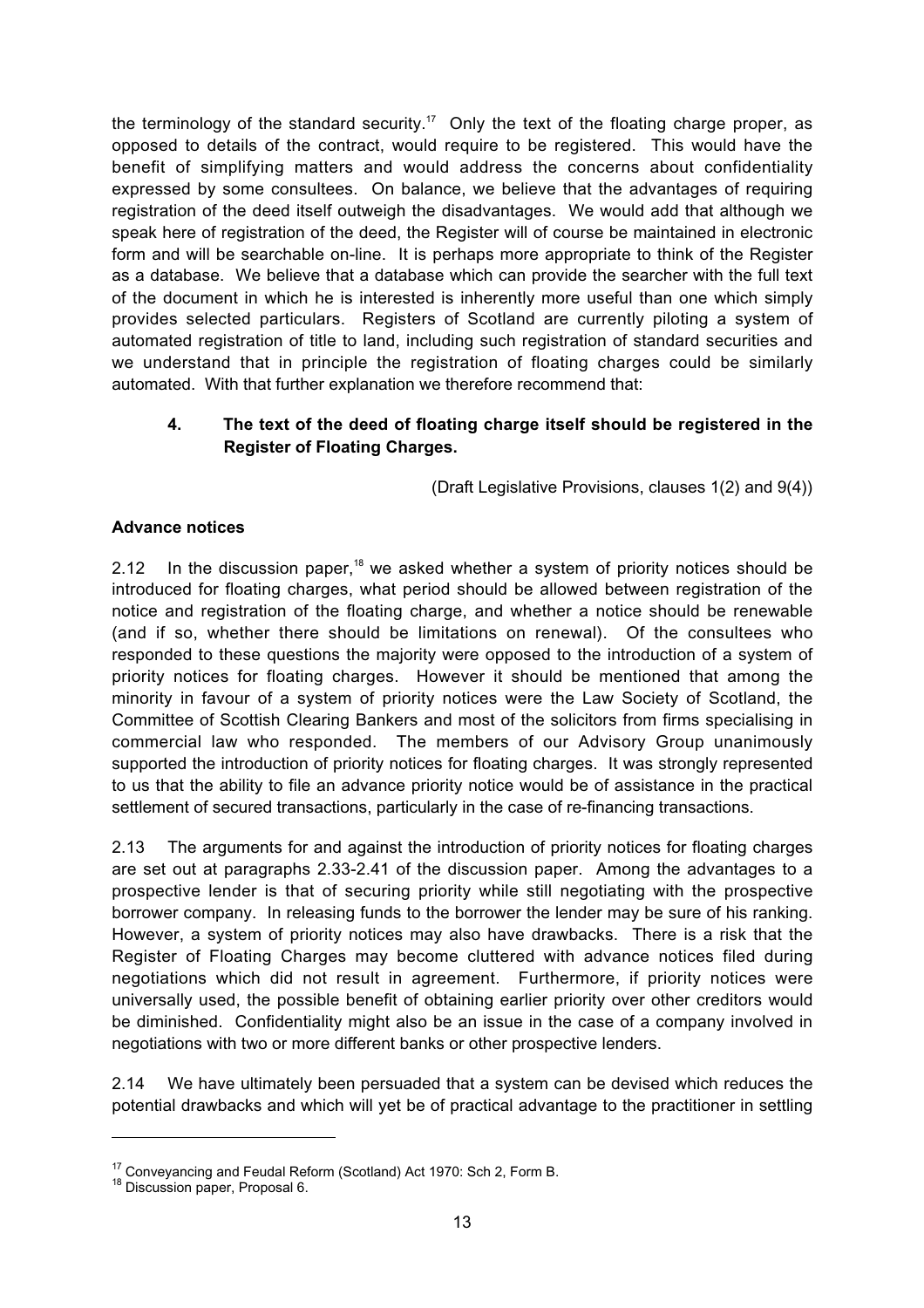secured transactions involving floating charges. We propose that it should be competent to register an "advance notice of floating charge". Provided that the floating charge which it contemplates is itself registered within 21 days of the date of registration of the advance notice, that date is then deemed to be the date of registration of the floating charge. The period of 21 days would not be subject to extension or renewal.<sup>19</sup> The advance notice would require to be signed by or on behalf of both the prospective creditor and the prospective debtor. We believe that the bilateral nature of the advance notice is likely not only to assist in avoiding the unwished disclosure of confidential negotiations but also, when coupled with the 21 day period, to mean that advance notices will generally be used only when agreement has been or is about to be reached.

2.15 Having taken into account the views of consultees and of our Advisory Group, we recommend that:

**5. (a) A system of advance notices should be introduced for floating charges.** 

**(b) The registration of an advance notice should confer a priority period of up to 21 days in respect that, if presented within that period, the floating charge to which the notice relates is deemed to have been registered on the date of the advance notice.** 

**(c) An advance notice should be given jointly by or on behalf of both the granter and the grantee of the intended floating charge.** 

**(d) An advance notice should not be renewable.** 

(Draft Legislative Provisions, clause 2)

#### **Ranking**

2.16 The current rules of ranking are set out in section 464(4) of the 1985 Act. They are however only default rules since the original deed of floating charge or a subsequent instrument of alteration may contain (a) provisions prohibiting or restricting the creation of any other security (fixed or floating) ranking over, or *pari passu* with the floating charge or (b) with the consent of the holder of any subsisting fixed or floating security adversely affected by it, provisions regulating the ranking of subsisting and future securities.<sup>20</sup> The latter is usually known as a ranking agreement; the former is usually known as a negative pledge clause. The default rules in section 464(4) provide to the effect that floating charges rank *inter se* according to the time of registration under section 410; but that in a competition with a fixed security, the right to which has been constituted as a real right prior to the crystallisation of the floating charge, the fixed security ranks first. This means that under the default rules the floating charge will always rank behind any fixed security, including of course any fixed security constituted as a real right after the grant of the floating charge. In order to avoid that situation arising, in practice, virtually all floating charges contain a

 $19$  A subsequent fresh advance notice could of course be registered after the expiry of the 21 days but retroactive priority could not be obtained beyond the registration date of the subsequent advance notice.

 $^{20}$  1985 Act, s 464(1).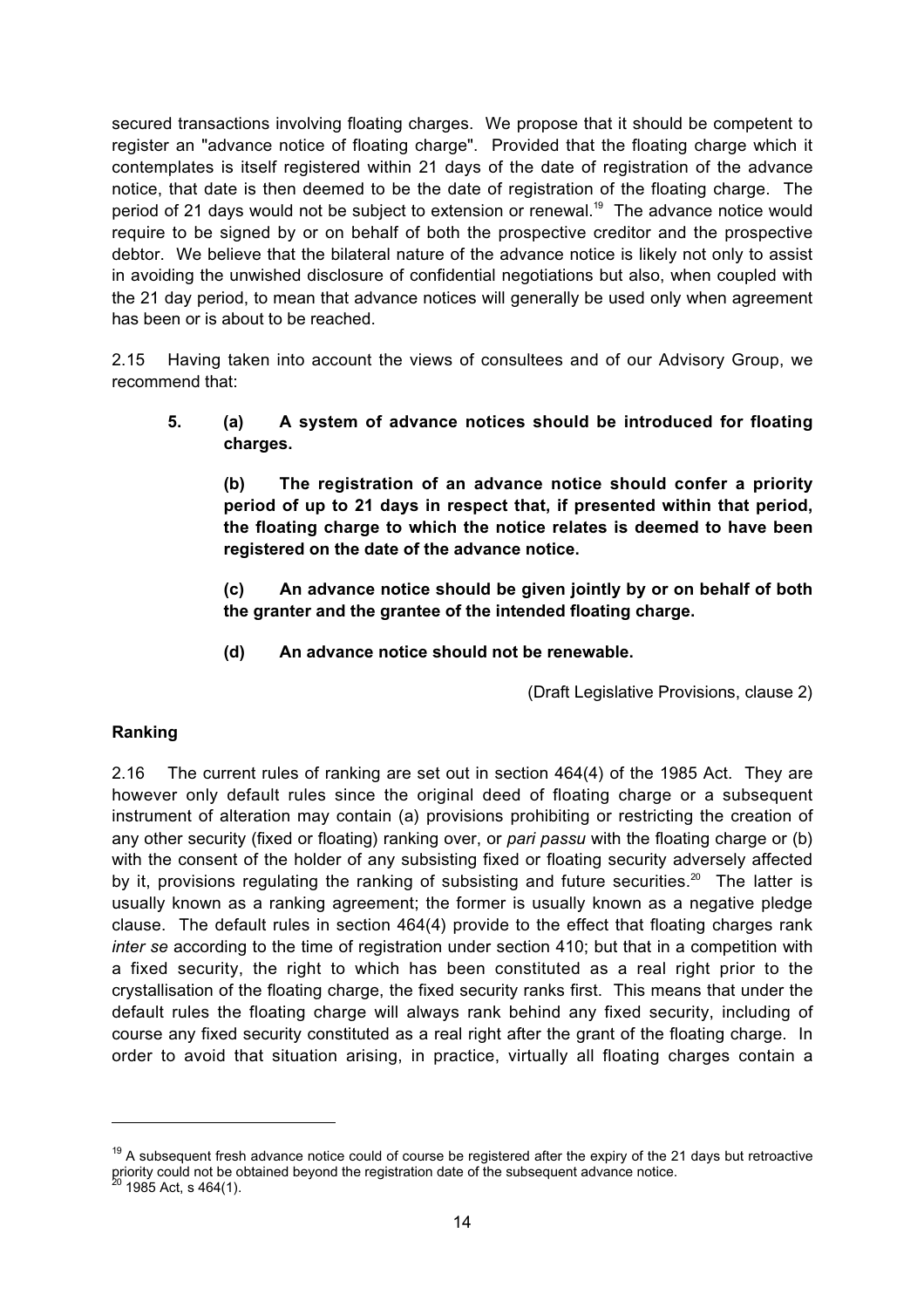negative pledge clause whereby the grantor undertakes not to grant any future security capable of ranking with or in priority to the floating charge.

2.17 In the discussion paper, $21$  we expressed the view that a default rule which was invariably displaced in practice had outlived any usefulness it may initially have had and proposed that it be reversed. Consultees were therefore asked whether they agreed that, subject to any ranking agreement, floating charges should rank with other securities, whether fixed or floating, by date of "creation" (with "creation" being the date of registration for floating charges and the date on which the security was constituted as a real right for other forms of security). Most of the fourteen consultees who responded to this proposal agreed with it: but some expressed concern that the concept of a real right might present difficulty were a Scottish floating charge to be in competition with another form of security in a jurisdiction which did not have that concept. However the concept is currently used in the default rules and we do not consider that legislation applying to Scotland can provide for extra-territorial conflicts.

2.18 We propose therefore that floating charges should rank with other securities, whether fixed or floating, by date of creation, the date of creation being defined, in the case of a floating charge, as the date on which the instrument of floating charge was registered, or deemed to be registered, and in any other case, the date on which the security was constituted as a real right. This would bring the law into line with current practice where a negative pledge clause is almost invariably inserted in the floating charge document. The proposed rules could be varied by a ranking agreement in the floating charge or document of alteration which would have to be duly registered. A creditor taking both a floating charge and a standard security will probably wish to ensure that, whatever the order of registration, the standard security ranks first. This is because preferential debts have priority over floating charges but not over fixed securities.<sup>22</sup> The position has been altered in some respects by the Enterprise Act 2002 which reduces the number of preferred creditors $^{23}$  but creates a "ring-fenced" fund for the benefit of unsecured creditors out of money that would have otherwise been available to the floating charge holder. $^{24}$ 

- 2.19 Accordingly, we recommend that:
	- **6. (a) Floating charges should rank with other securities, whether fixed or floating, by date of creation.** 
		- **(b) "Creation" for this purpose means** 
			- **(i) in the case of a floating charge the date on which the floating charge document was registered or deemed to be registered and**
			- **(ii) in any other case, the date on which the security was constituted as a real right.**

<sup>&</sup>lt;sup>21</sup> Discussion paper, para 2.29.

 $^{22}$  1985 Act, s 464(6); Insolvency Act 1986 s 175. The categories of preferential debts are set out in Sch 6 to the Insolvency Act 1986.

 $^{23}_{\odot}$  Enterprise Act 2002, s 251.

 $24$  Enterprise Act 2002, s 252.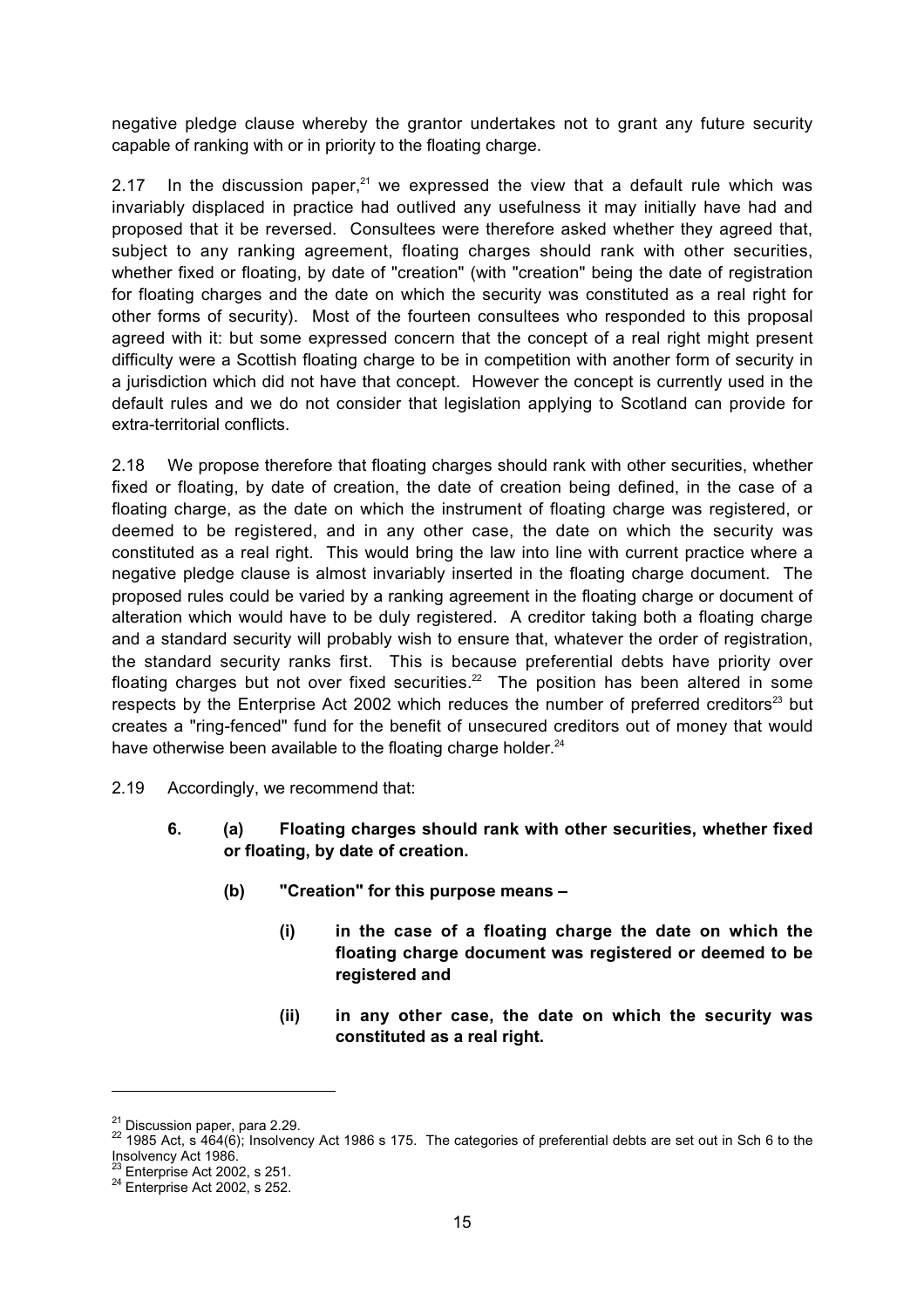**(c) The rule at (a) should be capable of being altered by a ranking agreement contained in the registered floating charge or a registered document of alteration.** 

(Draft Legislative Provisions, clauses 3 and 6)

#### **Assignation, variation and discharge of floating charge**

#### *Assignation*

2.20 There is at present no specific provision in the legislation for assignation of a floating charge but it has been held competent to do so on general principles of law.<sup>25</sup> The lack of any provision for the registration of particulars of an assignation of a floating charge is one of the defects in the current legislation. For example, a purchaser from the company who is relying on a letter of non-crystallisation who is unaware of the assignation may be misled into accepting a letter from the cedent. In the discussion paper, $26$  we asked consultees whether they agreed with our proposal that the transfer of a floating charge should take effect only on registration of the assignation. Twelve of the fifteen consultees who responded to this proposal supported it. Such a change in the law would not only be consistent with our recommendation to make registration constitutive of the floating charge but it would also bring the assignation régime for floating charges into line with that for standard securities.<sup>27</sup> We accordingly recommend that:

#### **7. An assignation of a floating charge should vest the floating charge in the assignee only on registration of the assignation.**

(Draft Legislative Provisions, clause 5)

#### *Variation*

2.21 Section 466 of the 1985 Act currently provides for the variation of a floating charge by means of an "instrument of alteration". Under subsections (4) and (5) of section 466 particulars of an instrument of alteration require to be registered only in so far as the instrument varies or affects ranking, provides for the inclusion of a negative pledge, releases property from the floating charge or increases the amount secured. While those particulars may cover the matters most likely to be altered it remains that not all variations of a floating charge are currently registrable. More importantly, there is no effective sanction for failure to register since section 415 is not applied by section 466. The civil sanction is arranged by an application of section 410 that is so convoluted as to be almost meaningless. $28$  Since property may be effectually released from the scope of the floating charge without registration of the instrument of alteration or other deed allowing the release, $^{29}$  an acquirer from a receiver may have no means of verifying whether the property which he is intending to acquire has not been earlier released from the floating charge.

<sup>25</sup>*Libertas-Kommerz v Johnson* 1977 SC 191.

 $\frac{26}{27}$  Discussion paper, Proposal 2.<br> $\frac{27}{27}$  Conveyancing and Feudal Reform (Scotland) Act 1970, s 14(1).

<sup>28</sup> For further analysis, see Professor D A Bennett in *Palmer's Company Law* paras 13.410.1-13.411.

<sup>29</sup>*Scottish & Newcastle plc v Ascot Inns Ltd* 1994 SLT 1140.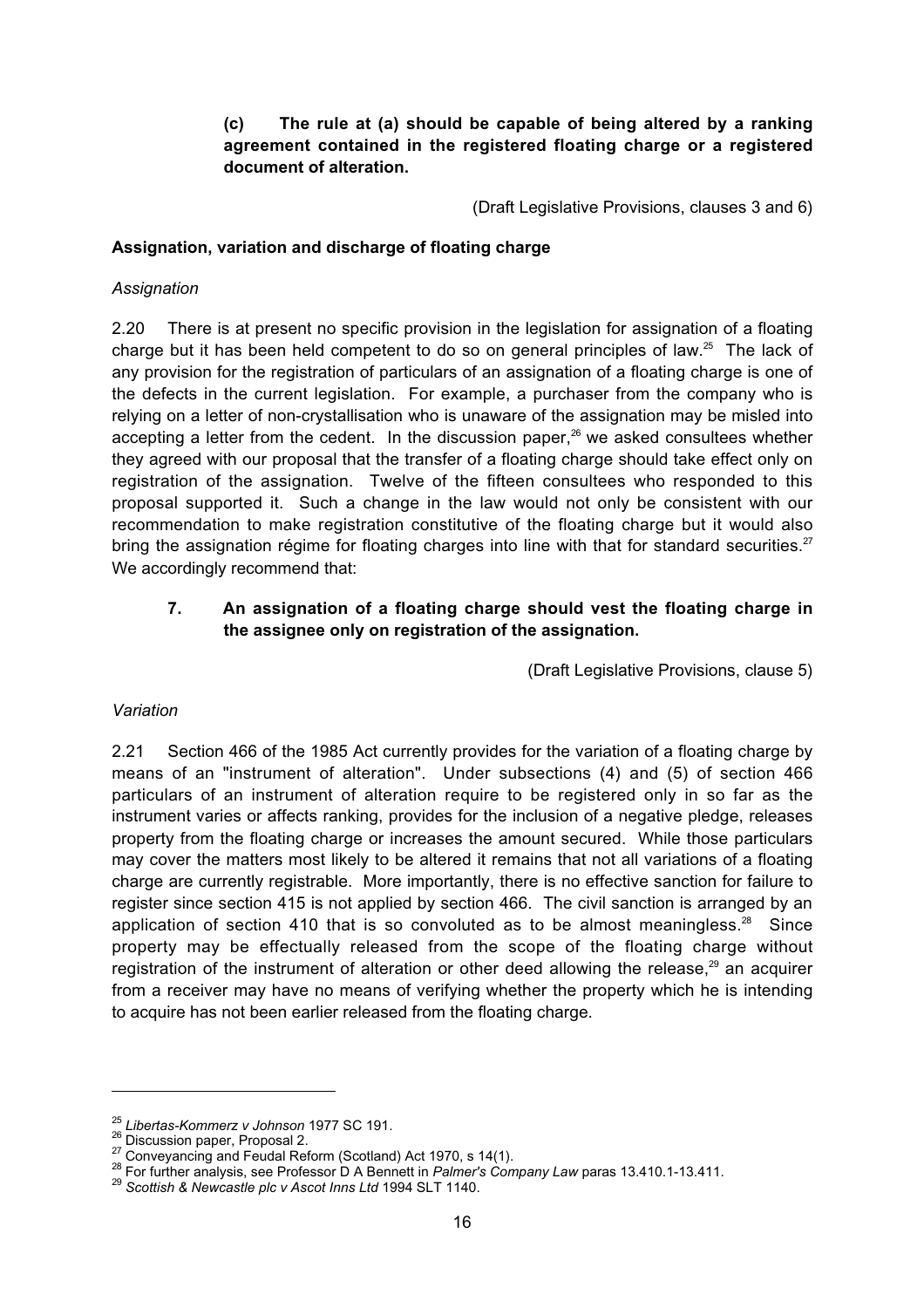2.22 In the discussion paper, $30$  we asked consultees whether they agreed with our proposal that a variation of a floating charge should take effect only on registration of the instrument of alteration. All but one of the consultees who responded supported it. Accordingly, and consistently with our main recommendation that registration should effect creation of the floating charge, we remain of the view that amendment of the terms of the registered instrument of floating charge should be subject to the requirement that the amendment be registered. While an unregistered agreement between the granter and the grantee to alter the terms of the floating charge might be contractually binding as between them, third parties would not be affected. We therefore recommend that:

#### **8. The terms of an instrument of floating charge should not be held amended by an instrument of alteration unless that instrument of alteration has itself been registered.**

#### (Draft Legislative Provisions, clauses 6(1) and (2))

2.23 As already touched upon, one of the matters which may currently be covered by an instrument of alteration is the release of property from the floating charge.<sup>31</sup> However, in *Scottish & Newcastle plc v Ascot Inns Ltd*<sup>32</sup> it was held that it was not necessary to use an instrument of alteration and that property might be released from the embrace of the floating charge by private agreement. This means that the public information may be unreliable and presents the difficulty that a person purchasing property from a receiver cannot be certain of the receiver's title to sell. In order to correct this problem and enable those dealing with a receiver to rely on the Register we recommend that:

#### **9. Property may be released from a floating charge only on registration of an instrument of alteration to that effect.**

#### (Draft Legislative Provisions, clause 6(3))

2.24 Varying the terms of a floating charge, for example, by extending the scope of the property covered by the charge or increasing a stated maximum sum secured, may adversely affect another security holder whose security was acquired subsequently to the floating charge but prior to the variation. The consent of that security holder is accordingly required for such a variation to be effective as against him and the draft Legislative Provisions are framed on that basis.

#### *Discharge*

2.25 Section 419 of the 1985 Act currently allows the registration of a "memorandum of satisfaction" where either (a) the debt for which the charge was given has been paid or satisfied in whole or in part or (b) part of the property charged has been released from the charge or has ceased to form part of the company's property. It must be noted that registering a memorandum of satisfaction in terms of section 419 does not operate to discharge the security or release the property. Instead, it presupposes that these acts (or at least the release of the property) have already taken place. For the reasons given in the

<sup>&</sup>lt;sup>30</sup> Discussion paper, Proposal 3.<br><sup>31</sup> 1985 Act, s 466(4)(c).<br><sup>32</sup> 1994 SLT 1140.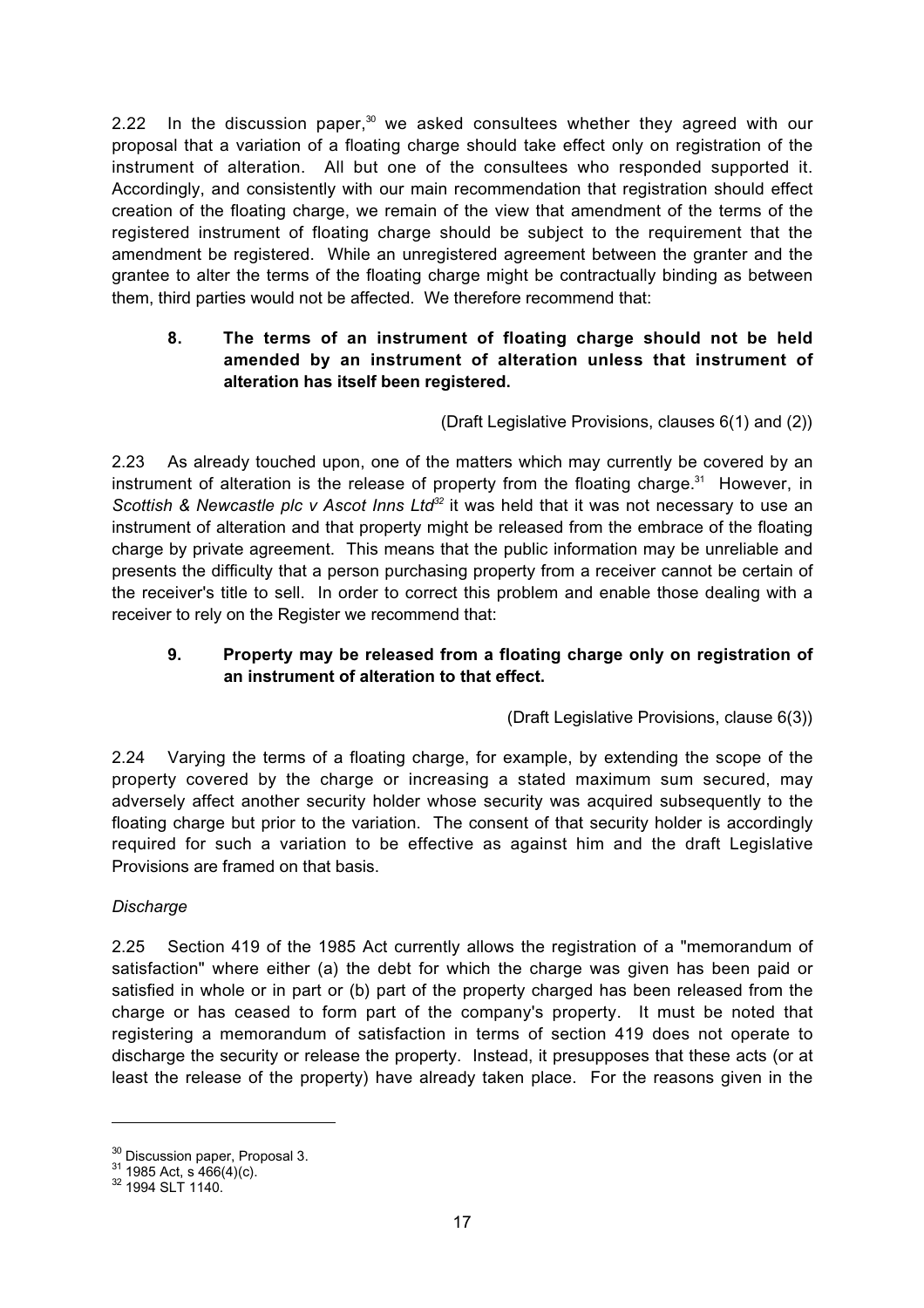discussion paper the provisions contained in section 419 are open to criticism. $33$  In particular, the fact that a debt has been paid need not necessarily discharge the security since the security may be worded so as to cover other, future sums to become due. Further, circumstances may arise in which it is desired to discharge a security (either absolutely, or in favour of a different form of security) without payment of the secured debt being made. We believe that providing for registration of a deed of discharge on the extinction of a floating charge would not only be useful but would also simplify matters and bring floating charges into line with standard securities in that respect. However, it is not intended that registration of a deed of discharge would be the sole means whereby a floating charge may be discharged. Making provision for registering a discharge would be without prejudice to any other rule whereby a security may be discharged or extinguished such as by repayment of the debt (where the security is for a fixed amount and not for "all sums due or to become due").

2.26 In the discussion paper, $34$  we asked consultees whether they agreed with our proposal that the extinction of a floating charge should take effect on the registration of a deed of discharge. A great majority of consultees who responded supported it. Accordingly, we see no reason to depart from our previously expressed view and therefore recommend that:

#### **10. A floating charge may be discharged by registration of a deed of discharge.**

(Draft Legislative Provisions, clause 7)

#### **Limited liability partnerships; European economic interest groupings; and industrial and provident societies**

2.27 A floating charge may be granted by a limited liability partnership (LLP), a European economic interest grouping (EEIG) and also by an industrial and provident society (IPS). In the case of an LLP or an EEIG the relevant regulations<sup>35</sup> apply the provisions of Part II of Chapter XII of the 1985 Act respecting registration of charges to these bodies. In the case of an IPS registered in Scotland, section 3 of the Industrial and Provident Societies Act 1967, (as substituted by the Companies Consolidation (Consequential Provisions) Act 1985) applies the provisions of Part XVIII of the 1985 Act to such societies and section 4 of the 1967 Act as amended, requires delivery to the Financial Services Authority of *inter alia* a copy of the instrument granting the floating charge within 21 days of its execution, under pain of nullity against any person other than the society. Although our terms of reference mention only rights of security granted by companies, we have thought it sensible to consider also floating charges by these three forms of entity. In our view it would not be expedient to maintain in existence the current registration arrangements for these three types of grantor of floating charges. Rather, the same arrangements as we propose for floating charges by companies should also apply to floating charges granted by an LLP, an EEIG or an IPS registered in Great Britain. Since the relevant provisions regarding floating charges by an LLP or an EEIG are contained in statutory instrument, the adaptations to give

 $\frac{33}{24}$  Discussion paper, paras 2.20-2.24.<br> $\frac{34}{24}$  Discussion paper, Proposal 4.

 $35$  Limited Liability Partnership Regulations 2001 [SI 2001/1090] Reg 4 and Sch 2; The European Economic Interest Grouping Regulations 1989 [SI 1989/638] Reg 18 and Sch 4].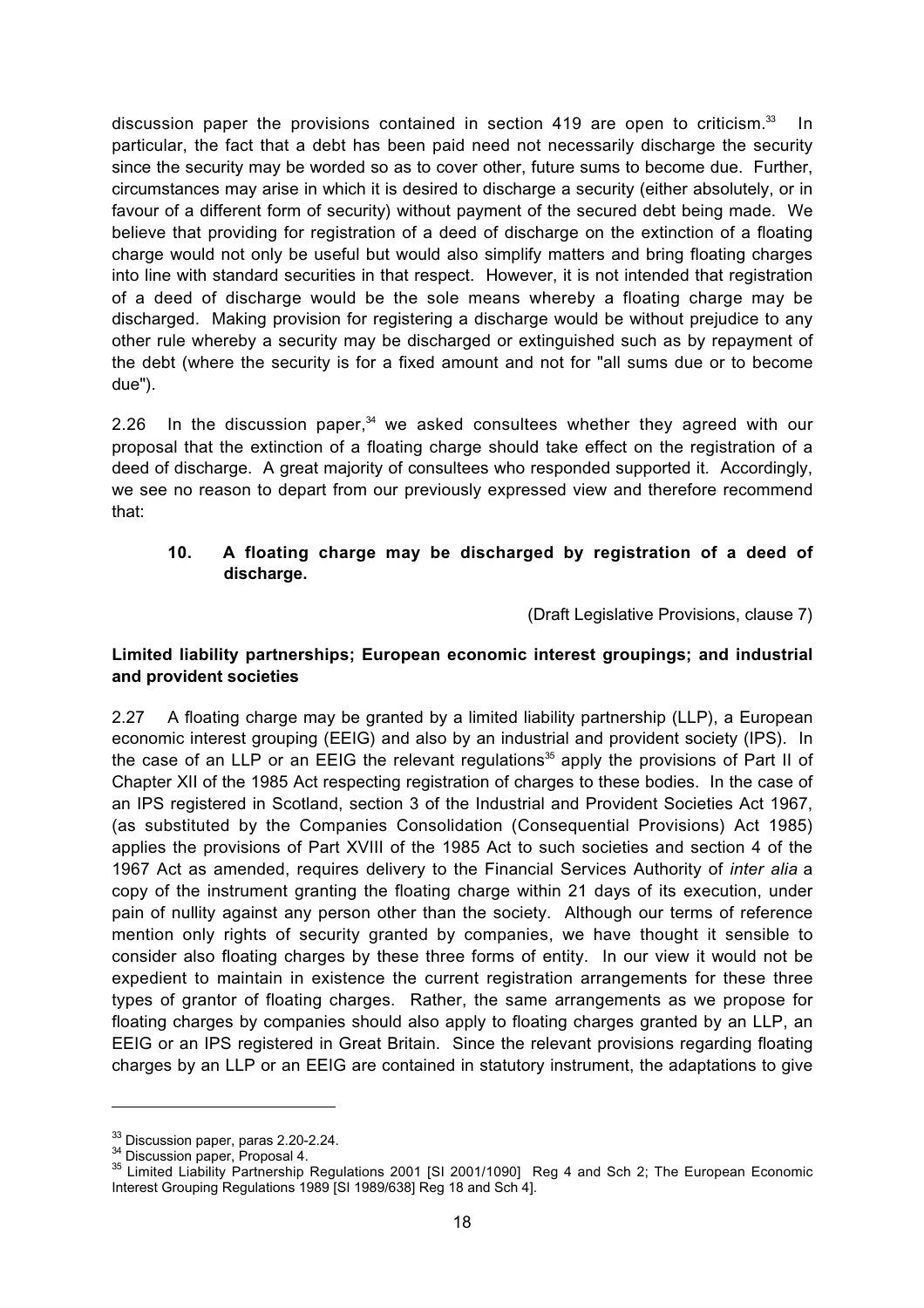effect to our proposals for these entities would be effected by subordinate legislation. We therefore recommend:

**11. The provisions which we propose regarding floating charges granted by companies should also apply to floating charges granted by limited liability partnerships; European economic interest groupings; and by industrial and provident societies.** 

(Draft Legislative Provisions, clause 12 [IPS only])

#### **Existing floating charges: transitional arrangements**

2.28 Since our proposals are, of course, not intended to have retrospective effect our recommendations on floating charges would apply only to floating charges created after the entry into force of the implementing legislative measures. Although we recommend an alteration to the existing default rules on ranking, we do not see that new rule as liable to disturb existing arrangements. Since the new rule is one of priority by date, postcommencement securities will always rank after pre-commencement securities. However, for the ranking of pre-commencement securities *inter se* it is necessary to apply the precommencement rules and clause 4 of the draft Legislative Provisions contains provisions making clear that as respects existing securities those existing ranking rules apply.

2.29 Plainly other transitional provisions will be necessary but we have not included such transitional arrangements in the draft Legislative Provisions partly for the reason that we envisage that the repeal of both chapters of Part XII of the 1985 Act would be part of a wider repeal with concomitant transitional provisions and the technical exercise of drafting a detailed text in isolation may not be particularly useful. However, in order to avoid our proposals having unintended retrospective effect we consider that the transitional provisions should make continuing provision for, among other things, the partial invalidity ("void against the liquidator" etc) of pre-commencement securities, both fixed and floating, of which particulars fell to be registered with the Registrar of Companies but were not duly registered; the recording of memoranda of satisfaction in respect of pre-existing securities; and the alteration of existing floating charges in terms of section 466 of the 1985 Act.

#### **Miscellaneous**

#### *Floating charges granted over property held in trust by the company*

2.30 In the discussion paper, $36$  we proposed that the power of a company to grant a floating charge should extend to property which the company holds in trust. A majority of consultees who responded to this proposal supported it but a number of consultees also expressed reservations. One consultee in particular asked whether the intention behind the proposal was to reverse *Sharp v Thomson*<sup>37</sup> in respect of trusts.

2.31 On further reflection we have become more conscious of the difficulties inherent in this proposal and we shall briefly describe some of these. First, however, we would observe that the use by a trustee of trust assets as security for the trustee's personal obligations will

 $\frac{36}{37}$  Discussion paper, Proposal 7.<br> $\frac{37}{37}$  1997 SC (HL) 66.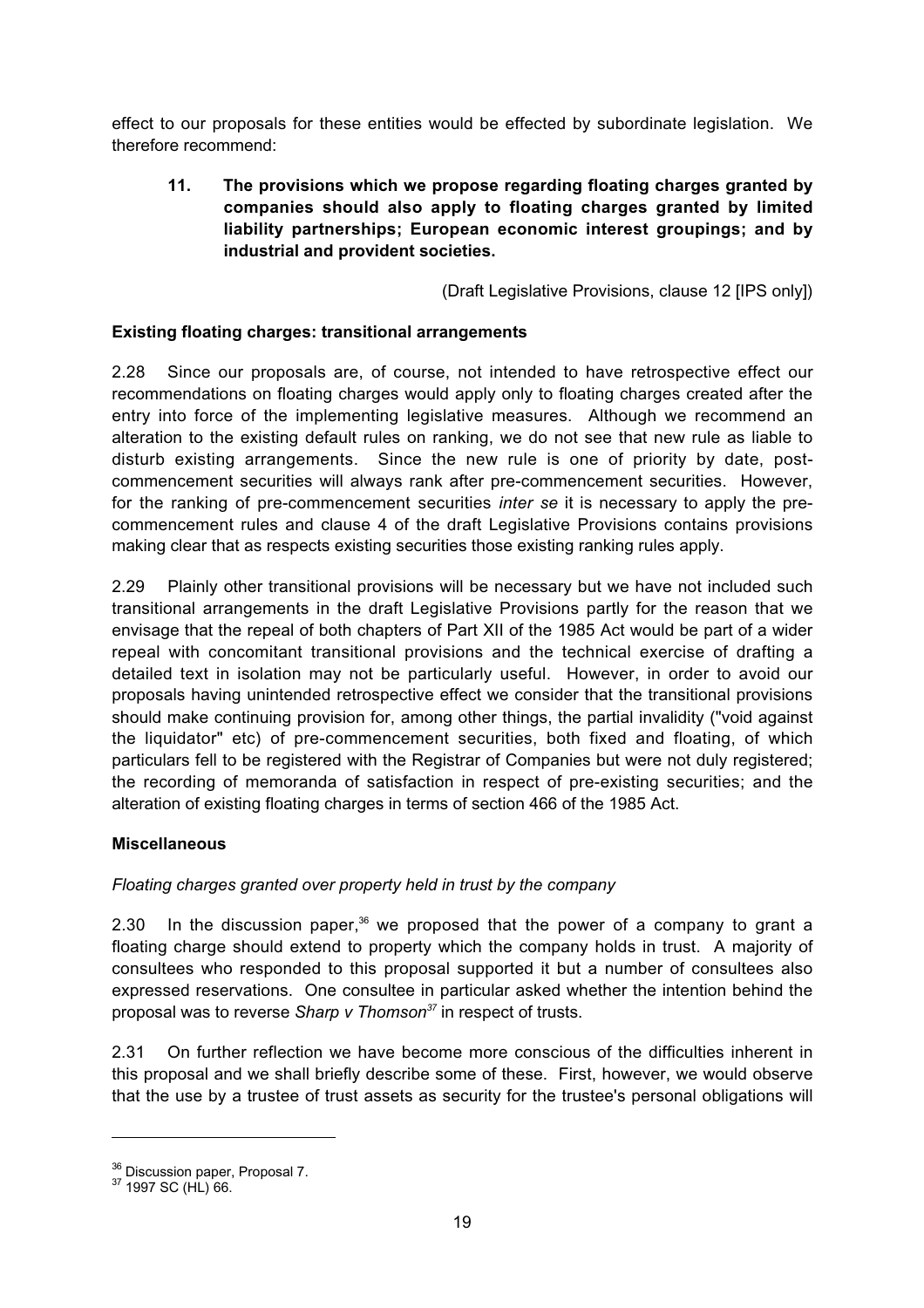normally constitute a breach of trust. Accordingly, although not expressly stated in the discussion paper, the proposal was essentially concerned with the granting of a floating charge over trust assets in security of a contractual liability of the trust. So conceived however, the proposal presents the difficulty of determining the event which results in the attachment of the floating charge to the trust assets. The personal insolvency of the trustee would not affect the trust property since that property would be excluded from the liquidation on the principle laid down by the House of Lords in *Heritable Reversionary Co Ltd v Miller.38*  Conversely, insolvency of the trust estate need not be accompanied by insolvency of the trustee, since a trustee need not be personally liable in respect of a contractual obligation incurred as a trustee if he excludes such liability by making plain that he contracts only as trustee. Since under the current law the trust, even if insolvent, would not be subject to liquidation proceedings or receivership it is difficult to see how attachment could occur under the rules applying to companies in the ordinary way. Special provision would require to be made for the winding up of a trust where the assets were subject to a floating charge.

2.32 Moreover, while the proposal had in mind a single, corporate trustee, there is also the question whether a floating charge might be granted by a plurality of trustees, including perhaps a non-corporate trustee. It would also be necessary to address a change in the identity of the single corporate trustee and, in particular, whether a floating charge granted by that trustee could survive that trustee's replacement by a non-corporate trustee. These issues are in large measure a reflection of the concept of trust property as a separate patrimony and involve important issues of trust law. We have come to the view that it would not be appropriate to embark on an examination of such substantive questions of the law of trusts when our remit is limited to the registration of rights in security granted by companies. We therefore conclude that the issue of the creation of a floating charge over trust property is a matter which should not be pursued in the context of this project but is a matter to be examined in our ongoing review of trust law. That review will include publication of a discussion paper on separate legal personality.

#### *Amendment of Patents Act etc*

2.33 To the extent that it covers patents, trade marks or registered designs a floating charge ought at present to be registered in the appropriate intellectual property register kept at the Patent Office.<sup>39</sup> This additional registration requirement seems unnecessary and it may be noted that floating charges do not require to appear in any other specialist register. There was almost unanimous support for our proposal that floating charges should cease to be registrable at the Patent Office.<sup>40</sup> The Patent Office indicated that it did not foresee any practical difficulties were floating charges no longer to be registered with it and, indeed, that it was asked to register very few at present. We therefore recommend that:

 $\frac{38}{28}$  (1892) 19R (HL) 43.<br> $\frac{39}{2}$  Patents Act 1977, s 33; Trade Marks Act 1994, s 25; and Registered Designs Act 1949, s 19.

<sup>&</sup>lt;sup>40</sup> Discussion paper, Proposal 12.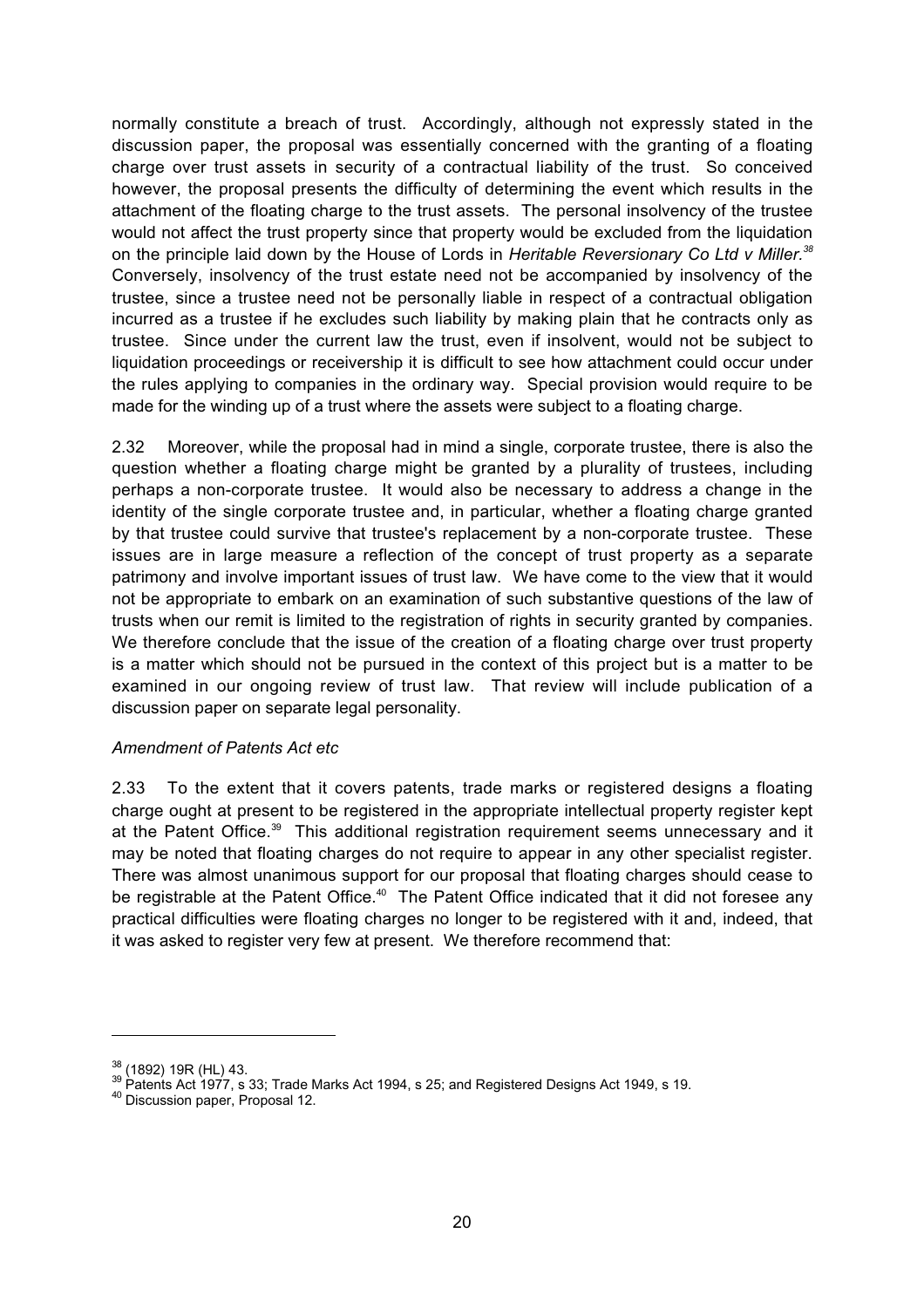**12. Floating charges should cease to be registrable in the registers of patents, trademarks and registered designs respectively.** 

(Draft Legislative Provisions, clause 11)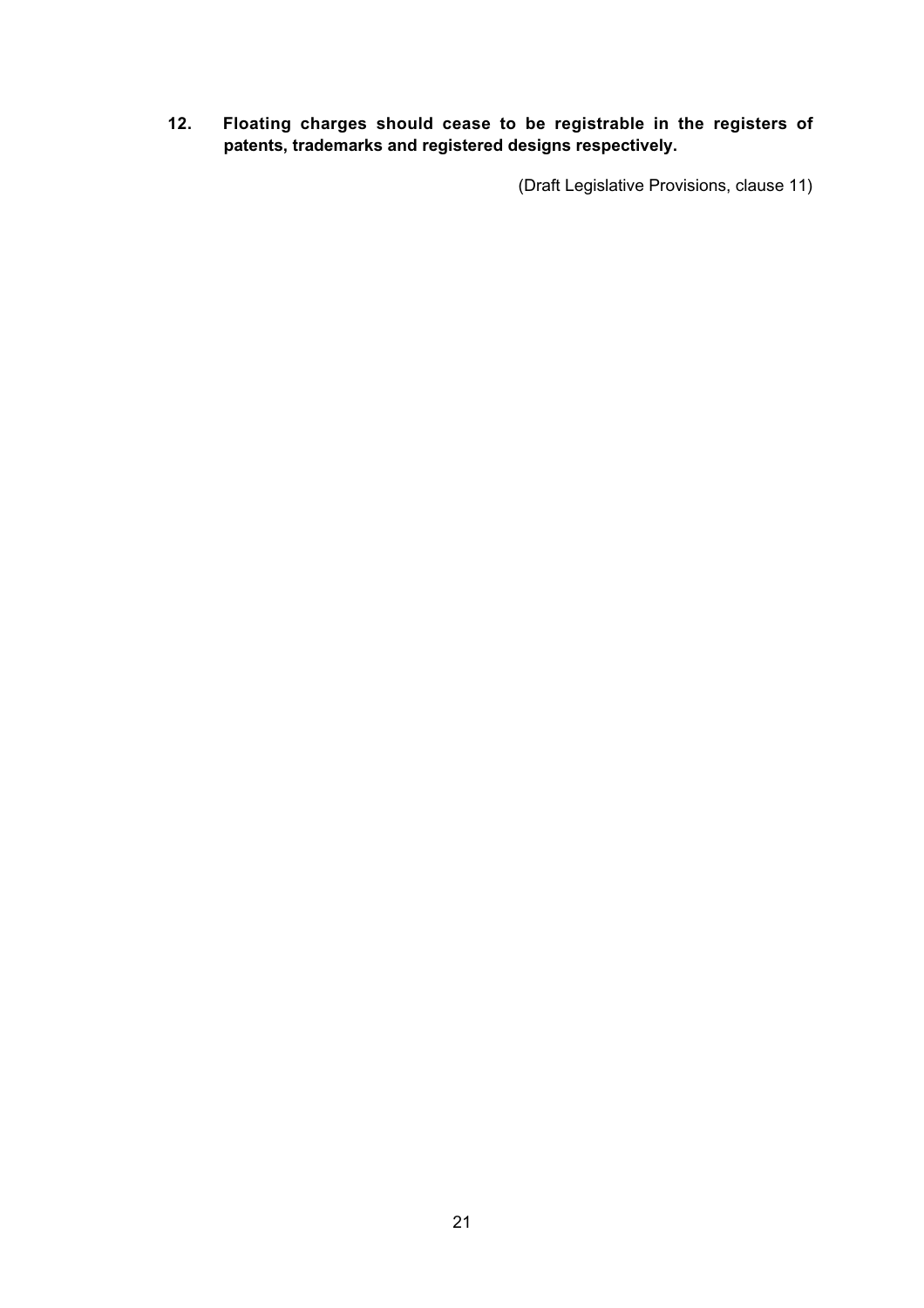### **Part 3 Securities other than Floating Charges**

#### **Introduction**

3.1 Floating charges can, of course, only be granted by companies [and by European economic interest groupings, limited liability partnerships and industrial and provident societies.<sup>1</sup> The preceding part of this report was concerned with registration as the mode of publicity necessary for the proper constitution of that particular form of security. All other forms of right in security in Scotland may also be created by individuals or partnerships and, with limited exception, $2$  are attended with their own, varying forms of publicity required to establish an effective security right. The question which now falls to be considered is whether in the case of those other forms of right in security the validity of the security should be subject to the additional requirement of registration by reason solely of the fact that it is granted by a company.

3.2 We sought to discover whether there was any justification for the current divergence from the uniformity principle, the essence of which was set out in the discussion paper<sup>3</sup> to the effect that the rules for rights in security granted by companies should usually be the same as the rules for rights in security granted by non-corporate debtors. Divergence, when it occurs, should require careful justification. As we have already mentioned, the requirement for registration of particulars of these other forms of security was introduced in 1961 as a concomitant of the introduction of the floating charge but the report of the Law Reform Committee for Scotland which preceded the legislation, while conscious of the clear need to give publicity to the new floating charge, does not attempt any explanation of why additional registration requirements should be introduced as a condition of the validity of the existing forms of fixed security under Scots law (and, in the case of land, foreign law) in so far as they embraced certain types of asset.

3.3 All of the Advisory Group and many consultees favoured removal of the requirement of registration as a condition for the validity or effectiveness of those other forms of security. Among those who, to varying degrees, favoured retention of some registration requirement there were, broadly speaking, two inter-related strands of thinking. They are inter-related in the sense that both see a central, comprehensive register of securities as useful, but differ as respects the purpose for which the register may be used. It is, we think, evident that a register of securities may serve different purposes for different users and that those users may be grouped under two broad heads.

3.4 There are, firstly, those contemplating a transaction involving their acquisition of an asset or taking security over it, who will wish to be sure that the asset in question is not encumbered by an earlier security. No-one suggested however that anyone in this category

<sup>&</sup>lt;sup>1</sup> See respectively European Economic Interest Grouping Regulations 1989 (SI 1989/638) Reg 18 and Sch 4 paras 4 and 13; Limited Liability Partnerships (Scotland) Regulations 2001 (SSI 2001/128) Reg 3 and Sch 1; Industrial and Provident Societies Act 1967 s 3.

 $^2$  Assignation in security of copyright or moveable goodwill, there being no register of copyright or goodwill and no obligant to whom intimation may be made.<br><sup>3</sup> Discussion paper, pare 1.24

Discussion paper, para 1.24.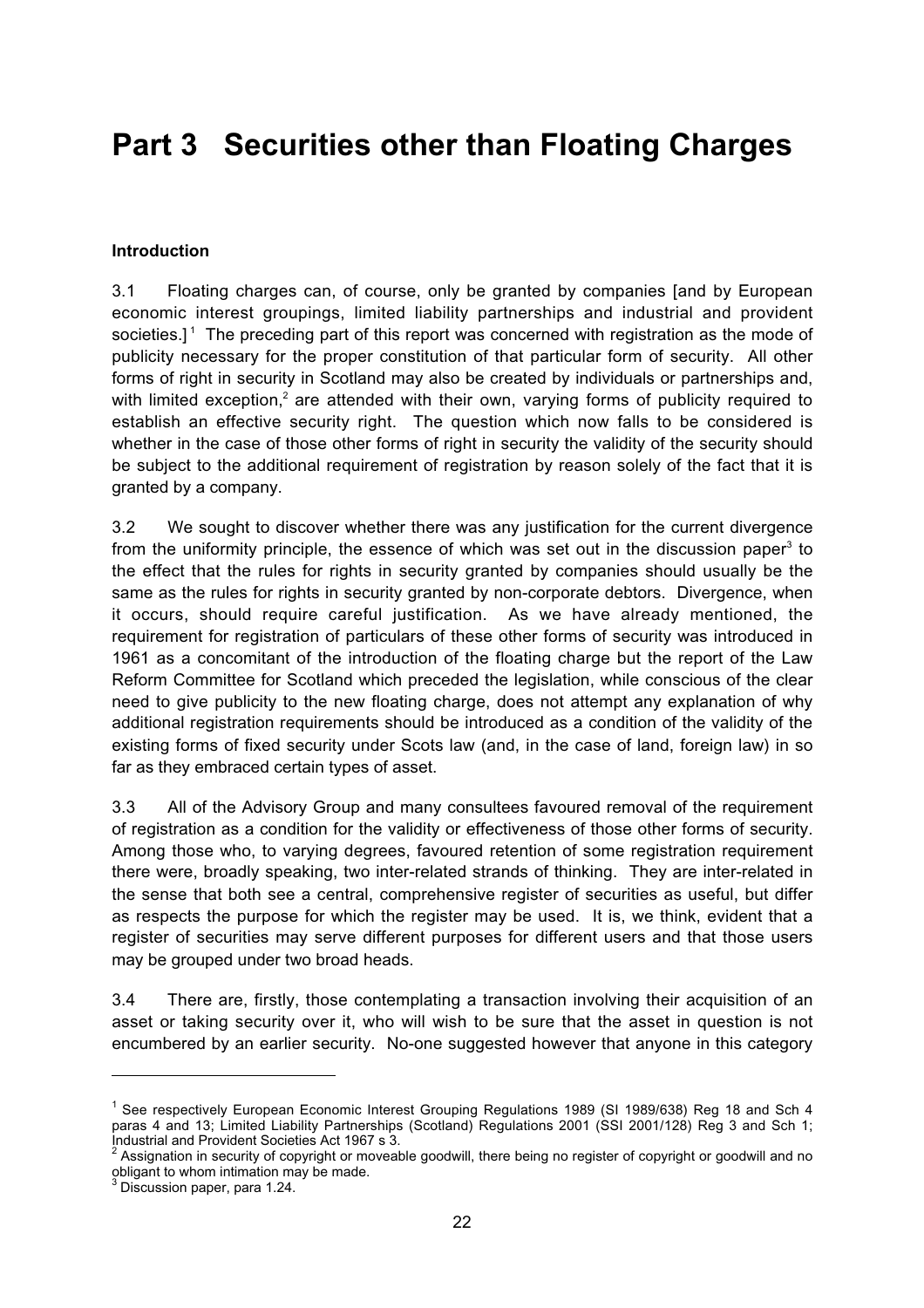would actually rely on the Register of Charges at Companies House, in preference to searching other registers, or making other inquiry. The Register of Charges might simply assist in pin-pointing entries in the other registers or indicating particular areas of search, but the Register of Charges does not make a search of other registers superfluous. Against such convenience as may be afforded by the Register of Charges as a starting point must be set the inconvenience, and risks, involved for those upon whom the task of registration is placed. Whichever way one weighs those conveniences, the question remains whether the fact that the grantor of the security is a company should be material to the conditions of validity of the security.

3.5 Secondly, there are those who simply wish to form a broad overview of the company's financial health, perhaps for credit rating purposes, and for whom there is convenience in having a single register of securities granted by the company. However, it was impressed on us that on its own the Register of Charges makes only a small contribution to that overview, the aims of which will normally seek to establish the extent and nature of the unencumbered assets. Without other financial information the Register of Charges may say little about the creditworthiness of a company. Put in other words, for this category of inquiry, information about the general financial state of the company and its solvency will be the normal starting point. That information will usually be found in the annual reports and accounts.

3.6 The existence of limited liability for the shareholders in an incorporated company has its counterpart in the need for what is now sometimes termed "financial transparency". That need is partly met in the requirement to produce annual returns and reports and accounts. We consider that there are other ways in the form of annual reporting requirements by which potential lenders, customers or investors may be provided with information on the extent to which a company's assets are encumbered and to this we return in Part 4 of this report.

3.7 We consider that there is no reason in principle why the validity of a security should be subject to an additional requirement of registration simply because the grantor is a company and that there is no general justification for such a requirement. While we thus consider that there is no general reason for departing from the uniformity principle in respect of rights in security granted by companies, it is nonetheless also appropriate to examine whether as regards any of the categories of security there might yet be a particular ground for requiring registration as an additional element in the grant by a company and to that examination we now turn.

#### **Securities over land**

3.8 Among those who responded to the discussion paper there was substantial support for our proposal that securities over land should not be subject to any additional requirement of registration in the Register of Charges. The present requirement presents a particular difficulty for standard securities registered in the Land Register in that registration of particulars with the Registrar of Companies cannot anticipate registration in the Land Register and unless the Keeper of the Land Register is satisfied that timeous registration of those particulars has been effected after presentation to the Land Register, he requires to exclude indemnity. Although a procedure – which we describe in paragraph 3.6 ff of the discussion paper – has been devised to deal with this problem, it is somewhat clumsy, with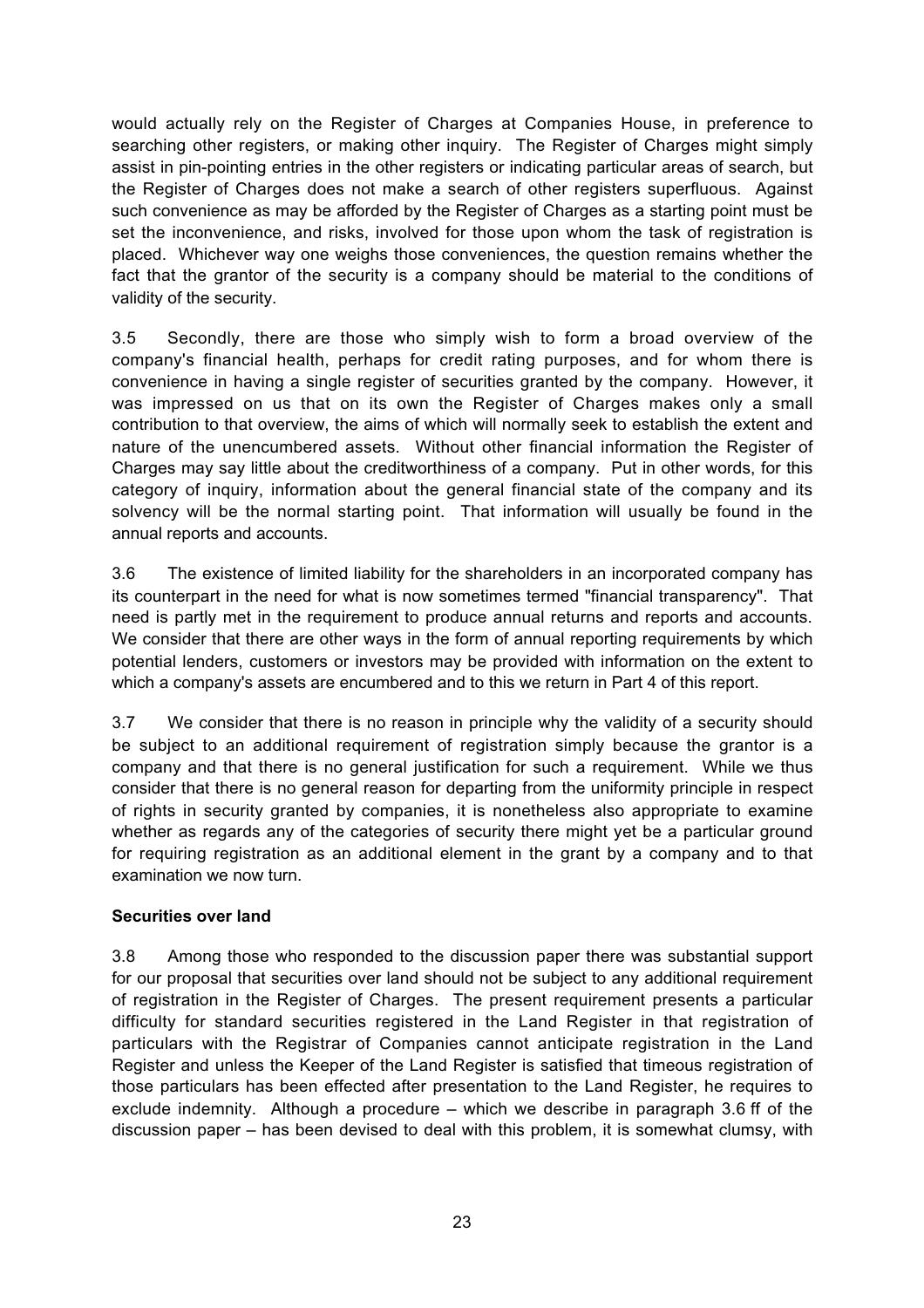obvious scope for mishap.4 Since it is evident that nobody contemplating a transaction involving a company's heritable property would rely on the particulars in the Register of Charges in preference to the Land Register, the need to register particulars of a standard security at Companies House is widely viewed as an unnecessary and inconvenient complication which has potential hazards for the conveyancer.

3.9 The point was made by some of the minority of consultees in favour of registration of company securities that the Register of Charges may sometimes facilitate a search in the Land or Sasine Registers (which are arranged by county) by giving details of the location of the company's heritable property, and hence the property or properties to be searched. However, the Register of Charges indicates the location only of the company's encumbered heritable property and not property which is free of any security. Those contemplating a transaction involving the company's land or other heritable property will usually be aware of its location or locations. Moreover, we are told by the Keeper of the Registers of Scotland that multi-county electronic searches against the name of the proprietor company will shortly be available. We believe that any convenience afforded to searchers by the Register of Charges is greatly outweighed by the inconvenience to those engaged in the security transaction of the current requirement of presenting particulars of the standard security to the Registrar of Companies.

3.10 Section 410(4)(a) of the 1985 Act stipulates for the registration of particulars of any charge over land "wherever situated" and thus extends to securities over immoveable property furth of Scotland. None of those who responded to our discussion paper suggested that there was any need for, or utility in, this requirement. Rights in security over land outwith Scotland are governed by the *lex situs*. Most legal systems provide for a form of registration of ownership of, and security over, land and anyone concerned to transact with the company in respect of immoveable property abroad will naturally proceed in accordance with the law of the country in which the immoveable property is situate. Further, it is evident that there are difficulties in one legal system attempting effectively to render a security over land abroad, duly constituted *lege situs*, subject to some additional requirement of validity.

3.11 In these circumstances we do not consider that there is any particular feature or aspect of securities granted by companies over immoveable property which calls for any departure from the principle that transactions with companies be governed by the ordinary rules for the transaction in issue.

#### **Securities registered in another specialist register**

3.12 The discussion paper<sup>5</sup> further proposed that particulars of securities registrable in any other specialist register (namely securities registrable in the Shipping Register,<sup>6</sup> the Register of Aircraft Mortgages,<sup>7</sup> or securities over patents, applications for patents, trademarks and registered designs, which are registered at the Patent Office<sup>8</sup>) should cease to be registrable with the Registrar of Companies. Although these registers do not involve issues of indemnity by the keeper of the relevant register, they share with the Land or Sasine

 $4$  We understand from the Keeper that the number of standard securities from which indemnity is excluded by reason of a failure to submit the certificate by the Registrar of Companies in time is not insubstantial.<br>5 Disquesian noner, Proposel 11

Discussion paper, Proposal 11.

 $<sup>6</sup>$  Merchant Shipping Act 1995, Sch 1 para 7.</sup>

 $\frac{7}{4}$  Mortgaging of Aircraft Order 1972 (SI 1972/1268) art 4.

 $^8$  Registered Designs Act 1949, s 19; Patents Act 1977, ss 32 and 33; Trade Marks Act 1994 s 25.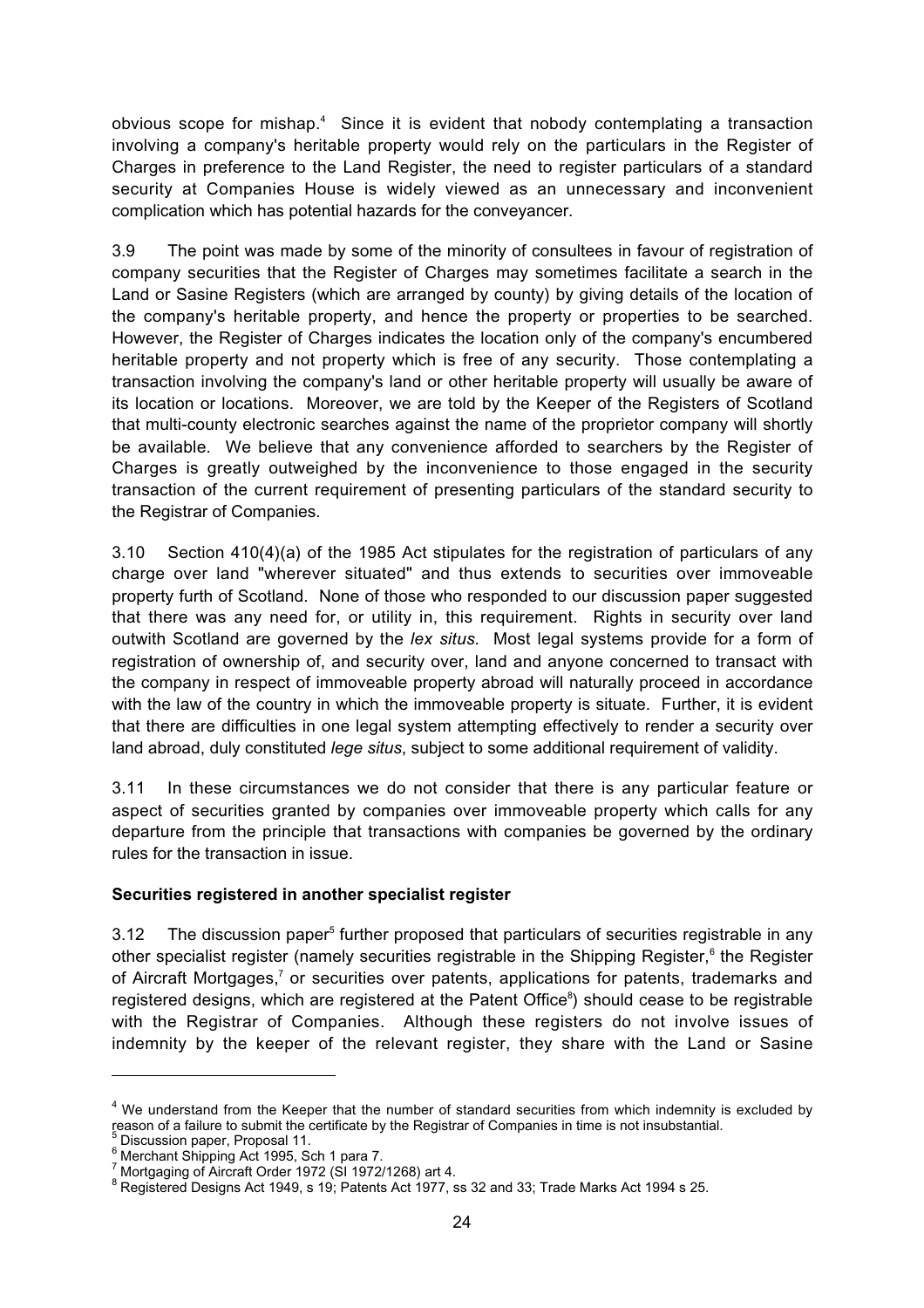Registers the consideration that publicity of, and priority for, the security right is sufficiently catered for by the specialist registers themselves. Scots law does not contemplate any form of security (other than the floating charge) over the assets of the descriptions in question which would be effective without registration in the specialist register.

3.13 Leaving aside the viewpoint of the minority of respondents who saw value in having information on securities as part of a general picture of the financial health of a company, to which we have referred earlier, the only particular point made by some among that minority is that individual searches of all the specialist registers – some of which were not searchable on-line – often with a "nil" return would be more costly. Underlying this standpoint is of course the assumption that the central register is accurate and reliable, - which, for the reasons indicated in the discussion paper, the current Register of Charges is not. More importantly, however, it appears to us that an intending creditor or security holder assessing the risk involved in the transaction with the intended debtor company will consider the nature of that company's business and its likely assets. If patents, ships or aircraft are likely to be included in the assets of the company a search in the specialist register would normally be carried out in any event and reliance would not be placed on the Register of Charges. Conversely, if the intended debtor is a small family company carrying on business as, say, painters and decorators, the transaction is not contemplated on the basis that the company owns assets of that type and there is no practical reason for searching the specialist registers. Few companies own ships or aircraft and while ownership of registered intellectual property rights is more prevalent the number of companies for whom intellectual property constitutes an important asset is relatively small. Again, any additional cost or inconvenience to the searcher or inquirer caused by abolition of a double registration requirement has to be balanced against the costs and inconvenience and hazards of that requirement.

3.14 In these circumstances we are not persuaded that there is any good reason for altering the view taken in the discussion paper that no particular ground exists for subjecting these categories of security to any additional registration requirement.

3.15 We would add that, as we understand matters, the proposals of the Law Commission for "notice-filing" in England and Wales would not, of course, embrace security over immoveable property and may also not encompass securities over ships, aircraft or intellectual property which is the subject of a specialist register, if the security is registered in the specialist register and thus subject to that register's priority rules. This would represent a change from the existing arrangement under which such securities are registrable also in the Register of Charges.

#### **Assignations in security**

3.16 The current system of registration provides for registration of securities created by assignation of incorporeal moveable property rights only in the case of certain categories of asset. $9$  The provisional proposal advanced in the discussion paper<sup>10</sup> was that there should be no requirement to register any assignation in security of incorporeals.

<sup>&</sup>lt;sup>9</sup> 1985 Act s 410(4); discussion paper, para 4.1.<br><sup>10</sup> Discussion paper, Proposal 13.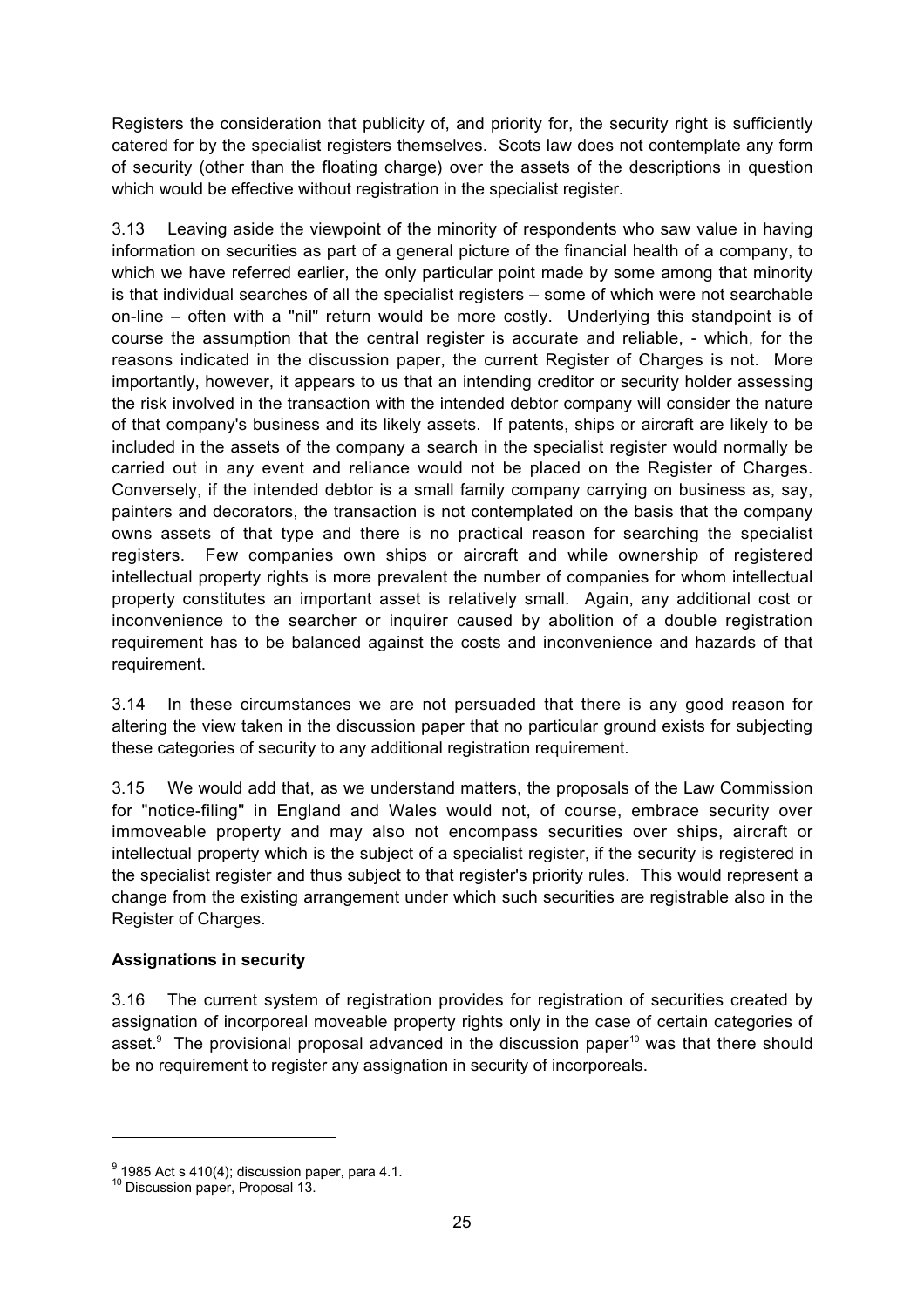3.17 Of the thirteen consultees who responded to this proposal, six (including the Law Society of Scotland) agreed with it. Seven (including the Committee of Scottish Clearing Bankers) disagreed. In large measure the ground of opposition was based on the view – also expressed elsewhere in the responses – that it was useful to have a central register of all security interests granted by a company. If the policy of not requiring registration at Companies House of securities registered in other registers, including the Land and Sasine Registers is adopted, the argument in favour of a comprehensive central register falls, by reason of the lack of a full listing of all securities. It is accordingly necessary to consider whether there are particular grounds for maintaining, or instituting, a system of registration as part of the constitution of securities over incorporeal property which is not the subject of any specialist register.

3.18 In the discussion paper it was recorded that in practice very few of the securities registered in the Register of Charges are assignations of incorporeals and the view was expressed that the infrequency of such securities was thus a factor to be borne in mind. Some of those consulted pointed out that when the Enterprise Act 2002 was brought into force<sup>11</sup> the floating charge would be made less attractive in respect that (a) the Act would restrict the holder's ability to appoint a receiver and (b) a fund for ordinary creditors would be "ring-fenced". Hence, it is said, assignations of incorporeals, particularly receivables, may become more common. Given the current state of Scots law respecting the creation of an effective security over book debts, particularly future book debts, the extent to which such predictions may prove sound may be open to debate. However, it is a matter to be borne in mind when viewing the historical infrequency of registration of assignations in security as a purely practical consideration which supports abolition of any need to register such assignations.

3.19 Some of those who responded to this proposal observed that the requirement to intimate to the debtor the assignation of the debt, if the assignation were to be effective, resulted in the transaction creating the security receiving only limited publicity. Those transacting, or proposing to transact, with the creator of the security had no means of knowing whether debts due to that creator had been assigned other than by making individual inquiry of the debtors. Accordingly, additional publicity in the shape of registration in the Register of Charges was desirable.

3.20 That argument has plainly some, at least initial, attraction. However registration of securities over such incorporeal assets presents, of course, the issue of the sanction for, or consequences of, a failure to register.

3.21 Were the validity or effectiveness of an assignation in security of such an asset to be tied to an additional requirement of registration we believe the results would be anomalous and unsatisfactory. In the first place, the outright transfer, by assignation, of incorporeals of the kind presently under consideration is not subject to any registration requirement. It is anomalous to subject an assignation in security to a requirement of registration while an assignation simpliciter is not so subject. Moreover, irrespective whether the security is created by *ex facie* absolute assignation plus back letter, or by assignation in a deed also containing the undertaking by the assignee (the security holder) to retrocess, the assignation divests the assignor. Thus, on intimation to the account debtor an assignation in security

<sup>&</sup>lt;sup>11</sup> The relevant provisions came into force on 15 September 2003: SI 2003/2093, The Enterprise Act 2002 (Commencement No 4 and Transitional Provisions and Savings) Order 2003.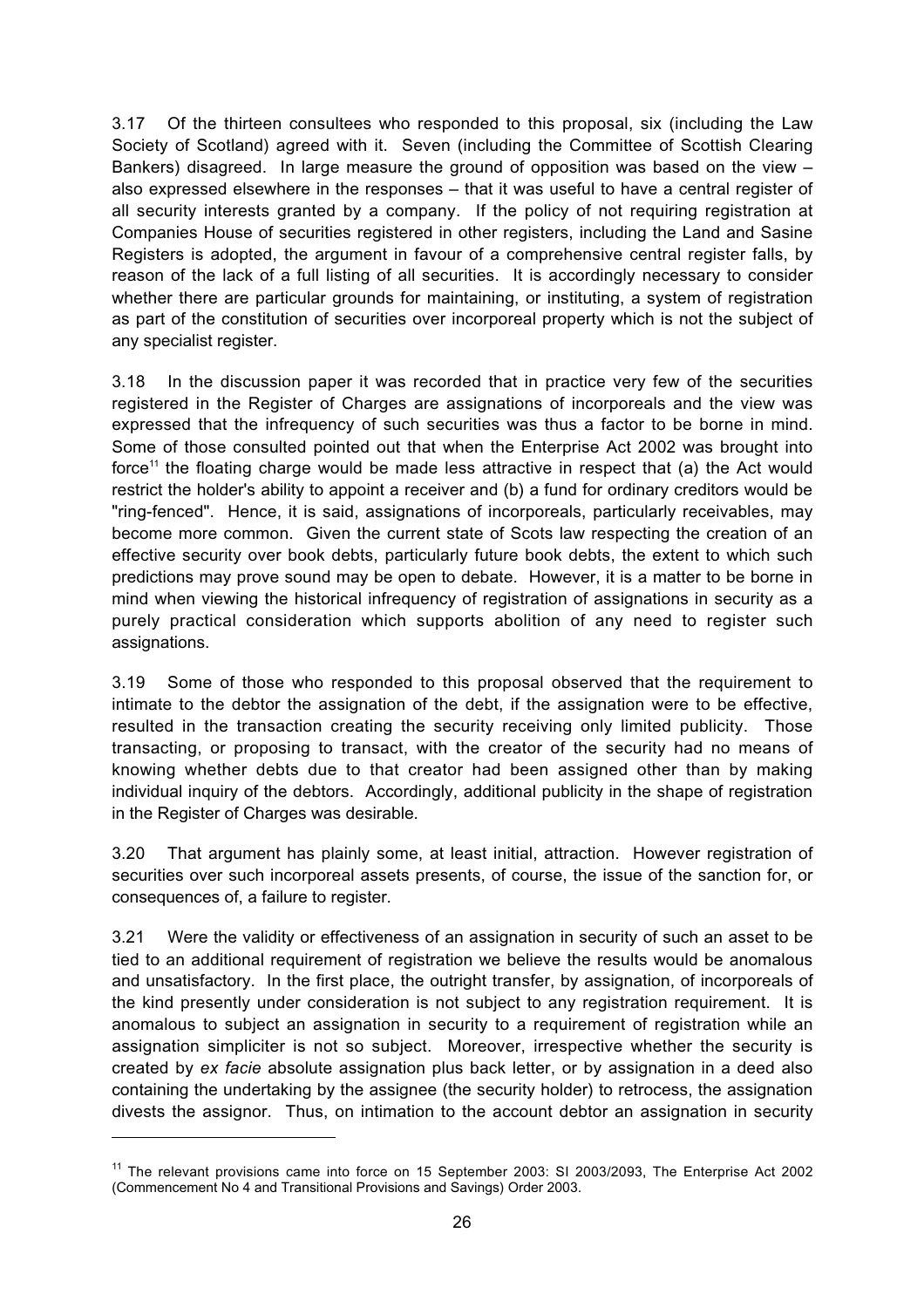divests the cedent company and vests the account debt in the assignee. A rule that, in the case of a corporate cedent, vesting in the assignee occurred only on registration notwithstanding its earlier intimation would effectively introduce a special rule for the transmission of such incorporeal property owned by companies. We do not regard as acceptable requiring an account debtor to search a register in order to know whether the intimated assignation constitutes a valid transmission.

3.22 Ultimately, the limited nature of the publicity involved in assignations in security of the incorporeal rights in question is a reflection of the nature of that form of property which, unlike land or corporeal objects, is both intangible and not the subject of any public register. The creation of such a form of property is a matter of private transaction between the company and its debtor with the result that a third party requires to know of that transaction and to eliminate the possibility of its having been assigned outright before he can rely on its existence as part of the assets of the company.<sup>12</sup> In so far as it might be thought that transactions in such incorporeal property lack publicity, that lack flows not from the corporate nature of the party to the transaction but from the nature of the property in question.

3.23 We have therefore come to the conclusion that making the validity of an assignation in security subject to an additional registration requirement merely because the assignor is a company is not justifiable. To the extent that there is a wider interest in the financial standing of a limited liability company being known in general terms – the "financial health check" – which is reflected in the requirement to lodge annual accounts and returns, we consider in Part 4 an alternative means of satisfying the need for general information as to the financial health of the company. We therefore adhere to the view that the validity or effectiveness of assignations in security by companies should cease to be dependent on registration in the Register of Charges.

3.24 In reaching that view we are alert to the point that in the case of certain forms of incorporeal property, namely moveable goodwill, copyright and unregistered design right, there is no requirement for publicity, even by way of intimation, since there is no particular correlative obligant to whom intimation may be made. Whether goodwill, in isolation, may be assigned is a matter of debate, into which it is not necessary to enter. Assuming that goodwill may be equiparated with those other rights, the fact remains that those particular forms of incorporeal property may also be assigned absolutely without any publication requirement. Anyone intending to rely on the existence of copyright, design right, or goodwill, as a basis for transacting with the company is unlikely to proceed without conducting some "due diligence" exercise and without assurance that those intellectual property rights remain in the ownership of the company. Accordingly, we take the view that, on balance, there is no principled reason for making the validity of an assignation in security subject to an additional requirement when the assignor is a company.

3.25 Overall therefore the result of our consideration of securities other than floating charges is that the validity or effectiveness of a grant by a company of these other forms of security should not be subject to any additional requirement of registration at Companies House. In light of our recommendations for the establishment of a register of floating charges under the responsibility of the Keeper of the Registers of Scotland we now recommend:

 $12$  Discussion paper, para, 4.6.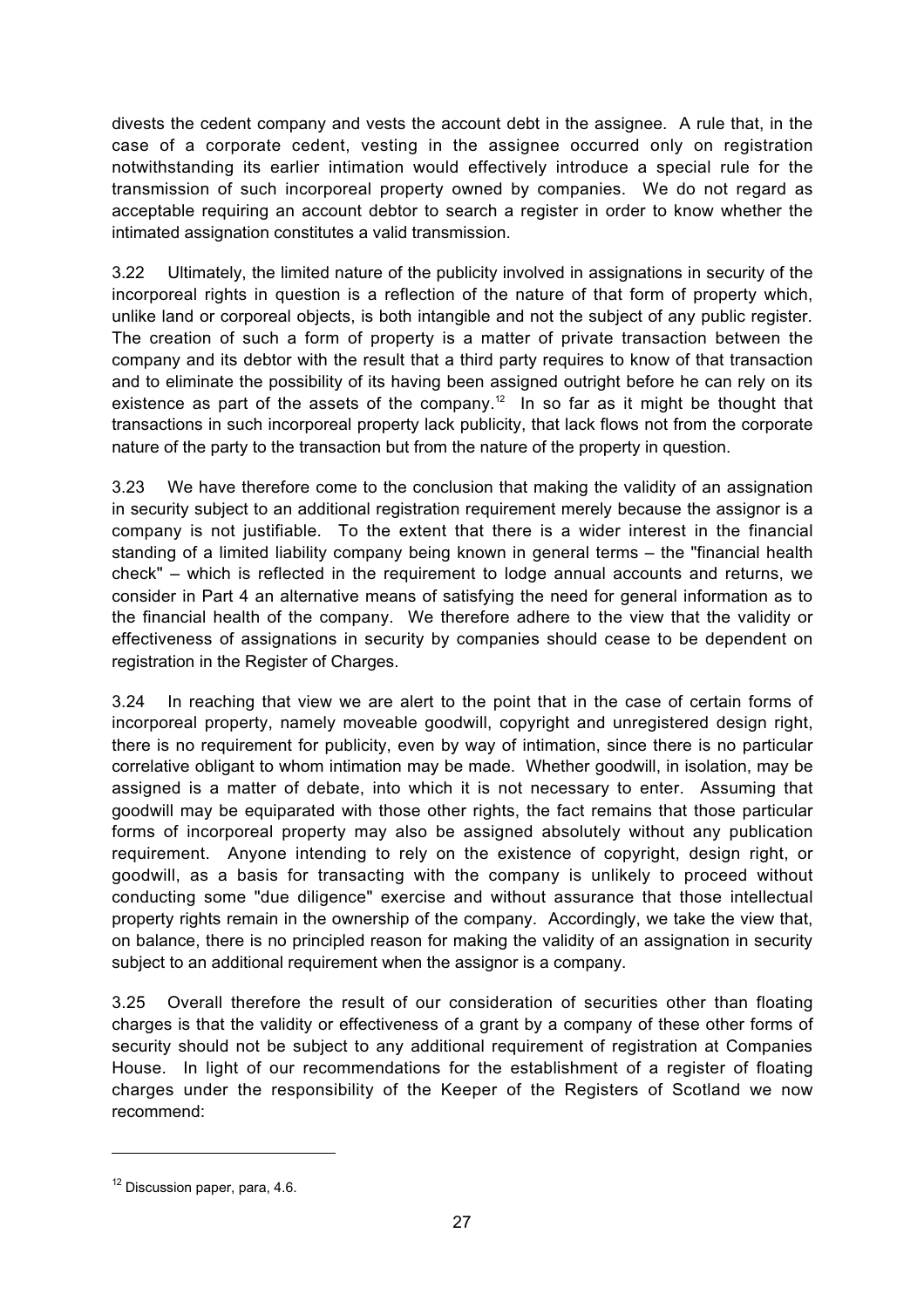#### **13. There should no longer be any requirement to register particulars of a security granted by a company with the Registrar of Companies.**

#### **Limited liability partnerships: EEIGs**

3.26 As we recorded in paragraph 2.27 of this report the relevant regulations governing limited liability partnerships and European economic interest groupings apply the provisions of the 1985 Act relating to the registration of charges with the Registrar of Companies to these entities, as if they were companies.<sup>13</sup> While appreciating that the terms of our remit make reference only to companies, we do not think that it would be sensible to retain the Register of Charges at Companies House for these two forms of trading entity while abolishing it as respects companies. We therefore recommend:

#### **14. There should no longer be any requirement to register with the Registrar of Companies particulars of a security granted by a limited liability partnership or a European economic interest grouping.**

(This repeal would be effected by subordinate legislation.)

#### **Transitional arrangements**

3.27 Since it is conceivable that, notwithstanding the publicity otherwise given to fixed securities by companies, reliance may have been placed on the absence of any entry of particulars in the Register of Charges as invalidating the security, it is necessary, in order to avoid retrospective change, that the sanction of partial invalidity ("void against the liquidator" etc) be continued as respects pre-commencement securities. As earlier explained,<sup>14</sup> our draft Legislative Provisions do not contain the technical legislative provisions necessary to ensure, by way of transitional provisions, the continuity of the existing regime as respects pre-commencement securities.

<sup>&</sup>lt;sup>13</sup> Securities (other than floating charges) by Scottish Industrial and Provident Societies are not subject to any registration requirement.

 $P<sub>ara</sub>$  2.29.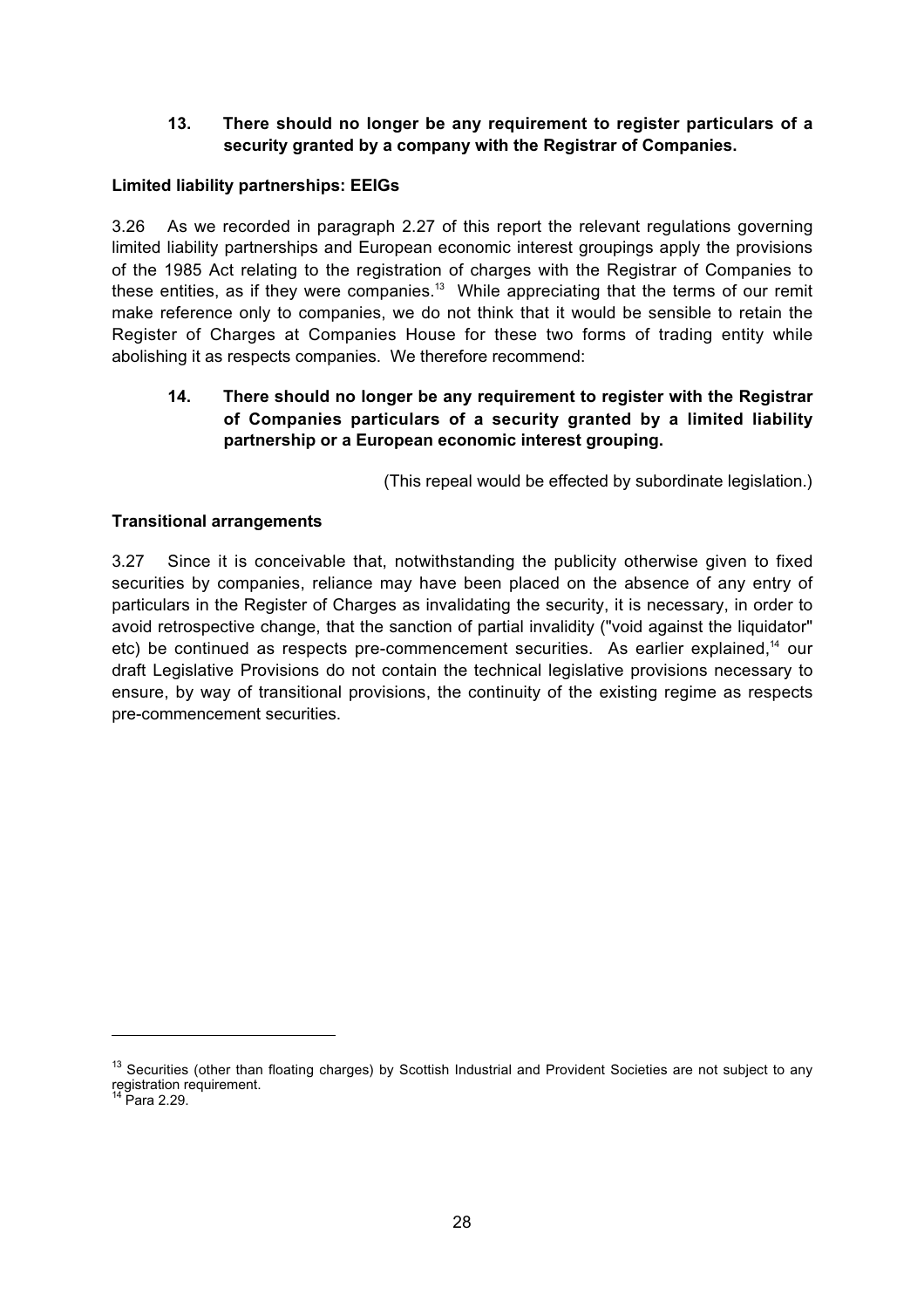### **Part 4 Company's own Register: Accounts and Annual Returns**

#### **Introductory**

4.1 A company is required by virtue of section 422 of the 1985 Act to maintain at its registered office an internal register of charges. The scope of the information contained in the internal register is potentially wider than that found currently in the Register of Charges held at Companies House since the legislation requires entry in the internal register of certain details of all charges specifically affecting the property of the company and all floating charges. It is open to inspection by the public. In the discussion paper,<sup>1</sup> consultees were asked for their views whether this duty should be abolished. The arguments for and against retention of the internal register of charges are set out in the discussion paper. $2$  The main argument in favour of abolition of the internal register is that it is rarely consulted. There are no doubt various reasons for this. One of the reasons is that it duplicates, in large measure, the register at Companies House. Another is that the internal register is often not well maintained, albeit that the cost of compliance is minimal. Further, inspection requires actual attendance at the registered office. Apart from that inconvenience, it may be difficult to conduct an inspection anonymously. On the other hand, a properly maintained internal register provides more information in that it contains at least brief details of all securities granted by a company (rather than just the securities listed in section 410 of the 1985 Act).

4.2 Of the consultees who responded on this matter, three did not express a concluded view while opinion among the remainder was divided equally. A number of those who favoured abolition of the internal register of charges did so on the basis that the internal register largely duplicated what might be found in the Register of Charges kept at Companies House and their responses thus assumed the continuance of that register. It was not suggested however that there was any reason in principle why a company should not be required to make available to the public information about securities granted by it over its assets. Indeed, those grants will almost always have received some form of publicity. As we have already recorded in the preceding part of this report,<sup>3</sup> a number of those responding on the question whether particulars of securities (other than floating charges) should continue to be registered with the Registrar of Companies saw utility in having a single list of securities available as part of the material with which to carry out a "financial health check". As a counterpart to securing limited liability for their members, companies are of course required to make annual returns and to publish annual accounts and other information and insofar as a single list of securities may be useful in fostering financial transparency we think it should be provided. If it is accepted as desirable in principle that a company provide information, accessible by the public, on securities granted by it, the question then becomes one of the appropriate means of providing that information.

 $1$  Discussion paper, Proposal 25.

 $2^2$  Discussion paper, paras 6.9-6.14.

 $^3$  Para 3.5.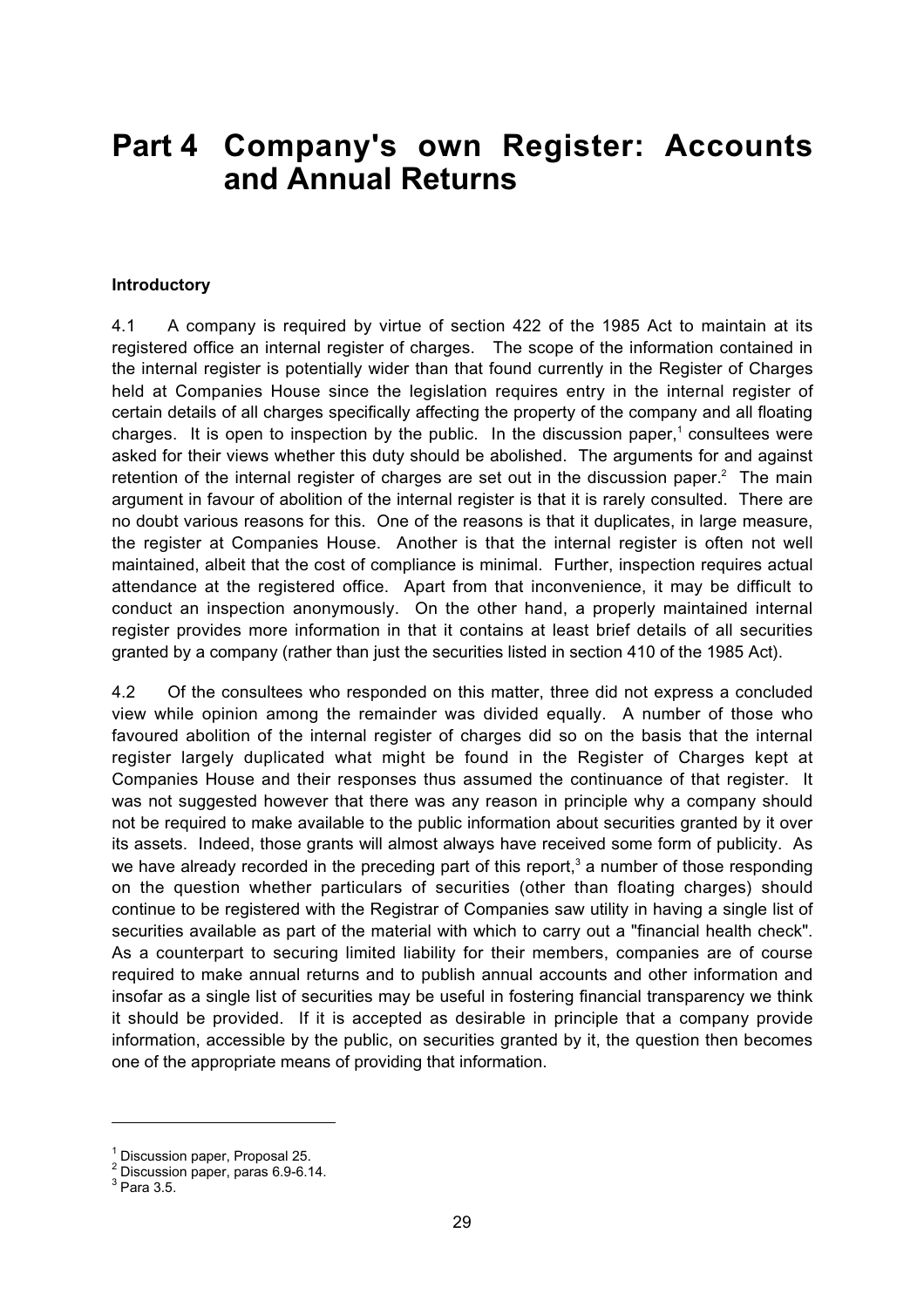4.3 In relation to the question, asked in the discussion paper, as to how performance of a duty to maintain an internal register might be ensured it was suggested to us, particularly by the Law Society of Scotland, that the company's auditors might be required to include in the auditors' report on the accounts a certificate that the register of charges had been properly maintained and we sought the views of the Institute of Chartered Accountants of Scotland on this suggestion.

4.4 Through the secretary to the Business Law Committee of the Institute we understand that from an auditor's standpoint the suggestion presents certain difficulties. In summary, although there are currently statutory requirements<sup>4</sup> on those preparing the annual accounts of a company to supplement the balance sheet by stating the aggregate amount of the company's indebtedness for which security has been given, details of the particular securities are seen as only marginally relevant to the question whether the financial statements give a true and fair view of the company's affairs and it is thought questionable whether such a certificate is appropriate in an audit report on financial statements. There is, we are told, an intention that UK auditing standards be replaced by or harmonised with international ones, which would include movement towards a common audit report format and wording. While some national derogations will be permitted and necessary, these should ideally be avoided. There would on any view require to be some definition of "properly maintained". It was not clear how an auditor could ensure that the register was complete and accurate to a sufficient degree to issue a public report, since whether security for a debt exists is not necessarily evident from the ordinary accounting records; any certificate would require some inherent qualification as being one of opinion and dependent on the information supplied by the company's officers. In the case of large and complex groups of companies, which may have granted a large number of securities, some complicated by matters such as cross guarantees, checking the details might involve significant extra work for the auditor with a consequent increase in the audit fee.

4.5 Given these difficulties, the corresponding additional cost to the company of an increase in the auditors' fee and the view that an auditor would not be readily willing to take on such an additional responsibility under the present professional liability régime<sup>5</sup> we consider that the proposal to link an internal register of securities to annual reporting requirements by means of an auditor's certificate that the internal register has been properly maintained is not one which we can commend.

4.6 Additionally, we have to say that the proposal for an auditor's certificate does not provide a complete solution. First, small companies may be exempt from audit $<sup>6</sup>$  and the</sup> proposed requirement for an auditor's certificate naturally would not apply to them. Secondly, having information available at a company's registered office involves the enquirer's having to go to that office and inhibits anonymous enquiry.

# **An annual reporting requirement**

4.7 Nevertheless, the general notion of linking the maintenance of the internal register of securities to an annual reporting requirement is one which we believe can be further pursued

 $4$  1985 Act, Sch 4, para 48(4); Sch 8, para 44(2) (small companies); Sch 8A, para 8(2) (small companies: abbreviate accounts).

 $5$  There would probably be consequences for professional liability insurance, to be reflected in increased audit fees, which we have not sought to quantify by seeking views from, among others, insurers. 6

 <sup>1985</sup> Act, s 249A.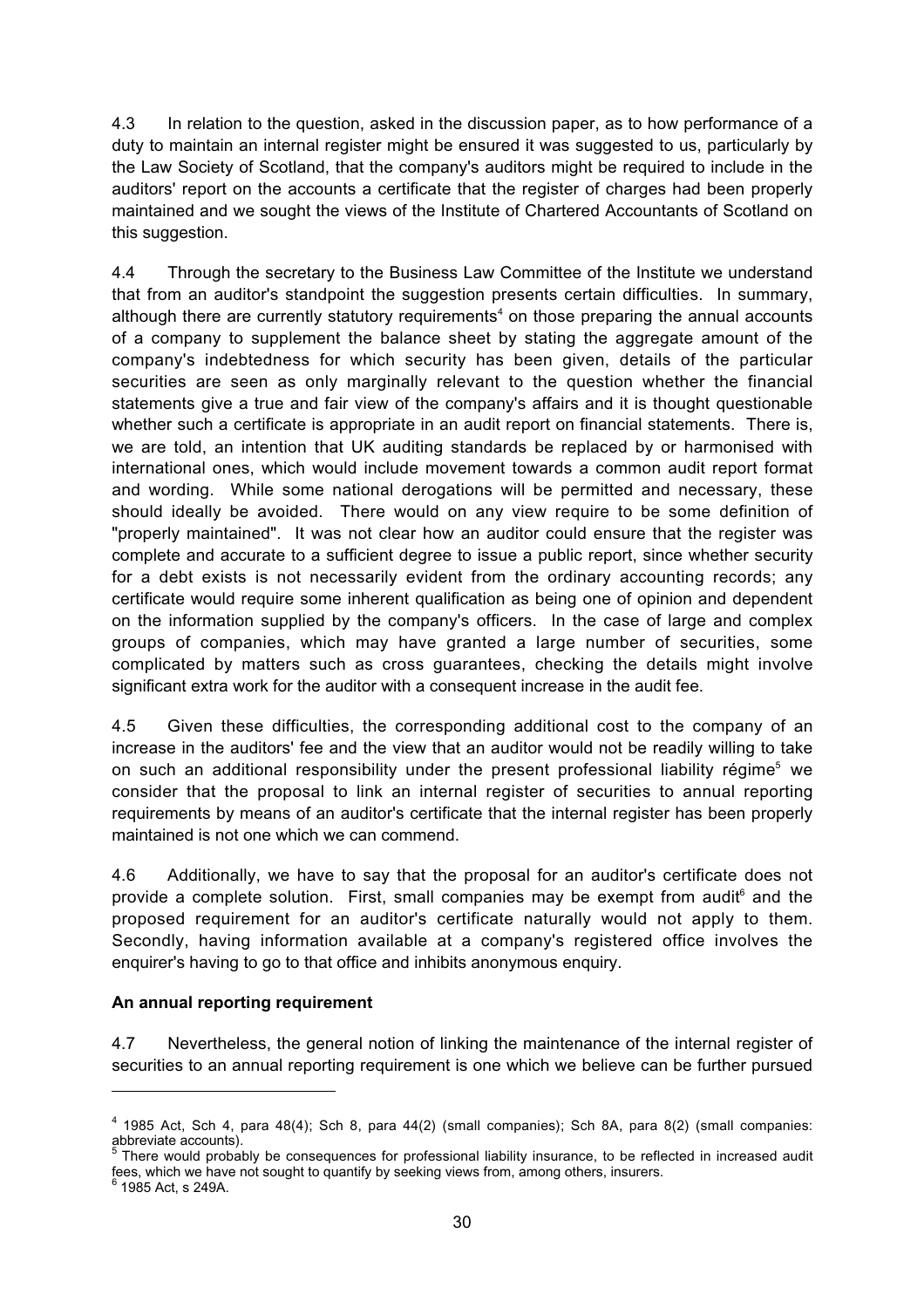and utilised. Currently a company is not only under an obligation pursuant to section 242 of the 1985 Act to deliver to the Registrar annual accounts, a directors' report, and certain other reports dependent on the company's status but is also under a requirement to make annual returns to the Registrar under section 363 of the 1985 Act. We think that the desire for a central source of information on a company's grants of security may be, at least in part, addressed by requiring the company to supply annually a list of the securities which it has granted and which have not been discharged.

4.8 Such a list could take the form of an additional "report on securities" accompanying the annual accounts delivered under section 242 or, alternatively, a "securities return" forming part of the annual return made pursuant to section 363. In either case the penalty for non-compliance with the requirement to supply the information on securities would be the same as in the case of non-compliance respecting the other documentation or information. The business law committee of the Institute favours the latter alternative, namely the annual return. In practice the Registrar of Companies operates a "shuttle return". In the case of a company whose secured financing arrangements have not altered during the year, the administrative time involved would be minimal. Although submission of a report with the annual accounts would link the date of the security information to the balance sheet date, the additional time allowed for submitting annual accounts would mean the security information being less up-to-date than if submitted with the annual return. Further, the annual accounts and reports delivered under section 242 have the common feature that they require to be laid before and approved by the company in general meeting.<sup>7</sup> But it is difficult to see any good reason for which a list of particulars of securities calls for approval at an annual general meeting and circulating copies of it to shareholders would involve additional printing costs. On balance therefore we also favour the inclusion of information on extant securities in the annual return.

4.9 We appreciate that, since it merely reflects the position at the return date, the information thus given in the securities return supplied to the Registrar of Companies would not be up-to-date but broadly the same is true of the annual accounts. As was observed during the course of our consultation, a list of securities is, of itself, of limited value in assessing the financial soundness of a company and will normally be one item to be considered along with the other financial information publicly available to those carrying out that assessment. On the other hand, the lodging of the annual return can be  $-$  and is  $$ monitored by the Registrar and the obligation to deliver such documents to the Registrar is thus more readily policed than the obligation to maintain a register at the registered office. From informal discussion with the Registrar we understand that in practice the great majority of companies comply timeously with the requirement to deliver annual returns to Companies House. Delivery of an annual return on securities to Companies House would result in information on securities granted by companies at the return date being available at a central location and avoid some of the drawbacks involved in inspection at the registered office. The securities to be listed would be floating charges and fixed securities, but excluding any security arising by operation of law, such as lien. We therefore recommend:

 $<sup>7</sup>$  1985 Act, s 241; 241A.</sup>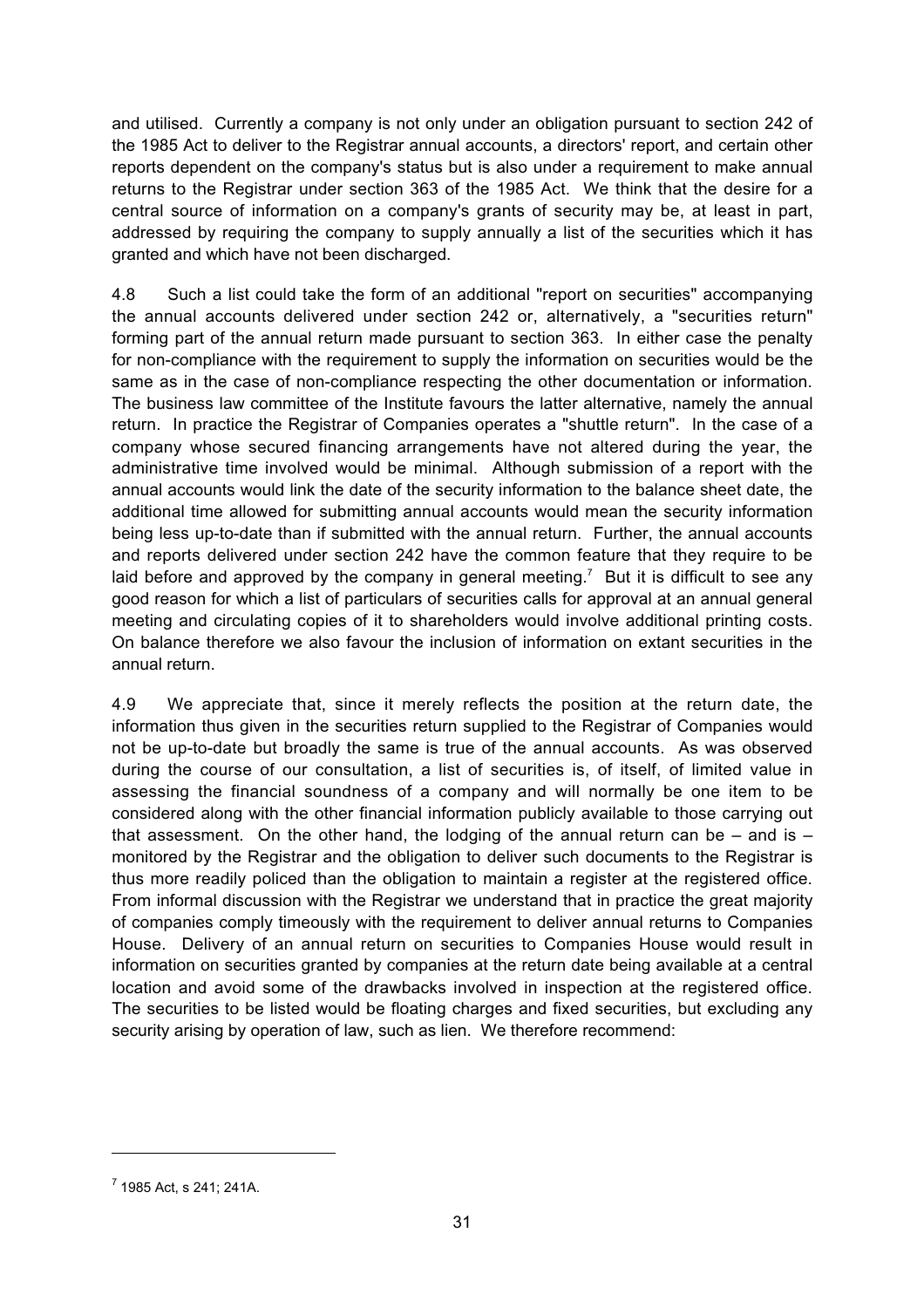**15. The existing duty of directors to deliver to the Registrar an annual return should be supplemented by a requirement to include in the annual return details of securities granted by the company, and not discharged, as at the return date.** 

(Draft Legislative Provisions, clause 14)

4.10 So far as the content of the return on securities is concerned, we consider that it should provide at least the same information as would be found in the existing internal register. The current provision on the internal register, namely section 422(2) of the 1985 Act stipulates that the internal register contain "a short description of the property charged, the amount of the charge and, except in the case of securities to bearer, the names of the persons entitled to it". We consider that in addition to those details it would be useful to record the form of the security and the date upon which the security deed was granted. We therefore recommend:

**16. The particulars to be contained in the company's securities return should be –** 

**(a) a short description of the property over which the security is granted;** 

- **(b) the form of the security;**
- **(c) the name of the grantee;**
- **(d) the date upon which the security was granted; and**
- **(e) the obligation for which security is given.**

(Draft Legislative Provisions, clause 14(3))

# **Internal register or duty to supply details**

4.11 We turn now to consider whether, assuming our recommendations for an annual securities return are accepted, a company should continue to be under a statutory duty to maintain an internal register of securities. Since details of securities extant at the last return date will be available at Companies House, the only practical purpose which might be served by such a register would be the provision of information on securities granted subsequently to that date. Although a "register" need not now take the form of a bound volume but may be a record kept in any other manner, including electronic records<sup>8</sup> it appears to us to be unnecessary to place on the company a duty to maintain a register of securities, which may be uninspected from one return date to another, when the actual purpose of the register may be met simply by placing the company under a duty to supply details of any security granted since the last return date if requested to do so. A reasonable period – we suggest 10 days – would require to be allowed for meeting the request and the entitlement to receive details of securities granted since the last return may be made subject to payment of a prescribed fee. As regards the means of compelling performance of this duty, while failure could no doubt be

<sup>&</sup>lt;sup>8</sup> 1985 Act, ss 722, 723.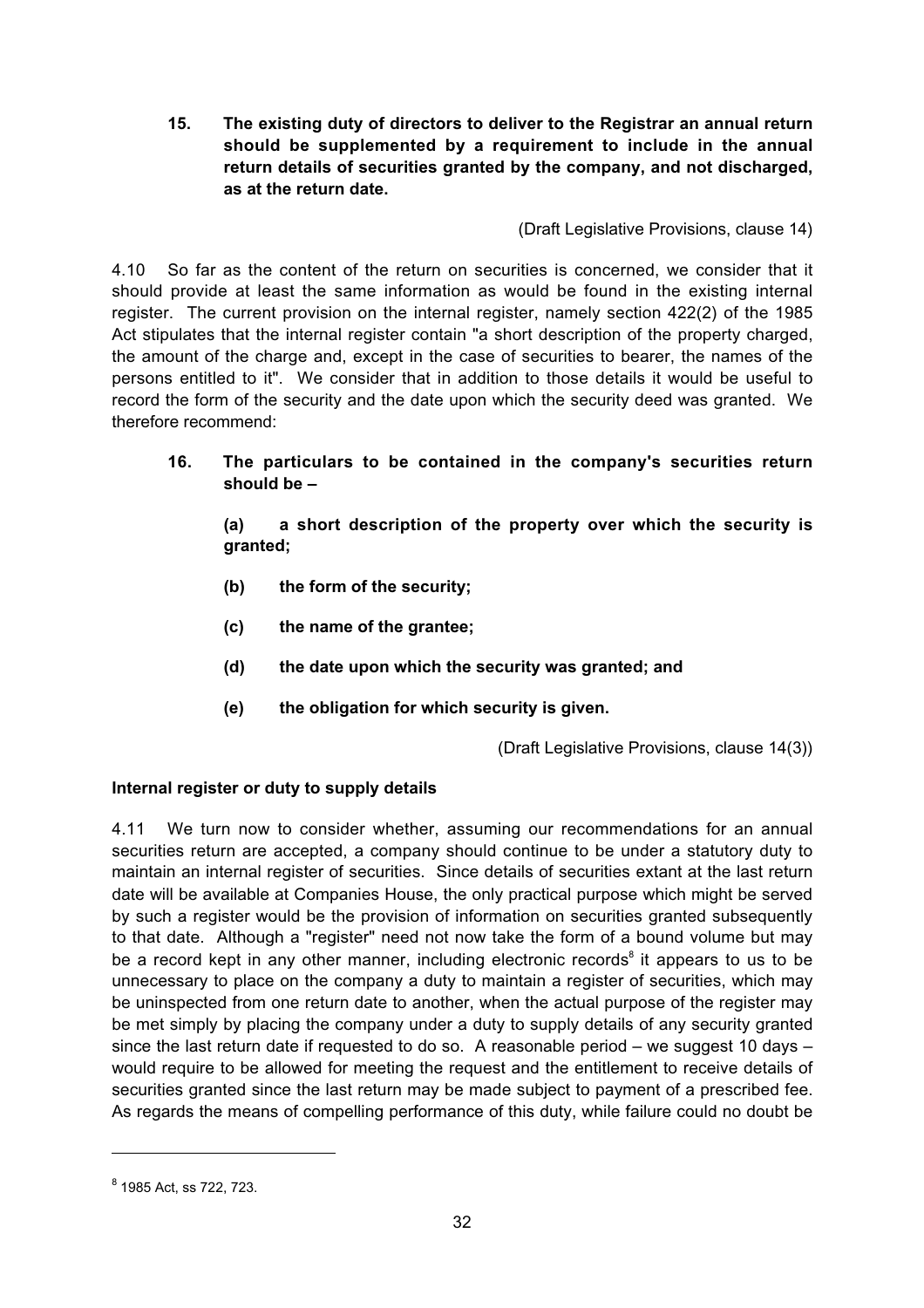made a criminal offence, we are not attracted to that solution. Since the inquirer, if genuine, is seeking information we favour his being able to apply to the civil courts for an order compelling performance. We therefore recommend:

# **17. (a) A company should no longer be under any statutory duty to maintain an internal register of charges; but**

**(b) On being requested to do so, and on payment of such fee as may be prescribed, a company should be under a statutory duty to supply to the inquirer details of any security granted by the company since the return date of the last annual securities return being those details which would fall to be included in a securities return; or if no such security has been granted, to inform the inquirer accordingly.** 

(Draft Legislative Provisions, clause 15)

# **Inspection of copies**

4.12 Next, there is the question of inspection of copies of the security deeds. Currently a company is under an obligation to keep copies of every security deed registrable under the Act. $9$  Copies of such securities as are registrable at Companies House<sup>10</sup> may be inspected, at the registered office, by a creditor or a member of the company without a fee. However, the copies may not be inspected by any potential creditor, that is to say someone contemplating transacting with the company, nor indeed by anyone contemplating membership of the company. Such persons, and indeed any member of the public, may inspect the register on payment of 5p but have no access to the copies of the deeds themselves.

4.13 While the text of the security deeds granted by the company may often be available on a public record, we do not consider it burdensome for a company to keep copies of the deeds relating to its extant securities. Since an intending creditor or member may have just as much interest in the financial standing of a company as an existing creditor we also consider that the right of inspection of the copies should be available without restriction – other than payment of such fee as may be prescribed. For completeness copies of any deed altering or assigning a security should also be kept. As in the case of our suggested duty to supply up-dating information on securities, we propose application to the civil court as the means of compelling the allowance of inspection. We therefore recommend that:

# **18. (a) A company should be required to keep, at its registered office, a copy of every security deed granted by it and any deed altering or assigning the security.**

**(b) Copies of such security deeds should be open to general inspection on payment of such fee as may be prescribed.** 

(Draft Legislative Provisions, clause 16)

 $^{9}$  1985 Act, s 421.

 $10$  1985 Act, s 423(1). Curiously, it appears that neither members, nor creditors, nor members of the public may inspect copies of securities registered in the internal register but not registrable at Companies House.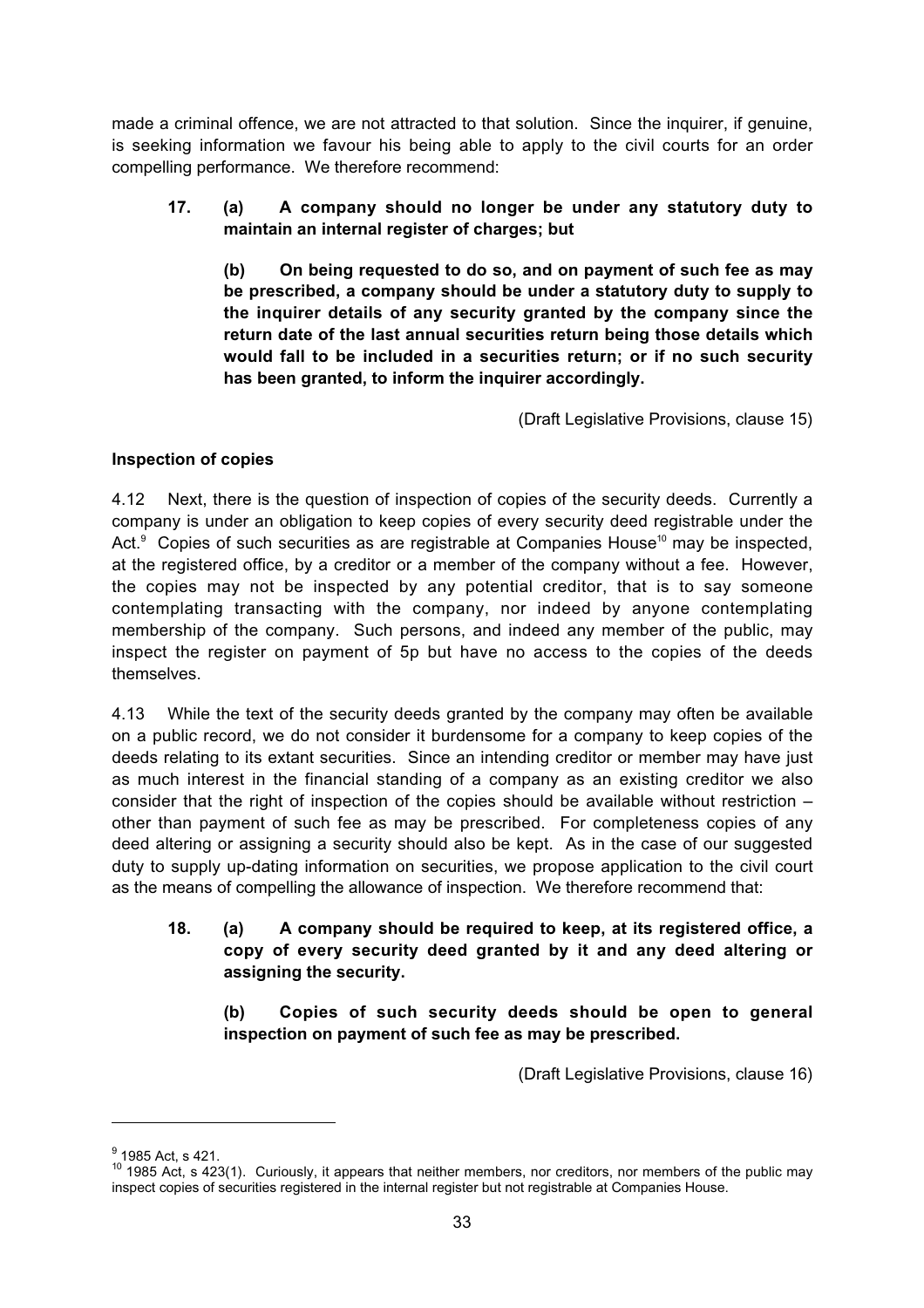4.14 Finally, we would make clear that we do not regard acceptance of the recommendations in this Part of the Report as necessary for the implementation of the recommendations which we make in Parts 2, 3 and 5. The recommendations in those three Parts may be implemented independently of our proposals respecting the provision of information by means of the annual return or on request. It will also be appreciated that our recommendation regarding the provision to inquirers of details of securities granted since the date of the last annual return<sup>11</sup> and our recommendation on the retention and inspection of copies of security deeds $12$  are not inter-dependent nor is acceptance of either or both of them essential to the implementation of our proposals on the annual return.

 $11$  Recommendation 17.<br> $12$  Recommendation 18.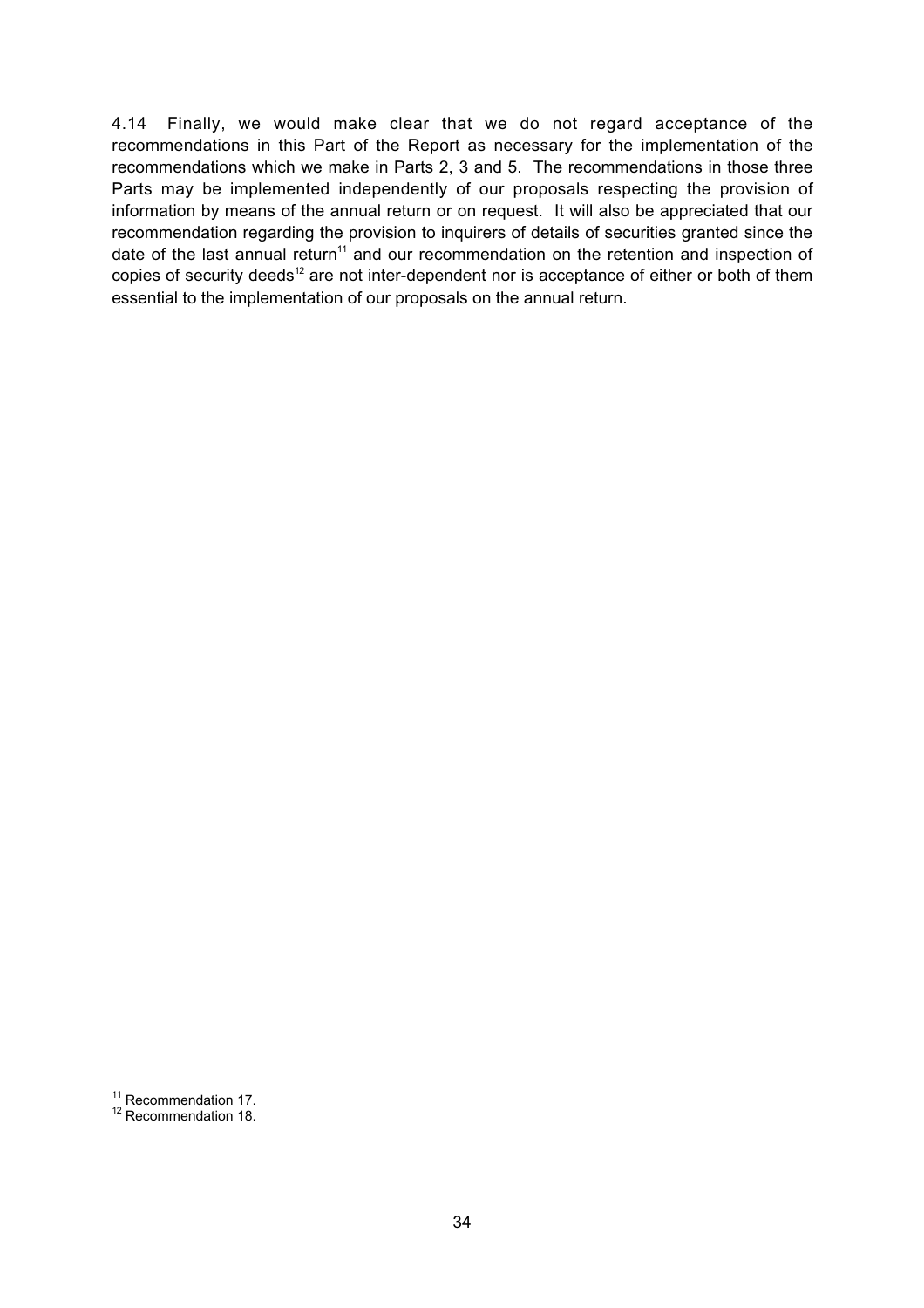# **Part 5 International Private Law**

# **Introductory**

5.1 A variety of international private law issues may arise where a security is claimed over an asset situated in a country other than that in which the security was executed or created. There may, for example, be a question relating to the proper law governing the contractual aspects of the security if, say, the debtor and the secured creditor are based in different countries. There may even be issues as to the location of a particular asset, where the asset consists of an incorporeal right. Rights in security will generally fall to be tested on insolvency (there being no need for security if the debtor be solvent) and questions may also arise as to the jurisdiction to entertain insolvency proceedings and the true ambit of those proceedings. However, since this report is essentially concerned with registration requirements and their consequences for the effectiveness of a security, particularly a floating charge, we do not regard it as necessary or appropriate to explore such issues which will be decided in any given case by the normal rules of international private law.

5.2 Although questions regarding the effectiveness of a floating charge or similar security over assets located in a country other than that in which the security was executed or given may arise in a number of different situations or contexts, for current purposes it may be helpful to identify two principal contexts.

5.3 First, on liquidation or receivership a question may arise as between the holder of the security and the body of general, unsecured creditors whether assets beyond the territorial jurisdiction of the country in which the company is incorporated and under whose system of law the charge or security was created are embraced by the floating charge. The decision in re Anchorline v Henderson Brothers Ltd<sup>1</sup> is such an example, a floating charge granted by an English registered company being held, in England, to give its holder right to the proceeds of the company's assets situated in Scotland. Such a question appears essentially to be one for the law of the country of liquidation or receivership that is to say, normally the law of the country of incorporation. A further example may be found in the case of *Carse v Coppen2* where conversely the majority of the court held that since, at that time, a floating charge was not recognised in Scots law, the grant by a Scottish company of a floating charge in English form was wholly ineffective in the liquidation in Scotland, even as respects assets situated in England.

5.4 Secondly, however, the question of the effectiveness of a floating charge may fall to be tested, not by the law governing the liquidation, but by the *lex situs* of the particular asset, as for instance where there is a competition between the holder of the floating charge and a creditor who claims to have a security over the asset or to have executed diligence in respect of that asset. An example of that situation may be found in *Gordon Anderson (Plant)* 

<sup>&</sup>lt;sup>1</sup> [1937] Ch 483.<br><sup>2</sup> 1951 SC 233.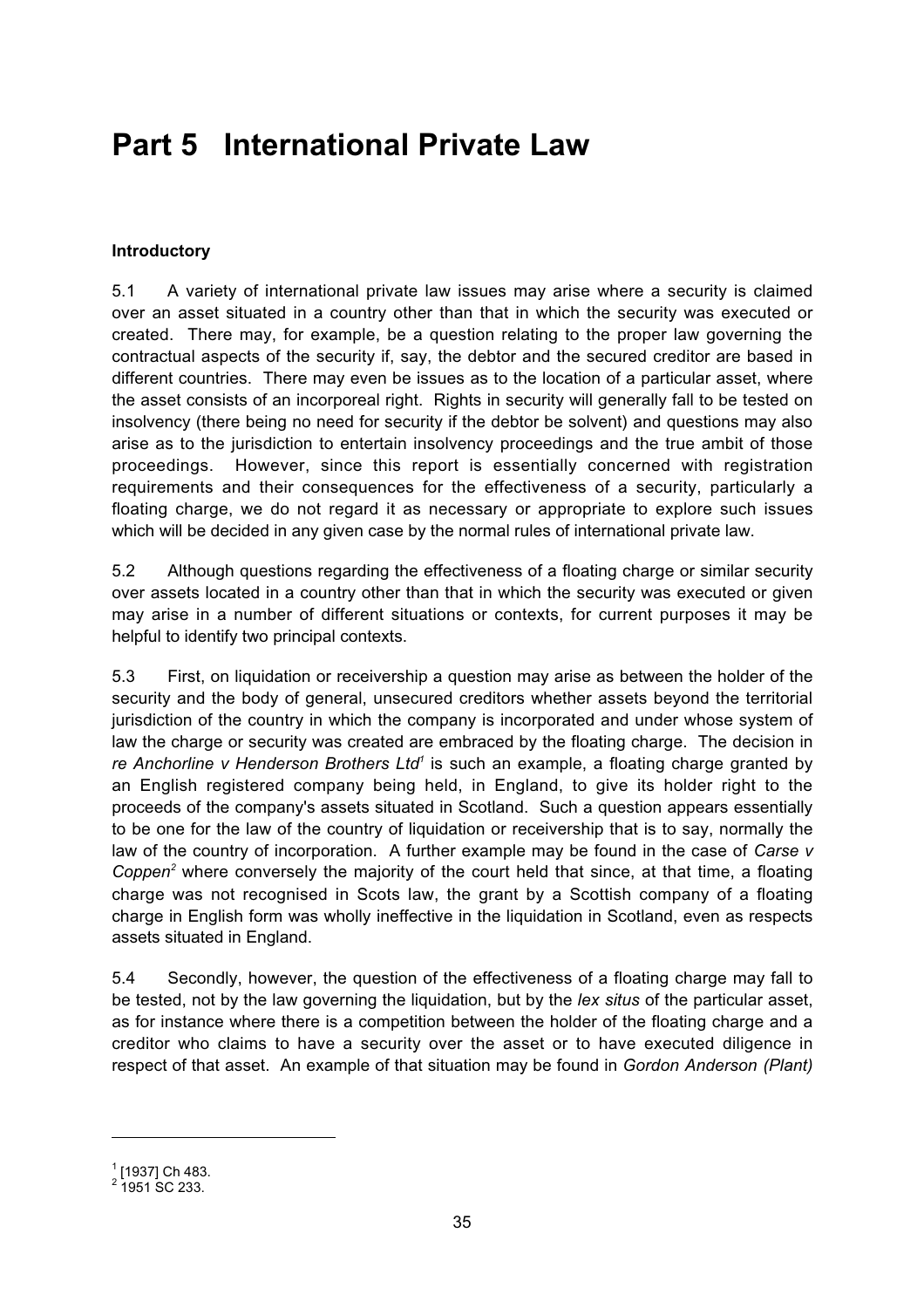Ltd v Campsie Construction Ltd and Anr<sup>3</sup> in which the issue was, put shortly, whether money owed to the insolvent grantor of an English floating charge by one of its debtors went to the receiver appointed under the floating charge or to another creditor of the insolvent company which had obtained decree against the insolvent and arrested the money due to the insolvent by the debtor in question. We shall refer to the latter situation as one involving "competitive effectiveness".

5.5 Although in terms of international private law Scotland and England and Wales are generally treated as two separate countries, the existence of a legislature which is capable of legislating for both jurisdictions means of course that cross-border issues as between Scotland and England and Wales may be seen differently from an equivalent situation involving a jurisdiction outwith Great Britain and may more readily be addressed by statutory provision. We propose to deal first with the grant by a Scottish company of a floating charge embracing assets outwith Scotland and the creation by an oversea company of a floating charge over assets within Scotland before examining the *intra* Great Britain issues.

# **Scottish companies: Floating charges over assets outwith Scotland**

5.6 In contrast to fixed securities under Scots law, a feature of the floating charge is that it is commonly granted over the whole "property and undertaking" of the grantor and consequently the ultimate nature and the location of the assets comprising that property and undertaking at the moment of crystallisation are not known at the time when the floating charge is created. In particular, one cannot know at the moment of the creation of the floating charge whether on crystallisation assets will be outwith Scotland<sup>4</sup>. Indeed, it may be that all of the assets attached by the floating charge will be outside Scotland. In the discussion paper we did not suggest that, so far as Scots law was concerned, any requirement additional to registration in the Register of Floating Charges should be stipulated before a floating charge by a Scottish company might extend to assets situated abroad and be effective in the liquidation as between its holder and the ordinary creditors. Whether such a Scottish floating charge would have competitive effectiveness under the law of the country in which the assets are situated is, of course, a matter for the law of that country as the *lex situs*. Those who responded to our discussion paper were virtually unanimous in thinking that - from the viewpoint of Scots law- no additional requirement was appropriate before the floating charge might embrace, on its crystallisation, assets situated abroad. We therefore recommend:

# **19. No requirement, additional to registration in the Register of Floating Charges, should be imposed under the law of Scotland before a floating charge may be effective to embrace, on crystallisation, assets located outside Scotland.**

# **Oversea companies: Assets in Scotland**

5.7 As we indicated earlier<sup>5</sup> a floating charge granted by an oversea incorporated company which does not have a place of business in Scotland need not be registered under

 $3$  1977 SLT 7. It was held that appointment of the receiver under the English floating charge attached assets situated in Scotland and since that attachment occurred on an earlier date than the arrestment, the receiver prevailed over the arrester.<br><sup>4</sup> Unless the sharge ware av

Unless the charge were expressly restricted to assets within Scotland, which would be unusual.

 $<sup>5</sup>$  See para 2.7.</sup>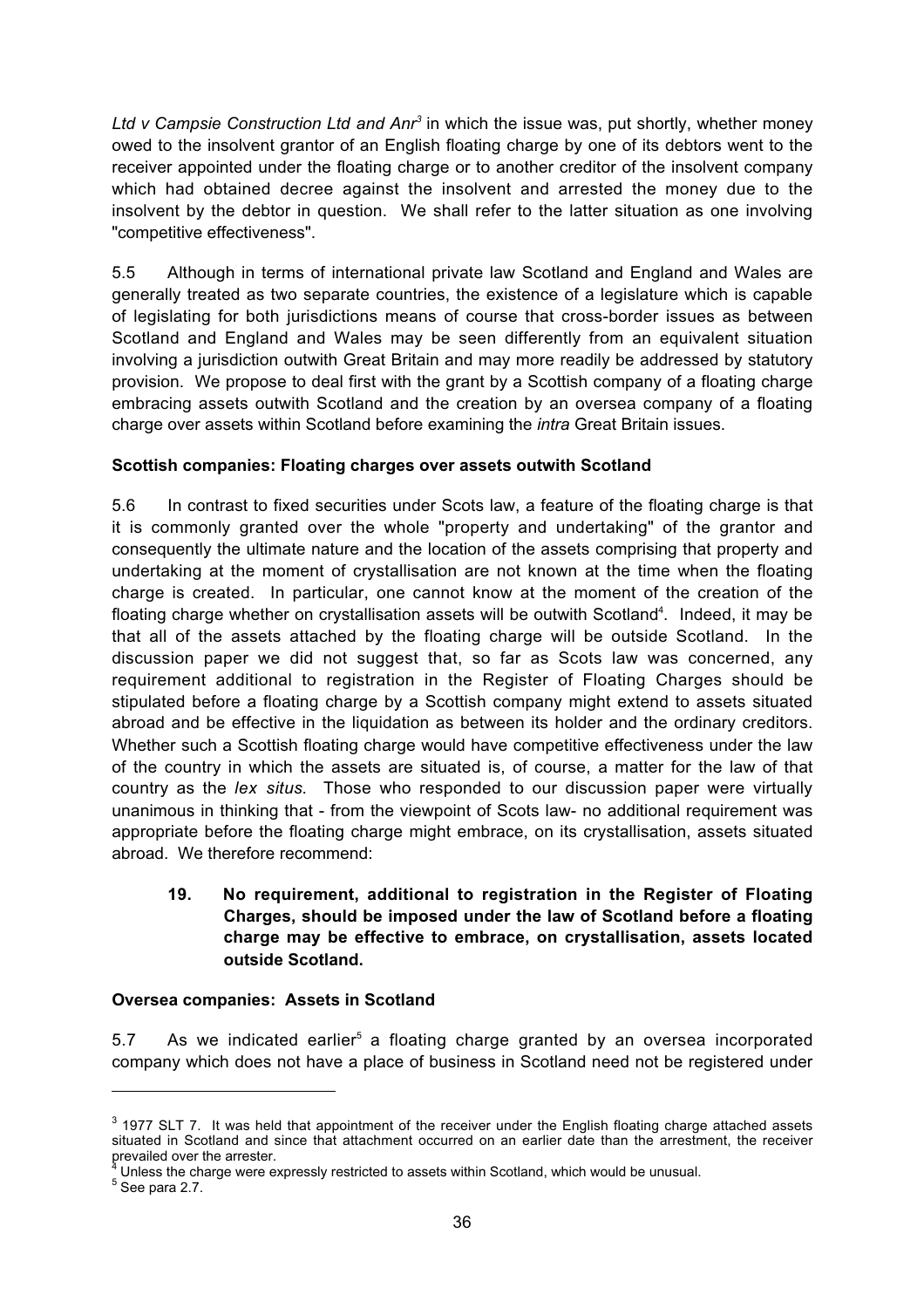the current arrangements. A feature of the Register of Floating Charges which we have recommended is that it does not presuppose, and is independent of, the grantor's being incorporated in Scotland or having registered a branch or principal place of business in Scotland with the Registrar of Companies. There is therefore no reason for treating a floating charge granted by an oversea incorporated company differently from a company registered in Scotland. Indeed, since we propose that registration be essential to the creation of a floating charge under Scots law, an oversea company wishing to create a floating charge in Scotland simply cannot avoid registering the floating charge in the Register of Floating Charges. Whether, in the liquidation or other winding up proceedings of the oversea company, the relevant oversea jurisdiction under which those proceedings are conducted would recognise the Scottish floating charge as conferring any preference on its holder is ultimately a matter for that jurisdiction. But insofar as questions turned on Scots law as the *lex situs* of the assets in question, a floating charge registered in the Register of Floating Charges would receive its normal effect. We therefore recommend:

# **20. A floating charge granted by an oversea incorporated company and intended to be effective in Scotland as respects assets located in Scotland should require to be registered in the Register of Floating Charges.**

(Draft Legislative Provisions, clauses 1 and 13)

# *Intra* **Great Britain issues**

5.8 While the registration requirements for companies incorporated in the respective constituent parts of Great Britain have altered since 1961, the current regime, which stems from 1982, may be described as reciprocal in the sense that the 1985 Act makes broadly similar registration requirements for both England and Wales and Scotland respectively. The current legislation requires that particulars of a registrable security granted by a company incorporated in England and Wales only be registered in Cardiff (even if the company be principally based in Scotland and the assets over which the security is granted are in Scotland) and conversely that a floating charge or other registrable security granted by a company registered in Scotland need only be registered at Companies House in Edinburgh. There is thus no need, nor indeed any possibility, for a company registered in the one jurisdiction to register particulars of its grants of security in the Register of Charges kept in the other jurisdiction. In practical terms, this means that a floating charge created by an English or Welsh company of which particulars are registered at Companies House in Cardiff does not require to undergo any further registration procedure in Scotland. The same applies *vice versa* for Scottish companies respecting any need to register particulars in Cardiff. In the context of the broad parallelism of the regimes installed in both parts of Great Britain after 1962, and especially in an era when electronic communication was less developed than now, the reciprocity achieved in 1982 made some sense and we recognise its value.

5.9 However, the changes which we are proposing and the changes which we understand are likely to be proposed for England and Wales by the Law Commission each involve departing, in different ways, from the existing reciprocal registration arrangements. Thus our proposals that a floating charge be constituted by registration of the text of the instrument would not be satisfied by the current provision for post-creation registration of particulars. Equally, the future introduction in England and Wales of a system of notice-filing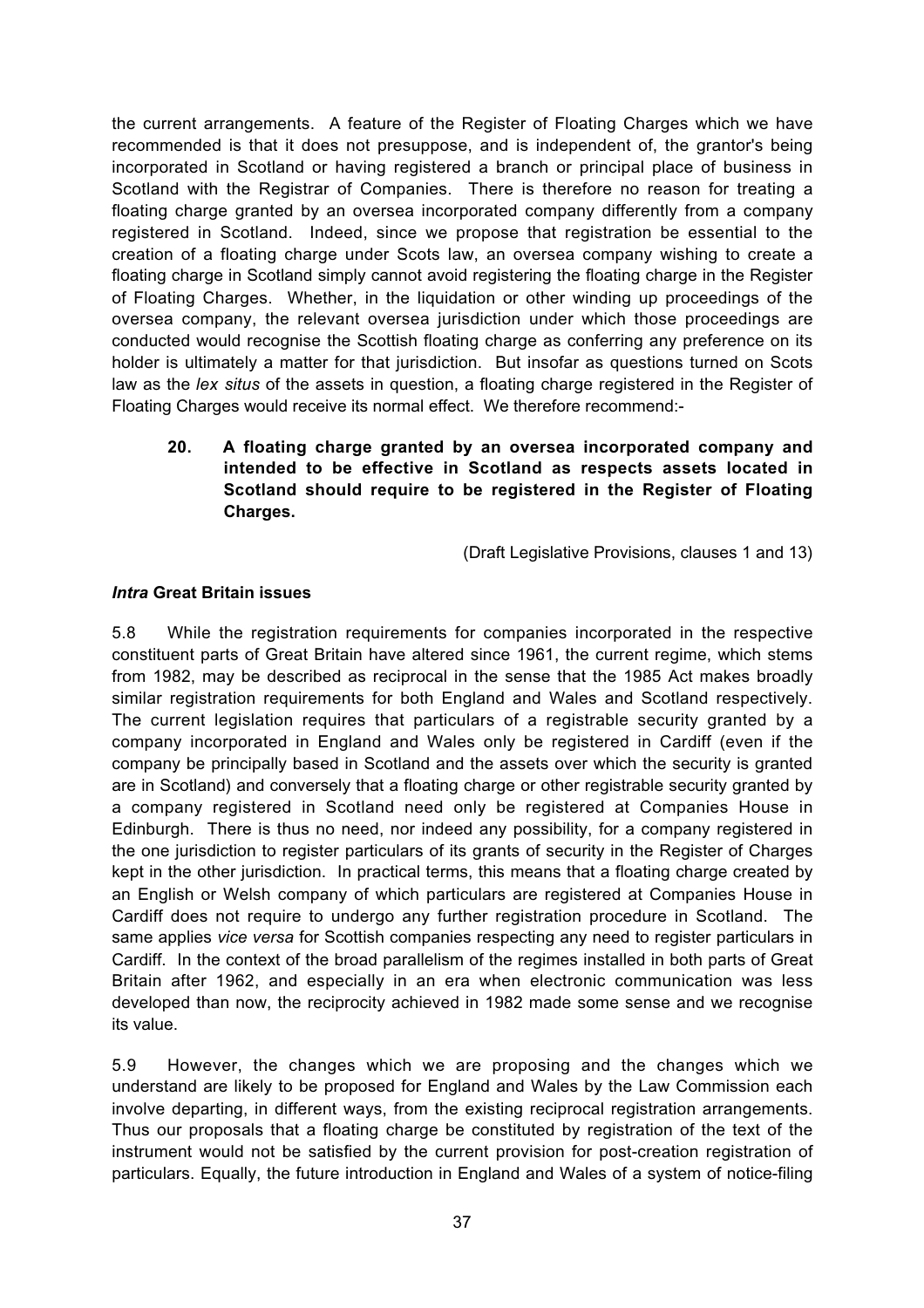would involve a significant departure from the existing reciprocal arrangement. As we described in the discussion paper<sup>6</sup> notice-filing presents practical obstacles to the maintenance of reciprocity irrespective whether the existing registration rules were to be retained in Scotland or whether our proposals for floating charges were to be implemented. In essence, the problem which presents itself is that notice-filing systems are not transaction based, the financing statement giving notice only of the possible existence of one or more secure transactions and not of the terms or particulars of the transactions themselves.

5.10 In the discussion paper<sup>7</sup> we suggested that the difficulty might be met in one of two ways. First, one could simply treat companies incorporated in England and Wales as other foreign companies and require that, for competitive effectiveness, a floating charge granted by such a company must be registered in Scotland, that is to say, in the proposed Register of Floating Charges. The alternative was the provision, in Cardiff, of means whereby the floating charge itself would be registered and by that registration receive competitive effectiveness in Scotland. We understand however from discussions with the Law Commission that the provision of such a facility for the registration of the terms of a floating charge at Companies House in Cardiff is not contemplated as part of the normal system for filing financing statements. It would be required to be provided specifically and exceptionally for floating charges by English companies intended to embrace Scottish assets. Moreover, the secured creditor would have to be alert both to the possible existence in Scotland of assets which might readily be subject to a competing Scottish security or diligence and also to the need for the creditor to perform the additional step of registering the floating charge once it had been executed and delivered. No doubt the instructions displayed to those using an electronic notice-filing system could contain advice that a floating charge might not be effective as respects assets in Scotland unless the charge itself underwent the further registration process and a link might be provided to the additional database. Given that it would thus be necessary to create an additional database in Cardiff and that extra steps would require to be taken by the holder of the English floating charge, we now believe that, in an age of electronic communication, there is little practical advantage in having a "Scottish facility" in Cardiff rather than registration in the Register of Floating Charges in Edinburgh. We accordingly now favour the first alternative canvassed in the discussion paper.

5.11 Recognising the impracticability of adapting the proposed notice-filing system to provide for transaction-based publicity for floating charges embracing, or potentially embracing, Scottish assets, the Law Commission suggested to us, in the course of our discussions with them, that a special rule of international private law might be promulgated in Scotland which would give competitive effectiveness in Scotland to a floating charge granted by a company incorporated in England and Wales merely if a financing statement had been filed in Cardiff by the holder of the floating charge as respects the company. We have carefully considered that suggestion and although understanding of the desires and policy which underly it we have come to the conclusion that the suggestion is not one which we could commend. The suggested rule would enable companies incorporated in England and Wales to create a floating charge over assets in Scotland which would be competitively effective without meeting the publicity requirements asked of Scottish and other oversea companies. It would be fundamentally incompatible with our leading recommendation that a

 $\frac{6}{7}$ Para 2.48.

 $<sup>7</sup>$  Para 2.49.</sup>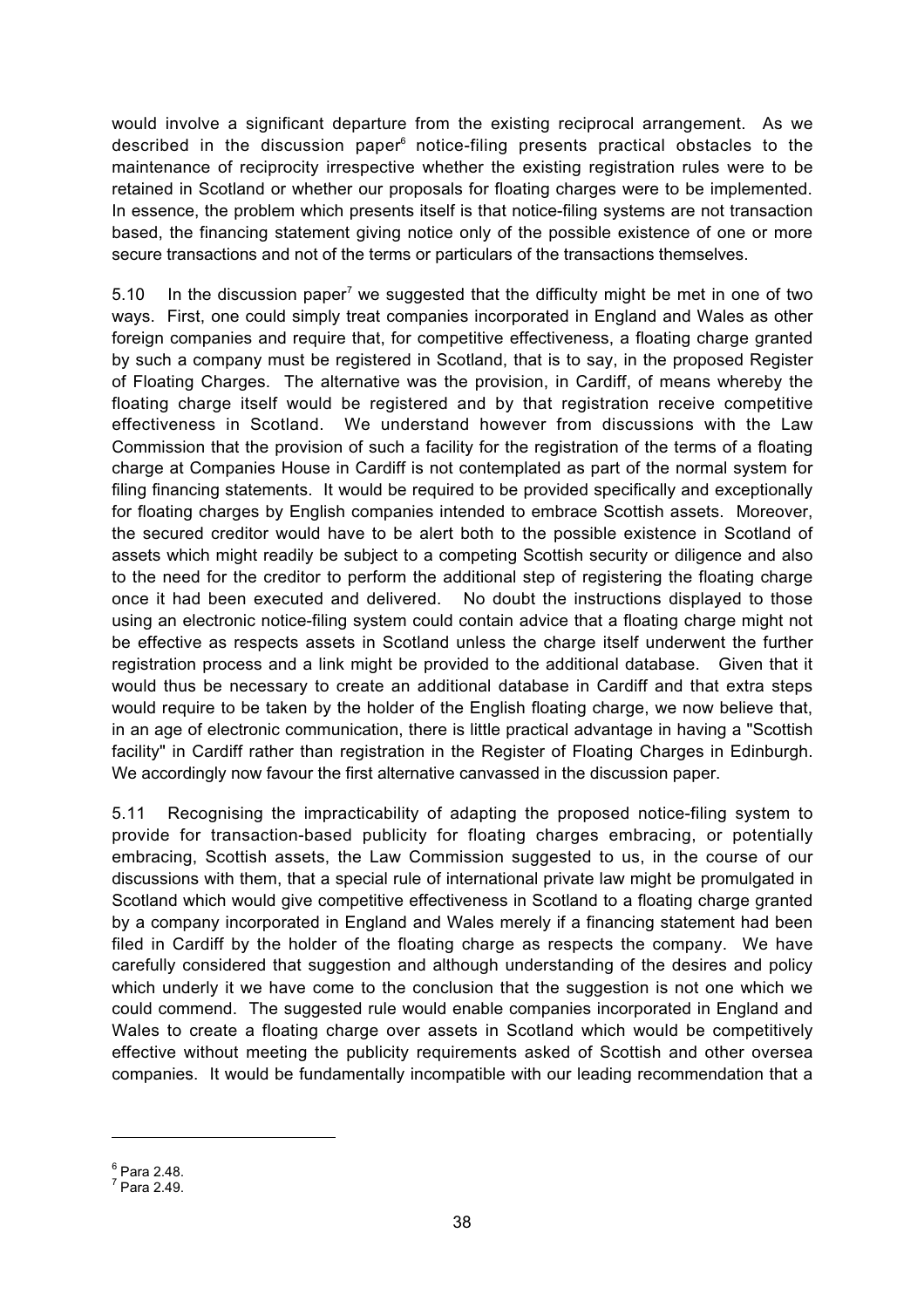floating charge be created by the act of registering the floating charge in the Register of Floating Charges. The suggested rule found no favour among our Advisory Group.

5.12 We have therefore come to the conclusion that in light of our other leading proposals there is no proper basis for applying to floating charges granted by companies incorporated in England and Wales any régime differing from that applying to such securities when granted by companies incorporated elsewhere. In order to obtain competitive effectiveness as respects assets in Scotland a floating charge created in England and Wales by a company incorporated in that jurisdiction should be registered in the Register of Floating Charges in Scotland.

5.13 In taking the view that filing of a financing statement is insufficient to confer competitive effectiveness in Scotland and that a floating charge by a company incorporated in England and Wales should therefore be registered in the Register of Floating Charges in Scotland there are two matters which we think should be noted.

5.14 First, we do not suggest that the law in England and Wales as established in *re Anchorline* should be altered. Our concern, in Scotland, is with what is required for a floating charge granted<sup>8</sup> by a company in England or Wales to be effective in a competition with a creditor of the company who holds another security over an asset in Scotland or who has executed diligence against such an asset. In such a situation it would not, in our view, be appropriate that the rights of the other creditor in Scotland, who has acquired the security or executed diligence, should yield to a floating charge created in England which has not been publicised in Scotland nor received any equivalent publicity in England and Wales. But since the law of Scotland is hostile to non-possessory fixed securities over moveables the practical scope for such competition occurring in practice is correspondingly restricted. On the other hand, in the absence of such a situation of competition it appears that, following *Anchorline*, a floating charge granted by a company incorporated in England and Wales would be enforceable *in persona* in England or Wales as respects assets in Scotland, notwithstanding the absence of registration in the Register of Floating Charges.

5.15 Secondly, and perhaps more importantly, we understand that the introduction of notice-filing is likely to result in the floating charge falling largely into disuse in England and Wales. The reason for this is that whereas in a floating charge attachment of the charge to the property is postponed until the floating charge crystallises, notice-filing schemes provide for attachment to occur when the security right is granted (or, if the security embraces future assets, when the property is subsequently acquired). In that sense the security taken under notice-filing schemes does not float but is fixed. However, notice-filing schemes generally allow a purchaser of goods of the kind regularly and ordinarily sold by the company granting the security to acquire goods of that description free of the security interest. To the extent that the grantor of the security is thus able to give unencumbered title to a purchaser of such goods there is a resemblance to the floating charge. But, as already mentioned, the concept of crystallisation is lacking and accordingly if the "general security interest" extends to the whole assets and undertaking of the grantor, a disposal of capital goods would not escape the security interest. By way of example, the purchaser of an item of plant from a building contractor who had given such a general security interest would only acquire that item of plant subject to the fixed security. In other words, at least as respect certain assets, the

 $^8$  We assume the floating charge to be created in terms of English law.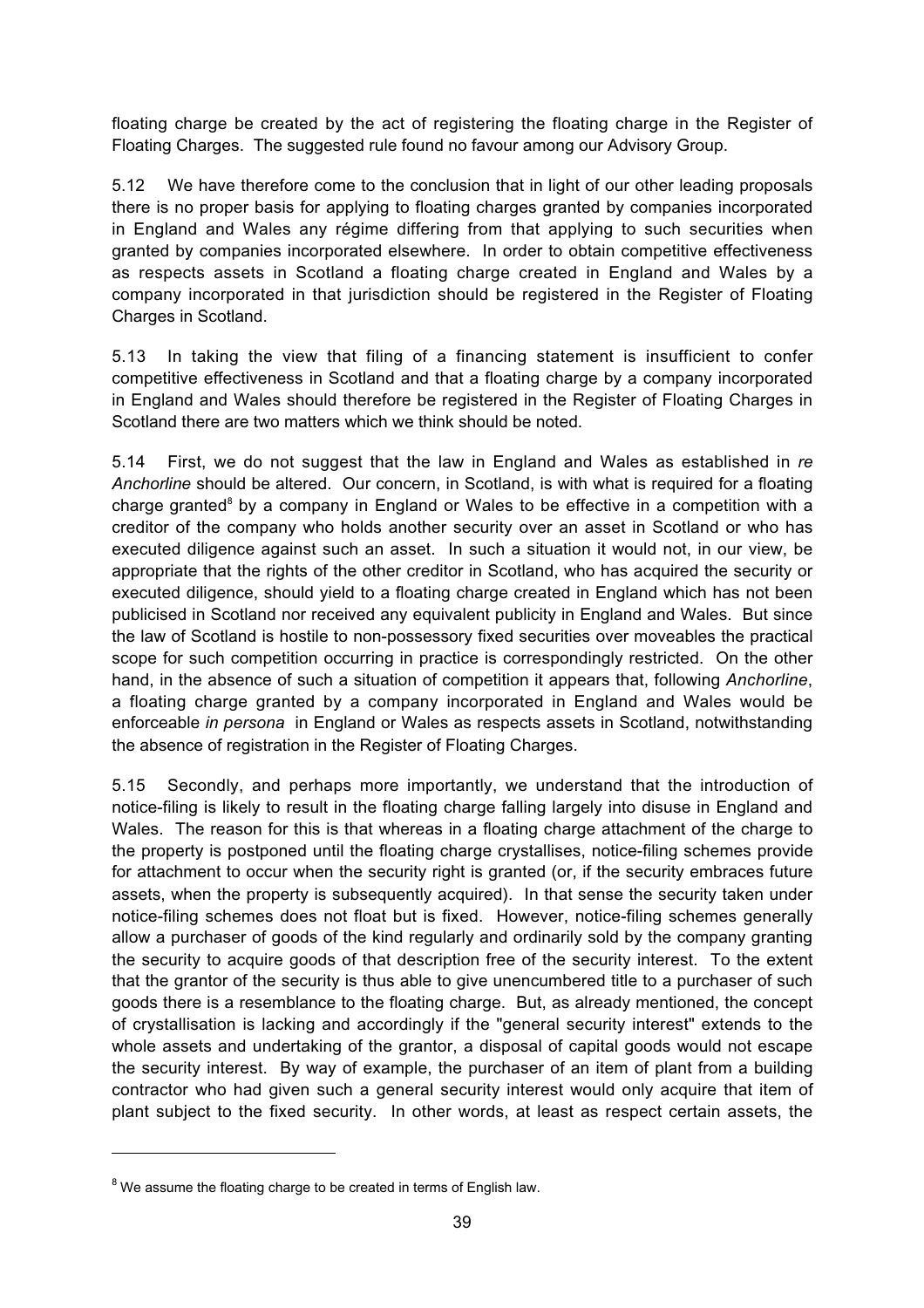general security interest would operate as a fixed, non-possessory security. Further, because there is no question of the security floating until crystallisation, the general security interest under a notice-filing system will prevail over execution creditors, in contrast to the Scottish floating charge which, on crystallisation, is subject to the rights of creditors who have effectually executed diligence before crystallisation. If this understanding of the general security interest under a notice-filing system is correct, it appears to us that it will normally constitute a form of security which would not be recognised in Scots law and its registration requirements thus become irrelevant.

5.16 However, we should add that although normally the general security interest under a notice-filing system will be such a fixed, non-possessory security not paralleled in Scots law, we further understand that it would remain technically possible under a notice-filing system to have a floating charge equivalent to a Scottish floating charge in respect that the parties might agree that the security only attach on the occurrence of insolvency or the appointment of a receiver. It is difficult to see circumstances in which the creditor would normally wish such a form of security in preference to the fixed security rights available under a notice-filing system. If one such circumstance were knowledge that the debtor company owned, or were likely to own, moveable assets in Scotland and an active intention to create a security recognised by and effective under Scots law, we think that the natural course would be to create a separate, additional Scottish floating charge. Accordingly, we think the likely demise of the floating charge in England and Wales rather militates against the provision of a reciprocal registration arrangement for such a security.

5.17 In these circumstances we recommend:

# **21. A floating charge granted by a company incorporated in England and Wales and intended to be effective in Scotland as respects assets located in Scotland should require to be registered in the Register of Floating Charges.**

(Draft Legislative Provisions, clauses 1 and 13)

5.18 We have so far considered the competitive effectiveness in Scotland of a floating charge granted in England or Wales by a company incorporated there. The converse situation is that of the effectiveness of a floating charge created in Scotland as respect assets situated in England or Wales on crystallisation of the floating charge. We would stress that this is primarily a matter for the law of England and Wales. Consistently with the recommendation contained in Recommendation 19, there is no need for Scots law to impose any additional requirement before a Scottish floating charge might be effective in England and Wales. We would also observe that since we propose registration of the whole text of a floating charge in the database comprising the Register of Floating Charges, the information publicised by that registration would be greater than that given by a financing statement.

5.19 It appears to us that the issue of the competitive effectiveness in England and Wales of a Scottish floating charge overlaps with the question whether the notice-filing system intended for England and Wales will enable a financing statement to be filed in the notice-filing database as respects oversea and other companies not incorporated in England or Wales, or whether a company registration at Companies House in Cardiff will be essential in order to grant the "general security interest" envisaged under that system. Although we appreciate that the Law Commission has, for understandable reasons, not reached a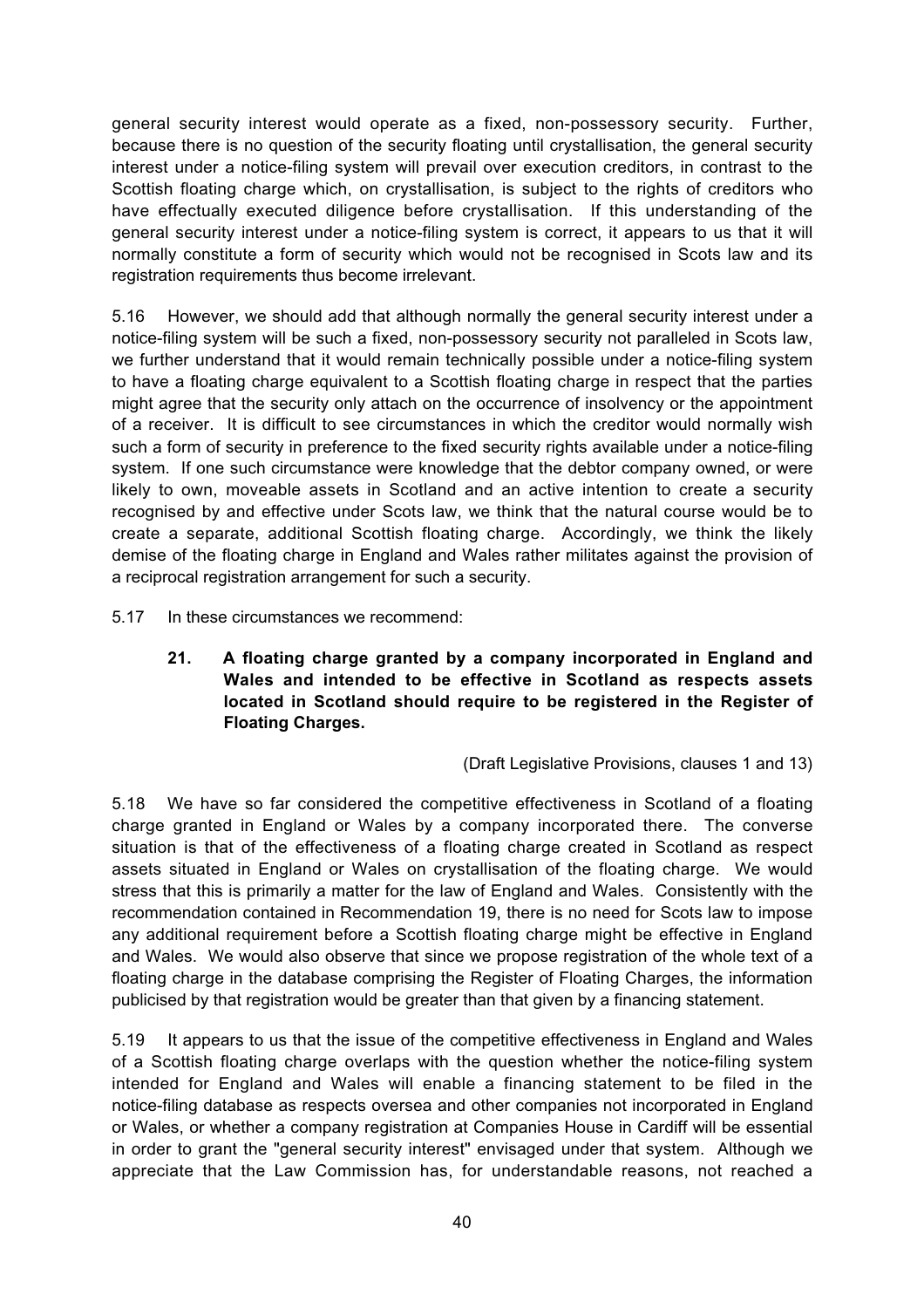concluded view and that further consultation is taking place, one solution, to which we understand the Law Commission's current thinking to be inclined, is that it should be possible for EU and other oversea companies holding moveable assets in England and Wales to create security over those assets in accordance with the notice-filing regime. If that approach were adopted, it would appear to us to deal substantially with both the issue of giving effect in England or Wales to a Scottish floating charge and also with the issue of the grant by Scottish companies of fixed securities, in English form, over moveable assets owned in England or Wales. In both cases, the creditor would simply file a financing statement in the notice-filing database as respects the Scottish debtor company. It may, in the event, be technically possible for someone interrogating the English notice-filing database and finding an entry relating to a Scottish floating charge to be given a link to the Register of Floating Charges. Conversely, the Register of Floating Charges may contain advice to the party registering the floating charge to consider filing a financing statement and provide the on-line user with the link. We would add that we appreciate that, in the case of a Scottish floating charge an element of "double registration" is involved but in an electronic, on-line system the burden is minimal.

5.20 If, on the other hand, the view were to be taken that existing registration at Companies House was necessary before a financing statement might be filed and that oversea companies could only grant security in England or Wales, respecting assets held there, in accordance with the law applicable to non-corporate English trading entities, we would record our understanding that the registration of companies in both parts of Great Britain is accommodated within the same, main-frame computer. A requirement such as the matching of the name and number of a company to the name and number input by the creditor as respects the debtor company, might therefore technically be accommodated for Scottish companies against whom the lender, or other creditor, wishes to take security in English form over assets in England and Wales, or to ensure the competitive effectiveness of his, Scottish, floating charge.

5.21 In the discussion paper $<sup>9</sup>$  we asked consultees whether, in the event that notice-filing</sup> is introduced in England and Wales, Scottish companies would be under a competitive disadvantage such that it would be desirable that they be subject to notice-filing as respects fixed securities granted by them over assets in England and, if so, whether it would be preferable for such notice-filing to take place in Edinburgh or for the Scottish company to register a place of business in England or Wales with the Registrar in Cardiff. As respects the first limb of the question, a number of those consulted felt unable to express an opinion but of those who did most took the view that it would be desirable that notice-filing be available as respects companies incorporated in Scotland. We too think that it would be regrettable if it were not possible for a Scottish company with assets in England to create, in England, and in accordance with English law, a security over those assets in the same way as a company registered in England. We therefore hope that the notice-filing system can be so arranged or configured as to accommodate Scottish companies operating in England or Wales and wishing to create a "general security interest" over the property which they own there.

 $^9$  Paras 6.20, 6.21.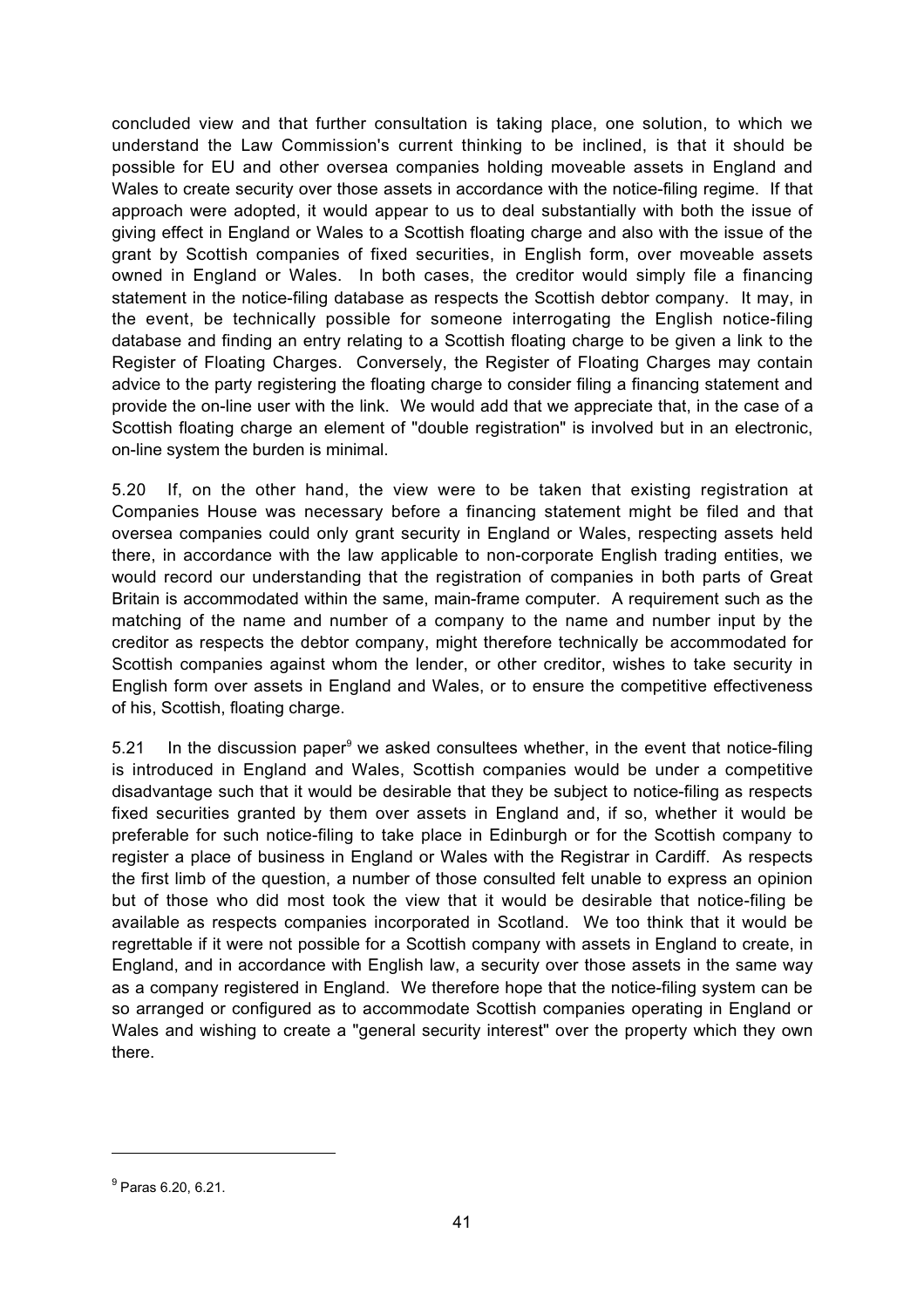5.22 The second limb of the question which we posed in the discussion paper reflected a traditional, "non-electronic" view or picture of a register which we now believe is no longer apposite. As we understand matters, the intention is that the database (or register) of financing statements will be searchable on-line and, particularly, that the filing of a financing statement will be effected electronically. The physical location of the computer containing the database is, we believe, not really material if it is accessible over the internet. As we have already mentioned, currently the company records of the Registrars in both Cardiff and Edinburgh are retained in electronic form in the same main-frame computer. In these circumstances we think that the question whether the filing of financing statements respecting Scottish companies may be done more conveniently in Edinburgh or Cardiff is unlikely to arise in an electronic system.

5.23 As we have already noted, the creation by Scottish companies of securities which are effective in England is ultimately a matter for English law. As at the date of this report, the proposals for England and Wales have not been finalised and our observations are to that extent provisional. We hope however that they will be of assistance. We will be happy to reconsider matters, if need be, once the proposals for England and Wales have reached a more advanced stage.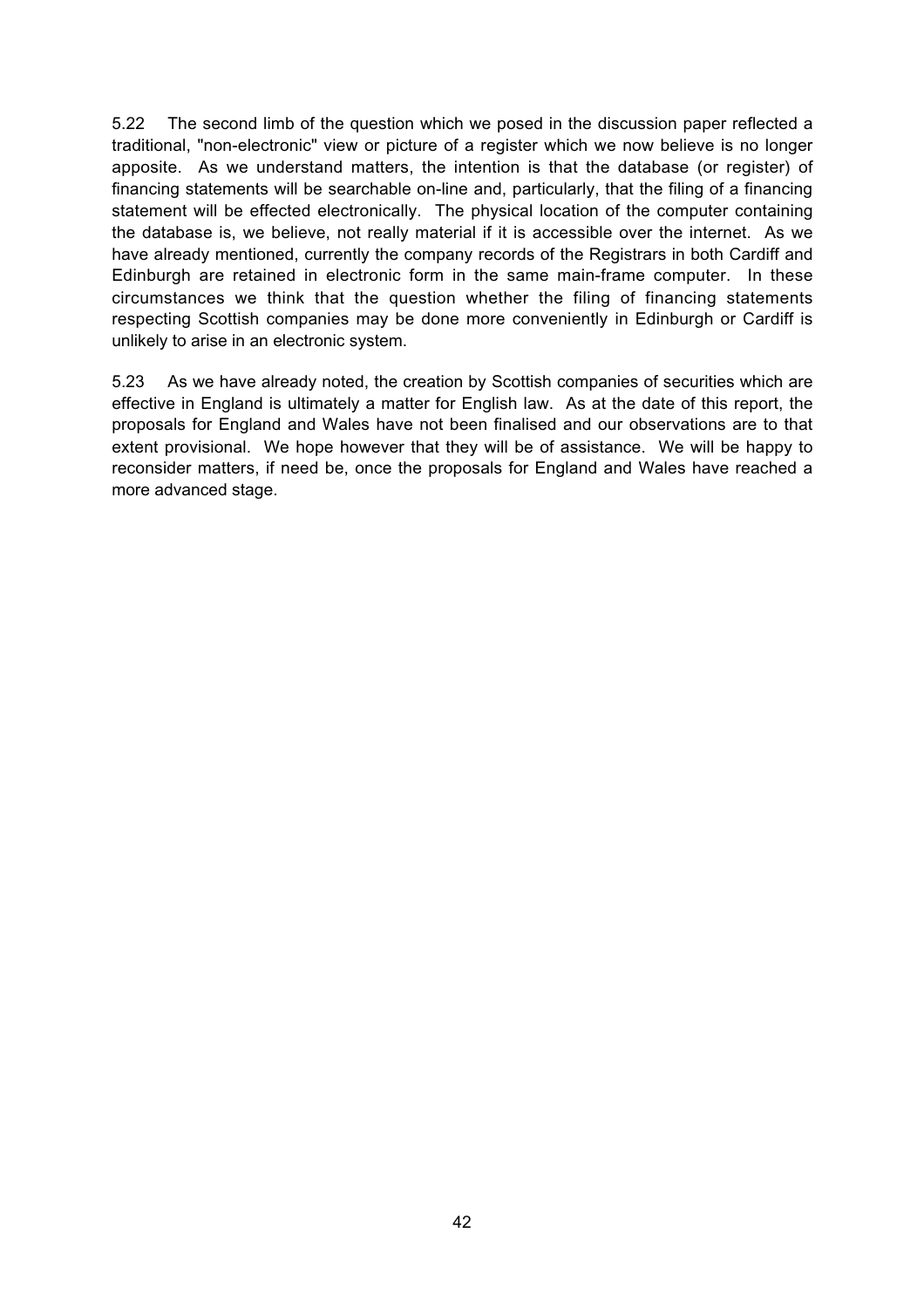# **Part 6 Legislative Competence**

6.1 In this Part of our report we endeavour to carry out the task of identifying which of our recommendations for legislative change are matters devolved to the Scottish Parliament and which are reserved to the UK Parliament, all in terms of the Scotland Act 1998. The principal provisions which we identify as pertinent to this issue are Sections C1 and C2 of Head C of Schedule 5 to the Scotland Act, read along with section 30(1) of the Act itself. For convenience, we reproduce *inter alia* the text of Sections C1 and C2 of Schedule 5 in Appendix C to this report. There has been no judicial discussion of the proper approach to the interpretation of the potentially complicated structure adopted by the legislature in Schedule 5 or, indeed, reserved and devolved matters generally. The views which we express should be seen in that light.

6.2 Head C of Schedule 5 is given the title "Trade and Industry". Section C1 bears the heading "Business Associations". It lists as a reserved matter the  $-$  "creation, operation, regulation and dissolution of types of business association". (There then follow certain exceptions to the reservation and interpretation provisions which are not material save to say that "business association" includes incorporated companies.) Section C2, which is headed "Insolvency" reserves to Westminster, in relation to business associations, various topics respecting such things as the grounds and modes of winding up, liability to contribute to assets on winding up. There then follows an exception from that reservation to Westminster which contains within it an exception from the exception. It is in these terms:- "Floating charges and receivers, except in relation to preferential debts, regulation of insolvency practitioners and co-operation of insolvency courts.". It therefore appears that subject to the sub-, or counter-, exception of "preferential debts, regulation of insolvency practitioners and co-operation of insolvency courts" the law respecting floating charges in Scotland is a devolved matter, as of course is the general law relating to other rights in security in Scotland. As we noted at paragraph 1.31 of the discussion paper, when preparing subordinate legislation applying parts of the Companies Acts 1985 to limited liability partnerships, the view was taken that floating charges were devolved and therefore required a Scottish statutory instrument.<sup>1</sup> The question therefore appears to be that of the extent to which legislation giving effect to our proposals may properly be said to relate to the matters reserved to Westminster by Section C1. More narrowly, since one is plainly not concerned with the creation or dissolution of companies, the question is whether such legislation would relate to the "regulation" or "operation" of companies. In judging whether a provision "relates" to a reserved matter one must bear in mind the "purpose" test laid down in section 29(3) of the Scotland Act  $1998.<sup>2</sup>$ 

<sup>&</sup>lt;sup>1</sup> Scotland Act 1998, s 54(2)(a); Limited Liability Partnerships (Scotland) Regulations 2001 (SSI 2001/128) Reg 3 and Sch 1 (applying ss 462, 463, 466(1), (2), (3) & (6), 486 and 487 of the Companies Act 1985). By contrast, ss 410-423 and 464, 466(4) & (5) and 487 of the 1985 Act are applied by the Limited Liability Partnerships Regulations 2001 (SI 2001/1090).<br><sup>2</sup> S 20(3) and (4) provides

S 29(3) and (4) provides  $-$ 

<sup>&</sup>quot;(3) For the purposes of this section, the question whether a provision of an Act of the Scottish Parliament relates to a reserved matter is to be determined, subject to subsection (4), by reference to the purpose of the provision, having regard (among other things) to its effect in all the circumstances.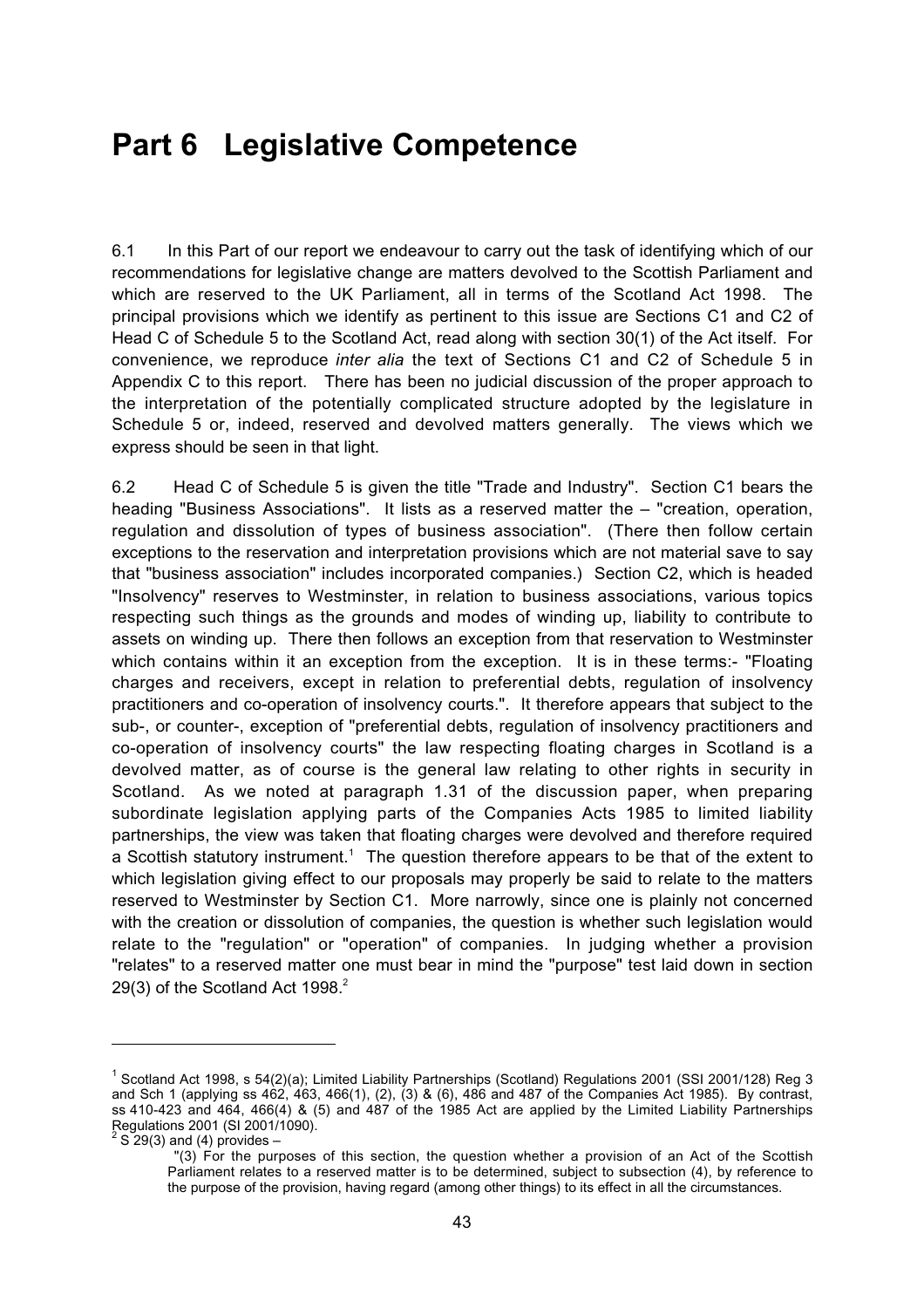6.3 We think it relatively clear that draft legislative provisions for our recommendations regarding annual returns, the supplying of updated information, and the inspection of documents together with the repeal of the requirement to maintain an internal register would relate to the regulation or operation of companies and hence to the reserved matters in issue.

6.4 Although perhaps less clear-cut, we consider that, conversely, our recommendations respecting floating charges do not relate to those reserved matters. Those recommendations are concerned with the means of creation of the (inchoate) security right and its subsequent variation, transmission and extinction and also the ranking of securities. They thus relate, in a substantial sense, to the law of floating charges and we would regard them as being a devolved matter.

6.5 Of possible greater difficulty in terms of constitutional law are our recommendations respecting other forms of security. In essence we recommend the repeal of the requirement of registration of particulars of the listed categories of fixed securities, which also leads one to ask both as to the "purpose" of the provisions which would be repealed, and the "purpose" of the recommended repeal.

6.6 We understand that the purpose of the introduction of registration of company charges in England in 1900 was to give public notice of certain charges, especially unpublicised universal floating charges<sup>3</sup> and to avoid the secrecy whereby English companies might create unpublicised security rights. Although the validity of a charge became dependent on timeous registration, that was not seen as inherent in the creation of a charge but, rather, as a sanction for the aim of greater transparency in a company's affairs. So viewed one can see the argument that the provisions for registration of company charges come within the notion of the regulation or operation of a company.

6.7 However, such secret security was not possible in Scotland. The restriction of the registration requirement introduced in 1900 to companies incorporated in England and Wales is thus understandable. Registration of company charges was introduced to Scotland as a concomitant to floating charges. The Companies (Floating Charges) (Scotland) Act 1961 provided, in section 6,

"For the purpose of securing the publication of floating charges created by companies and other charges so created which ought to be published for the information of persons considering taking security from companies by way of floating charge, the Act of 1948 shall have effect subject to the amendment set out in the Second Schedule to this Act.".

The Second Schedule contained the provisions broadly antecedent to the current Part II of Chapter XII of the 1985 Act. So, perhaps unusually, the legislature provided an indication of the purpose of the amendment. The need for publication of floating charges is obvious. As

Cf *Agnew & Anr v Commissioner of Inland Revenue* [2001] 2 AC 710.

 <sup>(4)</sup> A provision which –

 <sup>(</sup>a) would otherwise not relate to reserved matters, but

 <sup>(</sup>b) makes modifications of Scots private law, or Scots criminal law, as it applies to reserved matters,

is to be treated as relating to reserved matters unless the purpose of the provision is to make the law in question apply consistently to reserved matters and otherwise."

This purpose test is closely akin to the "respection" or "pith and substance test" developed and applied by the courts in regard to some Commonwealth constitutions and the Government of Ireland Act 1920: cf *Gallagher v Lynn* [1937] AC 863; *R (Hume & ors) v Londonderry Justices* [1972] NI 91. 3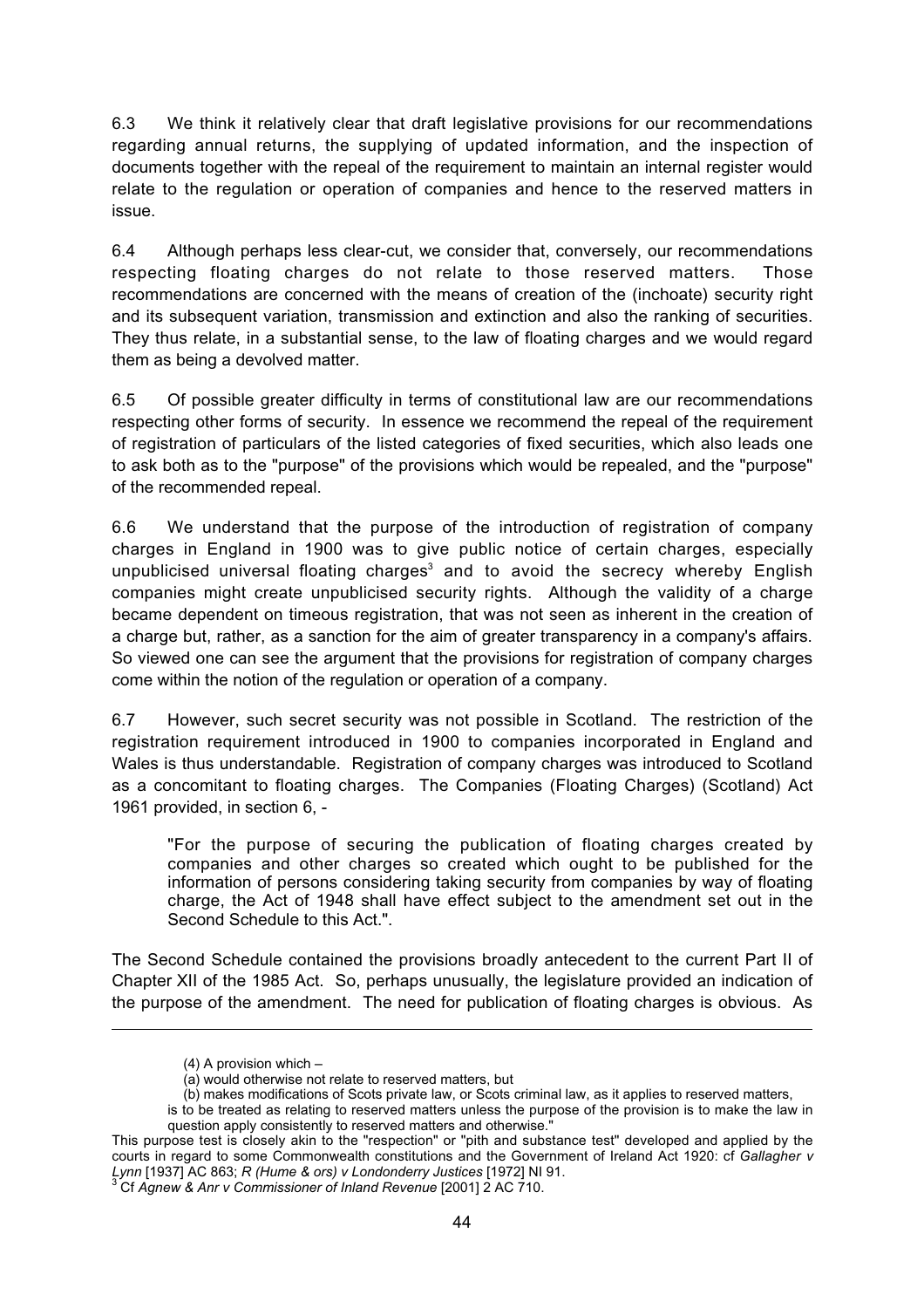is stated in the discussion paper and in our report<sup>4</sup> it is not apparent why it was thought necessary or appropriate to include other, fixed, security rights within the registration provisions but section 6 indicates that it was "for the information of persons considering taking security from companies by way of floating charges". To that extent the introduction of the Scottish registration provisions, and their extension to fixed securities, is historically linked to floating charges. Hence it might be argued the matter of repeal of the registration requirements is devolved as a concomitant of floating charges.

6.8 However, it is not clear why potential holders of floating charges as opposed to any creditor or potential creditor should need a special form of publicity for fixed securities additional to that otherwise given in the constitution of a fixed security in Scotland. Given that the provisions, in so far as applying to fixed securities, might be seen as contributing to greater transparency in a company's affairs, an argument that they fall within reserved matters may be advanced. Further, the current registration provisions in the 1985 Act do not contain words linking registration of particulars of fixed securities to the taking of security by way of floating charge. Moreover, and importantly, the purpose of legislation giving effect to our repeal proposals would be unrelated to floating charges but directed, instead, at removal of a requirement placed on the constitution of fixed securities by companies which is not placed on non-corporate persons in a similar situation. Put in other words, while registration of fixed securities in the Register of Charges at Companies House may have come about as a side-wind to the introduction of floating charges, abolition of that registration is not a necessary concomitant of our proposals on floating charges. We therefore favour the view that our proposal for securities other than floating charges (namely the repeal of the requirement of registration of particulars of the security) is a reserved matter, but the question is not without difficulty.

6.9 For the reader's convenience the draft Legislative Provisions contained in Appendix A have been drafted without regard to issues of legislative competence. We believe that the best way to assess the impact of our recommendations is to see the implementing provisions as a single package. However, it should be emphasised that this does not pre-judge any decision that may have to be taken on whether there should be separate Scottish implementation of the devolved aspects of the proposed reform. There may indeed be a variety of ways in which our recommendations might be implemented.

<sup>4</sup> Paras 1.15, 3.2.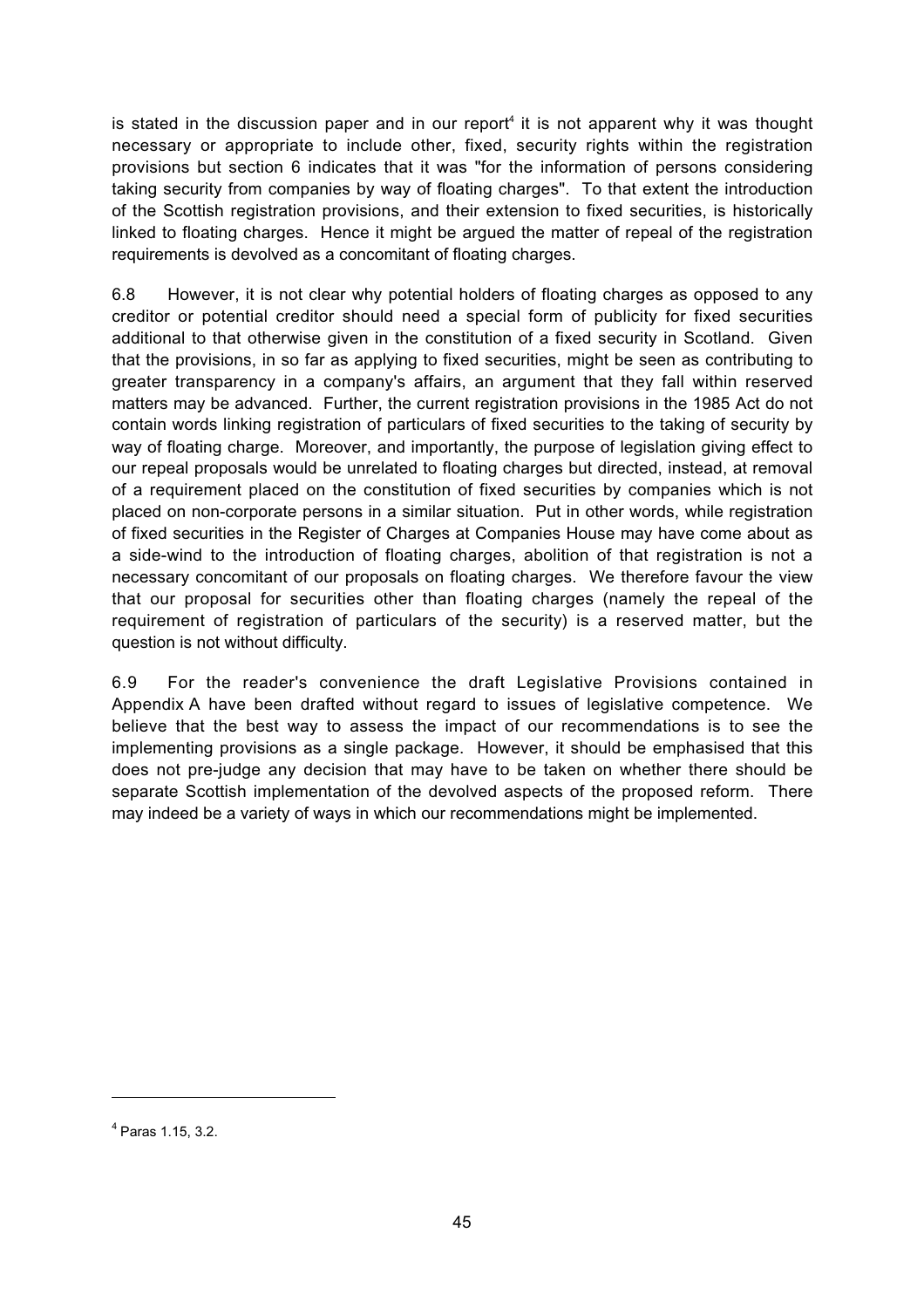# **Part 7 List of Recommendations**

1. Constitution of a floating charge, as an inchoate security right, should take place on registration.

(Paragraph 2.5; Draft Legislative Provisions, clause 1(2))

2. There should be a register of floating charges in which all floating charges must be registered, irrespective whether the grantor is a company registered in Scotland or has registered a branch or place of business with the Registrar of Companies.

(Paragraph 2.7; Draft Legislative Provisions, clauses 1(2) and 9)

3. The Register of Floating Charges should be maintained by the Keeper of the Registers of Scotland.

(Paragraph 2.9; Draft Legislative Provisions, clause 9(1))

4. The text of the deed of floating charge itself should be registered in the Register of Floating Charges.

(Paragraph 2.11; Draft Legislative Provisions, clauses 1(2) and 9(4))

5. (a) A system of advance notices should be introduced for floating charges.

(b) The registration of an advance notice should confer a priority period of up to 21 days in respect that, if presented within that period, the floating charge to which the notice relates is deemed to have been registered on the date of the advance notice.

(c) An advance notice should be given jointly by or on behalf of both the granter and the grantee of the intended floating charge.

(d) An advance notice should not be renewable.

(Paragraph 2.15; Draft Legislative Provisions, clause 2)

- 6. (a) Floating charges should rank with other securities, whether fixed or floating, by date of creation.
	- (b) "Creation" for this purpose means  $-$ 
		- (i) in the case of a floating charge the date on which the floating charge document was registered or deemed to be registered and
		- $(iii)$  in any other case, the date on which the security was constituted as a real right.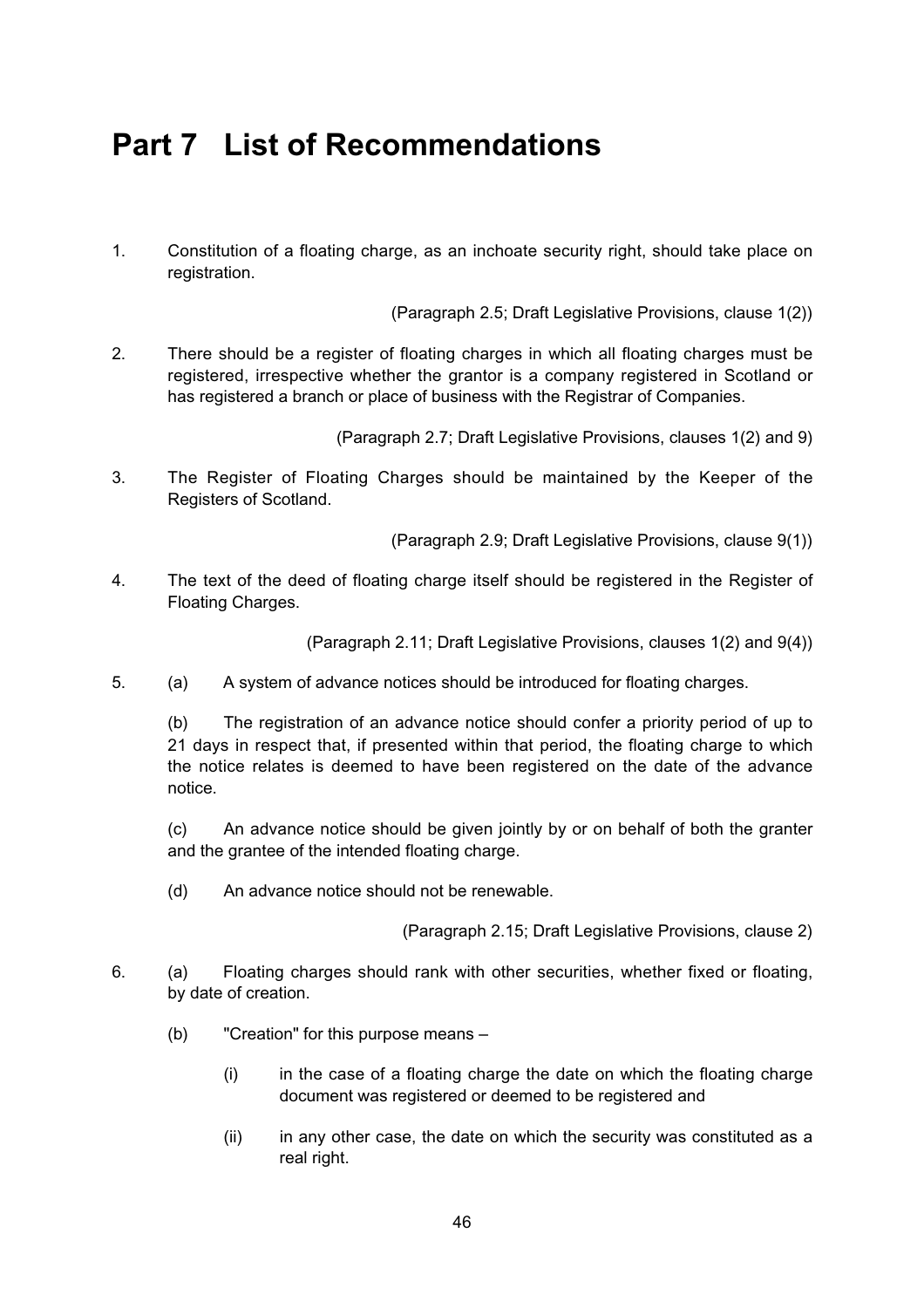(c) The rule at (a) should be capable of being altered by a ranking agreement contained in the registered floating charge or a registered document of alteration.

(Paragraph 2.19; Draft Legislative Provisions, clauses 3 and 6)

7. An assignation of a floating charge should vest the floating charge in the assignee only on registration of the assignation.

(Paragraph 2.20; Draft Legislative Provisions, clause 5)

8. The terms of an instrument of floating charge should not be held amended by an instrument of alteration unless that instrument of alteration has itself been registered.

(Paragraph 2.22; Draft Legislative Provisions, clauses 6(1) and (2))

9. Property may be released from a floating charge only on registration of an instrument of alteration to that effect.

(Paragraph 2.23; Draft Legislative Provisions, clause 6(3))

10. A floating charge may be discharged by registration of a deed of discharge.

(Paragraph 2.26; Draft Legislative Provisions, clause 7)

11. The provisions which we propose regarding floating charges granted by companies should also apply to floating charges granted by limited liability partnerships; European economic interest groupings; and by industrial and provident societies.

(Paragraph 2.27; Draft Legislative Provisions, clause 12 [IPS only])

12. Floating charges should cease to be registrable in the registers of patents, trademarks and registered designs respectively.

(Paragraph 2.33; Draft Legislative Provisions, clause 11)

13. There should no longer be any requirement to register particulars of a security granted by a company with the Registrar of Companies.

(Paragraph 3.25)

14. There should no longer be any requirement to register with the Registrar of Companies particulars of a security granted by a limited liability partnership or a European economic interest grouping.

(Paragraph 3.26)

15. The existing duty of directors to deliver to the Registrar an annual return should be supplemented by a requirement to include in the annual return details of securities granted by the company, and not discharged, as at the return date.

(Paragraph 4.9; Draft Legislative Provisions, clause 14)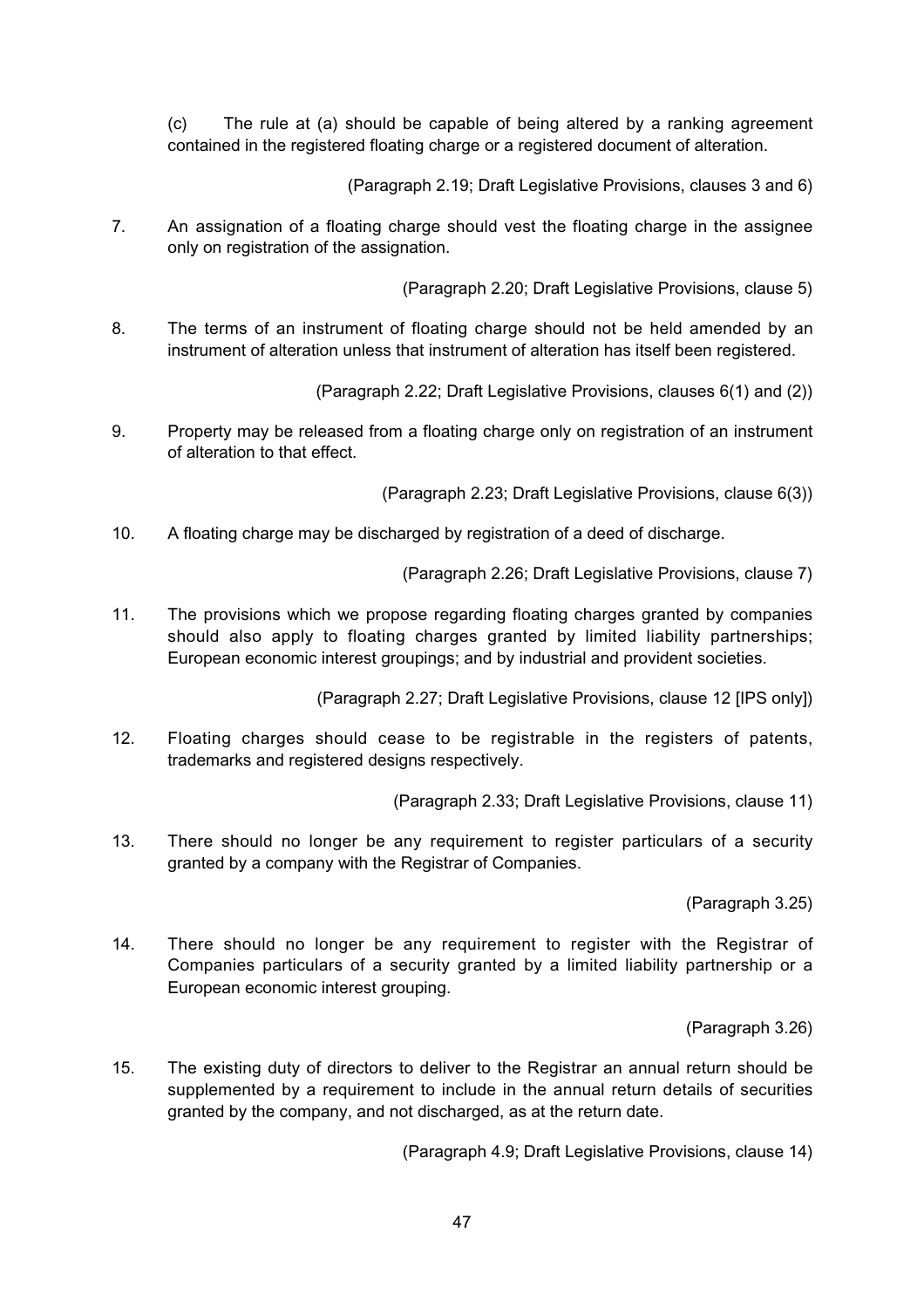- 16. The particulars to be contained in the company's securities return should be  $-$ 
	- (a) a short description of the property over which the security is granted;
	- (b) the form of the security;
	- (c) the name of the grantee;
	- (d) the date upon which the security was granted; and
	- (e) the obligation for which security is given.

(Paragraph 4.10; Draft Legislative Provisions, clause 14(3))

17. (a) A company should no longer be under any statutory duty to maintain an internal register of charges; but

(b) On being requested to do so, and on payment of such fee as may be prescribed, a company should be under a statutory duty to supply to the inquirer details of any security granted by the company since the return date of the last annual securities return being those details which would fall to be included in a securities return; or if no such security has been granted, to inform the inquirer accordingly.

(Paragraph 4.11; Draft Legislative Provisions, clause 15)

18. (a) A company should be required to keep, at its registered office, a copy of every security deed granted by it and any deed altering or assigning the security.

(b) Copies of such security deeds should be open to general inspection on payment of such fee as may be prescribed.

(Paragraph 4.13; Draft Legislative Provisions, clause 16)

19. No requirement, additional to registration in the Register of Floating Charges, should be imposed under the law of Scotland before a floating charge may be effective to embrace, on crystallisation, assets located outside Scotland.

(Paragraph 5.6)

20. A floating charge granted by an oversea incorporated company and intended to be effective in Scotland as respects assets located in Scotland should require to be registered in the Register of Floating Charges.

(Paragraph 5.7; Draft Legislative Provisions, clauses 1 and 13)

21. A floating charge granted by a company incorporated in England and Wales and intended to be effective in Scotland as respects assets located in Scotland should require to be registered in the Register of Floating Charges.

(Paragraph 5.17; Draft Legislative Provisions, clauses 1 and 13)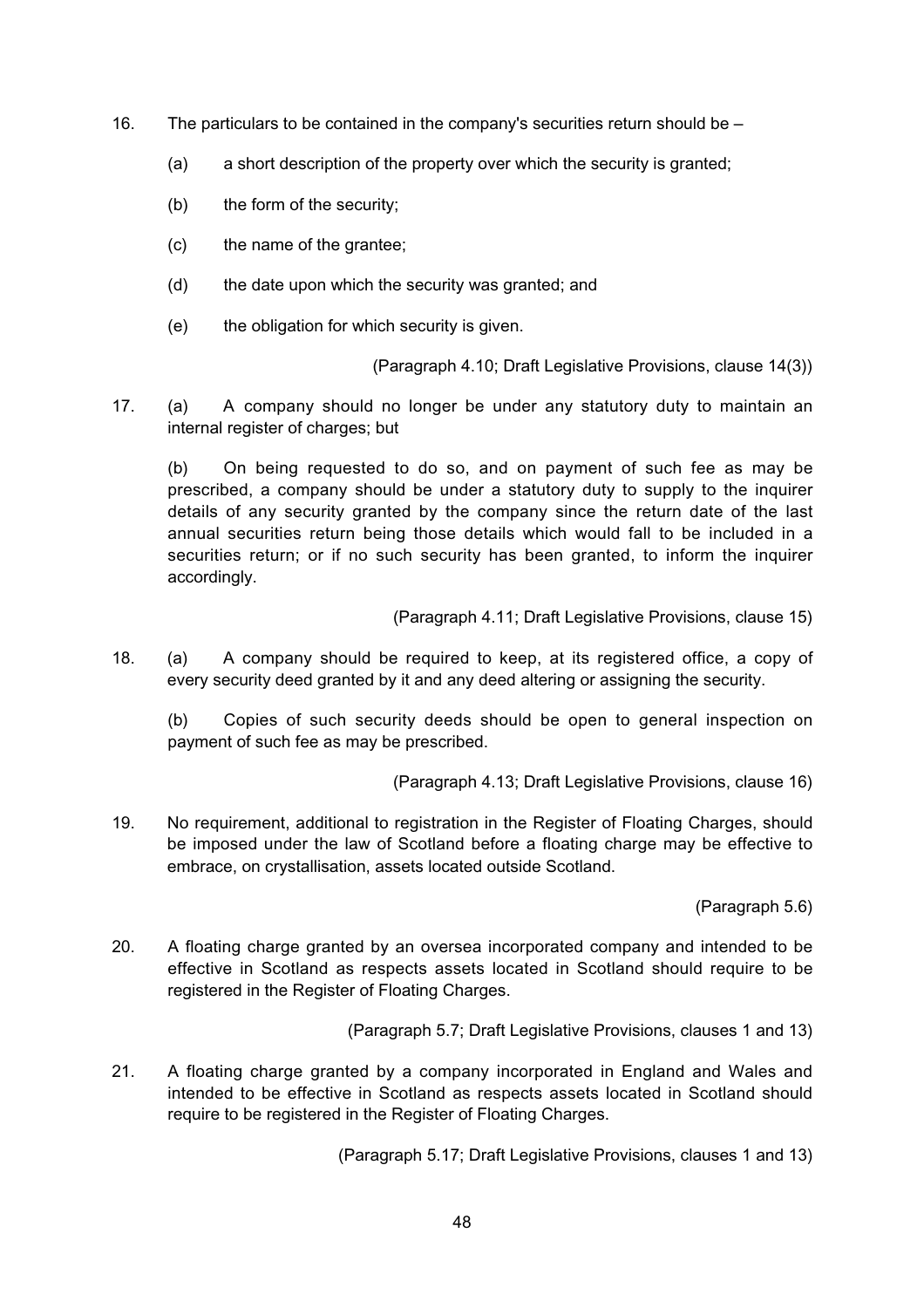# **Appendix A**

# **Draft Legislative Provisions**

NOTE: These draft provisions assume that Chapter II of Part XII (registration of charges) and Part XVIII (floating charges) of the Companies Act 1985 have been repealed as part of a wider repeal of provisions of that Act – see paragraphs 1.22 and 1.23 of the report.

## **PART 1**

#### FLOATING CHARGES

## **1 Creation of floating charges**

- (1) A company may, for the purpose of securing any debt or other obligation incurred or to be incurred by, or binding upon, the company or any other person, grant in favour of the creditor in the debt or obligation a charge (a "floating charge") over all or any part of the property which may from time to time be comprised in the company's property and undertaking.
- (2) On and after the coming into force of this section, a floating charge is (subject to section 2) created only when a document—
	- (a) granting a floating charge, and
	- (b) subscribed by the company granting the charge,

is registered in the Register of Floating Charges.

#### NOTE

Subsection (1) derives from section 462(1) of the 1985 Act and restates the statutory rule that, in Scotland, a company may grant a floating charge. In view of the generality of the phrases "debt or other obligation" and "all or any part of the property" the reference in parentheses in the existing provision to the former including a "cautionary obligation" and the latter "uncalled capital" is unnecessary. The term "company" is defined in clause 13 of the draft Legislative Provisions.

Subsection (2) implements Recommendation 1. It lays down the new rule that, after the proposed legislation enters into force, the creation of a floating charge occurs only when the document granting the floating charge is registered in the Register of Floating Charges (which is instituted in terms of clause 9). See paragraphs 2.2 – 2.5 of the report.

Section 462(5) of the 1985 Act provides that a floating charge has effect in relation to heritable property without the need for the document granting the charge to be recorded in the Land Register or Register of Sasines. It is evident from section 28 of the Land Registration (Scotland) Act 1979 that a floating charge constitutes an "overriding interest" and is not a registrable interest. The provision that floating charges are created by registration in the Register of Floating Charges implies no further act of registration is required and the terms of section 462(5) are not re-enacted in these draft Legislative Provisions.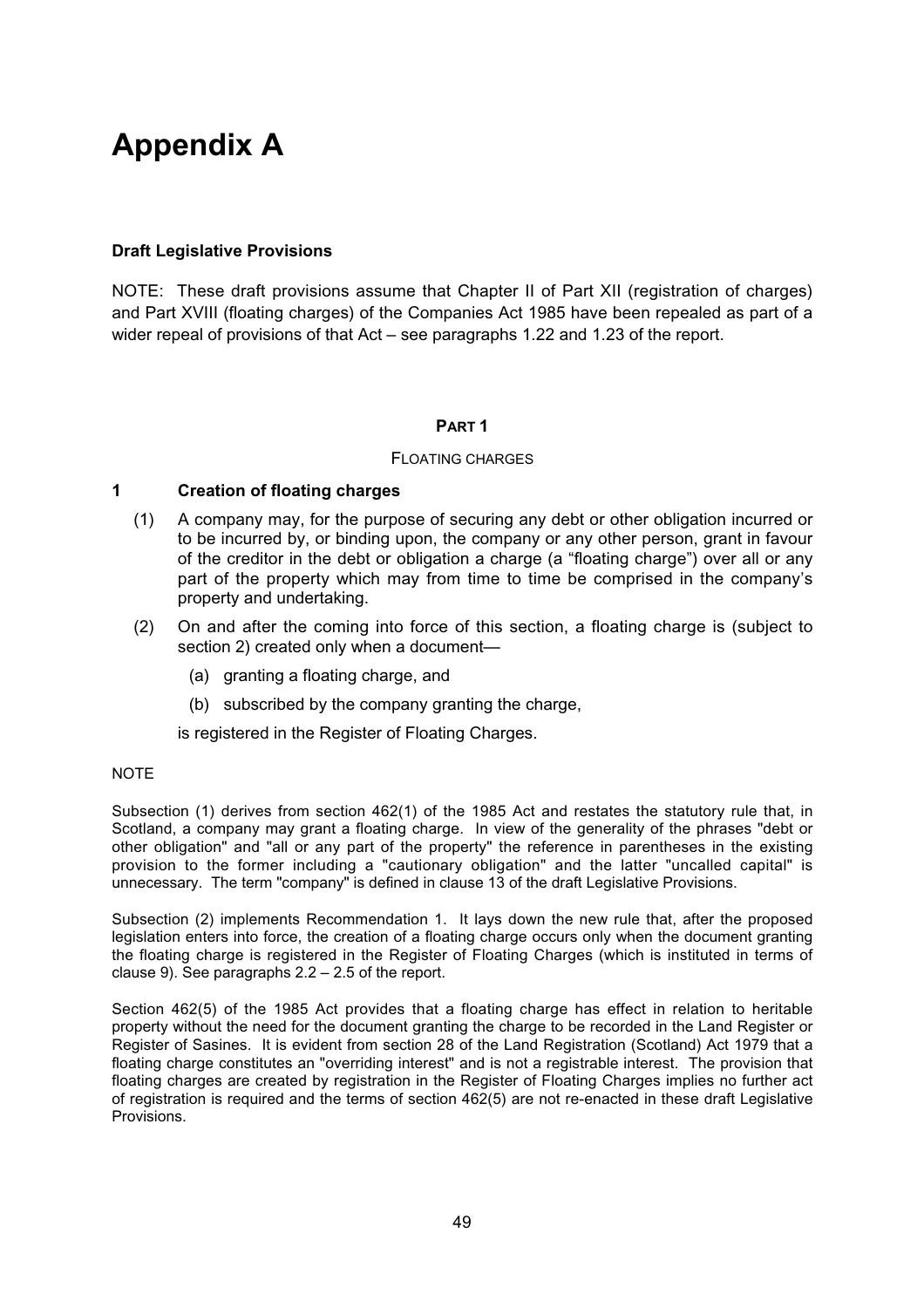## **2 Advance notice of floating charges**

- (1) Where a company proposes to grant a floating charge, the company and the person in whose favour the charge is to be granted may apply to have joint notice of the proposed charge registered in the Register of Floating Charges.
- (2) A notice under subsection (1) must—
	- (a) be in such form,
	- (b) contain such particulars, and
	- (c) be given in such manner,

as the Secretary of State may by order made by statutory instrument prescribe.

- (3) Where—
	- (a) a notice under subsection (1) is registered in the Register of Floating Charges, and
	- (b) within 21 days of the notice being so registered, a document
		- granting a floating charge conforming with the particulars contained in the notice, and
		- (ii) subscribed by the company granting the charge,

is registered in the Register of Floating Charges,

the floating charge so created is to be treated as having been created when the notice was so registered.

(4) An instrument containing an order under subsection (2) is subject to annulment in pursuance of a resolution of either House of Parliament.

#### NOTE

This clause implements Recommendation 5 by making provision for the registering of an advance notice of a floating charge. See paragraphs  $2.12 - 2.15$  of the report. The purpose of an advance notice is to assist the mechanics of settling secured transactions by allowing parties to obtain priority of ranking from the date of the advance notice provided that settlement is completed to the extent that the floating charge is registered within 21 days of the advance notice. An advance notice cannot be registered unilaterally. The form of an advance notice and the way in which it may be given may be prescribed by statutory instrument. It is envisaged that the regulations may provide that the advance notice may be subscribed either by the parties or by their solicitors.

#### **3 Ranking of floating charges**

- (1) Subject to subsections (2) to (4) and to any provision made under subsection (5), a floating charge, created on or after the coming into force of this section, which has attached to all or any part of the property of a company—
	- (a) ranks with—
		- (i) any other floating charge which has attached to that property or any part of it, or
		- (ii) any fixed security over that property or any part of it,

according to date of creation, and

(b) ranks equally with any floating charge or fixed security referred to in paragraph (a) which was created on the same date as it was created.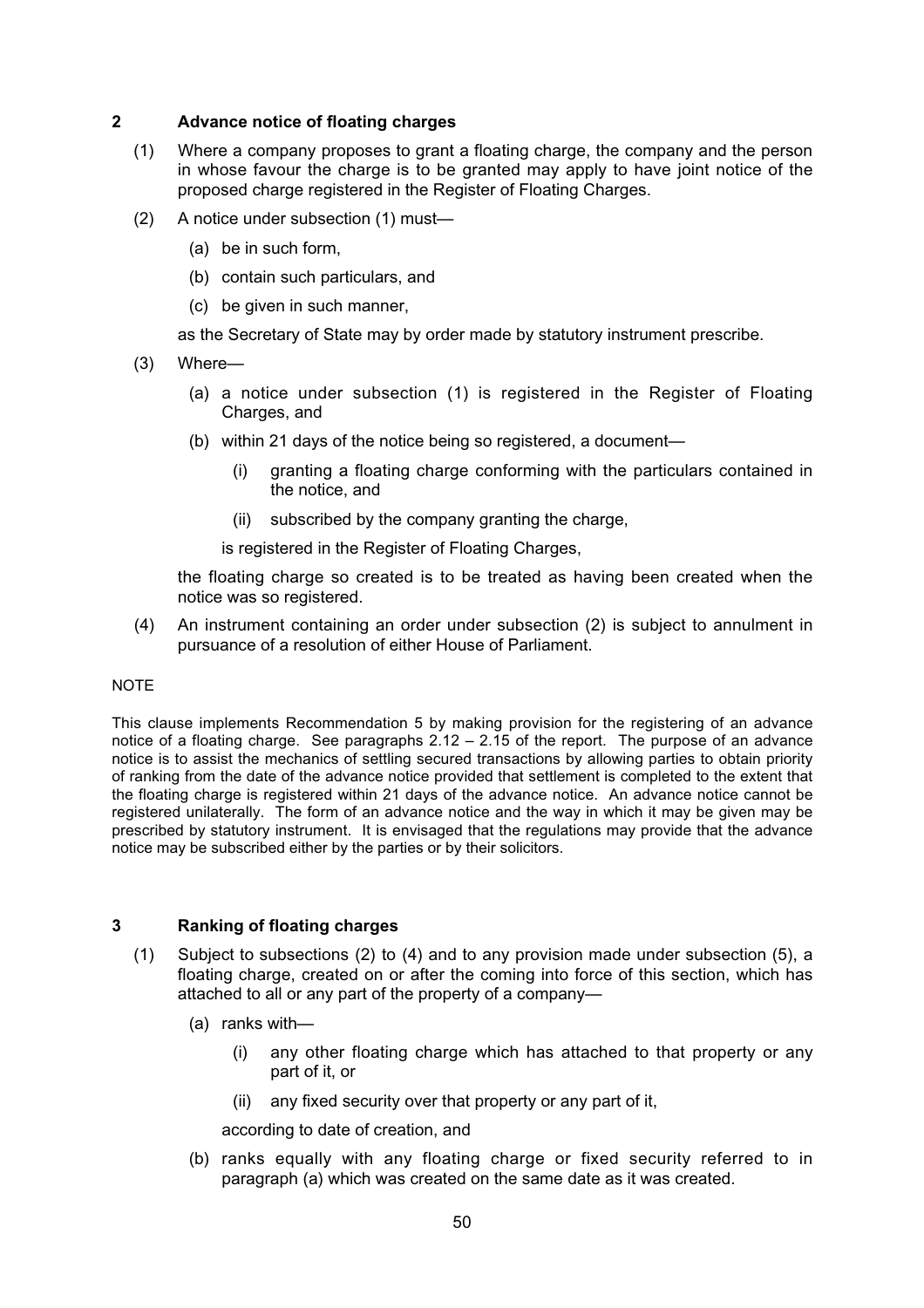- (2) Where all or any part of the property of a company is subject to both—
	- (a) a floating charge, and
	- (b) a fixed security arising by operation of law,

the fixed security has priority over the floating charge.

- (3) Where the holder of a floating charge over all or any part of the property of a company has received intimation in writing of the subsequent creation of—
	- (a) another floating charge over the same property or any part of it, or
	- (b) a fixed security over the same property or any part of it,

the priority of ranking of the first-mentioned charge is restricted to security for the matters referred to in subsection (4).

- (4) Those matters are—
	- (a) the present debt incurred (whenever payable),
	- (b) any future debt which, under the contract to which the charge relates, the holder is required to allow the debtor to incur,
	- (c) any interest due or to become due on the debts referred to in paragraphs (a) and (b),
	- (d) any expenses or outlays which may be reasonably incurred by the holder, and
	- (e) in the case of a floating charge to secure a contingent liability (other than a liability arising under any further debts incurred from time to time), the maximum sum to which the contingent liability is capable of amounting, whether or not it is contractually limited.
- (5) The document granting a floating charge over all or any part of the property of a company may make provision regulating the order in which the charge ranks with any other floating charge or any fixed security (including a future floating charge or fixed security) over that property or any part of it.
- (6) Where provision is made under subsection (5), the document granting the charge requires to be subscribed by the holder of any subsisting floating charge, or any subsisting fixed security, which would be adversely affected by the provision.
- $(7)$  For the purposes of subsection  $(1)$ 
	- (a) the date of creation of a fixed security is the date on which the right to the security was constituted as a real right, and
	- (b) the date of creation of a floating charge subsisting before the coming into force of this section is the date on which the instrument creating the charge was executed by the company granting the charge.
- (8) This section is subject to sections 175 and 176 (preferential debts in winding up) of the Insolvency Act 1986.

#### NOTE

This clause is concerned with the ranking of a floating charge both with other floating charges and with fixed securities affecting all or part of the same property as that covered by the floating charge. Subsection (1) sets out the leading principle that ranking proceeds on the basis of date of creation which, in the case of fixed securities is the date upon which the security was constituted as a real right (see subsection  $(7)$ ). It implements Recommendation 6. See paragraphs  $2.16 - 2.19$  of the report. Where the floating charge is created on the same day as another floating charge or fixed security, the rule is that the respective securities rank equally. Subsection (2) is concerned with a competition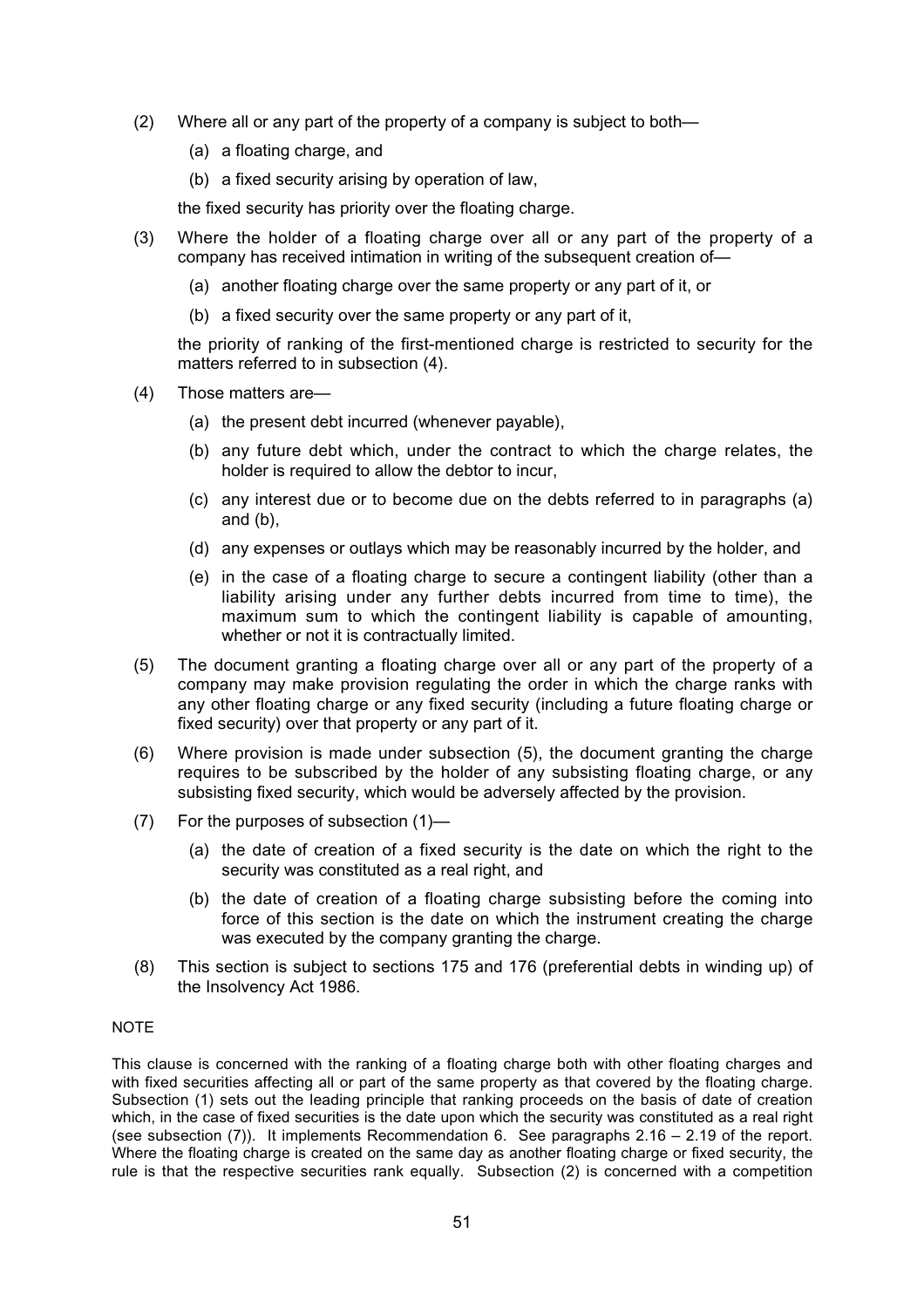between a floating charge and a fixed security arising by operation of law – such as lien or a landlord's hypothec. It continues the existing rule that such fixed securities arising by operation of law have priority over any floating charge. Subsection (3) continues an existing provision whereby the holder of the second, later floating charge may protect the value of his security by giving notice to the holder of the earlier floating charge in which event the priority ranking of the earlier floating charge is restricted to the amount of the debt then outstanding plus any further advances which the holder of that earlier floating charge is contractually obliged to make. In view of the change in the ranking rule, the same facility is extended to the holder of a subsequent fixed security. The ranking of securities may be the subject of agreement among the secured creditors and this is dealt with in subsections (5) and (6), the latter of which makes express what might otherwise be implied namely that any ranking agreement requires the participation of the holder of any subsisting security who would be adversely affected by the ranking arrangement. Reference should be made to clause 6 for the method whereby a ranking agreement may be registered. The priority of preferential debts is preserved by subsection (8).

# **4 Ranking of floating charges: transitional arrangements**

- (1) Floating charges subsisting immediately before the coming into force of this section rank with each other as they ranked with each other in accordance with section 464 of the Companies Act 1985 immediately before the repeal of that section by this Act.
- (2) A floating charge subsisting immediately before the coming into force of this section ranks with a fixed security so subsisting as it ranked with the security in accordance with section 464 of that Act immediately before the repeal of that section by this Act.
- (3) Despite the repeal by *[this Act]* of Chapter II of Part XII of that Act and Chapters I and III of Part XVIII of that Act, those provisions are to be treated as continuing in force in so far as is necessary for the purposes of subsections (1) and (2).

#### NOTE

The new rules on creation of floating charges and ranking by date of creation will not disturb the priority of ranking of existing securities, whether fixed or floating, since they have all been created prior to the coming into force of the new rules. Holders of such securities will not be adversely affected by the creation of any new floating charge. However, for clarity, this clause is intended to make plain that, for existing security rights, the existing rules continue in force.

#### **5 Assignation of floating charges**

- (1) A floating charge may be assigned (and the rights under it vested in the assignee) by the registration in the Register of Floating Charges of a document of assignation subscribed by the holder of the charge.
- (2) An assignation under subsection (1) may be in whole or to such extent as may be specified in the document of assignation.
- (3) This section is without prejudice to any other enactment, or any rule of law, by virtue of which a floating charge may be assigned.

#### NOTE

The existing legislation contains no provision on assignation of floating charges but in one first instance judicial decision (*Libertas – Kommerz v Johnson* 1977 SC 191) it was held that a floating charge was assignable on general principles of law. Subsection (1) gives statutory affirmation of the assignability of a floating charge and further gives effect to Recommendation 7 by providing for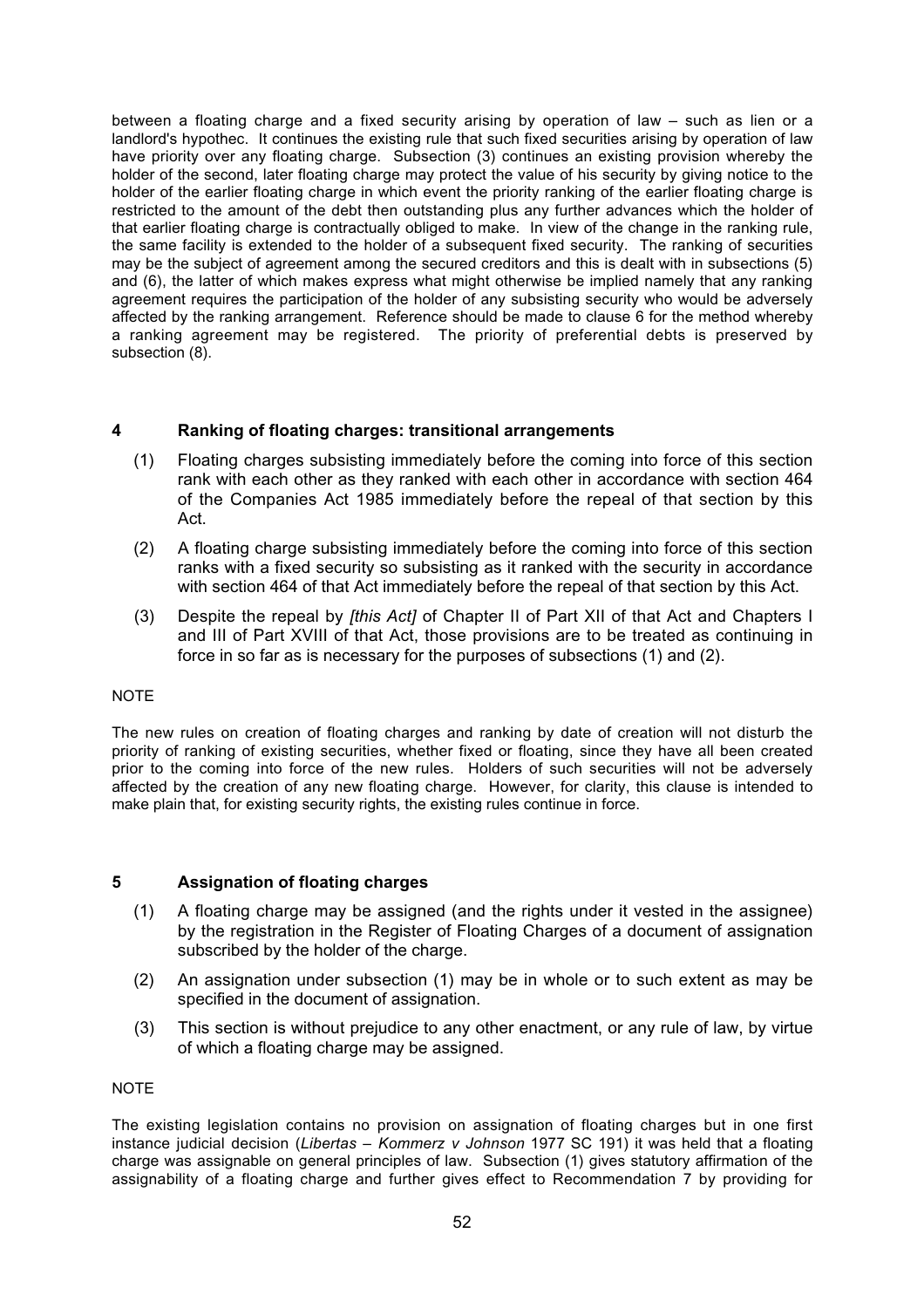vesting in the assignee on registration in the Register of Floating Charges. Subsection (2) makes clear that partial assignation is possible. Subsection (3) is necessary since a floating charge may transfer not only by voluntary assignation but also by operation of law (eg on bankrupt sequestration of the holder the floating charge transfers to his trustee). See paragraph 2.20 of the report.

## **6 Alteration of floating charges**

- (1) The terms of the document granting a floating charge may be altered, but only by a document of alteration—
	- (a) subscribed by—
		- (i) the company which granted the charge,
		- (ii) the holder of the charge, and
		- (iii) the holder of any other subsisting floating charge, or any subsisting fixed security, which would be adversely affected by the alteration, and
	- (b) registered in the Register of Floating Charges.
- (2) But paragraph (a)(i) of subsection (1) does not apply in respect of an alteration which—
	- (a) relates only to the ranking of the first-mentioned charge with any other floating charge or any fixed security, and
	- (b) does not adversely affect the interests of the company which granted the charge.
- (3) The granting, by the holder of a floating charge, of consent to the release from the charge of any of the property to which the charge relates is to be treated as constituting an alteration to the terms of the document granting the charge.

#### NOTE

This clause implements Recommendations 8 and 9. See paragraphs 2.21 – 2.23 of the report. It is intended to ensure that third parties can rely upon the Register. Given that the terms of a floating charge must be published in the Register, it follows that any agreement between the holder of the floating charge and any other adversely affected security holder to alter the terms of the floating charge or its ranking must likewise be registered before it can receive effect as an alteration of the registered text. An unregistered agreement to alter the terms of a floating charge would remain as a contractual agreement between the parties to it but could not affect any third party.

One way in which the terms of a floating charge may be altered is by inserting a ranking agreement or changing an existing ranking arrangement. A ranking agreement is essentially an agreement between secured creditors and may be of no interest to the debtor. Subjection (2) enables an agreement between the secured creditors, in which the debtor is not participant, to be registered, provided that the debtor is not thereby adversely affected.

Subsection (3) addresses the case – exemplified in *Scottish & Newcastle plc v Ascot Inns Ltd* 1994 SLT 1140 - in which the holder of a floating charge gives his consent to specific assets, or a specific class of assets, of the company being released from the scope of the floating charge while yet remaining in the ownership of the company. If, as is currently the case, the fact of such a release is not published, an acquirer from a receiver appointed by the holder of the floating charge cannot be confident of his title. The subsection is not, of course, directed towards the escape of individual assets from the scope of the charge on the onerous or gratuitous transfer of the asset by the company to a third party prior to attachment of the floating charge.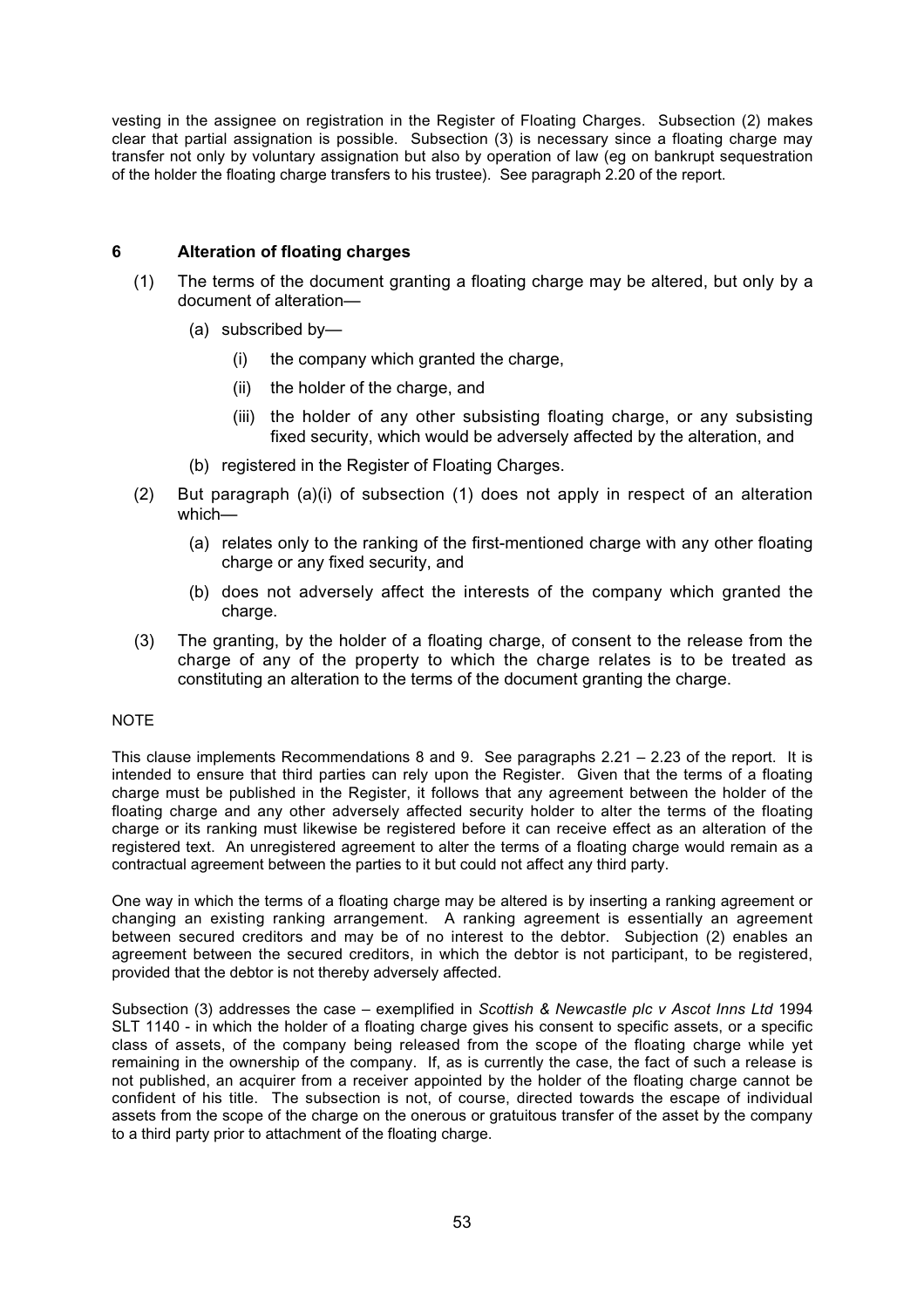# **7 Discharge of floating charges**

- (1) A floating charge may be discharged by the registration in the Register of Floating Charges of a document of discharge subscribed by the holder of the charge.
- (2) A discharge under subsection (1) may be in whole or to such extent as may be specified in the document of discharge.
- (3) This section is without prejudice to any other means by which a floating charge may be discharged or extinguished.

#### NOTE

This clause implements Recommendation 10. It is essentially facultative. Payment of the debt, or performance of the obligation, secured by the floating charge will normally discharge or extinguish the security and this is recognised in subsection (3). But it is useful to have a means whereby the Register of Floating Charges may be cleared of floating charges which have been so discharged or extinguished. There may also be instances in which, as part of a re-financing arrangement, it is desired to discharge an existing floating charge in favour of some other form of security and this clause provides a ready, public means of achieving that. See paragraphs 2.25 – 2.26 of the report.

#### **8 Effect of floating charges on winding up**

- (1) Where a company goes into liquidation (within the meaning of section  $247(2)$  of the Insolvency Act 1986), a floating charge created over property of the company attaches to the property to which it relates.
- (2) The attachment of a floating charge to property under subsection (1) is subject to the rights of any person who—
	- (a) has effectually executed diligence on the property to which the charge relates or any part of it,
	- (b) holds over that property or any part of it a fixed security ranking in priority to the floating charge, or
	- (c) holds over that property or any part of it another floating charge so ranking.
- (3) Interest accrues in respect of a floating charge which has attached to property until payment is made of any sum due under the charge.
- (4) Part IV (except section 185) of the Insolvency Act 1986 has (subject to subsection (1)) effect in relation to a floating charge as if the charge were a fixed security over the property to which it has attached in respect of the principal of the debt or obligation to which it relates and any interest due or to become due on it.
- (5) Subsections (1) to (4) do not affect the operation of-
	- (a) sections 53(7) and 54(6) (attachment of floating charge on appointment of receiver) of the Insolvency Act 1986, or
	- (b) sections 175 and 176 (payment of preferential debts in winding up) of that Act.

#### NOTE

The essence of a floating charge is that until either the company goes into liquidation or a receiver is appointed the security right is inchoate and the company may dispose (even gratuitously) of assets within the scope of the charge and the acquirer will obtain ownership unencumbered by any security right. This clause, which simply repeats the existing law, deals with attachment, or crystallisation, of the floating charge on a winding up, when the floating charge is converted into a fixed security over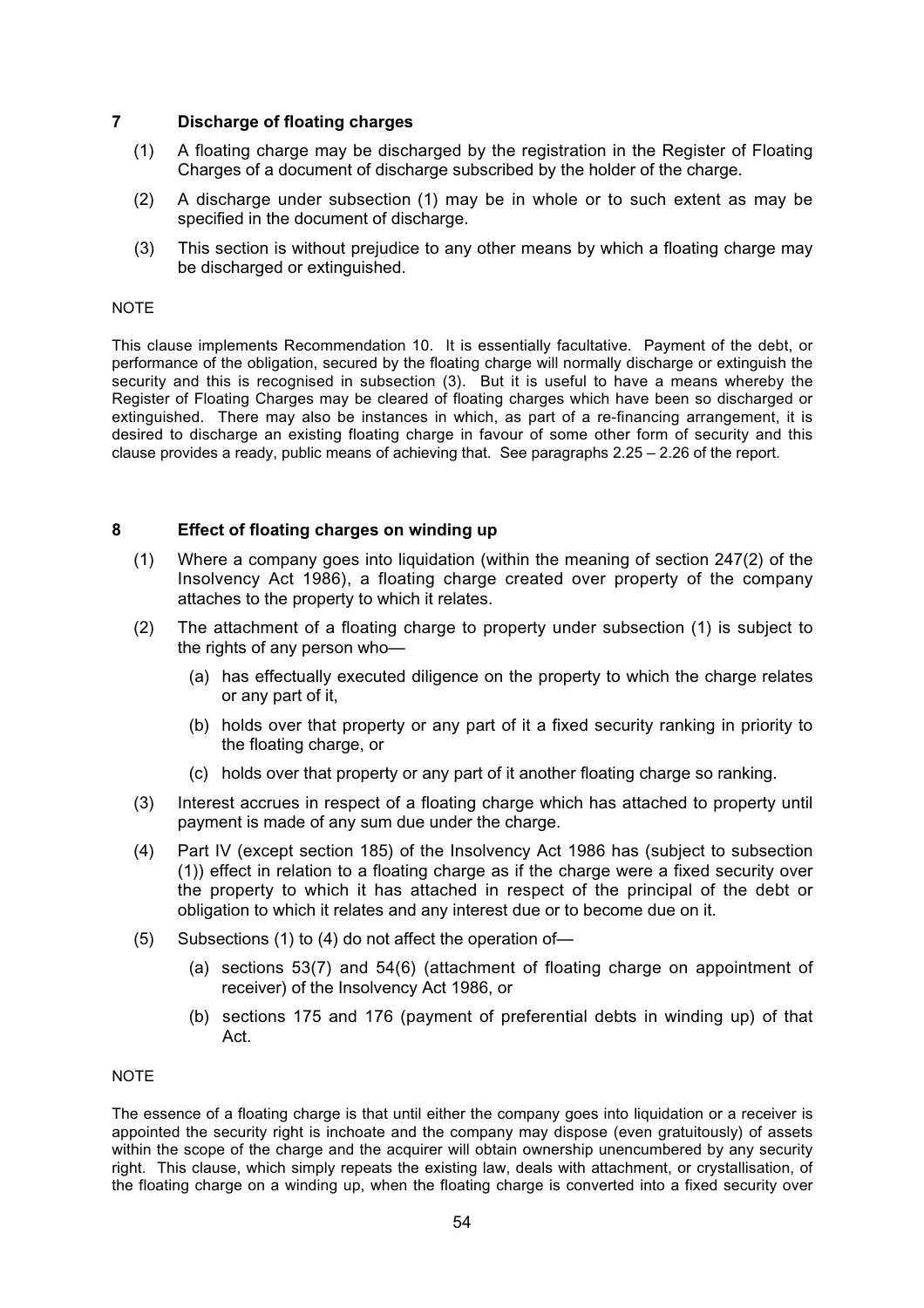the assets then within its scope. A floating charge similarly attaches or crystallises on the appointment of a receiver. The relevant statutory provisions on receivership are in the Insolvency Act 1986. They are not affected by the proposed reforms. Going into liquidation "within the meaning of section 247(2) of the Insolvency Act 1986" encompasses the insolvent liquidation of assets of an oversea company – see sections 220 and 221 of that Act.

## **9 Register of Floating Charges**

- (1) The Keeper of the Registers of Scotland (the "Keeper") must establish and maintain a register to be known as the Register of Floating Charges.
- (2) The Keeper must accept an application for registration of—
	- (a) any document delivered to the Keeper in pursuance of section 1, 5, 6 or 7, and
	- (b) any notice delivered to the Keeper in pursuance of section 2,

provided that the application is accompanied by such information as the Keeper may require for the purposes of the registration.

- (3) On receipt of such an application, the Keeper must note the date of receipt of the application; and, where the application is accepted by the Keeper, that date is to be treated for the purposes of this Part as the date of registration of the document or notice to which the application relates.
- (4) The Keeper must, after accepting such an application, complete registration by registering in the Register of Floating Charges the document or notice to which the application relates.
- (5) The Keeper must—
	- (a) make the Register of Floating Charges available for public inspection at all reasonable times,
	- (b) provide facilities for members of the public to obtain copies of the documents in the Register, and
	- (c) supply an extract of a document in the Register, certified as a true copy of the original, to any person requesting it.
- (6) An extract certified as mentioned in subsection (5)(c) is sufficient evidence of the original.
- (7) The Keeper may charge such fees—
	- (a) for registering a document or notice in the Register of Floating Charges, or
	- (b) in relation to anything done under subsection (5),

as the Secretary of State may by order made by statutory instrument prescribe.

- (8) The Secretary of State may by regulations made by statutory instrument make provision as to the form and manner in which the Register of Floating Charges is to be maintained.
- (9) An instrument containing—
	- (a) an order under subsection (7), or
	- (b) regulations under subsection (8),

is subject to annulment in pursuance of a resolution of either House of Parliament.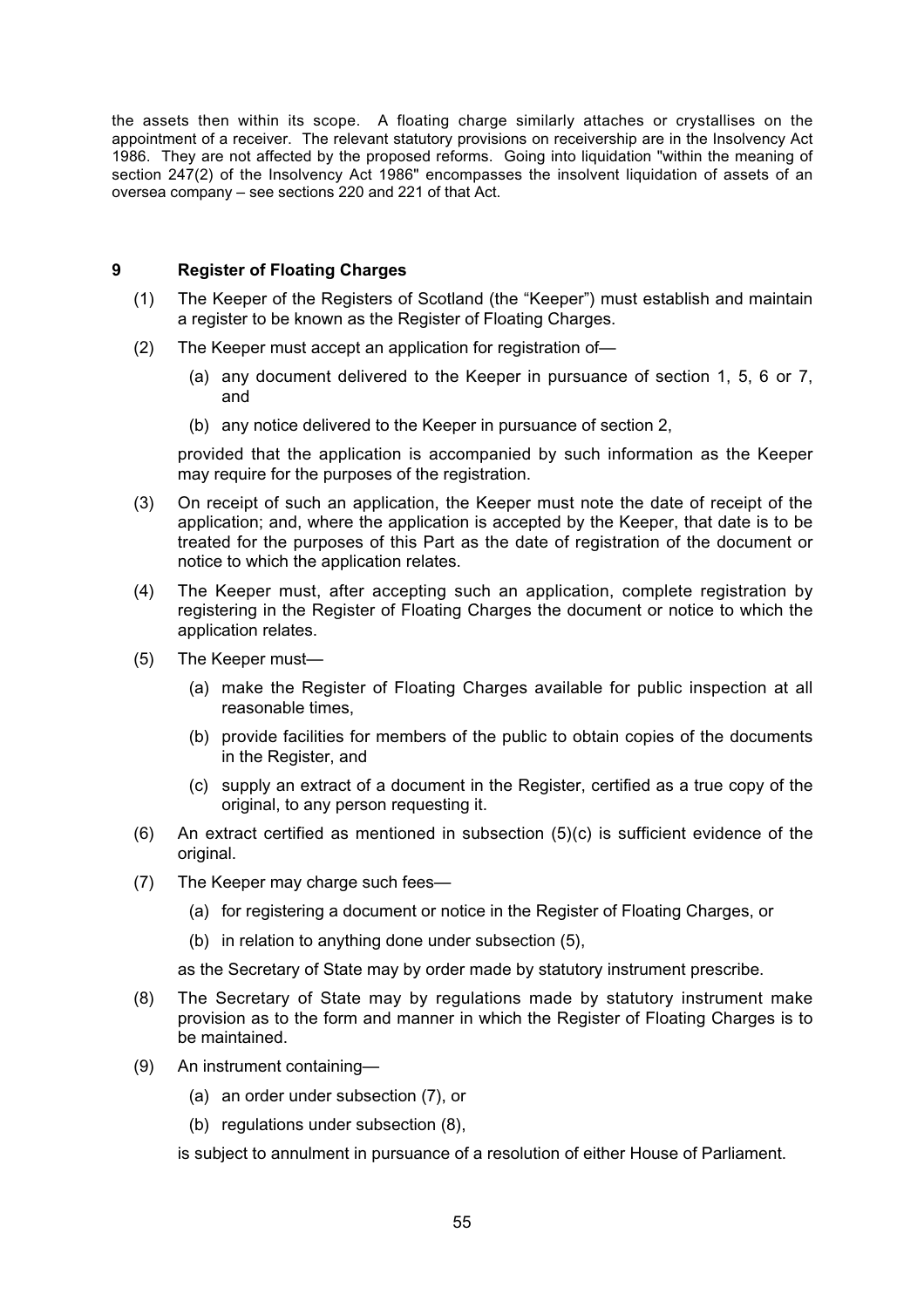#### NOTE

This clause implements Recommendations 2 and 3. It provides for the setting up of the new Register of Floating Charges under the management of the Keeper of the Registers of Scotland. The form and manner in which the Register is to be organised and maintained will be the subject of regulations made by statutory instrument. The date of receipt is to be the date of registration of the relevant document (or advance notice). The intention is that (as with the Sasine Registers) the Register should record the text of the document and not (as with the Books of Council and Session) retain the document in its physical form. Subject to the stipulation of appropriate procedures, it is intended that registration can in due course be effected electronically.

#### **10 Subscription of documents**

In section 6 (registration of documents) of the Requirements of Writing (Scotland) Act 1995 (c.7), after paragraph (a) of subsection (1) there is inserted—

"(aa) to register a document in the Register of Floating Charges;".

#### NOTE

The Requirements of Writing (Scotland) Act 1995 provides for a form of subscription of documents whereby the document has an evidential presumption of having been validly subscribed by the signatory. Essentially, the requirement is that the signature has been witnessed. The 1995 Act provides that only documents having such "presumed authenticity" may be registered in *inter alia* the Sasine Register. In practice the same requirement is asked of documents presented to the Land Register. This clause applies the equivalent rule in the case of the Register of Floating Charges, which will facilitate a uniform treatment of applications to the Registers of Scotland when electronic conveyancing is introduced.

#### **11 Floating charges over registered designs etc.**

- (1) In section 19 (registration of assignments, etc.) of the Registered Designs Act 1949 (c.88), after subsection (5) there is added—
	- "(6) This section shall not apply in relation to any interest in a registered design arising by virtue of a floating charge granted by a document registered under section *[Register of Floating Charges]* which has not attached to the property to which it relates.".
- (2) In section 33 (effect of registration, etc., on rights in patents) of the Patents Act 1977 (c.37), after subsection (3) there is inserted—
	- " $(3)$  Subsection  $(3)$ (b) and (c) does not include the granting of a floating charge by a document registrable under section *[Register of Floating Charges]*.".
- (3) In section 25 (registration of transactions affecting registered trade mark) of the Trade Marks Act 1994 (c.26), after subsection (2) there is inserted—
	- "(2A) Subsection (2)(c) does not include the granting of a floating charge by a document registrable under section *[Register of Floating Charges]*.".

#### NOTE

The purpose of this clause is to implement Recommendation 12. It removes the current additional registration requirement that, in so far as it covers patents, trade marks or registered designs, a floating charge must also be registered in the appropriate register at the Patent Office. See paragraph 2.33 of the report. However, since it is conceivable that once a floating charge has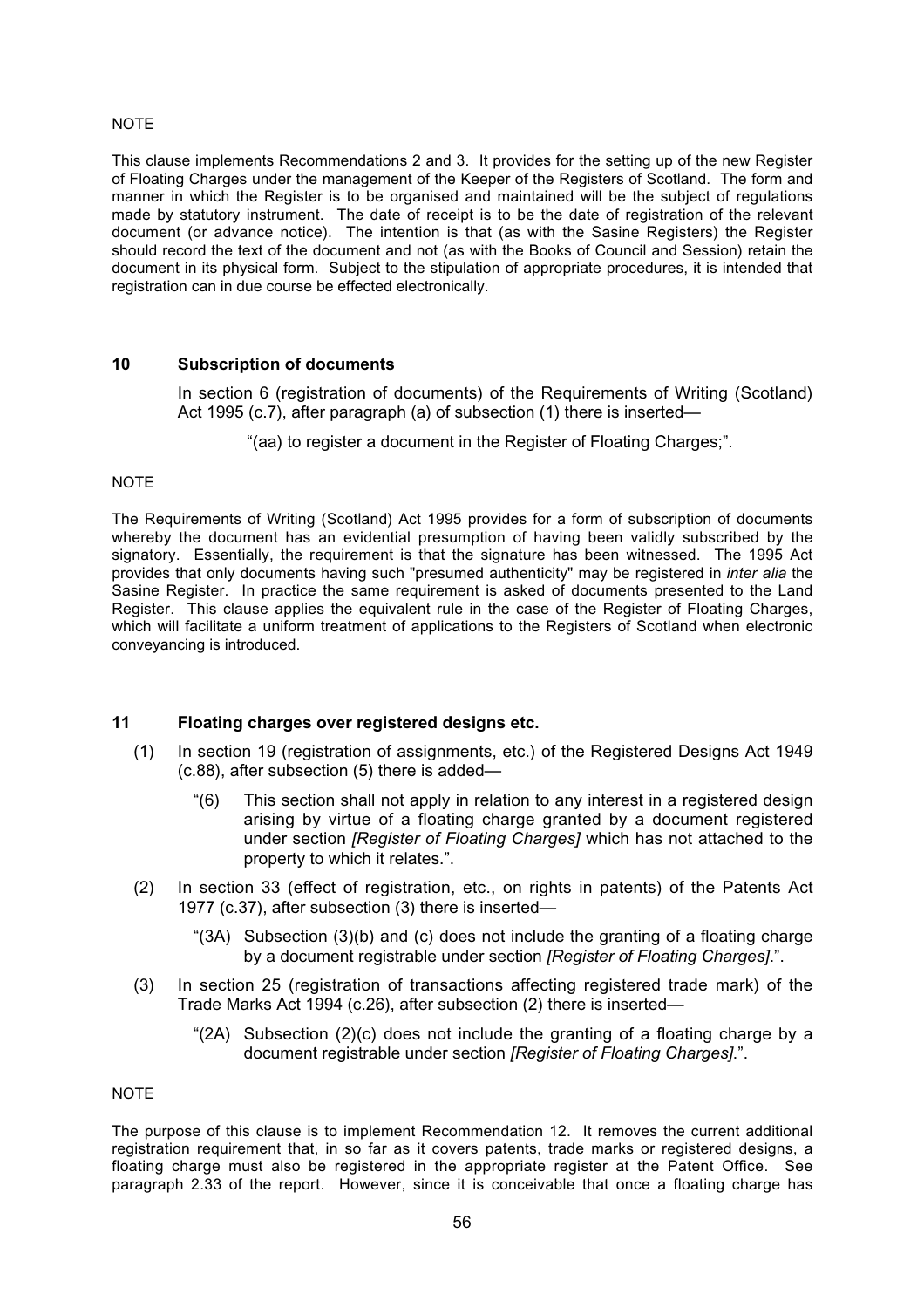crystallised the holder may wish to register the attached floating charge to establish title to the relevant intellectual property right, the wording of the amendments is designed to preserve that possibility.

# **12 Floating charges granted by industrial and provident societies**

(1) For section 3 (application to registered societies of provisions relating to floating charges) of the Industrial and Provident Societies Act 1967 (c.48) there is substituted—

#### "**3 Application to registered societies of provisions relating to floating charges**

- (1) The provisions of Part *[Floating charges]* (in this section referred to as the "relevant provisions") shall apply to a registered society as they apply to an incorporated company.
- (2) Where, in the case of a registered society—
	- (a) there are in existence—
		- (i) a floating charge created under the relevant provisions (as applied by this section); and
		- (ii) an agricultural charge created under Part II of the Agricultural Credits (Scotland) Act 1929; and
	- (b) any assets of the society are subject to both charges,

sections *[Ranking of floating charges(1)]* and *[Effect of floating charges on winding up(2)(c)]* shall have effect for the purposes of determining the ranking with one another of those charges as if the agricultural charge were a floating charge created under the relevant provisions on the date of creation of the agricultural charge.".

- (2) Section 4 (filing of information relating to charges) of that Act is repealed.
- (3) In section 5 (supplemental provisions) of that Act—
	- (a) for paragraph (b) of subsection (1) there is substituted—
		- "(b) any security, except a floating charge, granted by a registered society over any of its assets,"; and
	- (b) the references to section 4 of that Act are to be treated as references to that section as it had effect immediately before its repeal by subsection (2).

#### NOTE

This clause implements part of Recommendation 11. Its purpose is to apply the recommended registration regime for floating charges by companies to floating charges in Scottish form granted by industrial and provident societies registered in Great Britain. Such charges are currently registered with the Financial Services Authority by virtue of section 4 of the Industrial and Provident Societies Act 1967, which is repealed. We also recommend that the regime should apply to floating charges granted by a limited liability partnership and a European economic interest grouping. As the relevant provisions relating to these latter bodies are contained in statutory instrument, it is anticipated that the amendments necessary to apply the new regime to them would be effected by subordinate legislation. See paragraph 2.27 of the report.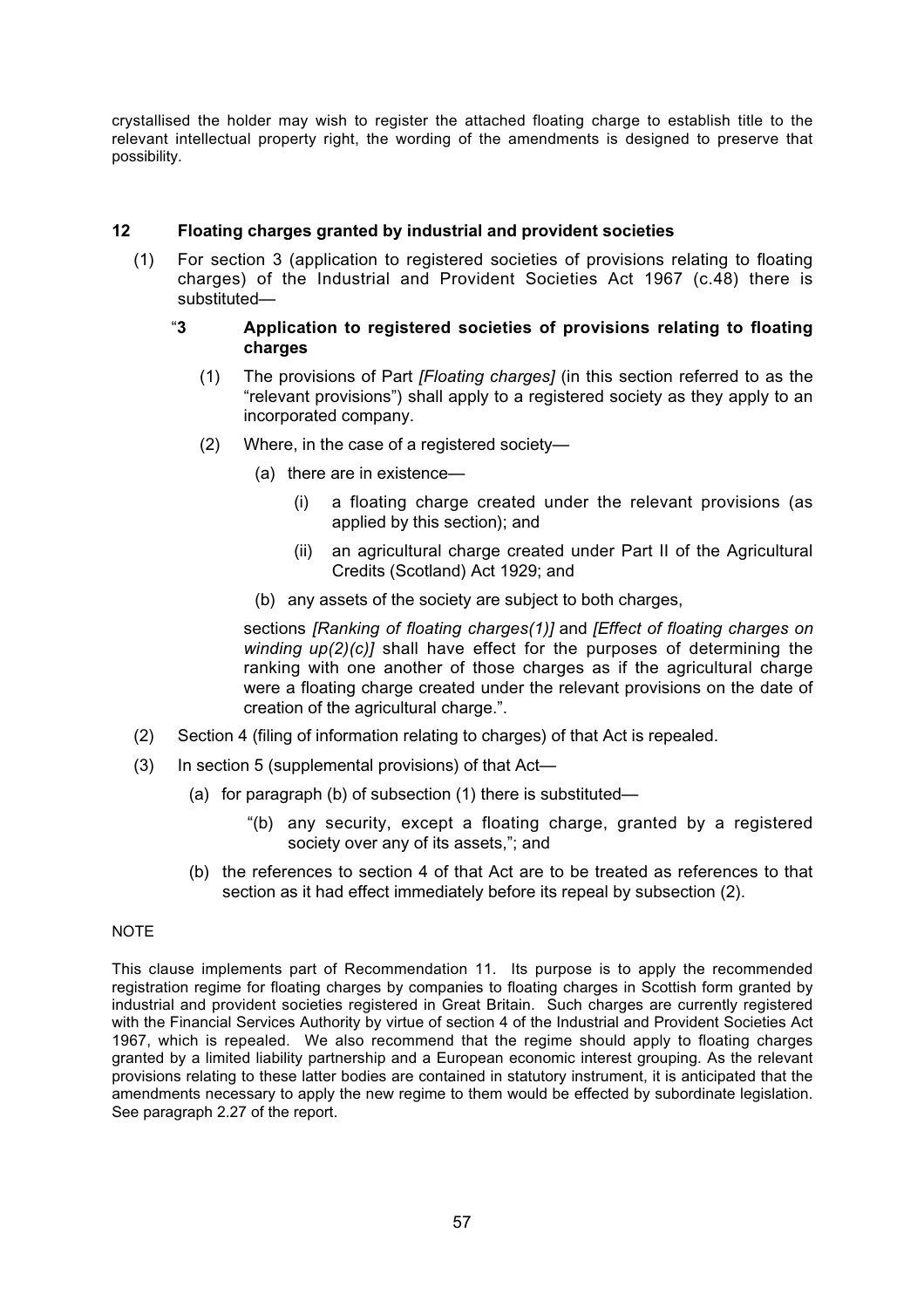# **13 Interpretation of Part 1**

In this Part—

"company" means an incorporated company (whether or not a company within the meaning of the Companies Act 1985),

"fixed security", in relation to any property of a company, means any security (other than a floating charge or a charge having the character of a floating charge) which on the winding up of the company in Scotland would be treated as an effective security over that property including, in particular, a heritable security (within the meaning of section 9(8) of the Conveyancing and Feudal Reform (Scotland) Act 1970)).

#### NOTE

This clause defines company in a way which includes an oversea company.

It also defines "fixed security" in terms based on and to the same effect as the definition in section 486 of the 1985 Act.

## **PART 2**

#### INFORMATION ABOUT SECURITIES

#### **14 Annual return to contain information about securities**

- (1) The annual return of every company registered in Scotland must contain the relevant particulars of the securities specified in subsection (2).
- (2) The securities are—
	- (a) any fixed security affecting any property of the company (but excluding a fixed security arising by operation of law), and
	- (b) any floating charge over any property of the company,

as at the date to which the return is made up.

- $(3)$  For the purposes of subsection  $(1)$ , the relevant particulars are—
	- (a) the type of the security and the obligation it secures,
	- (b) a short description of the property to which the security relates,
	- (c) the name and address of the person in whose favour the security was granted and, if different (and if known by the company), the name and address of the present holder of the security, and
	- (d) the date on which the security was granted.

#### **NOTE**

This clause and the following two clauses are designed to foster financial transparency. See generally Part 4 of the report.

Subsections (1) and (2) implement Recommendation 15 of the report. Subsection (1) requires the company to supply annually a list of the securities which it has granted and which have not been discharged. This 'securities return' forms part of the company's annual return made pursuant to section 363 of the Companies Act 1985 and will mean that information on securities granted by companies at the return date will be available at Companies House. A company will no longer be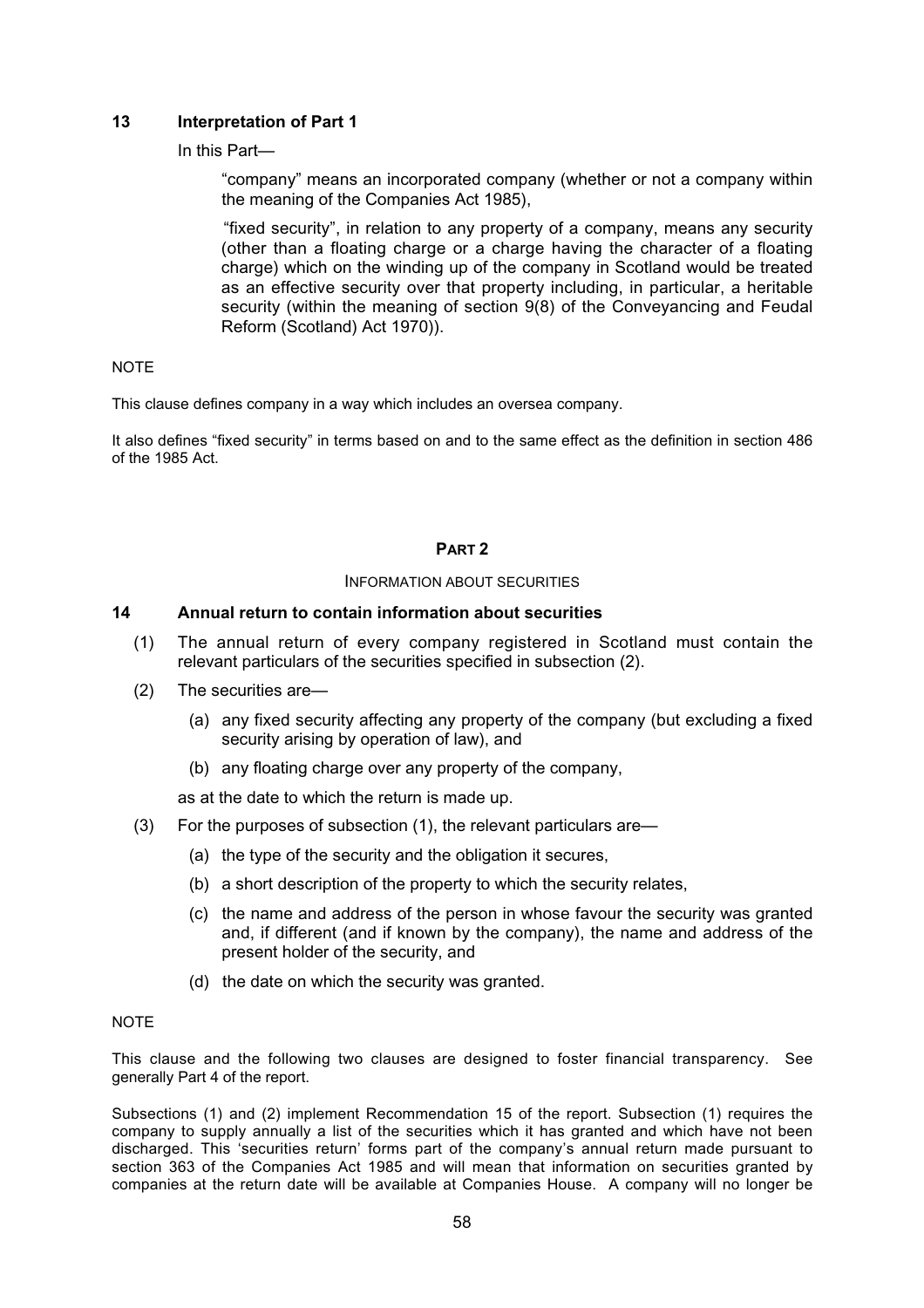under a statutory duty (section 422(1) of the 1985 Act) to keep an internal register. See Recommendation 17 and clause 15.

Subsection (2) prescribes the types of securities which must be listed in the securities return, namely fixed securities and floating charges but not fixed securities arising by operation of law (such as lien or a landlord's hypothec).

Subsection (3) implements Recommendation 16 of the report and sets out the particulars which must be included in the securities return. Details of the type of security and the date upon which the security deed was granted are required in addition to the information which should currently be found in the company's internal register (section 422(2) of the 1985 Act). In paragraph (a), the phrase "the obligation it secures" has been employed as a security could be granted in respect of a non-pecuniary obligation. In paragraph (c), the duty to provide the name and address of the grantee and the current holder is qualified by recognition that the company which granted the security may not be aware of the identity of the current holder.

See paragraphs 4.7 – 4.10 of the report.

#### **15 Company to provide information about securities**

- (1) Every company registered in Scotland must—
	- (a) on request, and
	- (b) on payment of any fee charged under subsection (3),

supply the relevant particulars of the securities specified in subsection (2) to the person who made the request.

- (2) The securities are—
	- (a) any fixed security affecting any property of the company (but excluding a fixed security arising by operation of law), and
	- (b) any floating charge over any property of the company,

granted since the date to which the most recent annual return of the company was made up (or, if the company has not made its first annual return, since incorporation of the company).

- (3) A company may charge such fees (if any) for supplying particulars under subsection (1) as it may determine subject to such limits as the Secretary of State may by order made by statutory instrument prescribe.
- (4) If a request for relevant particulars is not met—
	- (a) within 10 days of the payment of any fee charged under subsection (3), or
	- (b) where no such fee is charged, within 10 days of the request,

the Court of Session may order the immediate supply of the relevant particulars to the person who made the request.

- (5) For the purposes of subsection (1), the relevant particulars are—
	- (a) the type of the security and the obligation it secures,
	- (b) a short description of the property to which the security relates,
	- (c) the name and address of the person in whose favour the security was granted and, if different (and if known by the company), the name and address of the present holder of the security, and
	- (d) the date on which the security was granted.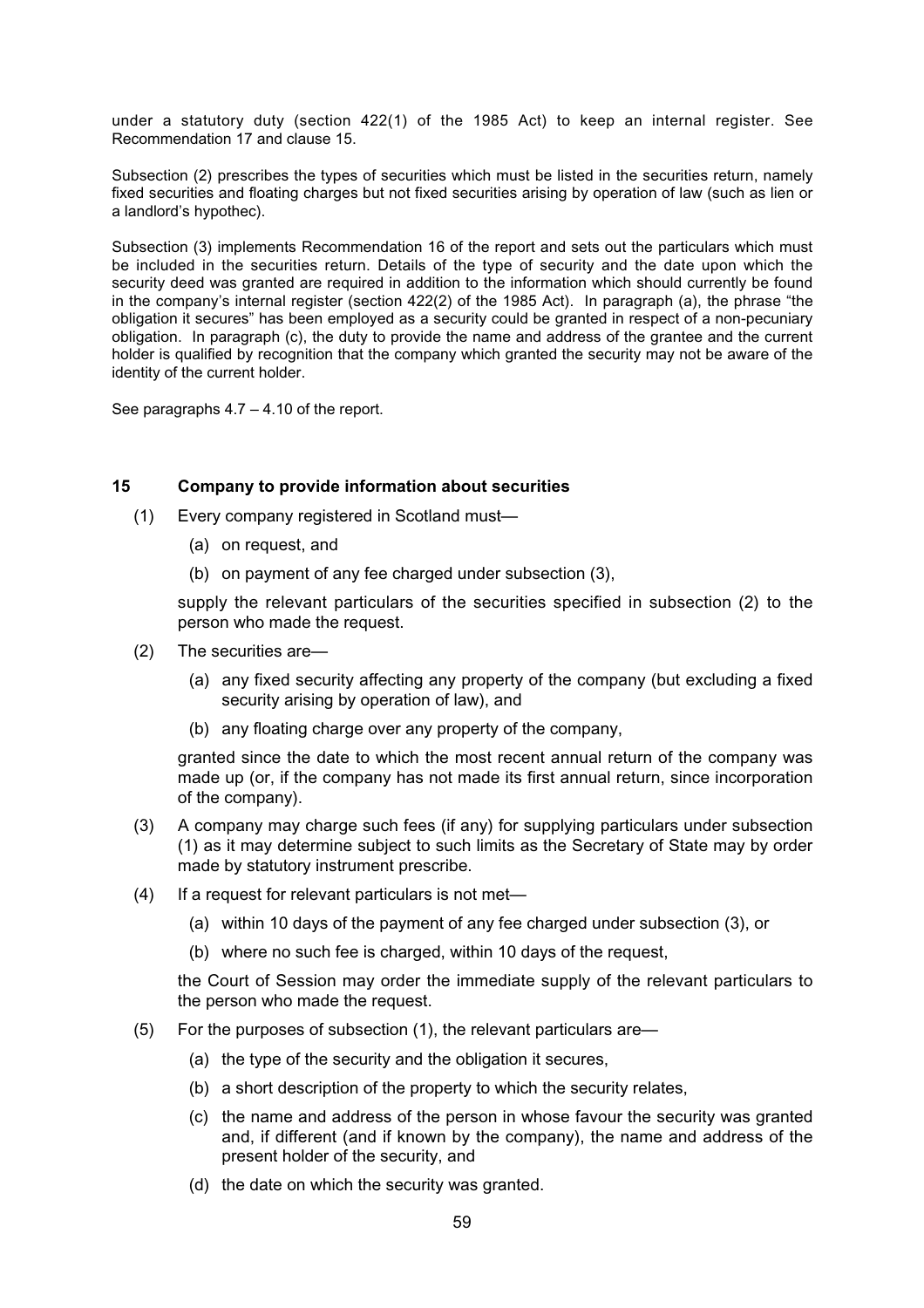(6) An instrument containing an order under subsection (3) is subject to annulment in pursuance of a resolution of either House of Parliament.

#### NOTE

Clause 15 implements Recommendation 17 of the report. Subsection (1) requires the company to supply details of any security granted since the last return date if requested to do so by any person. Thus an up-to-date picture of the company's securities can be obtained from a combination of the securities return (see clause 14) and the requested information. This supplants the need for maintenance of an internal register of charges as currently required under section 422 of the 1985 Act.

Subsection (2) sets out the types of securities of which particulars can be requested. These are the same types of securities as must be listed in the annual return under clause 14(2).

Subsection (3) provides that a fee may be charged for the supply of this information subject to any limit set by the Secretary of State.

Subsection (4)(a) allows the company 10 days from payment of the chargeable fee to meet a request for particulars under subsection (1). Under subsection 4(b), if no fee is charged, the company must supply the details within 10 days of the request. If the company does not comply, the person who requested the information may apply to the Court of Session for an order compelling performance.

Subsection (5) sets out the particulars of the security which can be requested under subsection (1). These are the same particulars as are required to be listed in the securities return under clause 14(3).

See paragraph 4.11 of the report.

#### **16 Company to keep copies of documents relating to securities**

- (1) Every company registered in Scotland must keep at its registered office a copy of every document granting, varying or assigning the securities specified in subsection  $(2).$
- (2) The securities are-
	- (a) any fixed security affecting any property of the company (but excluding a fixed security arising by operation of law), and
	- (b) any floating charge over any property of the company.
- (3) The copies of documents kept under subsection (1) are to be open to inspection (on payment of any fee charged under subsection (5)) during normal business hours.
- (4) An inspection under subsection (3) is subject to such reasonable restrictions as the company may impose.
- (5) The company may charge such fees (if any) for an inspection under subsection  $(3)$ as it may determine subject to such limits as the Secretary of State may by order made by statutory instrument prescribe.
- (6) If an inspection under subsection (3) is refused, the Court of Session may order the immediate inspection of the copy of the document to which the refusal relates.
- (7) An instrument containing an order under subsection (5) is subject to annulment in pursuance of a resolution of either House of Parliament.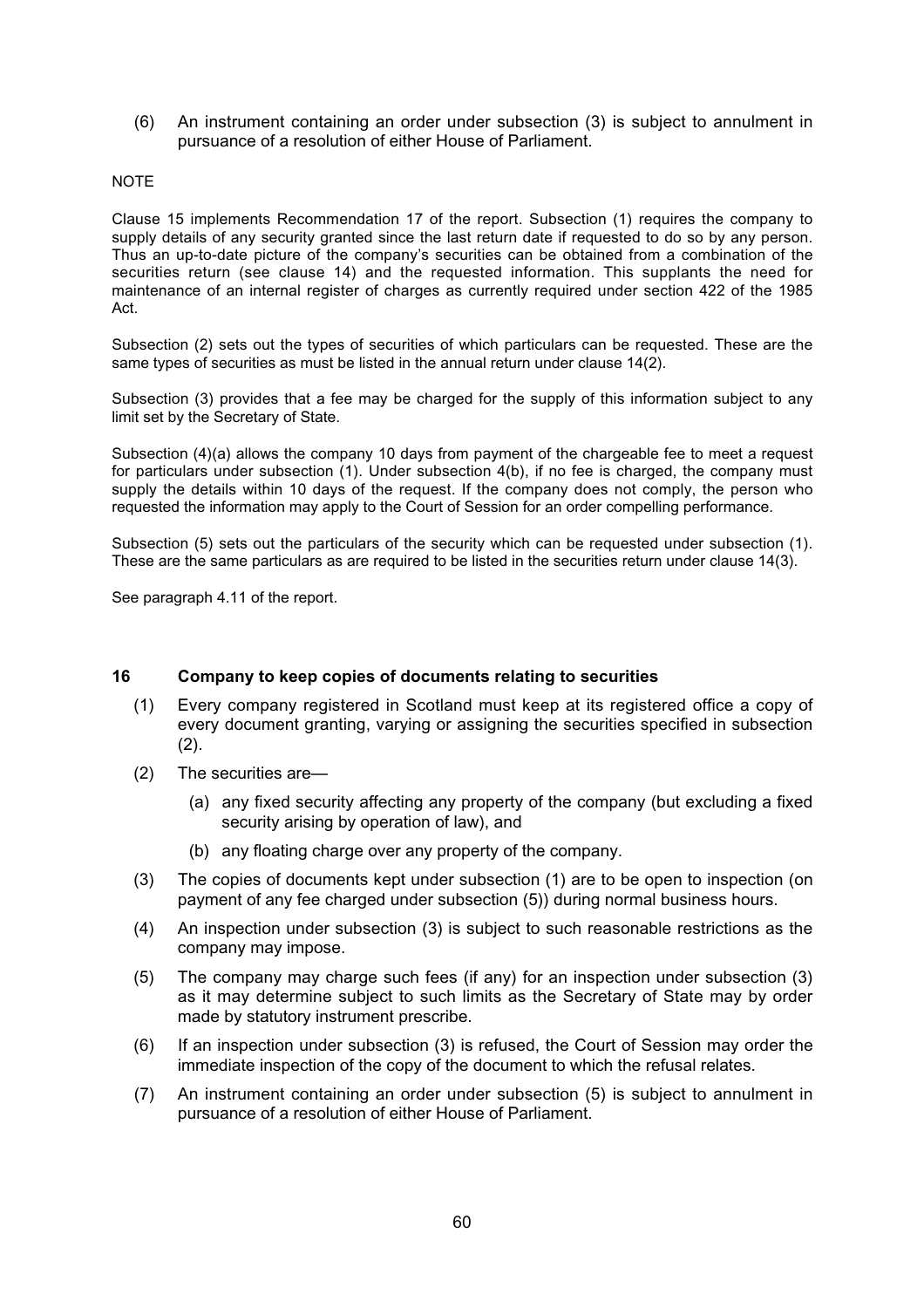#### **NOTE**

Clause 16 implements Recommendation 18 of the report. Part of this provision replaces section 421 of the 1985 Act which requires companies to keep copies of every security registrable under the Act. In terms of subsections (1) and (2), a company must keep at its registered office a copy of all security deeds granted by it and all deeds altering or assigning the security. The requirement applies only as respects extant securities.

Subsections (3) to (7) implement Recommendation 18(b) of the report and provide for the inspection of copies of documents kept by the company in terms of the preceding subsections. Unlike the existing statutory provision (section 423 (1) of the 1985 Act) the right of inspection is available to all.

Under subsection (3) a company must allow inspection of the copies, on payment of any fee, during normal business hours.

Subsection (4) allows a company to impose reasonable restrictions on an inspection (for example by giving the applicant a time appointment).

Subsection (5) allows the company to charge fees for an inspection. The amount of the fees may be limited by order of the Secretary of State.

In terms of subsection (6), if an inspection is refused, or so unreasonably restricted as to be equivalent to a refusal, the applicant may compel inspection through the court.

See paragraphs 4.12-4.13 of the report.

#### **17 Interpretation of Part 2**

In this Part, "fixed security", in relation to any property of a company, means any security (other than a floating charge or a charge having the character of a floating charge) including, in particular, a heritable security (within the meaning of section 9(8) of the Conveyancing and Feudal Reform (Scotland) Act 1970).

# **NOTE**

This provision defines 'fixed security' for the purpose of Part 2. The definition is based on that contained in Part 1 but differs from it in respect that Part 2 is concerned with information about the grant of securities, rather than their effectiveness in a winding up, which will usually depend on whether the grantee has taken the appropriate steps by way of registration or intimation to make the right of security real and this may not be known to the company.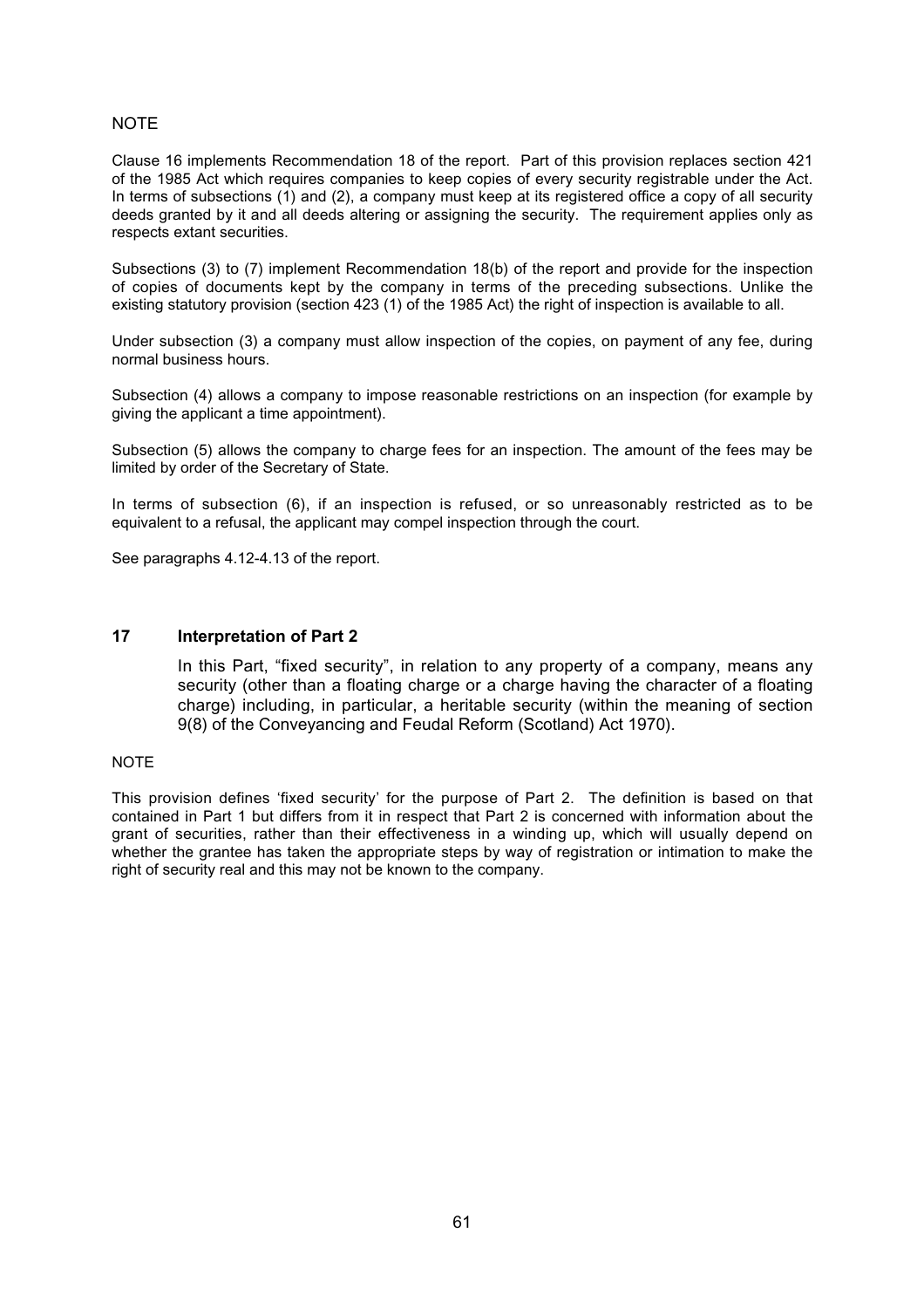# **Appendix B**

#### **COMPANIES ACT 1985 c.6**

# **Chapter II**

# **REGISTRATION OF CHARGES (SCOTLAND)**

## **Charges void unless registered.**

**410.**– (1) The following provisions of this Chapter have effect for the purpose of securing the registration in Scotland of charges created by companies.

(2) Every charge created by a company, being a charge to which this section applies, is, so far as any security on the company's property or any part of it is conferred by the charge, void against the liquidator or administrator and any creditor of the company unless the prescribed particulars of the charge, together with a copy (certified in the prescribed manner to be a correct copy) of the instrument (if any) by which the charge is created or evidenced, are delivered to or received by the registrar of companies for registration in the manner required by this Chapter within 21 days after the date of the creation of the charge.

(3) Subsection (2) is without prejudice to any contract or obligation for repayment of the money secured by the charge; and when a charge becomes void under this section the money secured by it immediately becomes payable.

(4) This section applies to the following charges–

(a) a charge on land wherever situated, or any interest in such land (not including a charge for any rent, ground annual or other periodical sum payable in respect of the land, but including a charge created by a heritable security within the meaning of section 9(8) of the Conveyancing and Feudal Reform (Scotland) Act 1970),

- (b) a security over the uncalled share capital of the company,
- (c) a security over incorporeal moveable property of any of the following categories–
	- (i) the book debts of the company,
	- (ii) calls made but not paid,
	- (iii) goodwill,
	- (iv) a patent or a licence under a patent,
	- (v) a trademark,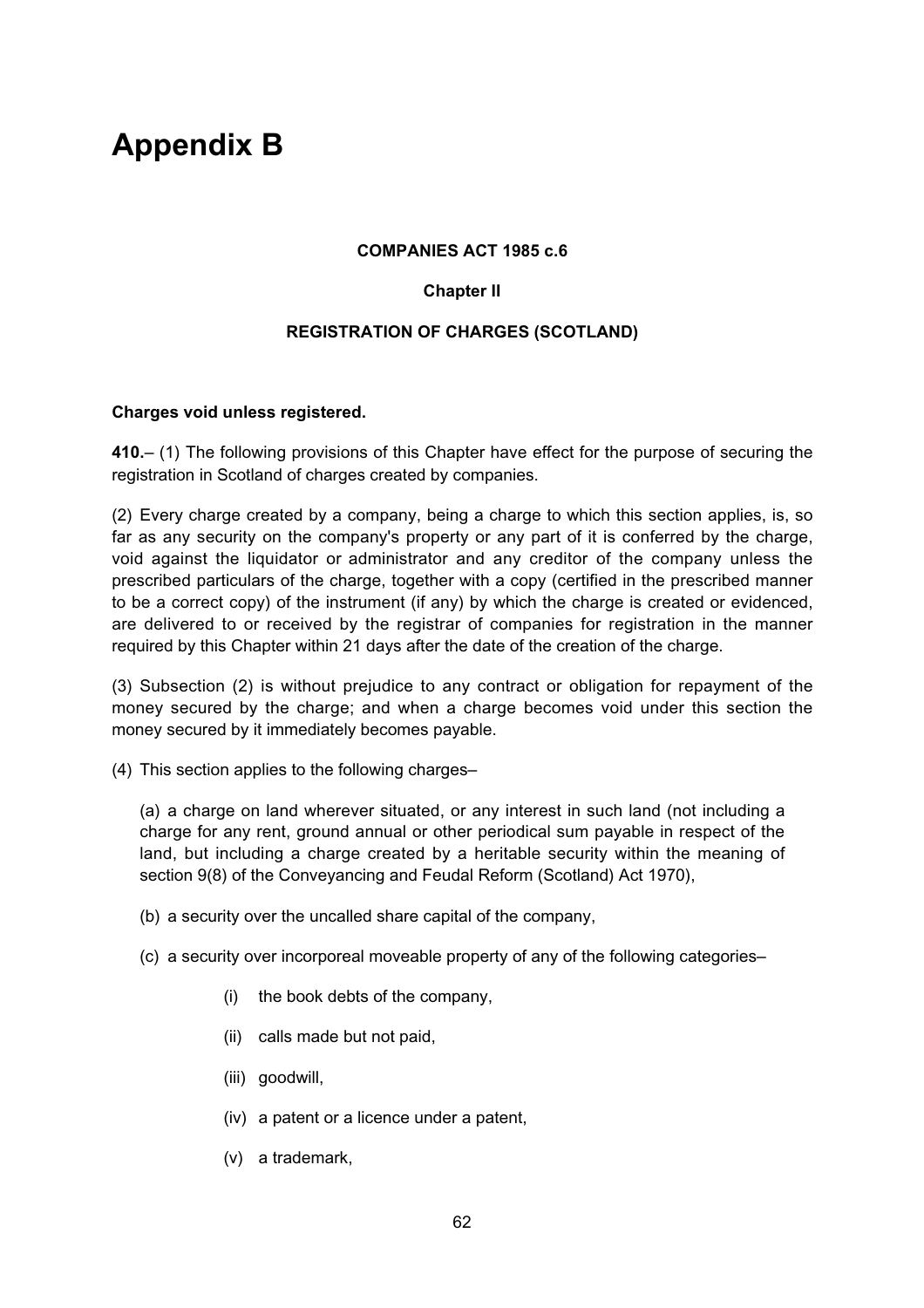(vi) a copyright or a licence under a copyright,

(vii) a registered design or a licence in respect of such a design,

(viii) a design right or a licence under a design right,

- (d) a security over a ship or aircraft or any share in a ship, and
- (e) a floating charge.

(5) In this Chapter "company" (except in section 424) means an incorporated company registered in Scotland; "registrar of companies" means the registrar or other officer performing under this Act the duty of registration of companies in Scotland; and references to the date of creation of a charge are–

(a) in the case of a floating charge, the date on which the instrument creating the floating charge was executed by the company creating the charge, and

(b) in any other case, the date on which the right of the person entitled to the benefit of the charge was constituted as a real right.

# **Charges on property outside United Kingdom.**

**411.**– (1) In the case of a charge created out of the United Kingdom comprising property situated outside the United Kingdom, the period of 21 days after the date on which the copy of the instrument creating it could (in due course of post, and if despatched with due diligence) have been received in the United Kingdom is substituted for the period of 21 days after the date of the creation of the charge as the time within which, under section 410(2), the particulars and copy are to be delivered to the registrar.

(2) Where a charge is created in the United Kingdom but comprises property outside the United Kingdom, the copy of the instrument creating or purporting to create the charge may be sent for registration under section 410 notwithstanding that further proceedings may be necessary to make the charge valid or effectual according to the law of the country in which the property is situated.

# **Negotiable instrument to secure book debts.**

**412.** Where a negotiable instrument has been given to secure the payment of any book debts of a company, the deposit of the instrument for the purpose of securing an advance to the company is not, for purposes of section 410, to be treated as a charge on those book debts.

# **Charges associated with debentures.**

**413.**– (1) The holding of debentures entitling the holder to a charge on land is not, for the purposes of section 410, deemed to be an interest in land.

(2) Where a series of debentures containing, or giving by reference to any other instrument, any charge to the benefit of which the debenture-holders of that series are entitled pari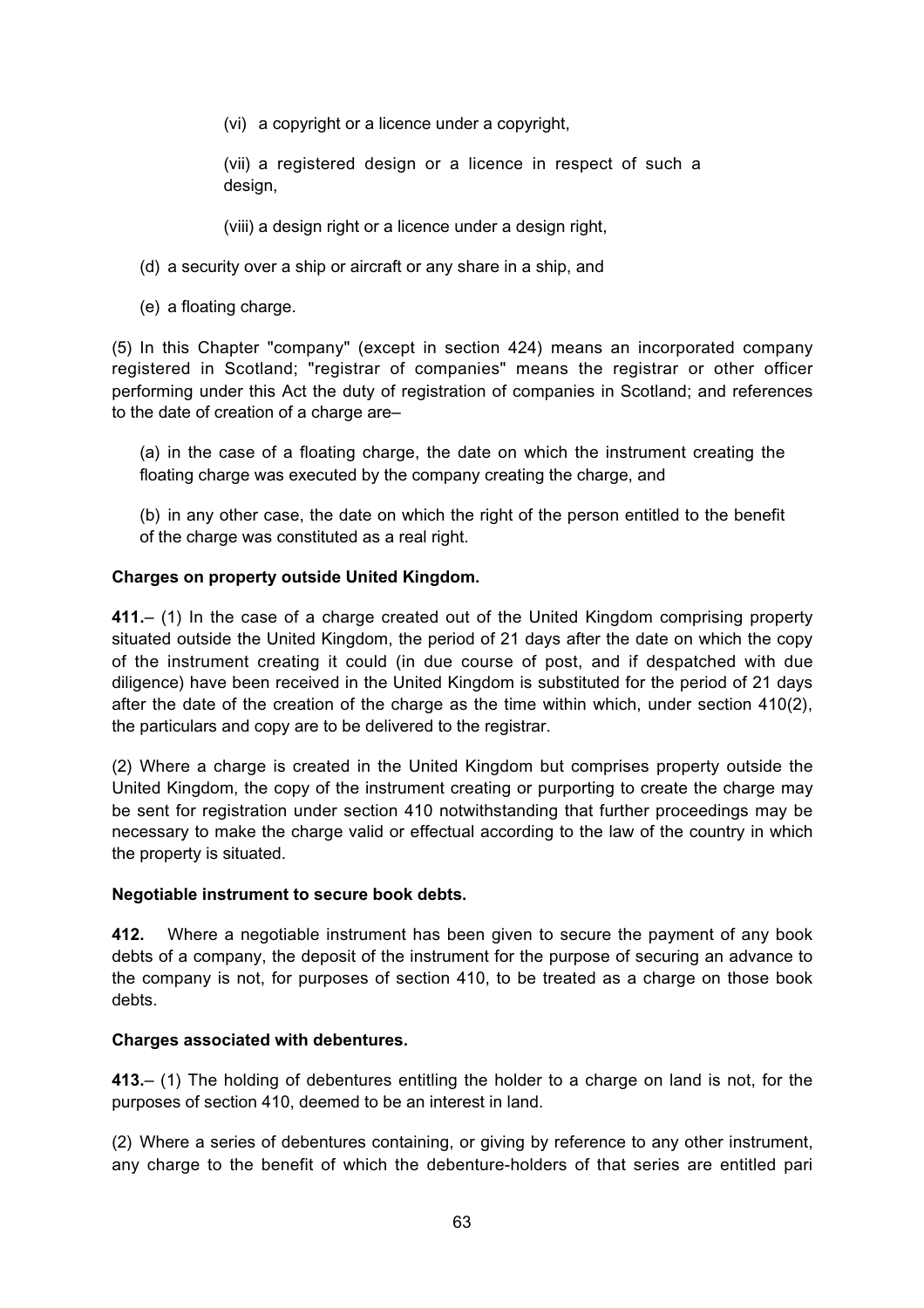passu, is created by a company, it is sufficient for purposes of section 410 if there are delivered to or received by the registrar of companies within 21 days after the execution of the deed containing the charge or, if there is no such deed, after the execution of any debentures of the series, the following particulars in the prescribed form–

(a) the total amount secured by the whole series,

(b) the dates of the resolutions authorising the issue of the series and the date of the covering deed (if any) by which the security is created or defined,

- (c) a general description of the property charged,
- (d) the names of the trustees (if any) for the debenture holders, and

(e) in the case of a floating charge, a statement of any provisions of the charge and of any instrument relating to it which prohibit or restrict or regulate the power of the company to grant further securities ranking in priority to, or pari passu with, the floating charge, or which vary or otherwise regulate the order of ranking of the floating charge in relation to subsisting securities,

together with a copy of the deed containing the charge or, if there is no such deed, of one of the debentures of the series:

> Provided that, where more than one issue is made of debentures in the series, there shall be sent to the registrar of companies for entry in the register particulars (in the prescribed form) of the date and amount of each issue of debentures of the series, but any omission to do this does not affect the validity of any of those debentures.

(3) Where any commission, allowance or discount has been paid or made, either directly or indirectly, by a company to any person in consideration of his subscribing or agreeing to subscribe, whether absolutely or conditionally, for any debentures of the company, or procuring or agreeing to procure subscriptions (whether absolute or conditional) for any such debentures, the particulars required to be sent for registration under section 410 include particulars as to the amount or rate per cent. of the commission, discount or allowance so paid or made; but any omission to do this does not affect the validity of the debentures issued.

The deposit of any debentures as security for any debt of the company is not, for purposes of this subsection, treated as the issue of the debentures at a discount.

# **Charge by way of ex facie absolute disposition, etc.**

**414.**– (1) For the avoidance of doubt, it is hereby declared that, in the case of a charge created by way of an ex facie absolute disposition or assignation qualified by a back letter or other agreement, or by a standard security qualified by an agreement, compliance with section 410(2) does not of itself render the charge unavailable as security for indebtedness incurred after the date of compliance.

(2) Where the amount secured by a charge so created is purported to be increased by a further back letter or agreement, a further charge is held to have been created by the ex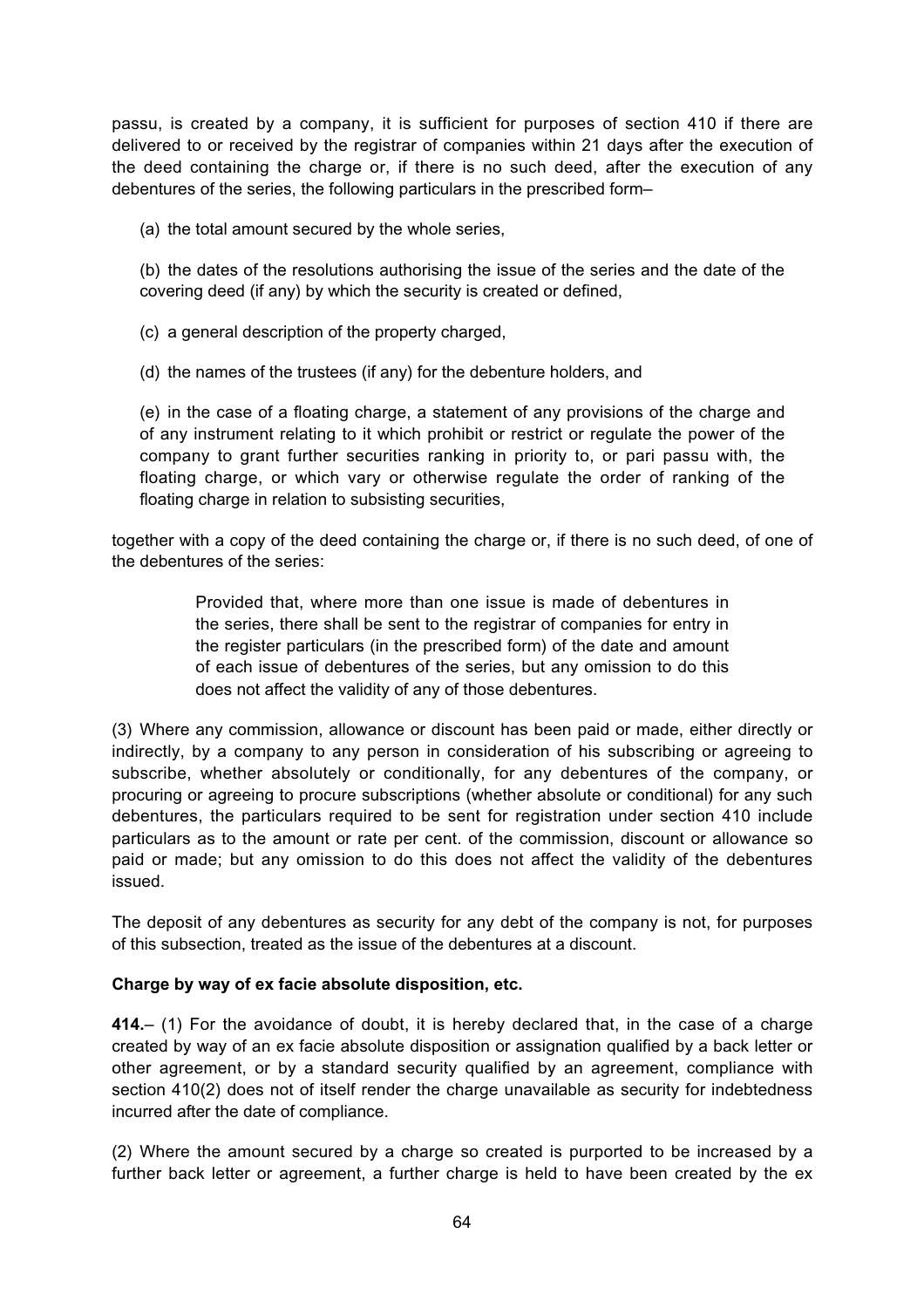facie absolute disposition or assignation or (as the case may be) by the standard security, as qualified by the further back letter or agreement; and the provisions of this Chapter apply to the further charge as if–

(a) references in this Chapter (other than in this section) to the charge were references to the further charge, and

(b) references to the date of the creation of the charge were references to the date on which the further back letter or agreement was executed.

# **Company's duty to register charges created by it.**

**415.**– (1) It is a company's duty to send to the registrar of companies for registration the particulars of every charge created by the company and of the issues of debentures of a series requiring registration under sections 410 to 414; but registration of any such charge may be effected on the application of any person interested in it.

(2) Where registration is effected on the application of some person other than the company, that person is entitled to recover from the company the amount of any fees properly paid by him to the registrar on the registration.

(3) If a company makes default in sending to the registrar for registration the particulars of any charge created by the company or of the issues of debentures of a series requiring registration as above mentioned, then, unless the registration has been effected on the application of some other person, the company and every officer of it who is in default is liable to a fine and, for continued contravention, to a daily default fine.

# **Duty to register charges existing on property acquired.**

**416.**– (1) Where a company acquires any property which is subject to a charge of any kind as would, if it had been created by the company after the acquisition of the property, have been required to be registered under this Chapter, the company shall cause the prescribed particulars of the charge, together with a copy (certified in the prescribed manner to be a correct copy) of the instrument (if any) by which the charge was created or is evidenced, to be delivered to the registrar of companies for registration in the manner required by this Chapter within 21 days after the date on which the transaction was settled.

(2) If, however, the property is situated and the charge was created outside Great Britain, 21 days after the date on which the copy of the instrument could (in due course of post, and if despatched with due diligence) have been received in the United Kingdom are substituted for 21 days after the settlement of the transaction as the time within which the particulars and the copy of the instrument are to be delivered to the registrar.

(3) If default is made in complying with this section, the company and every officer of it who is in default is liable to a fine and, for continued contravention, to a daily default fine.

# **Register of charges to be kept by registrar of companies.**

**417.**– (1) The registrar of companies shall keep, with respect to each company, a register in the prescribed form of all the charges requiring registration under this Chapter, and shall enter in the register with respect to such charges the particulars specified below.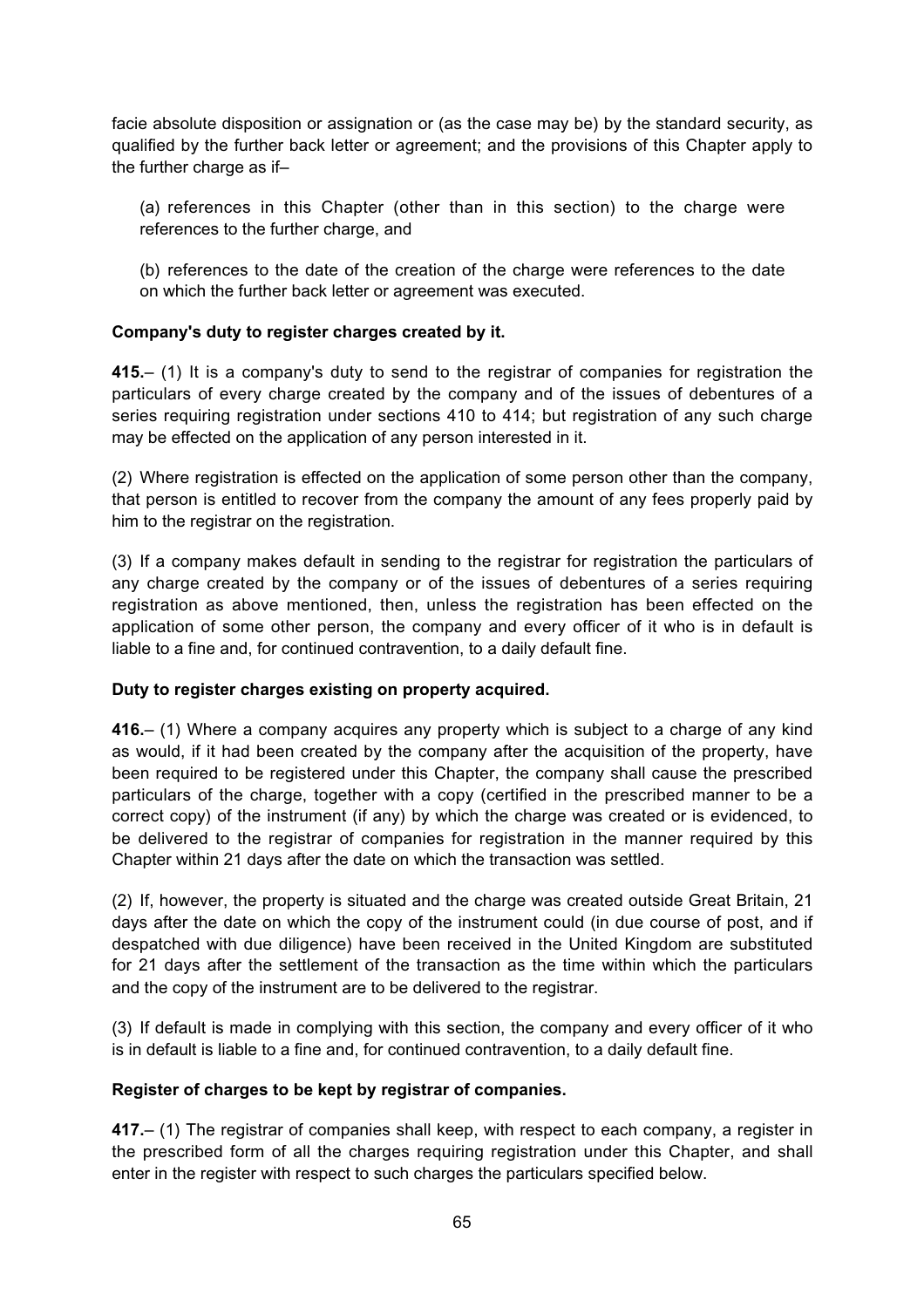(2) In the case of a charge to the benefit of which the holders of a series of debentures are entitled, there shall be entered in the register the particulars specified in section 413(2).

(3) In the case of any other charge, there shall be entered–

(a) if it is a charge created by the company, the date of its creation, and if it was a charge existing on property acquired by the company, the date of the acquisition of the property,

- (b) the amount secured by the charge,
- (c) short particulars of the property charged,
- (d) the persons entitled to the charge, and

(e) in the case of a floating charge, a statement of any of the provisions of the charge and of any instrument relating to it which prohibit or restrict or regulate the company's power to grant further securities ranking in priority to, or pari passu with, the floating charge, or which vary or otherwise regulate the order of ranking of the floating charge in relation to subsisting securities.

(4) The register kept in pursuance of this section shall be open to inspection by any person.

## **Certificate of registration to be issued.**

**418.**– (1) The registrar of companies shall give a certificate of the registration of any charge registered in pursuance of this Chapter.

(2) The certificate–

(a) shall be either signed by the registrar, or authenticated by his official seal,

(b) shall state the name of the company and the person first-named in the charge among those entitled to the benefit of the charge (or, in the case of a series of debentures, the name of the holder of the first such debenture to be issued) and the amount secured by the charge, and

(c) is conclusive evidence that the requirements of this Chapter as to registration have been complied with.

#### **Entries of satisfaction and relief.**

**419.**– (1) Subject to subsections (1A) and (1B), the registrar of companies, on application being made to him in the prescribed form, and on receipt of a statutory declaration in the prescribed form verifying, with respect to any registered charge,–

(a) that the debt for which the charge was given has been paid or satisfied in whole or in part, or

(b) that part of the property charged has been released from the charge or has ceased to form part of the company's property,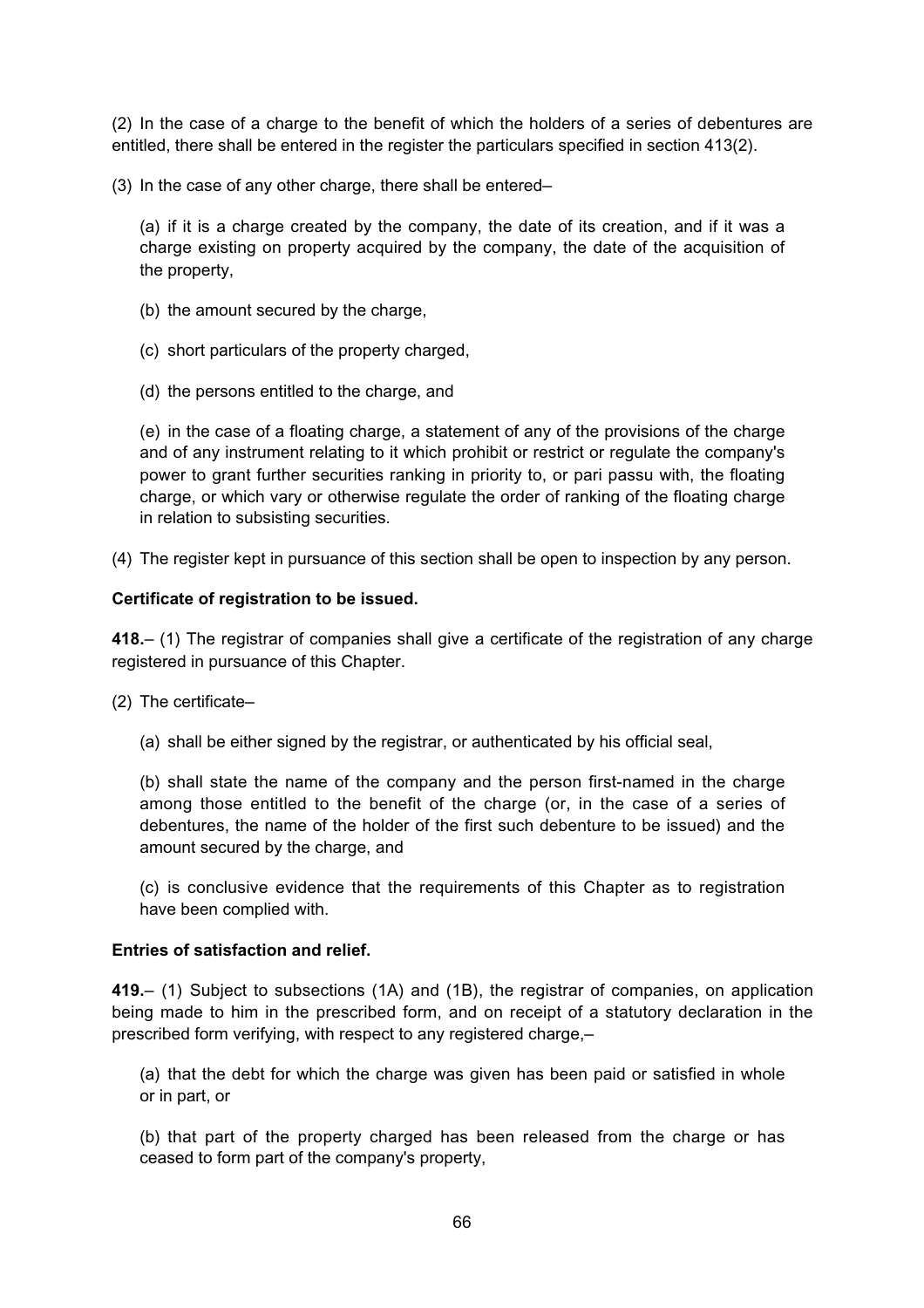may enter on the register a memorandum of satisfaction (in whole or in part) regarding that fact.

(1A) On an application being made to him in the prescribed form, the registrar of companies may make any such entry as is mentioned in subsection (1) where, instead of receiving such a statutory declaration as is mentioned in that subsection, he receives a statement by a director, secretary, liquidator, receiver or administrator of the company which is contained in an electronic communication and that statement–

(a) verifies the matters set out in paragraph (a) or (b) of that subsection,

(b) contains a description of the charge,

(c) states the date of creation of the charge and the date of its registration under this Chapter,

(d) states the name and address of the chargee or, in the case of a debenture, trustee, and

(e) where paragraph (b) of subsection (1) applies, contains short particulars of the property which has been released from the charge, or which has ceased to form part of the company's property (as the case may be).

(1B) Where the statement under subsection (1A) concerns the satisfaction of a floating charge, then there shall be delivered to the registrar a further statement which–

(a) is made by the creditor entitled to the benefit of the floating charge or a person authorised to act on his behalf;

(b) is incorporated into, or logically associated with, the electronic communication containing the statement; and

(c) certifies that the particulars contained in the statement are correct.

(2) Where the registrar enters a memorandum of satisfaction in whole, he shall, if required, furnish the company with a copy of the memorandum.

(3) Without prejudice to the registrar's duty under this section to require to be satisfied as above mentioned, he shall not be so satisfied unless–

(a) the creditor entitled to the benefit of the floating charge, or a person authorised to do so on his behalf, certifies as correct the particulars submitted to the registrar with respect to the entry on the register of a memorandum under this section, or

(b) the court, on being satisfied that such certification cannot readily be obtained, directs him accordingly.

(4) Nothing in this section requires the company to submit particulars with respect to the entry in the register of a memorandum of satisfaction where the company, having created a floating charge over all or any part of its property, disposes of part of the property subject to the floating charge.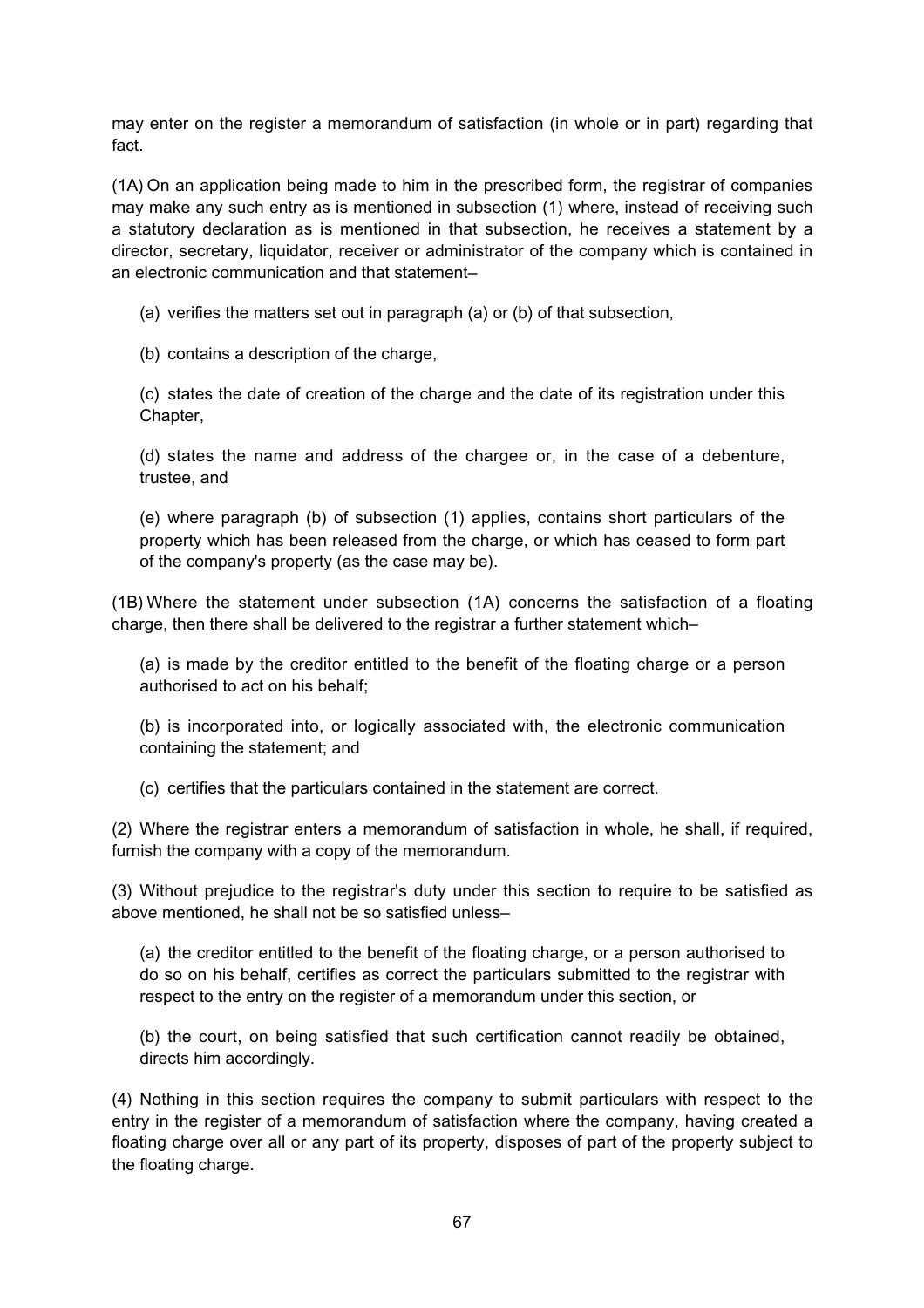(5) A memorandum or certification required for the purposes of this section shall be in such form as may be prescribed.

(5A) Any person who makes a false statement under subsection (1A) or (1B) which he knows to be false or does not believe to be true is liable to imprisonment or a fine, or both.

# **Rectification of register.**

**420.** The court, on being satisfied that the omission to register a charge within the time required by this Act or that the omission or mis-statement of any particular with respect to any such charge or in a memorandum of satisfaction was accidental, or due to inadvertence or to some other sufficient cause, or is not of a nature to prejudice the position of creditors or shareholders of the company, or that it is on other grounds just and equitable to grant relief, may, on the application of the company or any person interested, and on such terms and conditions as seem to the court just and expedient, order that the time for registration shall be extended or (as the case may be) that the omission or mis-statement shall be rectified.

## **Copies of instruments creating charges to be kept by company.**

**421.**– (1) Every company shall cause a copy of every instrument creating a charge requiring registration under this Chapter to be kept at the company's registered office.

(2) In the case of a series of uniform debentures, a copy of one debenture of the series is sufficient.

## **Company's register of charges.**

**422.**– (1) Every company shall keep at its registered office a register of charges and enter in it all charges specifically affecting property of the company, and all floating charges on any property of the company.

(2) There shall be given in each case a short description of the property charged, the amount of the charge and, except in the case of securities to bearer, the names of the persons entitled to it.

(3) If an officer of the company knowingly and wilfully authorises or permits the omission of an entry required to be made in pursuance of this section, he is liable to a fine.

#### **Right to inspect copies of instruments, and company's register.**

**423.**– (1) The copies of instruments creating charges requiring registration under this Chapter with the registrar of companies, and the register of charges kept in pursuance of section 422, shall be open during business hours (but subject to such reasonable restrictions as the company in general meeting may impose, so that not less than 2 hours in each day be allowed for inspection) to the inspection of any creditor or member of the company without fee

(2) The register of charges shall be open to the inspection of any other person on payment of such fee, not exceeding 5 pence for each inspection, as the company may prescribe.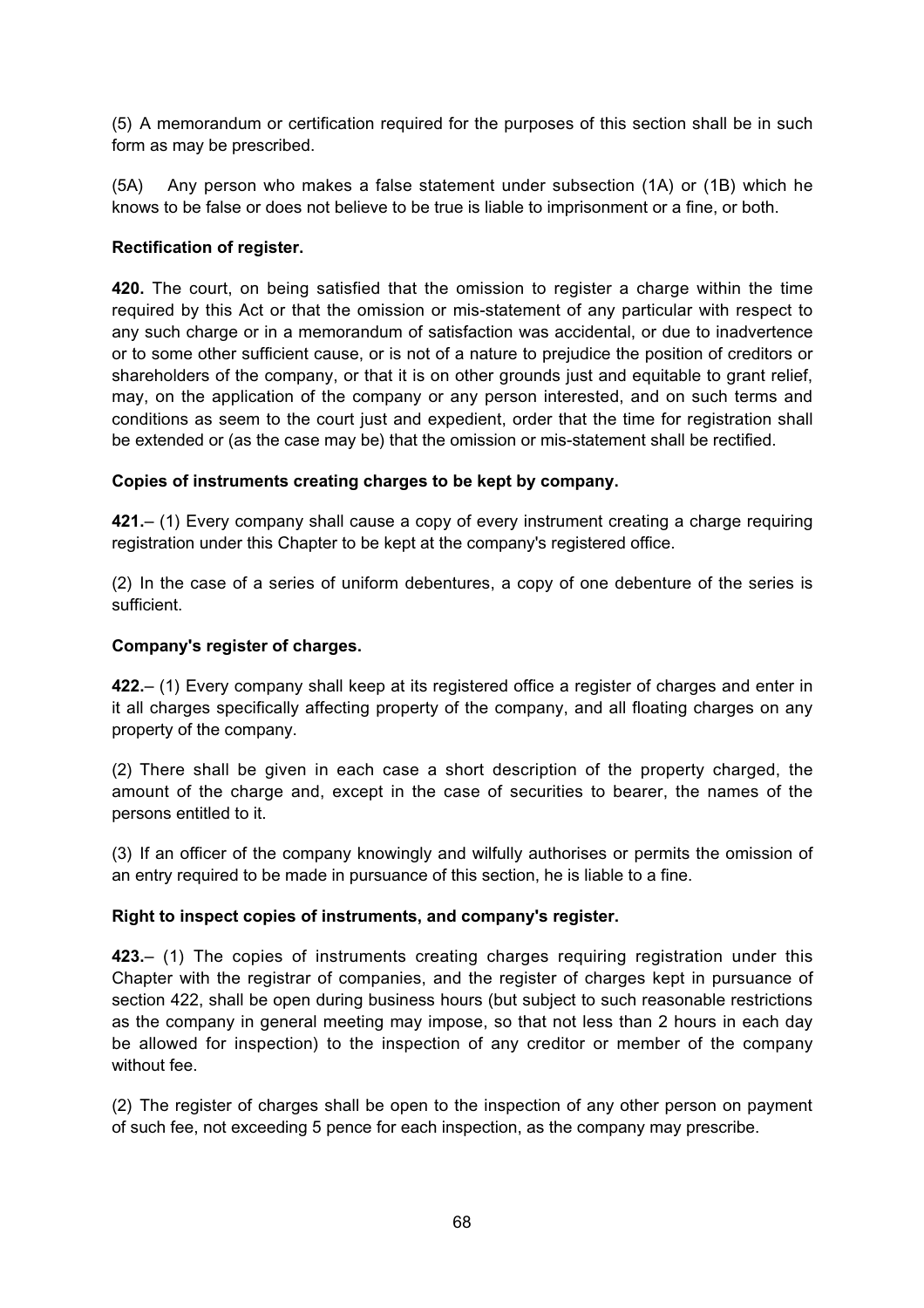(3) If inspection of the copies or register is refused, every officer of the company who is in default is liable to a fine and, for continued contravention, to a daily default fine.

(4) If such a refusal occurs in relation to a company, the court may by order compel an immediate inspection of the copies or register.

# **Extension of Chapter II.**

**424.**– (1) This Chapter extends to charges on property in Scotland which are created, and to charges on property in Scotland which is acquired, by a company incorporated outside Great Britain which has a place of business in Scotland.

(2) In relation to such a company, sections 421 and 422 apply with the substitution, for the reference to the company's registered office, of a reference to its principal place of business in Scotland.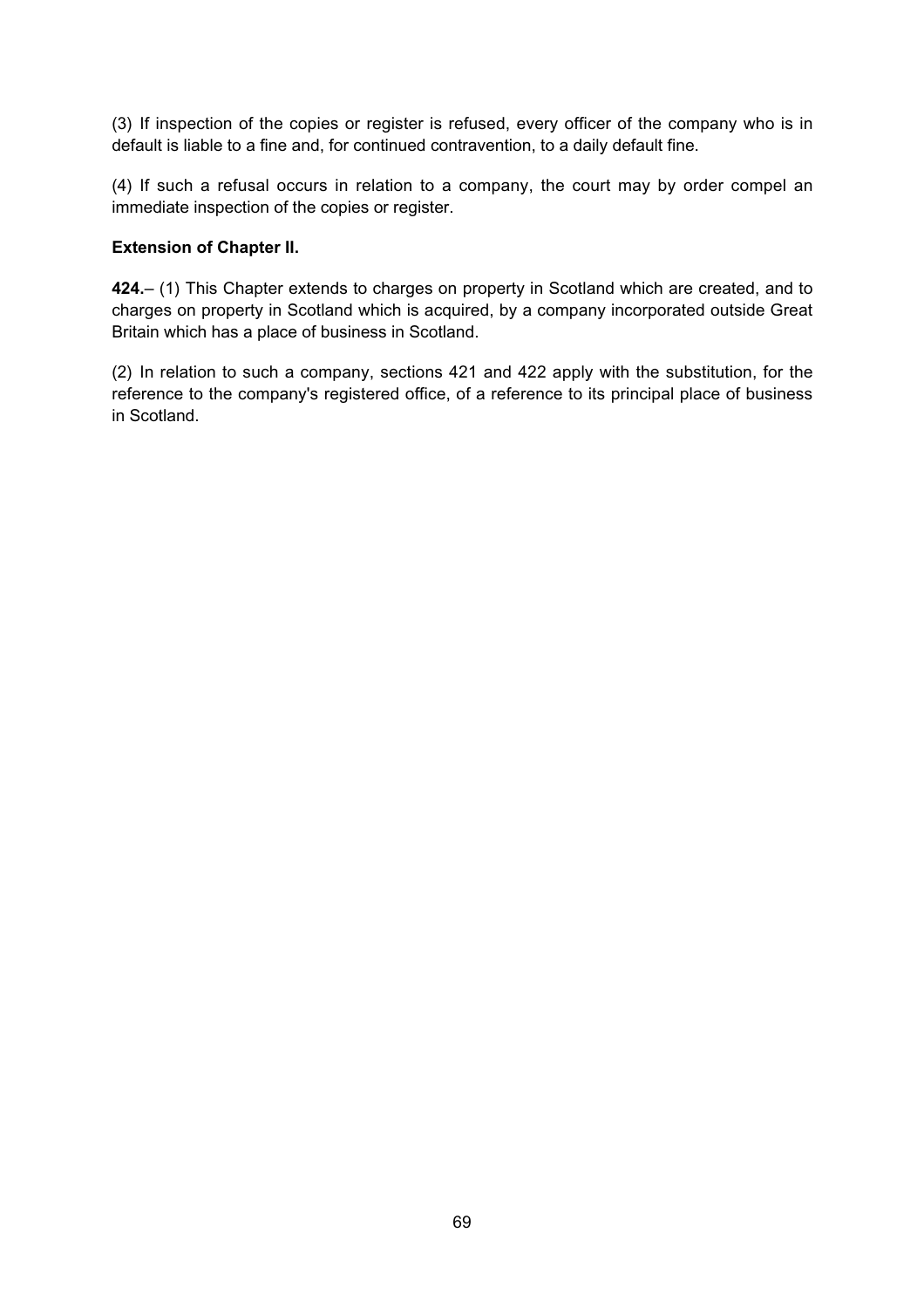# **PART XVIII**

# **FLOATING CHARGES AND RECEIVERS (SCOTLAND)**

# **Chapter I**

# **FLOATING CHARGES**

# **Power of incorporated company to create floating charge.**

**462.**– (1) It is competent under the law of Scotland for an incorporated company (whether a company within the meaning of this Act or not), for the purpose of securing any debt or other obligation (including a cautionary obligation) incurred or to be incurred by, or binding upon, the company or any other person, to create in favour of the creditor in the debt or obligation a charge, in this Part referred to as a floating charge, over all or any part of the property (including uncalled capital) which may from time to time be comprised in its property and undertaking.

| $\sim$ |  |  |  |  |  |  |  |  |  |  |  |  |  |  |  |  |  |  |  |  |  |  |  |  |  |  |  |  |  |  |  |
|--------|--|--|--|--|--|--|--|--|--|--|--|--|--|--|--|--|--|--|--|--|--|--|--|--|--|--|--|--|--|--|--|
|        |  |  |  |  |  |  |  |  |  |  |  |  |  |  |  |  |  |  |  |  |  |  |  |  |  |  |  |  |  |  |  |

(3) . . . . . . . . . . . . . . . . . . . . . . . . . . . . . . . . . . . . . . . . . . . . . . . . . . . . . . . . . . . . . . . .

(4) References in this Part to the instrument by which a floating charge was created are, in the case of a floating charge created by words in a bond or other written acknowledgment, references to the bond or, as the case may be, the other written acknowledgment.

(5) Subject to this Act, a floating charge has effect in accordance with this Part and Part III of the Insolvency Act 1986 in relation to any heritable property in Scotland to which it relates, notwithstanding that the instrument creating it is not recorded in the Register of Sasines or, as appropriate, registered in accordance with the Land Registration (Scotland) Act 1979.

# **Effect of floating charge on winding up.**

**463.**– (1) Where a company goes into liquidation within the meaning of section 247(2) of the Insolvency Act 1986, a floating charge created by the company attaches to the property then comprised in the company's property and undertaking or, as the case may be, in part of that property and undertaking, but does so subject to the rights of any person who–

(a) has effectually executed diligence on the property or any part of it; or

(b) holds a fixed security over the property or any part of it ranking in priority to the floating charge; or

(c) holds over the property or any part of it another floating charge so ranking.

(2) The provisions of Part IV of the Insolvency Act (except section 185) have effect in relation to a floating charge, subject to subsection (1), as if the charge were a fixed security over the property to which it has attached in respect of the principal of the debt or obligation to which it relates and any interest due or to become due thereon.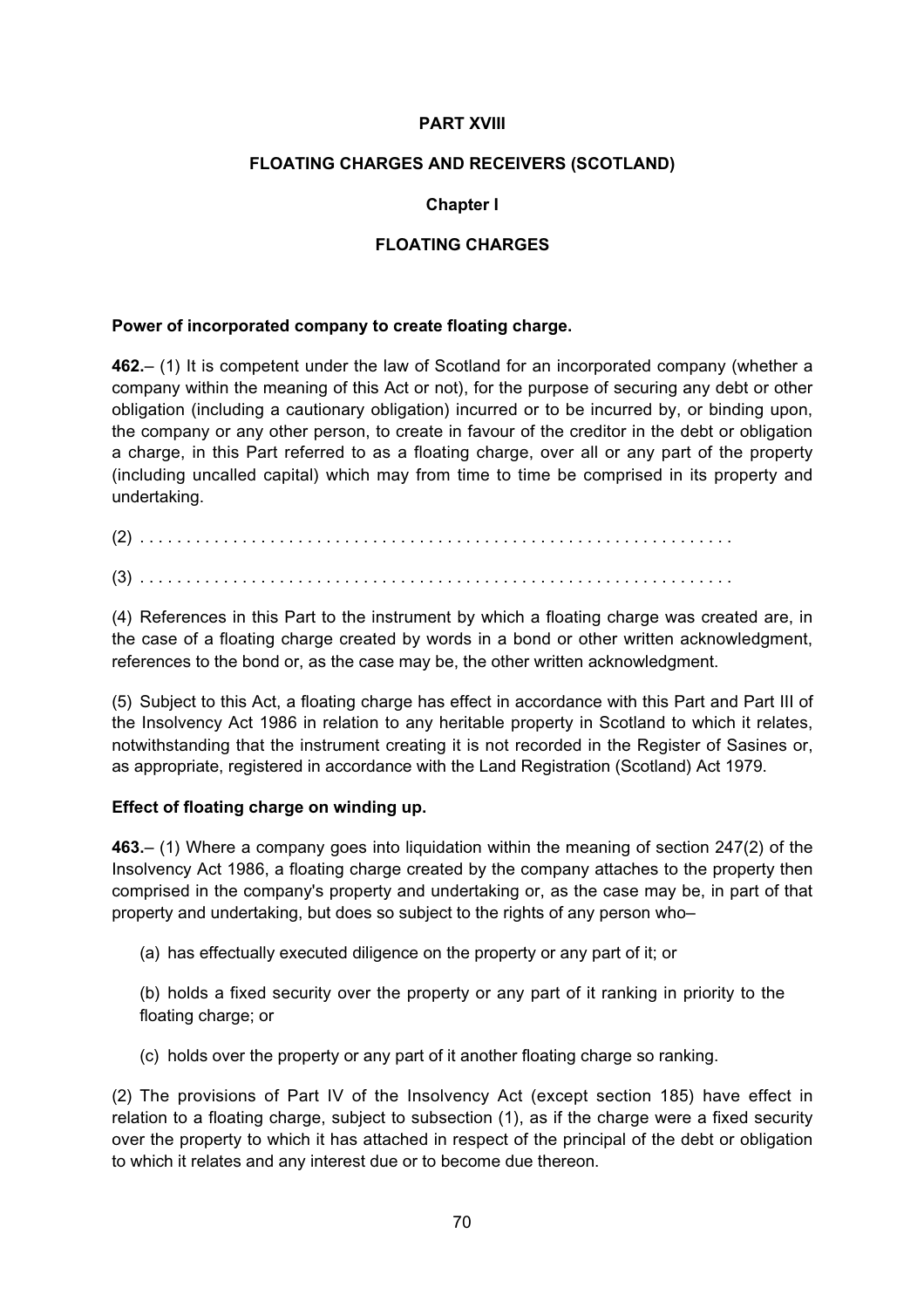(3) Nothing in this section derogates from the provisions of sections 53(7) and 54(6) of the Insolvency Act (attachment of floating charge on appointment of receiver), or prejudices the operation of sections 175 and 176 of that Act (payment of preferential debts in winding up).

(4) ,interest accrues, in respect of a floating charge which after 16th November 1972 attaches to the property of the company, until payment of the sum due under the charge is made.

# **Ranking of floating charges.**

**464.**– (1) Subject to subsection (2), the instrument creating a floating charge over all or any part of the company's property under section 462 may contain–

(a) provisions prohibiting or restricting the creation of any fixed security or any other floating charge having priority over, or ranking pari passu with, the floating charge; or

(b) with the consent of the holder of any subsisting floating charge or fixed security which would be adversely affected, provisions regulating the order in which the floating charge shall rank with any other subsisting or future floating charges or fixed securities over that property or any part of it.

(1A) Where an instrument creating a floating charge contains any such provision as is mentioned in subsection (1)(a), that provision shall be effective to confer priority on the floating charge over any fixed security or floating charge created after the date of the instrument.

(2) Where all or any part of the property of a company is subject both to a floating charge and to a fixed security arising by operation of law, the fixed security has priority over the floating charge.

(3) The order of ranking of the floating charge with any other subsisting or future floating charges or fixed securities over all or any part of the company's property is determined in accordance with the provisions of subsections (4) and (5) except where it is determined in accordance with any provision such as is mentioned in paragraph (a) or (b) of subsection  $(1).$ 

(4) Subject to the provisions of this section–

(a) a fixed security, the right to which has been constituted as a real right before a floating charge has attached to all or any part of the property of the company, has priority of ranking over the floating charge;

(b) floating charges rank with one another according to the time of registration in accordance with Chapter II of Part XII;

(c) floating charges which have been received by the registrar for registration by the same postal delivery rank with one another equally.

(5) Where the holder of a floating charge over all or any part of the company's property which has been registered in accordance with Chapter II of Part XII has received intimation in writing of the subsequent registration in accordance with that Chapter of another floating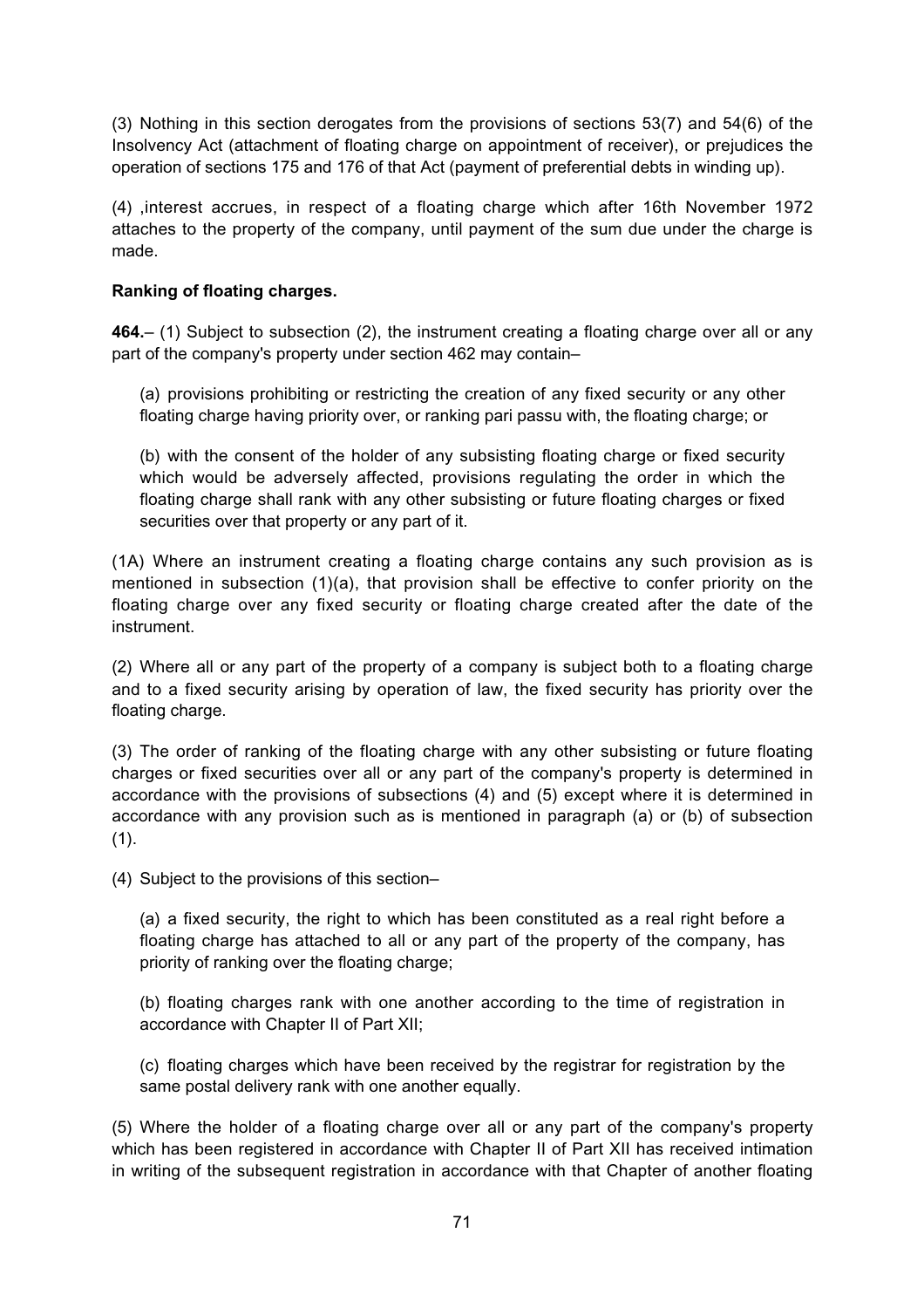charge over the same property or any part thereof, the preference in ranking of the firstmentioned floating charge is restricted to security for–

(a) the holder's present advances;

(b) future advances which he may be required to make under the instrument creating the floating charge or under any ancillary document;

(c) interest due or to become due on all such advances;

(d) any expenses or outlays which may reasonably be incurred by the holder; and

(e) (in the case of a floating charge to secure a contingent liability other than a liability arising under any further advances made from time to time) the maximum sum to which that contingent liability is capable of amounting whether or not it is contractually limited.

(6) This section is subject to sections 175 and 176 of the Insolvency Act (preferential debts in winding up).

# **Continued effect of certain charges validated by Act of 1972.**

**465.**– (1) Any floating charge which–

(a) purported to subsist as a floating charge on 17th November 1972, and

(b) if it had been created on or after that date, would have been validly created by virtue of the Companies (Floating Charges and Receivers) (Scotland) Act 1972,

is deemed to have subsisted as a valid floating charge as from the date of its creation.

(2) Any provision which–

(a) is contained in an instrument creating a floating charge or in any ancillary document executed prior to, and still subsisting at, the commencement of that Act,

(b) relates to the ranking of charges, and

(c) if it had been made after the commencement of that Act, would have been a valid provision,

is deemed to have been a valid provision as from the date of its making.

# **Alteration of floating charges.**

**466.**– (1) The instrument creating a floating charge under section 462 or any ancillary document may be altered by the execution of an instrument of alteration by the company, the holder of the charge and the holder of any other charge (including a fixed security) which would be adversely affected by the alteration.

(2) Without prejudice to any enactment or rule of law regarding the execution of documents, such an instrument of alteration is validly executed if it is executed–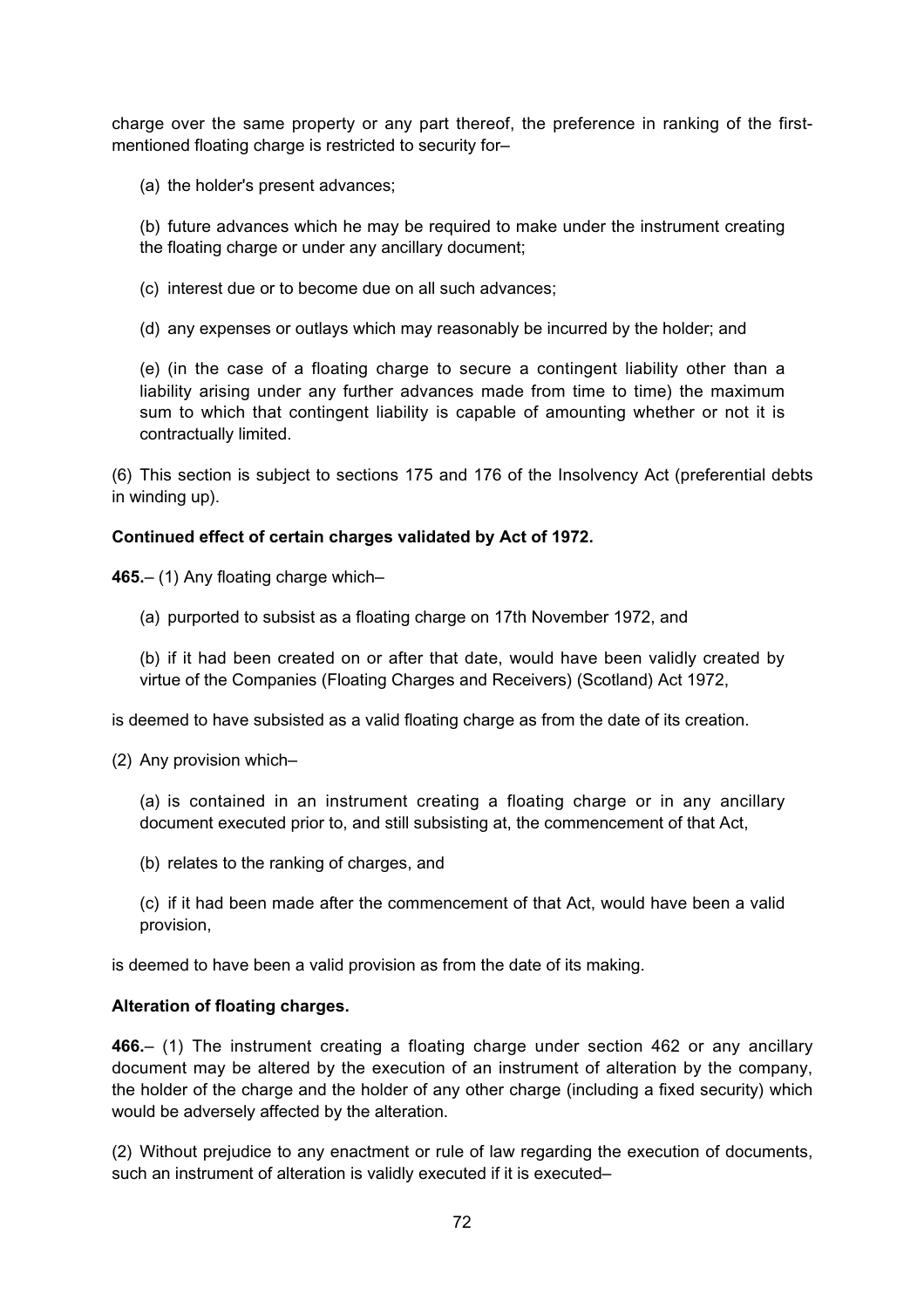(a) . . . . . . . . . . . . . . . . . . . . . . . . . . . . . . . . . . . . . . . . . . . . . . . . . . . . . . . . . . . . . . .

(b) where trustees for debenture-holders are acting under and in accordance with a trust deed, by those trustees; or

(c) where, in the case of a series of secured debentures, no such trustees are acting, by or on behalf of–

> (i) a majority in nominal value of those present or represented by proxy and voting at a meeting of debentureholders at which the holders of at least one-third in nominal value of the outstanding debentures of the series are present or so represented; or

> (ii) where no such meeting is held, the holders of at least onehalf in nominal value of the outstanding debentures of the series;

(3) Section 464 applies to an instrument of alteration under this section as it applies to an instrument creating a floating charge.

(4) Subject to the next subsection, section 410(2) and (3) and section 420 apply to an instrument of alteration under this section which–

(a) prohibits or restricts the creation of any fixed security or any other floating charge having priority over, or ranking pari passu with, the floating charge; or

(b) varies, or otherwise regulates the order of, the ranking of the floating charge in relation to fixed securities or to other floating charges; or

- (c) releases property from the floating charge; or
- (d) increases the amount secured by the floating charge.

(5) Section 410(2) and (3) and section 420 apply to an instrument of alteration falling under subsection (4) of this section as if references in the said sections to a charge were references to an alteration to a floating charge, and as if in section 410(2) and (3)–

(a) references to the creation of a charge were references to the execution of such alteration; and

(b) for the words from the beginning of subsection (2) to the word "applies" there were substituted the words "Every alteration to a floating charge created by a company".

(6) Any reference (however expressed) in any enactment, including this Act, to a floating charge is, for the purposes of this section and unless the context otherwise requires, to be construed as including a reference to the floating charge as altered by an instrument of alteration falling under subsection (4) of this section.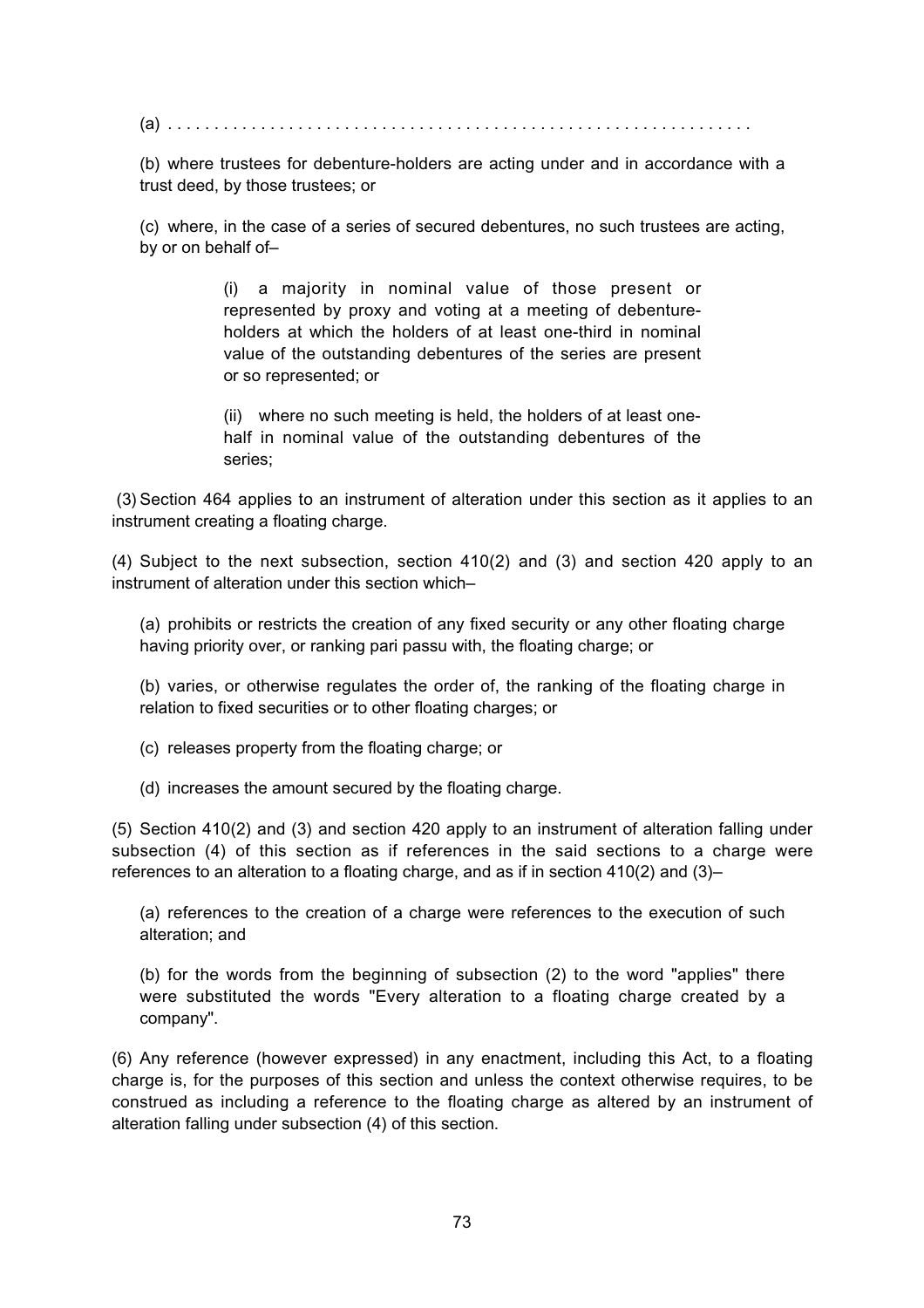# **Chapter III**

# **GENERAL**

# **Interpretation for Part XVIII generally**

**486**. – (1) In this Part, unless the context otherwise requires, the following expressions have the following meanings respectively assigned to them, that is to say –

"ancillary document" means –

- (a) a document which relates to the floating charge and which was executed by the debtor or creditor in the charge before the registration of the charge in accordance with Chapter II of Part XII; or
- (b) an instrument of alteration such as is mentioned in section 466 in this Part;
- "company" … means an incorported company (whether a company within the meaning of this Act or not);
- "fixed security", in relation to any property of a company, means any security, other than a floating charge or a charge having the nature of a floating charge, which on the winding up of the company in Scotland would be treated as an effective security over that property, and (without prejudice to that generality) includes a security over that property, being a heritable security within the meaning of section 9(8) of the Conveyancing and Feudal Reform (Scotland) Act 1970;

…

"Register of Sasines" means the appropriate division of the General Register of Sasines.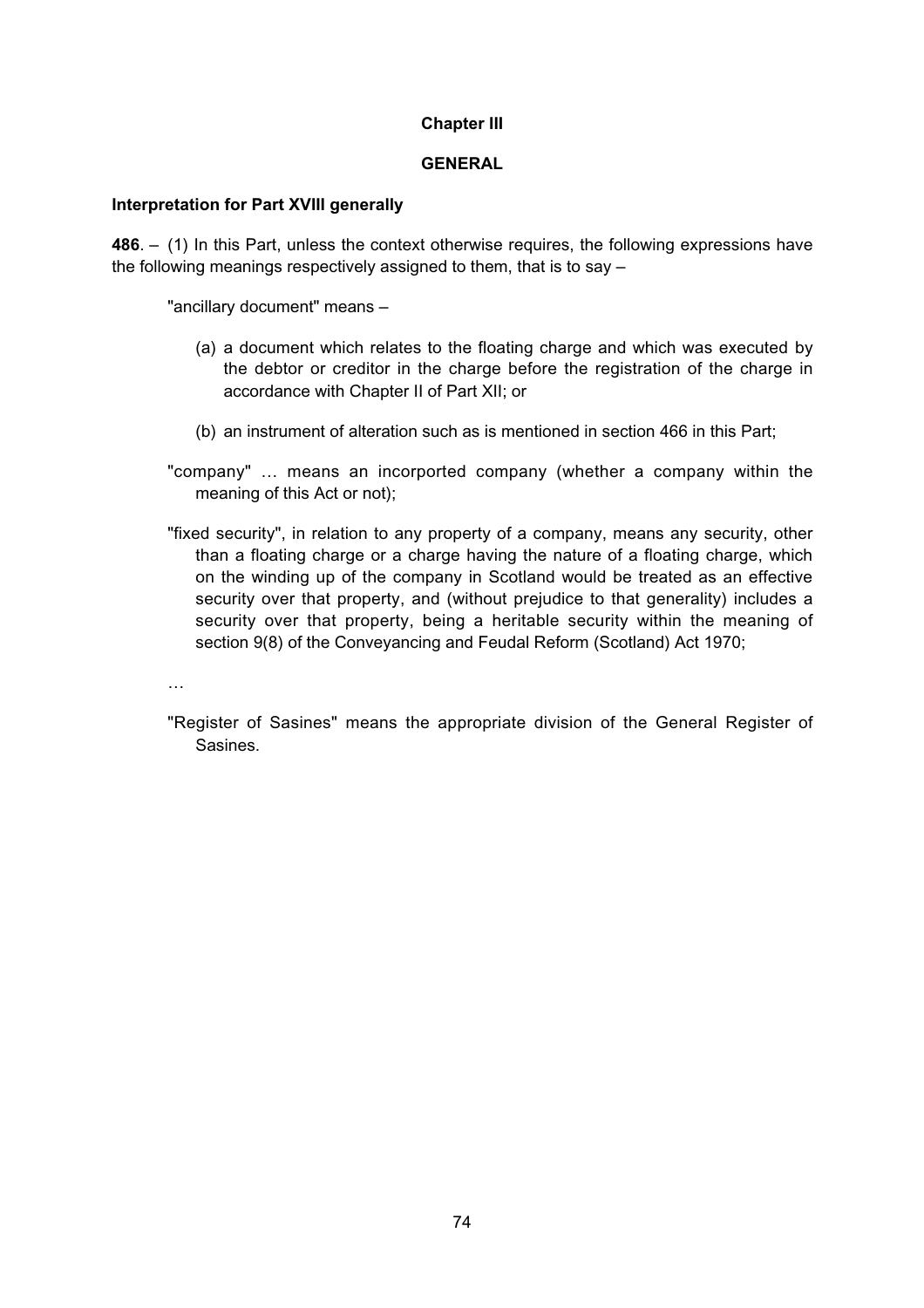# **Appendix C**

#### **SCOTLAND ACT 1998 c.46**

# **PART I**

# **THE SCOTTISH PARLIAMENT**

#### **Legislative competence.**

29. - (1) An Act of the Scottish Parliament is not law so far as any provision of the Act is outside the legislative competence of the Parliament.

(2) A provision is outside that competence so far as any of the following paragraphs apply–

(a) it would form part of the law of a country or territory other than Scotland, or confer or remove functions exercisable otherwise than in or as regards Scotland,

- (b) it relates to reserved matters,
- (c) it is in breach of the restrictions in Schedule 4,
- (d) it is incompatible with any of the Convention rights or with Community law,

(e) it would remove the Lord Advocate from his position as head of the systems of criminal prosecution and investigation of deaths in Scotland.

(3) For the purposes of this section, the question whether a provision of an Act of the Scottish Parliament relates to a reserved matter is to be determined, subject to subsection (4), by reference to the purpose of the provision, having regard (among other things) to its effect in all the circumstances.

- (4) A provision which–
	- (a) would otherwise not relate to reserved matters, but
	- (b) makes modifications of Scots private law, or Scots criminal law, as it applies to reserved matters,

is to be treated as relating to reserved matters unless the purpose of the provision is to make the law in question apply consistently to reserved matters and otherwise.

#### **Legislative competence: supplementary.**

30. – (1) Schedule 5 (which defines reserved matters) shall have effect.

(2) Her Majesty may by Order in Council make any modifications of Schedule 4 or 5 which She considers necessary or expedient.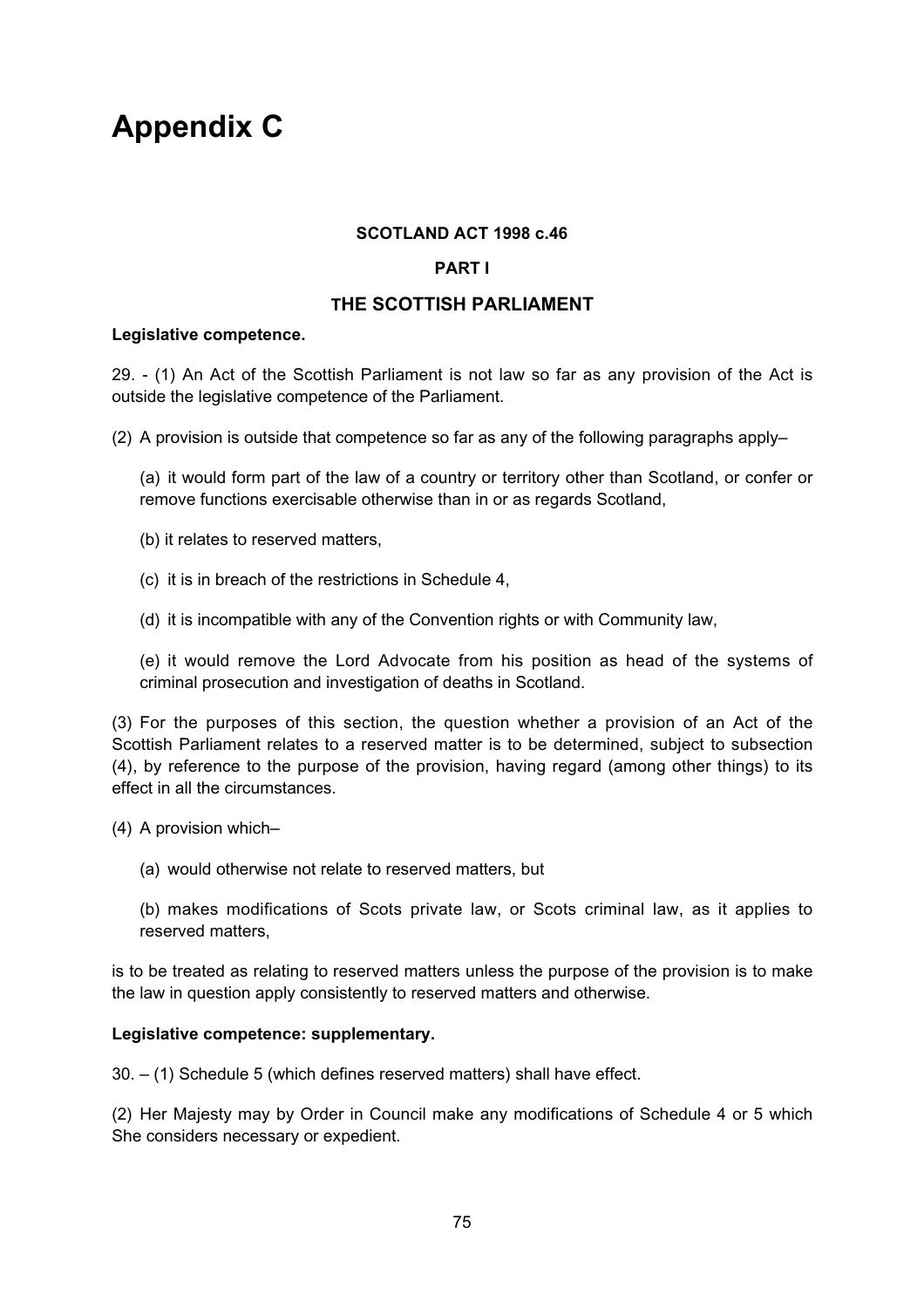(3) Her Majesty may by Order in Council specify functions which are to be treated, for such purposes of this Act as may be specified, as being, or as not being, functions which are exercisable in or as regards Scotland.

(4) An Order in Council under this section may also make such modifications of–

(a) any enactment or prerogative instrument (including any enactment comprised in or made under this Act), or

(b) any other instrument or document,

as Her Majesty considers necessary or expedient in connection with other provision made by the Order.

# **SCHEDULE 5**

## **PART II**

## **SPECIFIC RESERVATIONS**

#### *Preliminary*

1. The matters to which any of the Sections in this Part apply are reserved matters for the purposes of this Act.

2. A Section applies to any matter described or referred to in it when read with any illustrations, exceptions or interpretation provisions in that Section.

3. Any illustrations, exceptions or interpretation provisions in a Section relate only to that Section (so that an entry under the heading "exceptions" does not affect any other Section).

# **HEAD C – Trade and Industry**

### **Section C1**

# **C1. Business associations**

The creation, operation, regulation and dissolution of types of business association.

#### *Exceptions*

The creation, operation, regulation and dissolution of–

(a) particular public bodies, or public bodies of a particular type, established by or under any enactment, and

(b) charities.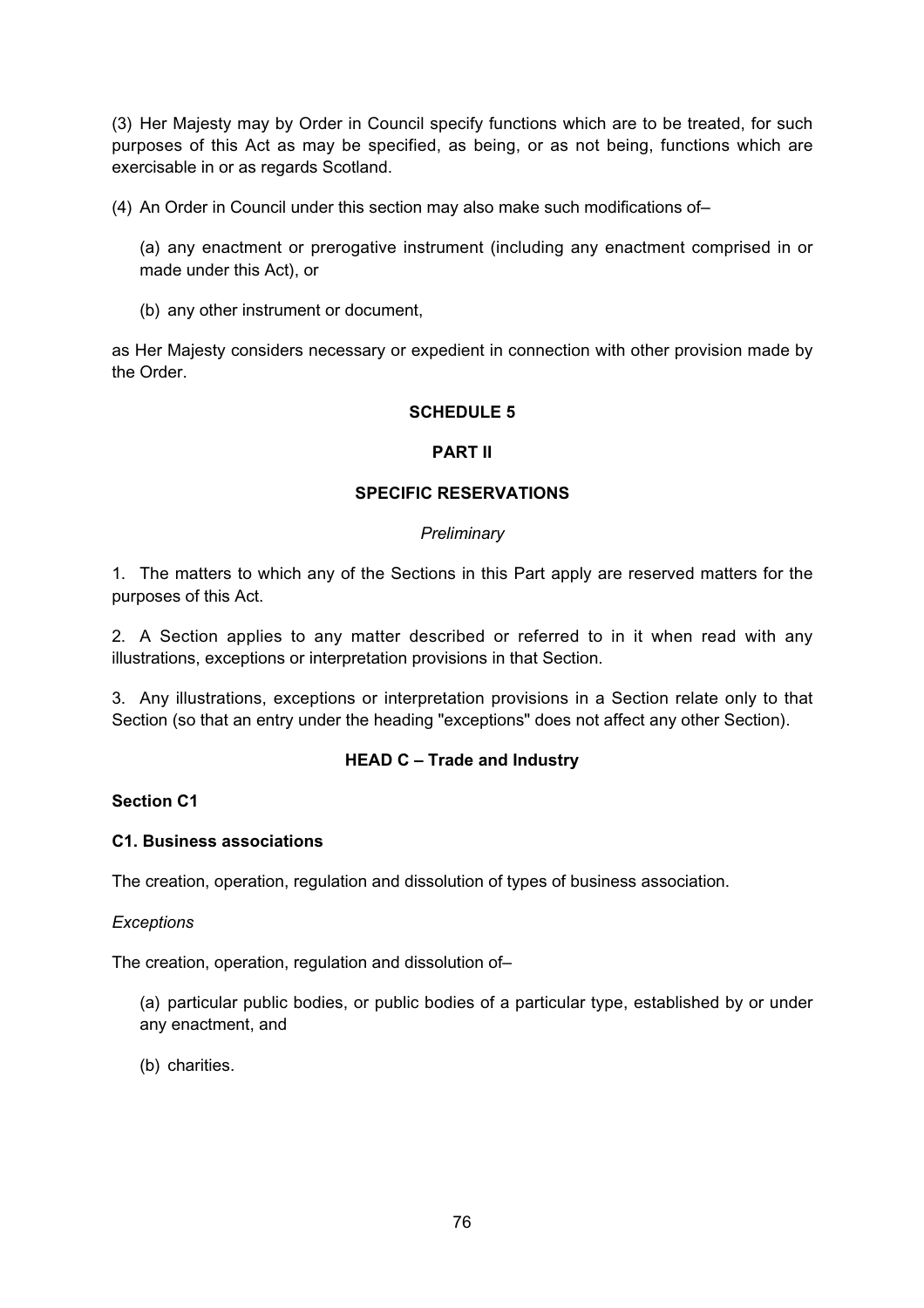# *Interpretation*

"Business association" means any person (other than an individual) established for the purpose of carrying on any kind of business, whether or not for profit; and "business" includes the provision of benefits to the members of an association.

## **Section C2**

# **C2. Insolvency**

In relation to business associations–

(a) the modes of, the grounds for and the general legal effect of winding up, and the persons who may initiate winding up,

(b) liability to contribute to assets on winding up,

(c) powers of courts in relation to proceedings for winding up, other than the power to sist proceedings,

- (d) arrangements with creditors, and
- (e) procedures giving protection from creditors.

Preferred or preferential debts for the purposes of the Bankruptcy (Scotland) Act 1985, the Insolvency Act 1986, and any other enactment relating to the sequestration of the estate of any person or to the winding up of business associations, the preference of such debts against other such debts and the extent of their preference over other types of debt.

Regulation of insolvency practitioners.

Co-operation of insolvency courts.

#### *Exceptions*

In relation to business associations–

(a) the process of winding up, including the person having responsibility for the conduct of a winding up or any part of it, and his conduct of it or of that part,

- (b) the effect of winding up on diligence, and
- (c) avoidance and adjustment of prior transactions on winding up.

In relation to business associations which are social landlords, the following additional exceptions—

- (a) the general legal effect of winding up,
- (b) procedures for the initiation of winding up,
- (c) powers of courts in relation to proceedings for winding up, and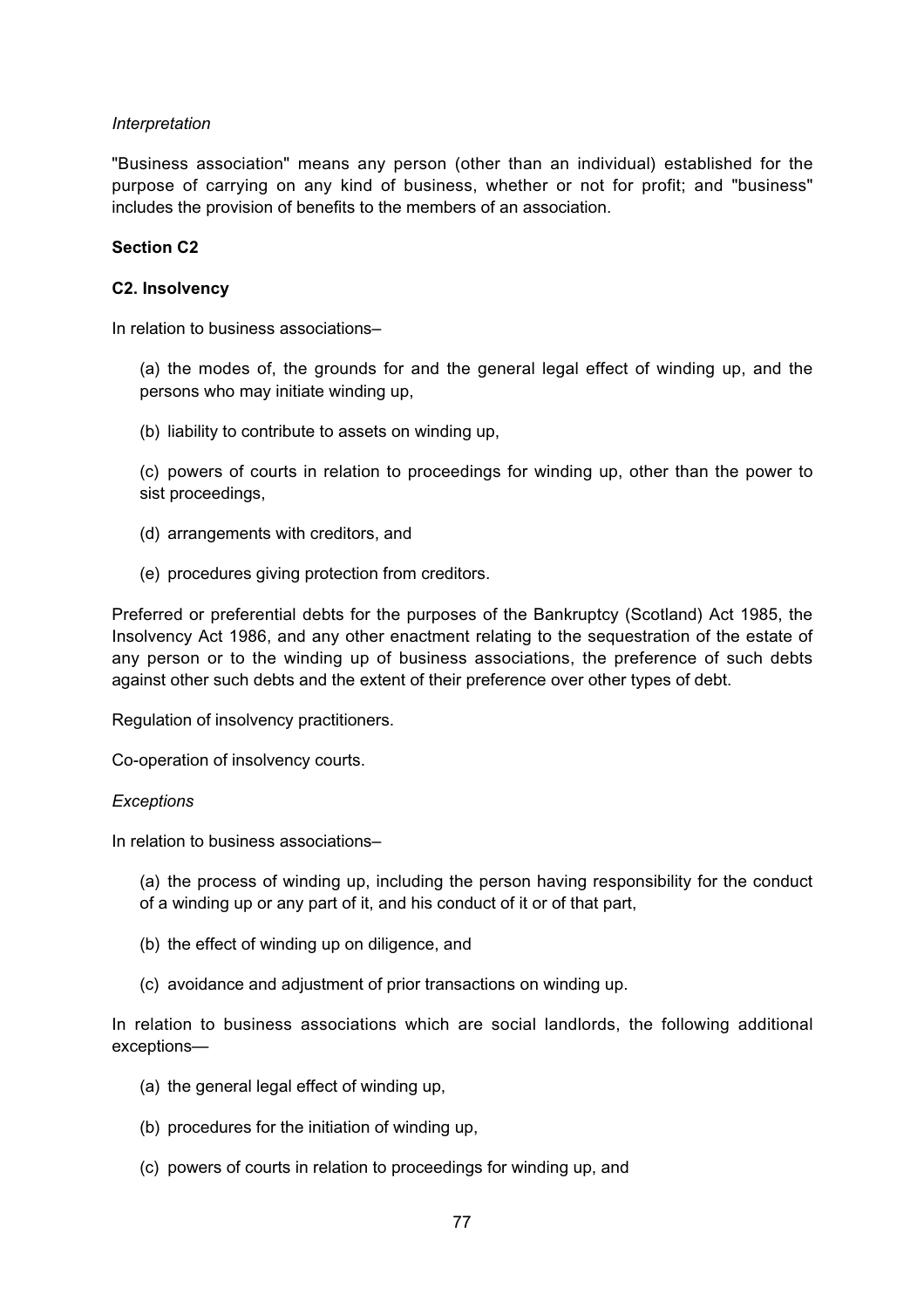(d) procedures giving protection from creditors,

but only in so far as they relate to a moratorium on the disposal of property held by a social landlord and the management and disposal of such property.

Floating charges and receivers, except in relation to preferential debts, regulation of insolvency practitioners and co-operation of insolvency courts.

#### *Interpretation*

"Business association" has the meaning given in Section C1 of this Part of this Schedule, but does not include any person whose estate may be sequestrated under the Bankruptcy (Scotland) Act 1985 or any public body established by or under an enactment.

"Social landlord" means a body which is—

(a) a society registered under the Industrial and Provident Societies Act 1965 which has its registered office for the purposes of that Act in Scotland and satisfies the relevant conditions, or

(b) a company registered under the Companies Act 1985 which has its registered office for the purposes of that Act in Scotland and satisfies the relevant conditions.

"The relevant conditions" are that the body does not trade for profit and is established for the purpose of, or has among its objects and powers, the provision, construction, improvement or management of—

(a) houses to be kept available for letting,

(b) houses for occupation by members of the body, where the rules of the body restrict membership to persons entitled or prospectively entitled (as tenants or otherwise) to occupy a house provided or managed by the body, or

(c) hostels,

"house" and "hostel" having the meanings given in section 338(1) of the Housing (Scotland) Act 1987.

"Winding up", in relation to business associations, includes winding up of solvent, as well as insolvent, business associations.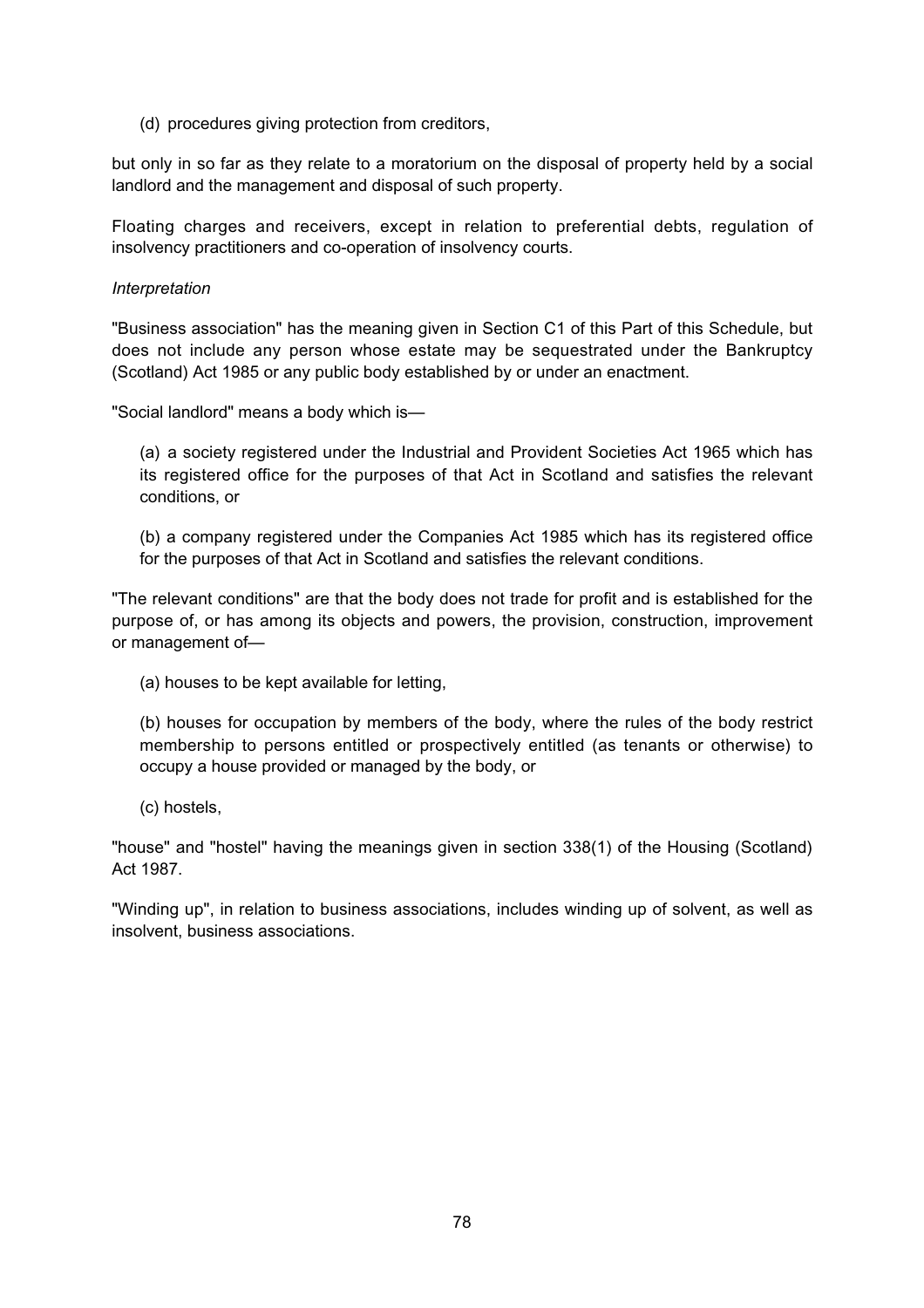# **Appendix D**

# **List of those who Submitted Written Comments on Discussion Paper No 121**

- David A Bennett (Bennett & Robertson LLP)
- Civil Aviation Authority
- Committee of Scottish Clearing Bankers
- Consumer Credit Trade Association
- Dundas & Wilson
- Faculty of Advocates
- Joan M FitzPatrick (Friels)
- Professor George L Gretton
- Nicholas Grier
- Jim Henderson (Companies House)
- Stephen Inglis (McCash & Hunter)
- Institute of Credit Management
- Keeper of the Registers of Scotland
- Law Society of Scotland
- Professor William W McBryde
- McJerrow & Stevenson
- Andrew Meakin, Alistair Orr and Colin Harley (Maclay Murray & Spens)
- Lionel D Most (Burness)
- The Patent Office
- Philip, Gauld & Co
- Roy Roxburgh (Ian Smith & Company)
- Scottish Law Agents' Society
- A M Simpson & Son
- Dr Andrew J M Steven
- University of Aberdeen Working Party
- Robert Wilson & Son
- Scott Wortley

Printed in the UK for The Stationery Office Limited on behalf of the Controller of Her Majesty's Stationery Office c3 09/04